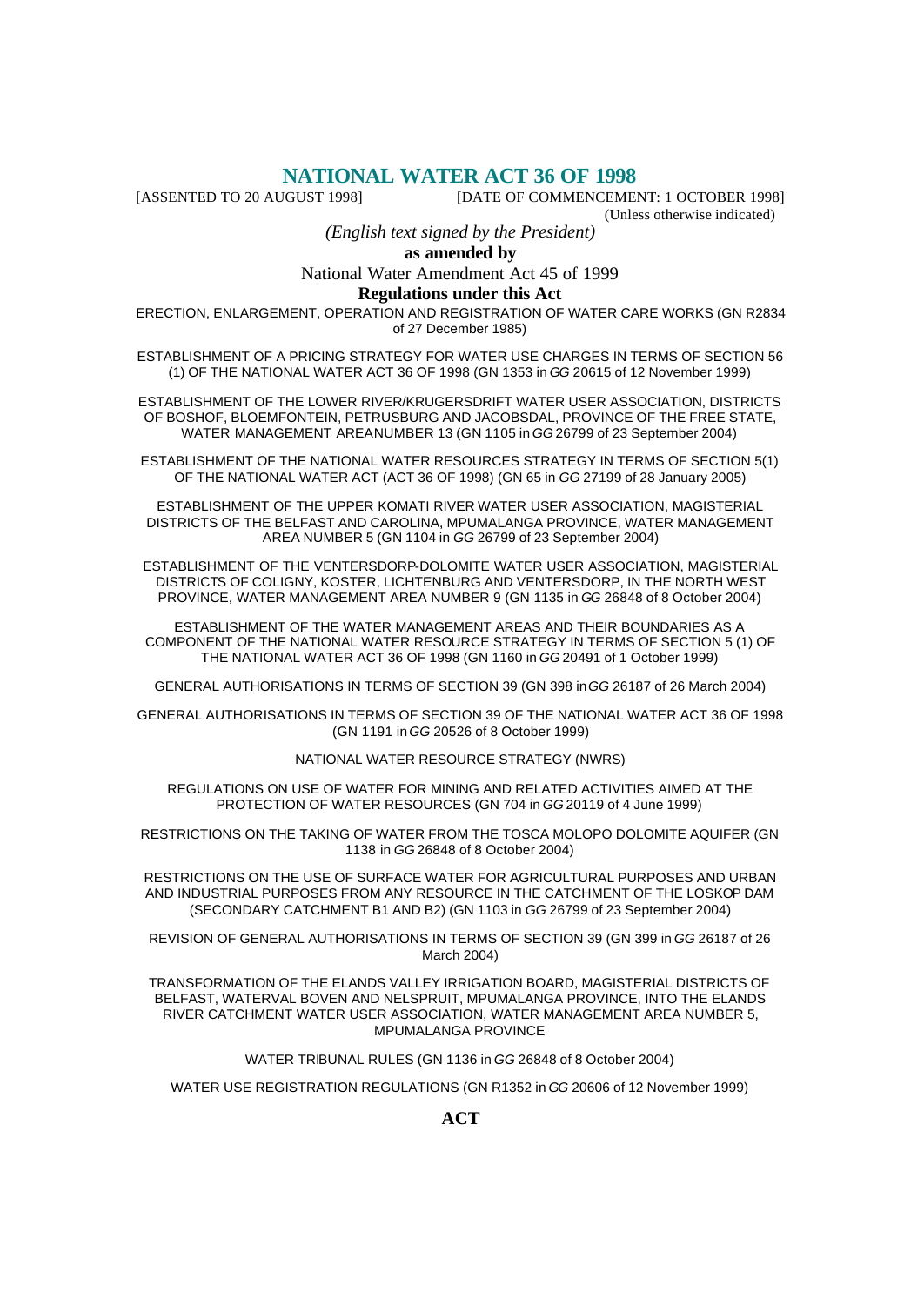Recognising that water is a scarce and unevenly distributed national resource which occurs in many different forms which are all part of a unitary, inter-dependent cycle;

Recognising that while water is a natural resource that belongs to all people, the discriminatory laws and practices of the past have prevented equal access to water, and use of water resources;

Acknowledging the National Government's overall responsibility for and authority over the nation's water resources and their use, including the equitable allocation of water for beneficial use, the redistribution of water, and international water matters;

Recognising that the ultimate aim of water resource management is to achieve the sustainable use of water for the benefit of all users;

Recognising that the protection of the quality of water resources is necessary to ensure sustainability of the nation's water resources in the interests of all water users; and

Recognising the need for the integrated management of all aspects of water resources and, where appropriate, the delegation of management functions to a regional or catchment level so as to enable everyone to participate;

BE IT ENACTED by the Parliament of the Republic of South Africa, as follows:-

#### INDEX CHAPTER 1

### INTERPRETATION AND FUNDAMENTAL PRINCIPLES

- 1. Definitions and interpretation
- 2. Purpose of Act
- 3. Public trusteeship of nation's water resources
- 4. Entitlement to water use

#### CHAPTER 2

### WATER MANAGEMENT STRATEGIES

#### *Part 1*

### *National water resource strategy*

- 5. Establishment of national water resource strategy
- 6. Contents of national water resource strategy
- 7. Giving effect to national water resource strategy

# *Part 2*

### *Catchment management strategies*

- 8. Establishment of catchment management strategies
- 9. Contents of catchment management strategy
- 10. Guidelines for and consultation on catchment management strategies
- 11. Giving effect to catchment management strategies

#### CHAPTER 3

### PROTECTION OF WATER RESOURCES

#### *Part 1*

# *Classification system for water resources*

12. Prescription of classification system

### *Part 2*

#### *Classification of water resources and resource quality objectives*

13. Determination of class of water resources and resource quality objectives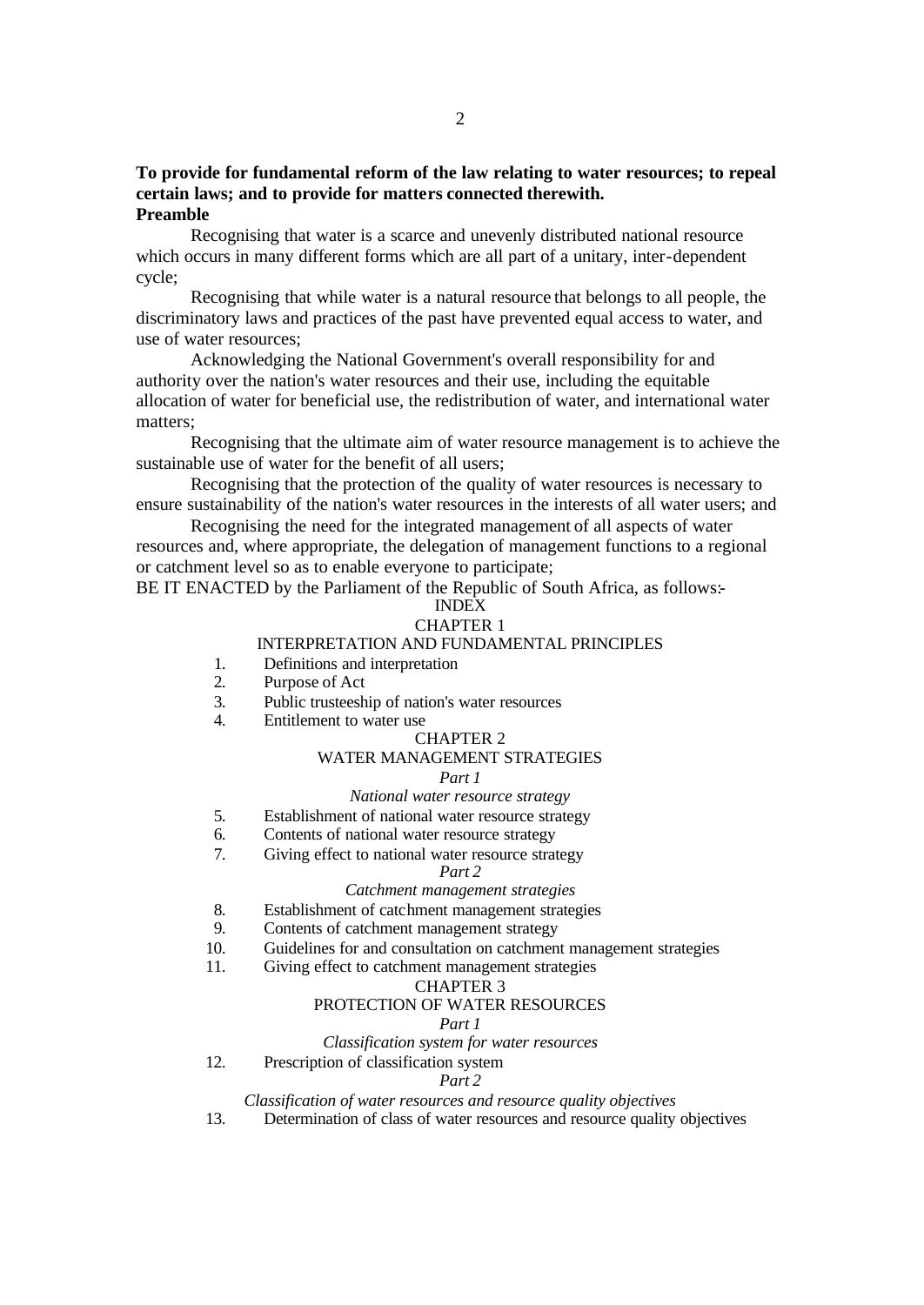- 14. Preliminary determination of class or resource quality objectives
- 15. Giving effect to determination of class of water resource and resource quality objectives

# *The Reserve*

- 16. Determination of Reserve
- 17. Preliminary determinations of Reserve
- 18. Giving effect to Reserve

# *Part 4*

### *Pollution prevention*

19. Prevention and remedying effects of pollution

# *Part 5*

# *Emergency incidents*

20. Control of emergency incidents

# CHAPTER 4

# USE OF WATER

# *Part 1*

### *General principles*

- 21. Water use
- 22. Permissible water use
- 23. Determination of quantity of water which may be allocated by responsible authority
- 24. Licences for use of water found underground on property of another person
- 25. Transfer of water use authorisations
- 26. Regulations on the use of water

### *Part 2*

*Conside rations, conditions and essential requirements of general authorisations and licences*

- 27. Considerations for issue of general authorisations and licences
- 28. Essential requirements of licences<br>29. Conditions for issue of general aut
- Conditions for issue of general authorisations and licences
- 30. Security by applicant
- 31. Issue of licence no guarantee of supply

### *Part 3*

### *Existing lawful water uses*

- 32. Definition of existing lawful water use
- 33. Declaration of water use as existing lawful water use
- 34. Authority to continue with existing lawful water use
- 35. Verification of existing water uses

# *Part 4*

# *Stream flow reduction activities*

36. Declaration of stream flow reduction activities

# *Part 5*

# *Controlled activities*

- 37. Controlled activity
- 38. Declaration of certain activities as controlled activities

### *Part 6*

# *General authorisations*

39. General authorisations to use water

### *Part 7*

# *Individual applications for licences*

40. Application for licence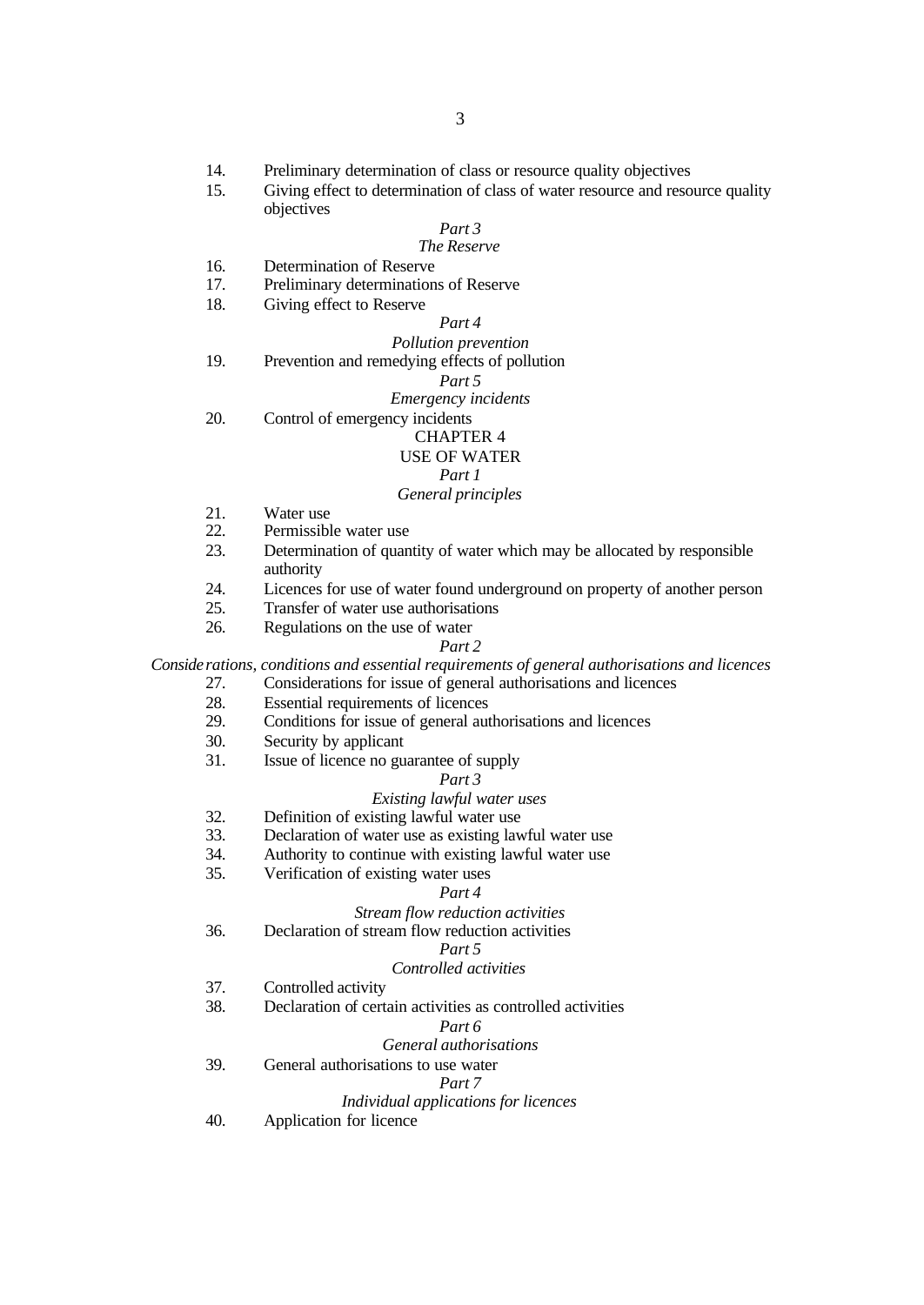- 41. Procedure for licence applications
- 42. Reasons for decisions

# *Compulsory licences for water use in respect of specific resource*

- 43. Compulsory licence applications
- 44. Late applications
- 45. Proposed allocation schedules
- 46. Preliminary allocation schedule
- 47. Final allocation schedules
- 48. Licences replace previous entitlements

#### *Part 9*

# *Review and renewal of licences, and amendment and substitution of conditions of licences*

- 49. Review and amendment of licences
- 50. Formal amendment of licences
- 51. Successors-in-title
- 52. Procedure for earlier renewal or amendment of licences

#### *Part 10*

### *Contravention of or failure to comply with authorisations*

- 53. Rectification of contraventions
- 54. Suspension or withdrawal of entitlements to use water
- 55. Surrender of licence

### CHAPTER 5

### FINANCIAL PROVISIONS

### *Part 1*

### *Water use charges*

- 56. Pricing strategy for water use charges
- 57. Application of pricing strategy
- 58. Recovery of water use charges
- 59. Liability for water use charges
- 60. Water use charges are charges on land

#### *Part 2*

#### *Financial assistance*

- 61. Financial assistance by Minister
- 62. Regulations on financial assistance

#### CHAPTER 6

#### GENERAL POWERS AND DUTIES OF MINISTER AND DIRECTOR-GENERAL

### *Part 1*

### *Delegation, directives, expropriation, condonation and additional powers*

- 63. Delegation of powers and duties by Minister
- 64. Expropriation of property
- 65. Expropriation for rehabilitation and other remedial work
- 66. Condonation of failure to comply with time period
- 67. Dispensing with certain requirements of Act
- 68. Intervention in litigation

# *Part 2*

#### *General provisions regarding regulations*

- 69. Making of regulations
- 70. Consideration of regulations
- 71. Rejected regulations

#### *Part 3*

*Powers relating to catchment management agencies*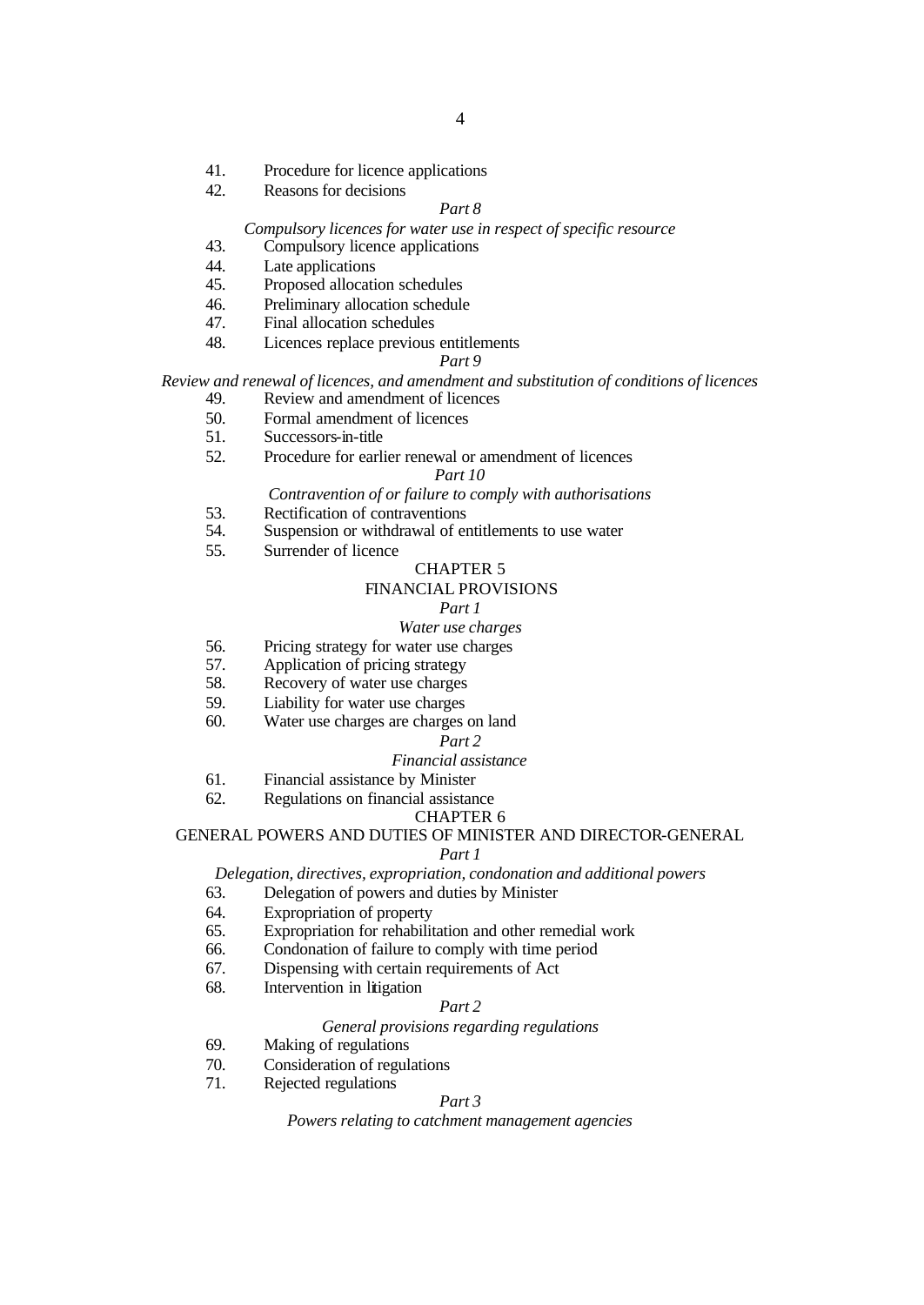- 72. Powers and duties of catchment management agencies vest in Minister in certain circumstances
- 73. Assignment of powers and duties to catchment management agencies
- 74. Directives to water management institutions

### *Powers of Director-General*

- 75. Delegation of powers by Director-General
- 76. Appointment of persons on contract

### CHAPTER 7

# CATCHMENT MANAGEMENT AGENCIES

### *Part 1*

# *Establishment and powers of catchment management agencies*

- 77. Proposal for establishment of catchment management agency
- 78. Procedure for establishment of catchment management agencies
- 79. General powers and duties of catchment management agencies
- 80. Initial functions of catchment management agencies

#### *Part 2*

### *Governing board of catchment management agencies*

- 81. Appointment of governing board of catchment management agency
- 82. Chairperson, deputy chairperson, chief executive officer and committees of catchment management agency
- 83. Removal of members from governing board

### *Part 3*

### *Operation of catchment management agencies*

- 84. Funding of catchment management agencies
- 85. Documents relating to litigation
- 86. Delegation of powers by catchment management agency

#### *Part 4*

*Intervention, disestablishment or change of water management areas of catchment management* 

#### *agencies*

- 87. Intervention by Minister
- 88. Disestablishment of catchment management agency
- 89. Transfer of assets and liabilities after change of water management area or disestablishment
- 90. Regulations on catchment management agencies

CHAPTER 8

#### WATER USER ASSOCIATIONS

- 91. Proposal for establishment of water user association
- 92. Procedure for establishment of water user association
- 93. Constitution of water user association
- 94. Powers of water user association
- 95. Directives to water user association
- 96. Disestablishment of water user association
- 97. Winding up affairs of disestablished water user association
- 98. Transitional provisions for certain existing organisations

#### CHAPTER 9

### ADVISORY COMMITTEES

- 99. Establishment of advisory committees
- 100. Regulations regarding advisory committees
- 101. Transitional provisions relating to advisory committees

CHAPTER 10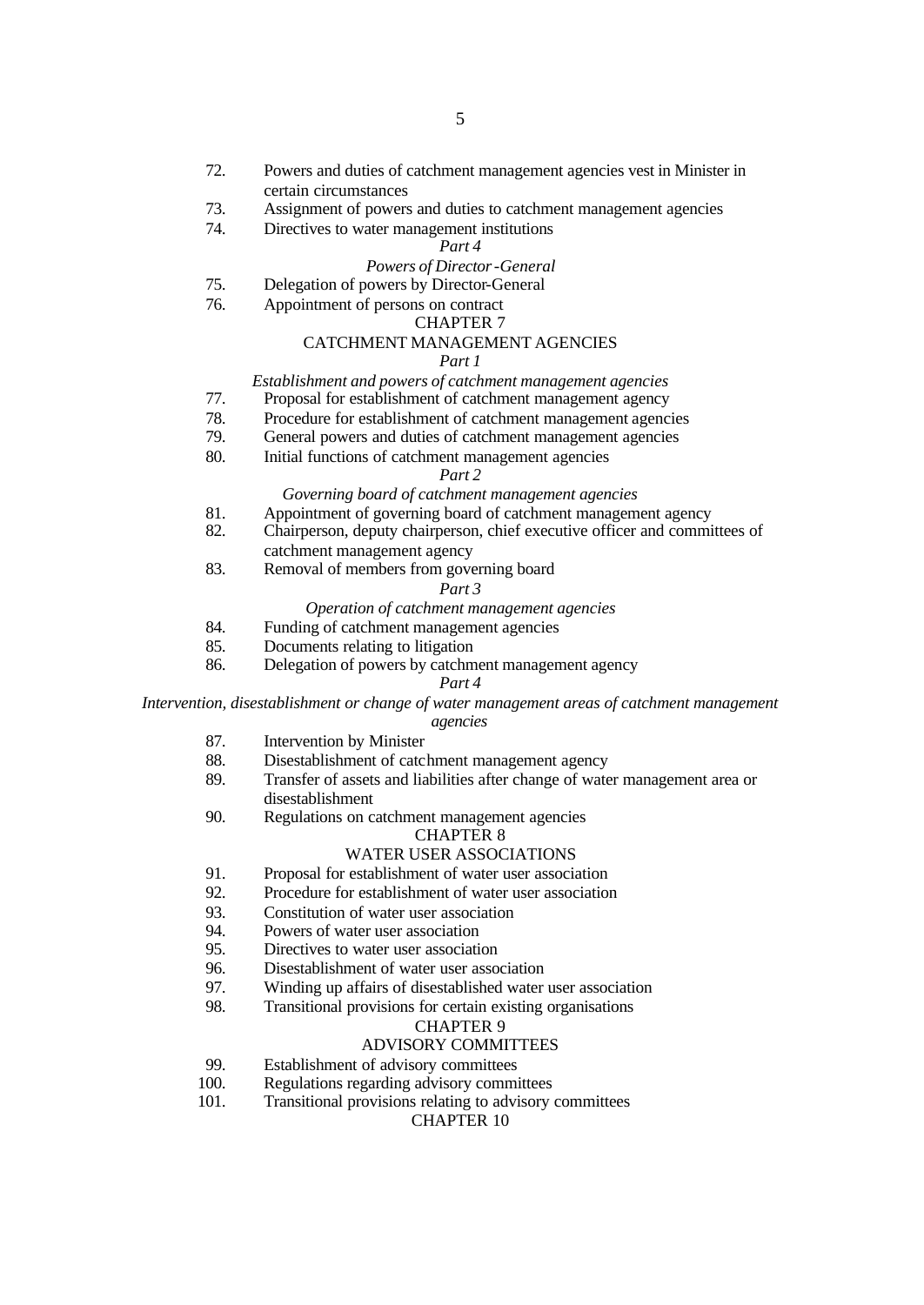#### INTERNATIONAL WATER MANAGEMENT

- 102. Establishment of bodies to implement international agreements
- 103. Governance and functions of bodies
- 104. Powers of bodies<br>105. Bodies must mana
- 105. Bodies must manage different functions as separate units
- 106. Reports on performance of functions
- 107. Investigation of affairs or financial position of bodies
- 108. Transitional provisions relating to existing bodies

#### CHAPTER 11

#### GOVERNMENT WATERWORKS

- 109. Acquisition, construction, alteration, repair, operation and control of government waterworks
- 110. Consultation and environmental impact assessment
- 111. Financing of government waterworks
- 112. Water from government waterworks
- 113. Access to and use of government waterworks for recreational purposes
- 114. Government waterworks constructed before commencement of Act
- 115. Disposal of government waterworks
- 116. Regulations regarding government waterworks
	- CHAPTER 12

### SAFETY OF DAMS

- 117. Definitions
- 118. Control measures for dam with safety risk
- 119. Responsibilities of approved professional persons
- 120. Registration of dam with safety risk
- 121. Factors to be considered in declaring dam or category of dams with safety risk
- 122. Exemptions
- 123. Regulations regarding dam safety

### CHAPTER 13

### ACCESS TO AND RIGHTS OVER LAND

#### *Part 1*

### *Entry and inspection*

- 124. Appointment of authorised persons
- 125. Powers and duties of authorised persons

### *Part 2*

### *Servitudes*

- 126. Definitions
- 127. Acquisition of servitudes
- 128. Rights and duties of servitude holders and landowners
- 129. Procedure for acquisition and amendment of servitudes
- 130. Powers of High Court in respect of claim for servitude
- 131. Compensation payable for granting of servitudes
- 132. Noting of servitude and amendment by endorsement against title deed
- 133. Cancellation of servitude
- 134. Joint waterwork involving servitude
	- *Part 3*

### *Waterworks and personal servitudes*

- 135. Ownership of waterworks on land belonging to another
- 136. Transfer of personal servitudes

#### CHAPTER 14

### MONITORING, ASSESSMENT AND INFORMATION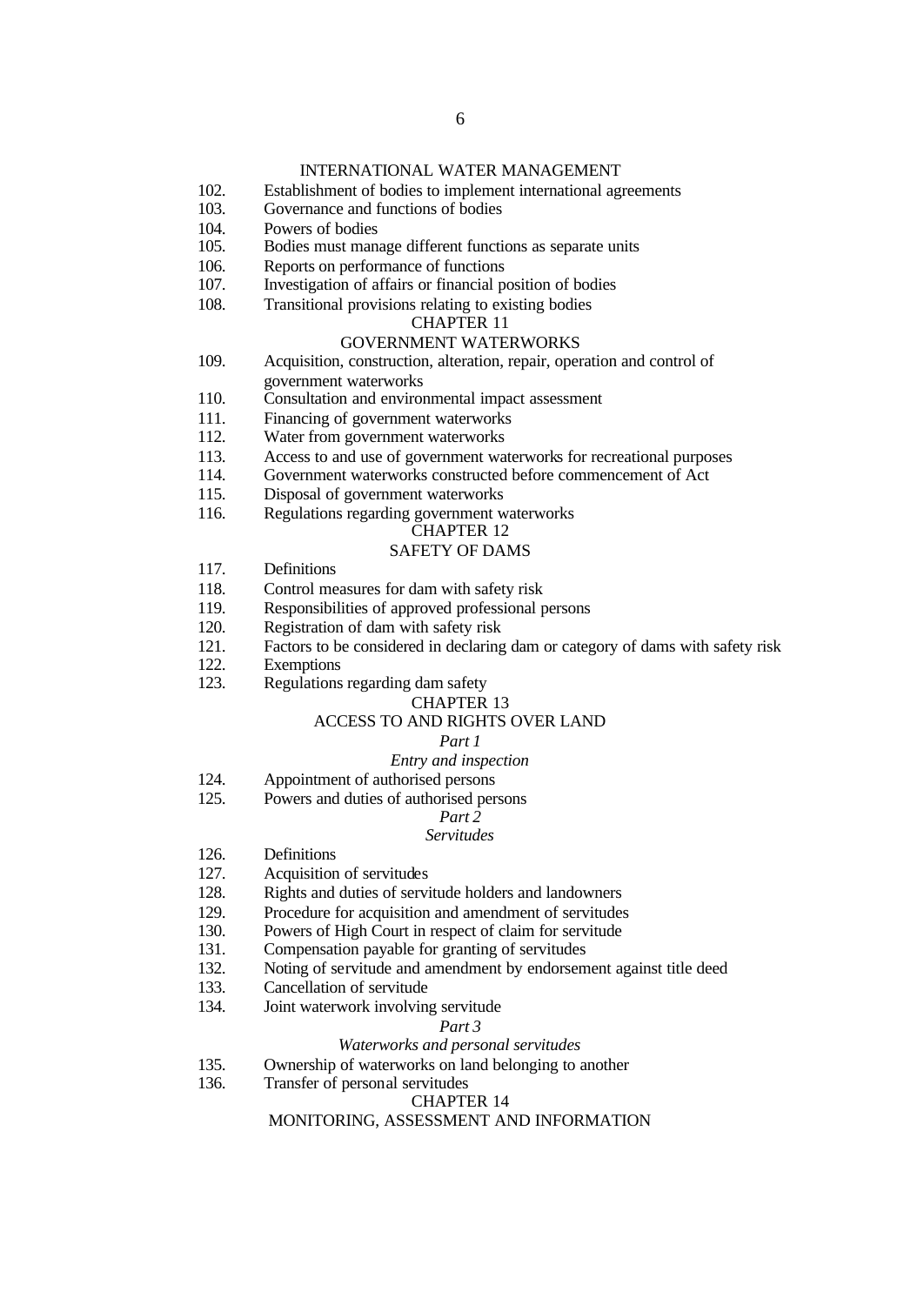### *National monitoring systems*

### 137. Establishment of national monitoring systems

138. Establishment of mechanisms to co-ordinate monitoring of water resources

# *Part 2*

# *National information systems on water resources*

- 139. Establishment of national information systems
- 140. Objectives of national information systems
- 141. Provision of information
- 142. Access to information
- 143. Regulations for monitoring, assessment and information

# *Part 3*

### *Information on floodlines, floods and droughts*

- 144. Floodlines on plans for establishment of townships
- 145. Duty to make information available to public

#### CHAPTER 15

### APPEALS AND DISPUTE RESOLUTION

- 146. Establishment of Water Tribunal
- 147. Operation of Water Tribunal
- 148. Appeals to Water Tribunal
- 149. Appeals from decisions of Water Tribunal
- 150. Mediation

# CHAPTER 16

# OFFENCES AND REMEDIES

- 151. Offences
- 152. Enquiry in respect of compensation for harm, loss or damage suffered
- 153. Award of damages
- 154. Offences in relation to employer and employee relationships
- 155. Interdict or other order by High Court

#### CHAPTER 17

### GENERAL AND TRANSITIONAL PROVISIONS

# *Part 1*

### *Liability*

- 156. State bound
- 157. Limitation of liability
- 158. Amendment or substitution of instruments
- 159. Effect of delegation

### *Part 2*

# *Powers and authorisations*

- 160. Documents deemed to be properly authorised and issued
- 161. Documents and steps valid under certain circumstances
- 162. Service of documents
- 163. Repeal of laws, and savings
- 164. Short title and commencement **Schedules** 
	- 1. PERMISSIBLE USE OF WATER
	- 2. PROCEDURAL MATTERS REGARDING SERVITUDES
	- 3. POWERS WHICH MAY BE EXERCISED AND DUTIES TO BE PERFORMED BY CATCHMENT MANAGEMENT AGENCIES ON ASSIGNMENT OR DELEGATION
	- 4. MANAGEMENT AND PLANNING OF WATER MANAGEMENT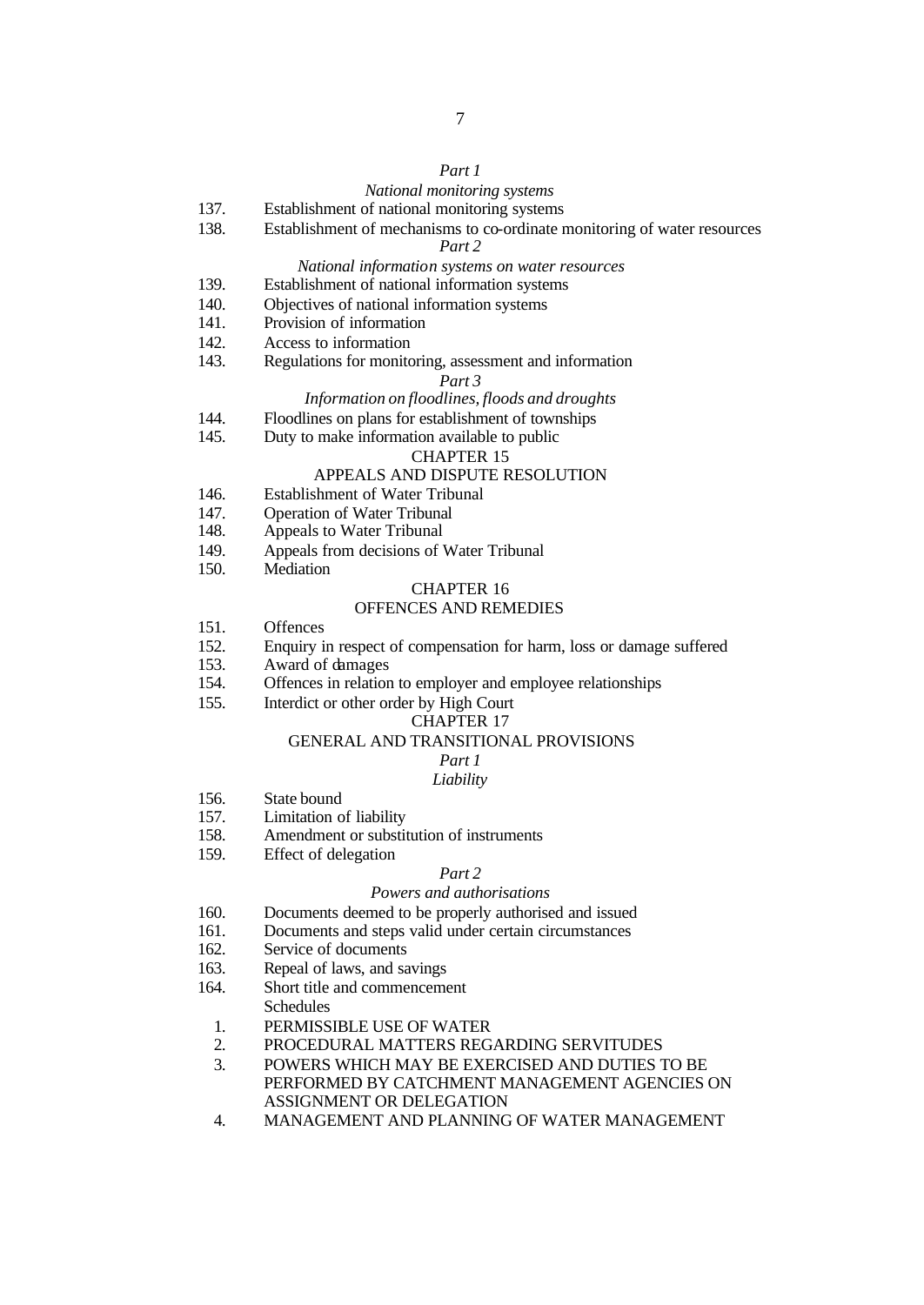#### INSTITUTIONS

- 5. MODEL CONSTITUTION OF WATER USER ASSOCIATION
- 6. WATER TRIBUNAL
- 7. ACTS REPEALED

# **CHAPTER 1**

# **INTERPRETATION AND FUNDAMENTAL PRINCIPLES (ss 1-4)**

*This Chapter sets out the fundamental principles of the Act. Sustainability and equity are identified as central guiding principles in the protection, use, development, conservation, management and control of water resources. These guiding principles recognise the basic human needs of present and future generations, the need to protect water resources, the need to share some water resources with other countries, the need to promote social and economic development through the use of water and the need to establish suitable institutions in order to achieve the purpose of the Act. National Government, acting through the Minister, is responsible for the achievement of these fundamental principles in accordance with the Constitutional mandate for water reform. Being empowered to act on behalf of the nation, the Minister has the ultimate responsibility to fulfil certain obligations relating to the use, allocation and protection of and access to water resources.* 

*This Chapter also contains definitions explaining the meaning of certain words used in the Act as well as provisions regarding the interpretation of the Act.* 

### **1 Definitions and interpretation**

(1) In this Act, unless the context shows that another meaning is intended-

**'aquifer'** means a geological formation which has structures or textures that hold water or permit appreciable water movement through them;

**'borehole'** includes a well, excavation or any artificially constructed or improved underground cavity which can be used for the purpose of-

- *(a)* intercepting, collecting or storing water in or removing water from an aquifer;
- *(b)* observing and collecting data and information on water in an aquifer; or
- *(c)* recharging an aquifer;

**'catchment'**, in relation to a watercourse or watercourses or part of a watercourse, means the area from which any rainfall will drain into the watercourse or watercourses or part of a watercourse, through surface flow to a common point or common points;

**'charge'** includes a fee, price or tariff imposed under this Act;

**'conservation'** in relation to a water resource means the efficient use and saving of water, achieved through measures such as water saving devices, water-efficient processes, water demand management and water rationing;

**'Department'** means the Department of Water Affairs and Forestry;

**'Director-General'** means the Director-General of the Department;

**'entitlement'** means a right to use water in terms of any provision of this Act or in terms of an instrument issued under this Act;

**'estuary'** means a partially or fully enclosed body of water-

- *(a)* which is open to the sea permanently or periodically;
- *(b)* within which the sea water can be diluted, to an extent that is measurable, with fresh water drained from land;

**'government waterwork'** means a waterwork owned or controlled by the Minister and includes the land on which it is situated;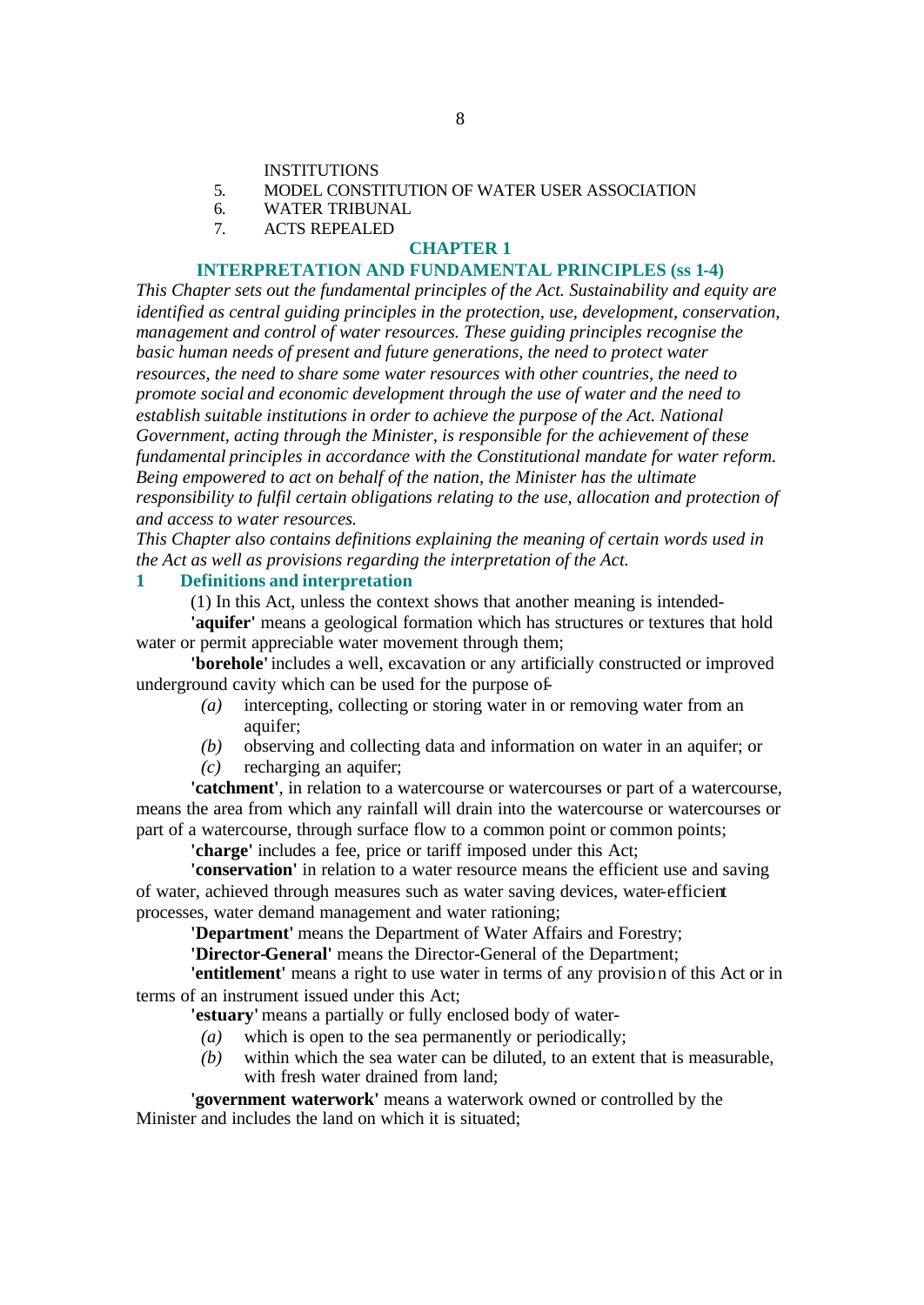**'instream habitat'** includes the physical structure of a watercourse and the associated vegetation in relation to the bed of the watercourse;

**'Minister'** means the Minister of Water Affairs and Forestry;

**'organ of state'** has the meaning set out in section 239<sup>i</sup><sup>\*</sup> of the Constitution;

**'person'** includes a natural person, a juristic person, an unincorporated body, an association, an organ of state and the Minister;

**'pollution'** means the direct or indirect alteration of the physical, chemical or biological properties of a water resource so as to make it-

- *(a)* less fit for any beneficial purpose for which it may reasonably be expected to be used;
- *(b)* harmful or potentially harmful-
	- *(aa)* to the welfare, health or safety of human beings;
	- *(bb)* to any aquatic or non-aquatic organisms;
	- *(cc)* to the resource quality; or
	- *(dd)* to property;

**'prescribe'** means prescribe by regulation;

**'protection'**, in relation to a water resource, means-

- *(a)* maintenance of the quality of the water resource to the extent that the water resource may be used in an ecologically sustainable way;
- *(b)* prevention of the degradation of the water resource; and
- *(c)* the rehabilitation of the water resource;

**'Reserve'** means the quantity and quality of water required-

- *(a)* to satisfy basic human needs by securing a basic water supply, as prescribed under the Water Services Act, 1997 (Act 108 of 1997), for people who are now or who will, in the reasonably near future, be-
	- (i) relying upon;
	- (ii) taking water from; or
	- (iii) being supplied from the relevant water resource; and
- *(b)* to protect aquatic ecosystems in order to secure ecologically sustainable development and use of the relevant water resource;

**'resource quality'** means the quality of all the aspects of a water resource including-

- *(a)* the quantity, pattern, timing, water level and assurance of instream flow;
- *(b)* the water quality, including the physical, chemical and biological characteristics of the water;
- *(c)* the character and condition of the instream and riparian habitat; and
- *(d)* the characteristics, condition and distribution of the aquatic biota;

**'responsible authority'**, in relation to a specific power or duty in respect of water uses, means-

*(a)* if that power or duty has been assigned by the Minister to a catchment management agency, that catchment management agency; or

*(b)* if that power or duty has not been so assigned, the Minister;

**'riparian habitat'** includes the physical structure and associated vegetation of the areas associated with a watercourse which are commonly characterised by alluvial soils, and which are inundated or flooded to an extent and with a frequency sufficient to support vegetation of species with a composition and physical structure distinct from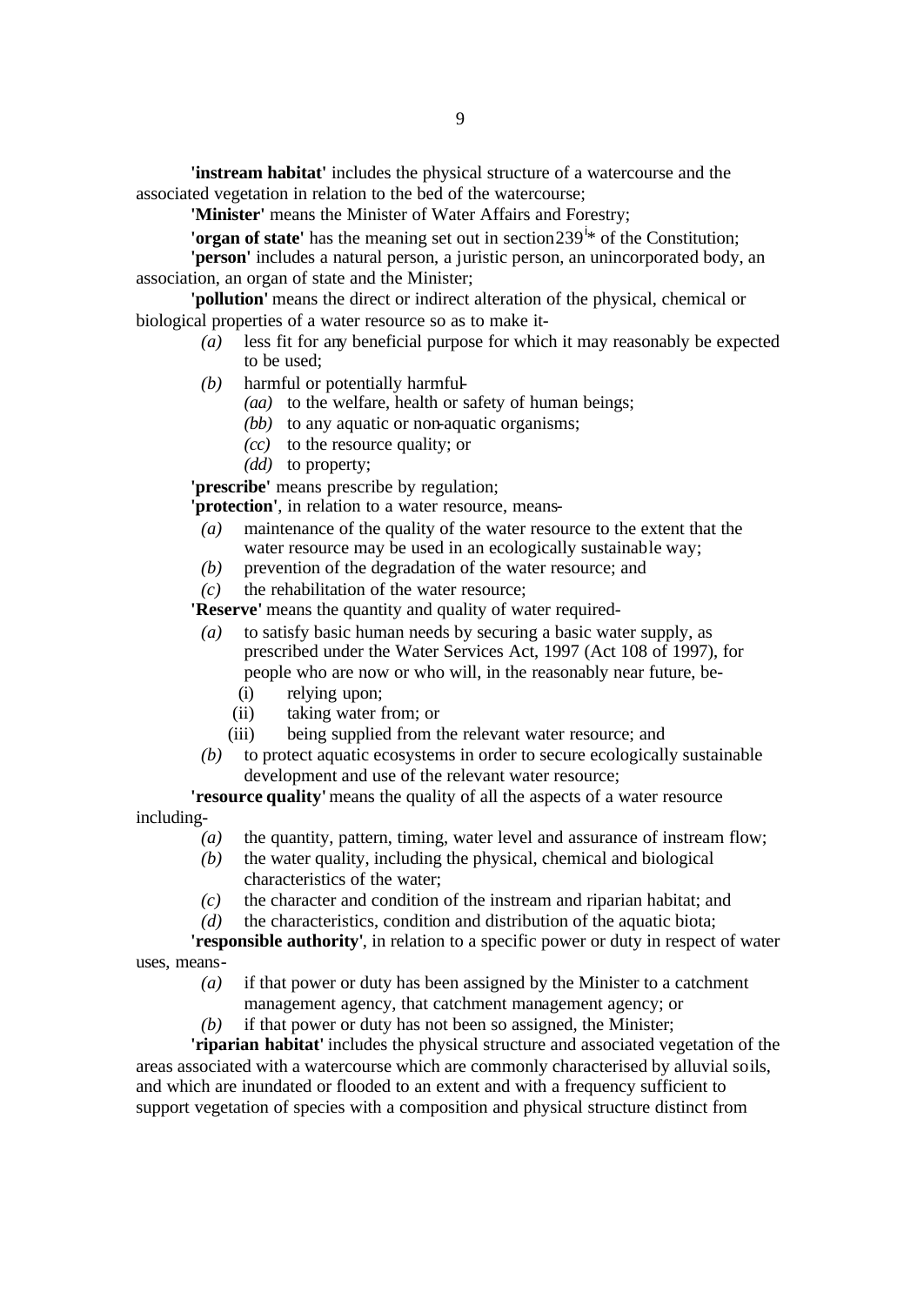those of adjacent land areas;

**'this Act'** includes any regulations made under this Act;

**'waste'** includes any solid material or material that is suspended, dissolved or transported in water (including sediment) and which is spilled or deposited on land or into a water resource in such volume, composition or manner as to cause, or to be reasonably likely to cause, the water resource to be polluted;

**'watercourse'** means-

- *(a)* a river or spring;
- *(b)* a natural channel in which water flows regularly or intermittently;
- *(c)* a wetland, lake or dam into which, or from which, water flows; and
- *(d)* any collection of water which the Minister may, by notice in the *Gazette,* declare to be a watercourse,

and a reference to a watercourse includes, where relevant, its bed and banks;

**'water management area'** is an area established as a management unit in the national water resource strategy within which a catchment management agency will conduct the protection, use, development, conservation, management and control of water resources;

**'water management institution'** means a catchment management agency, a water user association, a body responsible for international water management or any person who fulfils the functions of a water management institution in terms of this Act;

**'water resource'** includes a watercourse, surface water, estuary, or aquifer;

**'waterwork'** includes any borehole, structure, earthwork or equipment installed or used for or in connection with water use;

**'wetland'** means land which is transitional between terrestrial and aquatic systems where the water table is usually at or near the surface, or the land is periodically covered with shallow water, and which land in normal circumstances supports or would support vegetation typically adapted to life in saturated soil.

(2) In this Act, where a word or expression is given a particular meaning, other parts of speech and grammatical forms of that word or expression have, unless the contrary intention appears from the relevant provisions, corresponding meanings.

(3) When interpreting a provision of this Act, any reasonable interpretation which is consistent with the purpose of this Act as stated in section 2, must be preferred over any alternative interpretation which is inconsistent with that purpose.

(4) Explanatory notes, printed in bold italics, at the commencement of Chapters and Parts must not be used in the interpretation of any provision of this Act.

(5) Any directive or notice given in terms of this Act must be in writing, unless otherwise specified in this Act.

### **2 Purpose of Act**

The purpose of this Act is to ensure that the nation's water resources are protected, used, developed, conserved, managed and controlled in ways which take into account amongst other factors-

- *(a)* meeting the basic human needs of present and future generations;
- *(b)* promoting equitable access to water;
- *(c)* redressing the results of past racial and gender discrimination;
- *(d)* promoting the efficient, sustainable and beneficial use of water in the public interest;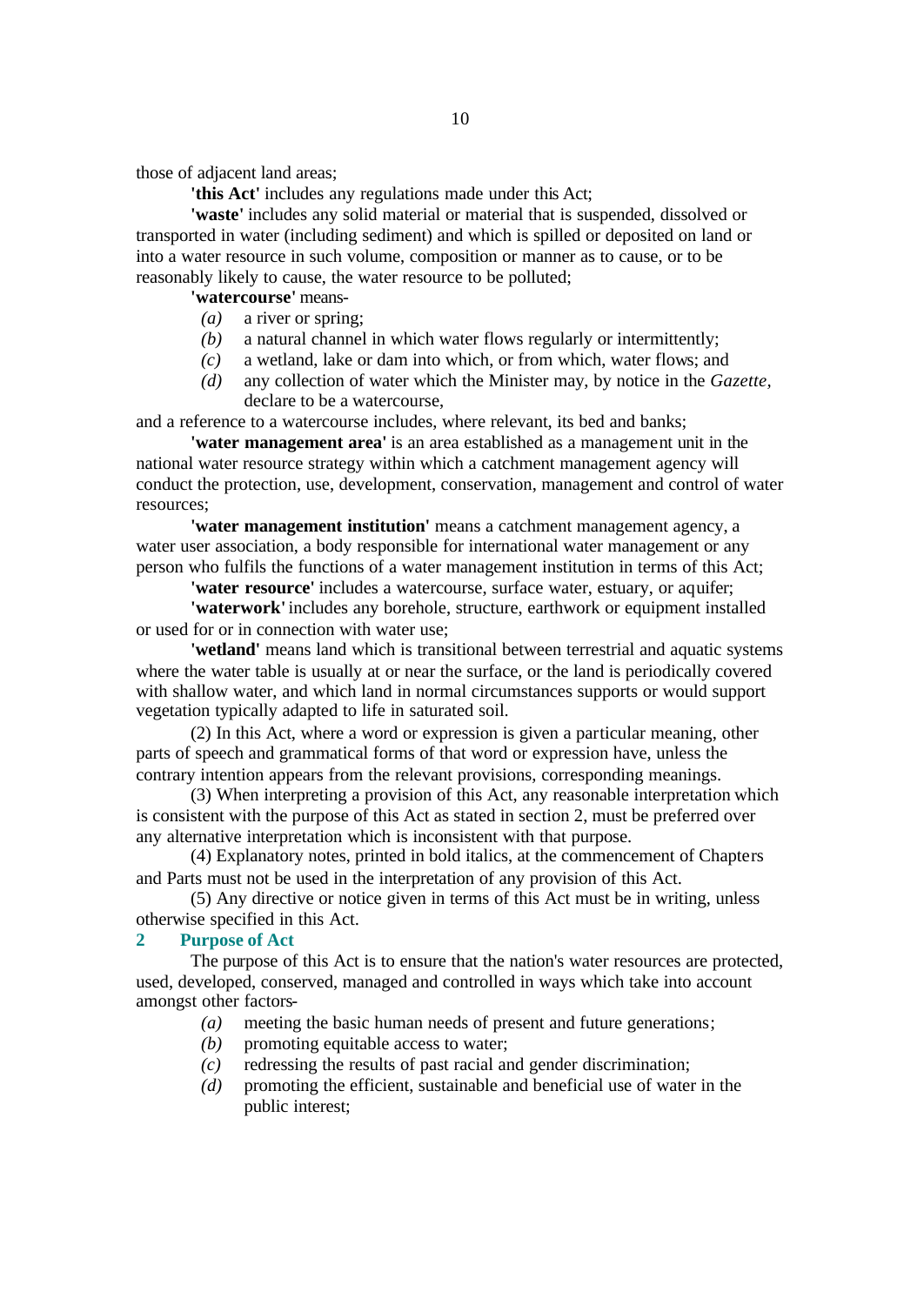- *(e)* facilitating social and economic development;
- *(f)* providing for growing demand for water use;
- *(g)* protecting aquatic and associated ecosystems and their biological diversity;
- *(h)* reducing and preventing pollution and degradation of water resources;
- *(i)* meeting international obligations;
- *(j)* promoting dam safety;
- *(k)* managing floods and droughts,

and for achieving this purpose, to establish suitable institutions and to ensure that they have appropriate community, racial and gender representation.

# **3 Public trusteeship of nation's water resources**

(1) As the public trustee of the nation's water resources the National Government, acting through the Minister, must ensure that water is protected, used, developed, conserved, managed and controlled in a sustainable and equitable manner, for the benefit of all persons and in accordance with its constitutional mandate.

(2) Without limiting subsection (1), the Minister is ultimately responsible to ensure that water is allocated equitably and used beneficially in the public interest, while promoting environmental values.

(3) The National Government, acting through the Minister, has the power to regulate the use, flow and control of all water in the Republic.

### **4 Entitlement to water use**

(1) A person may use water in or from a water resource for purposes such as reasonable domestic use, domestic gardening, animal watering, fire fighting and recreational use, as set out in Schedule 1.

(2) A person may continue with an existing lawful water use in accordance with section 34.

(3) A person may use water in terms of a general authorisation or licence under this Act.

(4) Any entitlement granted to a person by or under this Act replaces any right to use water which that person might otherwise have been able to enjoy or enforce under any other law-

- *(a)* to take or use water;
- *(b)* to obstruct or divert a flow of water;
- *(c)* to affect the quality of any water;
- *(d)* to receive any particular flow of water;
- *(e)* to receive a flow of water of any particular quality; or
- *(f)* to construct, operate or maintain any waterwork.

### **CHAPTER 2**

### **WATER MANAGEMENT STRATEGIES (ss 5-11)**

*This Chapter deals with the development of strategies to facilitate the proper management of water resources.* 

#### *Part 1*

### *National water resource strategy* **(ss 5-7)**

*Part 1 requires the progressive development, by the Minister, after consultation with society at large, of a national water resource strategy. The national water resource strategy provides the framework for the protection, use, development, conservation,*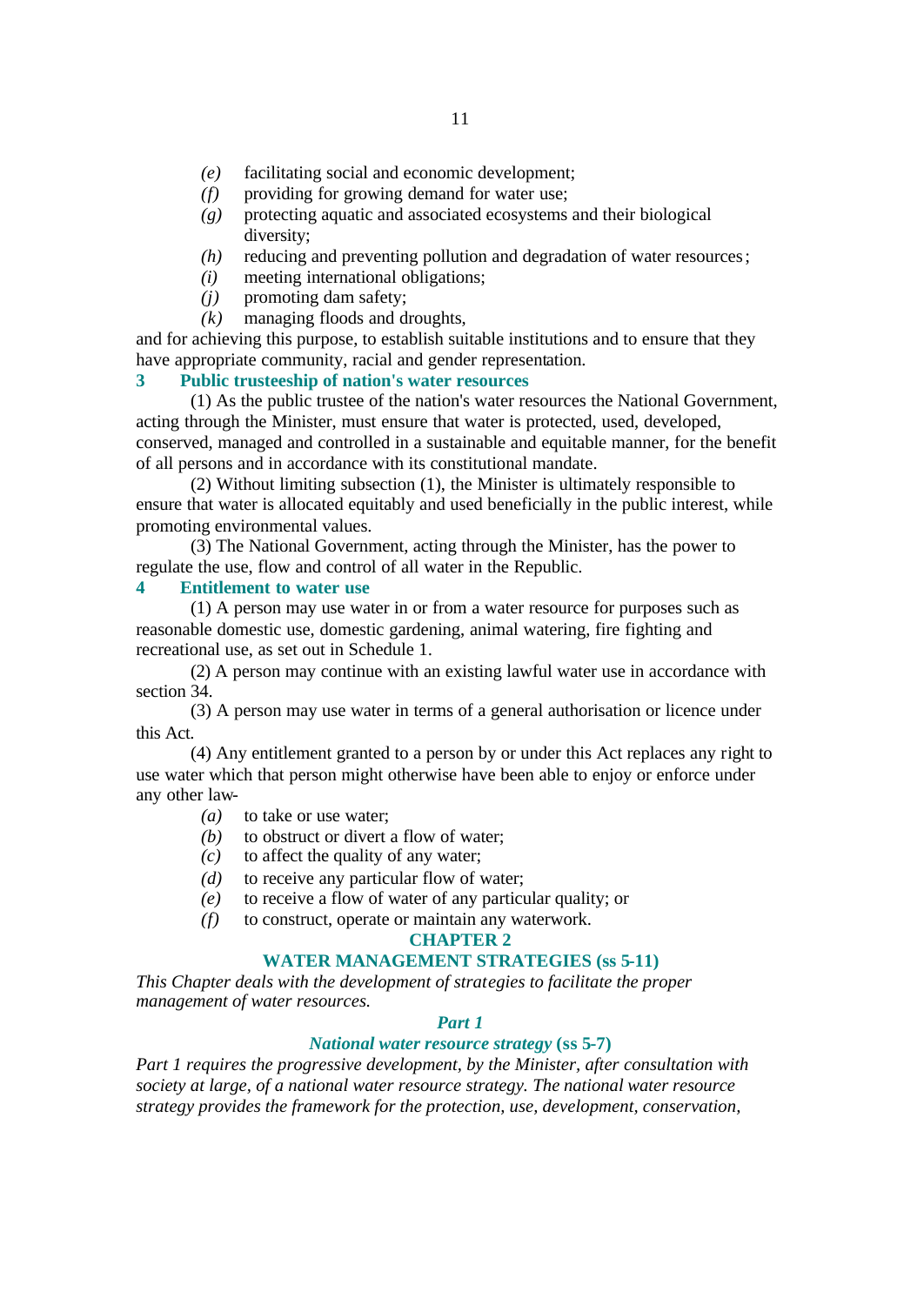*management and control of water resources for the country as a whole. It also provides the framework within which water will be managed at regional or catchment level, in defined water management areas. The national water resource strategy, which must be formally reviewed from time to time, is binding on all authorities and institutions exercising powers or performing duties under this Act.* 

## **5 Establishment of national water resource strategy**

(1) Subject to subsection (4), the Minister must, as soon as reasonably practicable, by notice in the *Gazette,* establish a national water resource strategy.

(2) The notice must state the address where the strategy may be inspected.

(3) The water resources of the Republic must be protected, used, developed, conserved, managed and controlled in accordance with the national water resource strategy.

- (4) A national water resource strategy-
	- *(a)* may be established in a phased and progressive manner and in separate components over time; and
	- *(b)* must be reviewed at intervals of not more than five years.

(5) Before establishing a national water resource strategy or any component of that strategy in terms of subsection (1), the Minister must-

- *(a)* publish a notice in the *Gazette*
	- (i) setting out a summary of the proposed strategy or the component in question;
	- (ii) stating the address where the proposed strategy or the component in question is available for inspection; and
	- (iii) inviting written comments to be submitted on the proposed strategy or the component in question, specifying an address to which and a date before which comments must be submitted, which date may not be earlier than 90 days after publication of the notice;
- *(b)* consider what further steps, if any, are appropriate to bring the contents of the notice to the attention of interested persons, and take those steps which the Minister considers to be appropriate; and
- *(c)* consider all comments received on or before the date specified in paragraph  $(a)$  (iii).

# **6 Contents of national water resource strategy**

(1) The national water resource strategy must, subject to section 5 (4) *(a)*-

- *(a)* set out the strategies, objectives, plans, guidelines and procedures of the Minister and institutional arrangements relating to the protection, use, development, conservation, management and control of water resources within the framework of existing relevant government policy in order to achieve-
	- (i) the purpose of this Act; and
	- (ii) any compulsory national standards prescribed under section 9 (1) of the Water Services Act, 1997 (Act 108 of 1997);
- *(b)* provide for at least-
	- (i) the requirements of the Reserve and identify, where appropriate, water resources from which particular requirements must be met;
	- (ii) international rights and obligations;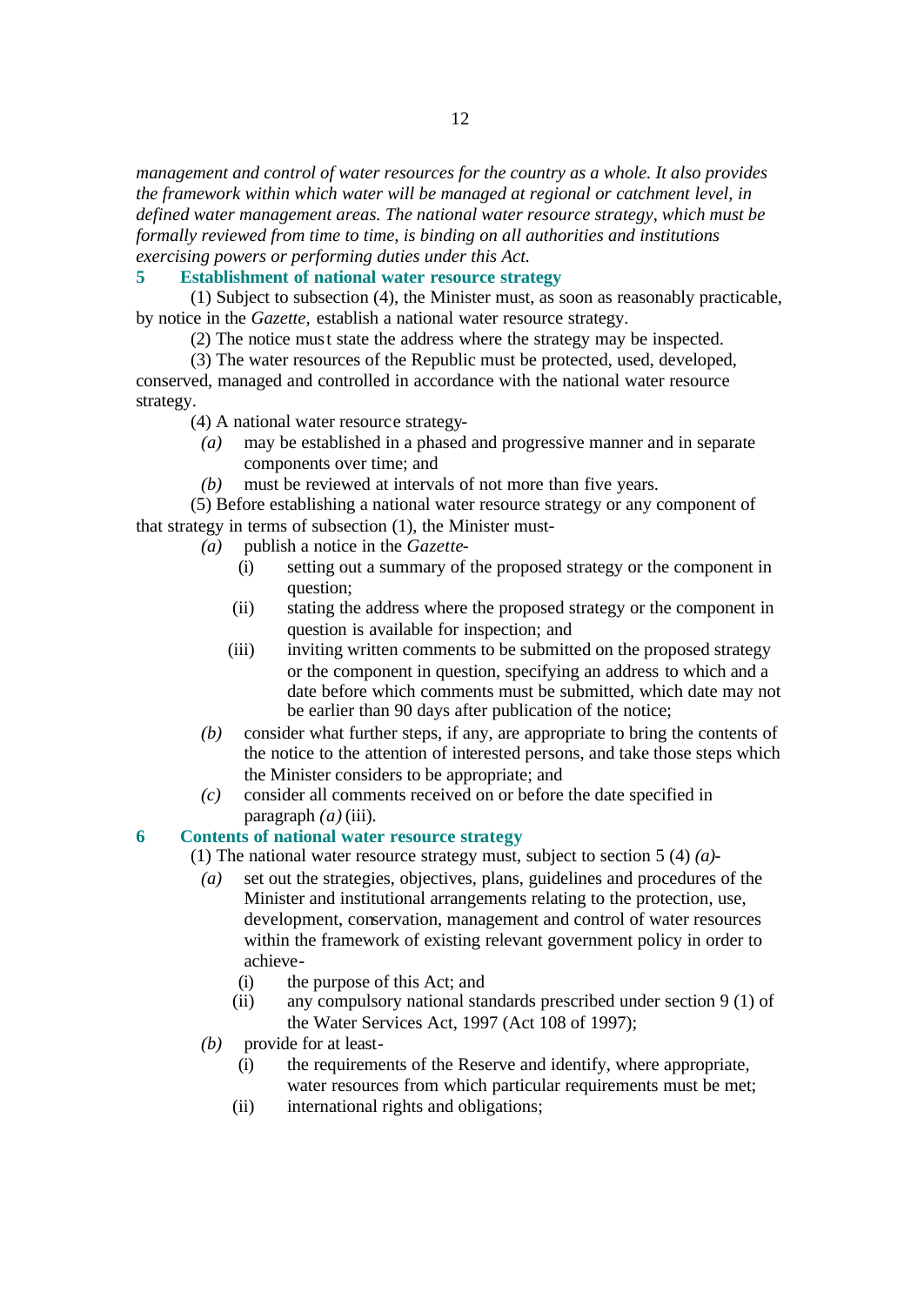- (iii) actions to be taken to meet projected future water needs; and (iv) water use of strategic importance;
- *(c)* establish water management areas and determine their boundaries;
- *(d)* contain estimates of present and future water requirements;
- *(e)* state the total quantity of water available within each water management area;
- *(f)* state water management area surpluses or deficits;
- *(g)* provide for inter-catchment water transfers between surplus water management areas and deficit water management areas;
- *(h)* set out principles relating to water conservation and water demand management;
- *(i)* state the objectives in respect of water quality to be achieved through the classification system for water resources provided for in this Act;
- *(j)* contain objectives for the establishment of institutions to undertake water resource management;
- *(k)* determine the inter-relationship between institutions involved in water resource management; and
- *(l)* promote the management of catchments within a water management area in a holistic and integrated manner.

(2) In determining a water management area in terms of subsection (1) *(c)*, the Minister must take into account-

- *(a)* watercourse catchment boundaries;
- *(b)* social and economic development patterns;
- *(c)* efficiency considerations; and
- *(d)* communal interests within the area in question.

### **7 Giving effect to national water resource strategy**

The Minister, the Director-General, an organ of state and a water management institution must give effect to the national water resource strategy when exercising any power or performing any duty in terms of this Act.

### *Part 2*

### *Catchment management strategies* **(ss 8-11)**

*Part 2 requires every catchment management agency to progressively develop a catchment management strategy for the water resources within its water management area. Catchment management strategies must be in harmony with the national water resource strategy. In the process of developing this strategy, a catchment management agency must seek co-operation and agreement on water-related matters from the various stakeholders and interested persons. The catchment management strategy, which must be reviewed from time to time, will include a water allocation plan. A catchment management strategy must set principles for allocating water to existing and prospective users, taking into account all matters relevant to the protection, use, development, conservation, management and control of water resources.*

### **8 Establishment of catchment management strategies**

(1) A catchment management agency contemplated in Chapter 7 must, by notice in the *Gazette,* establish a catchment management strategy for the protection, use, development, conservation, management and control of water resources within its water management area.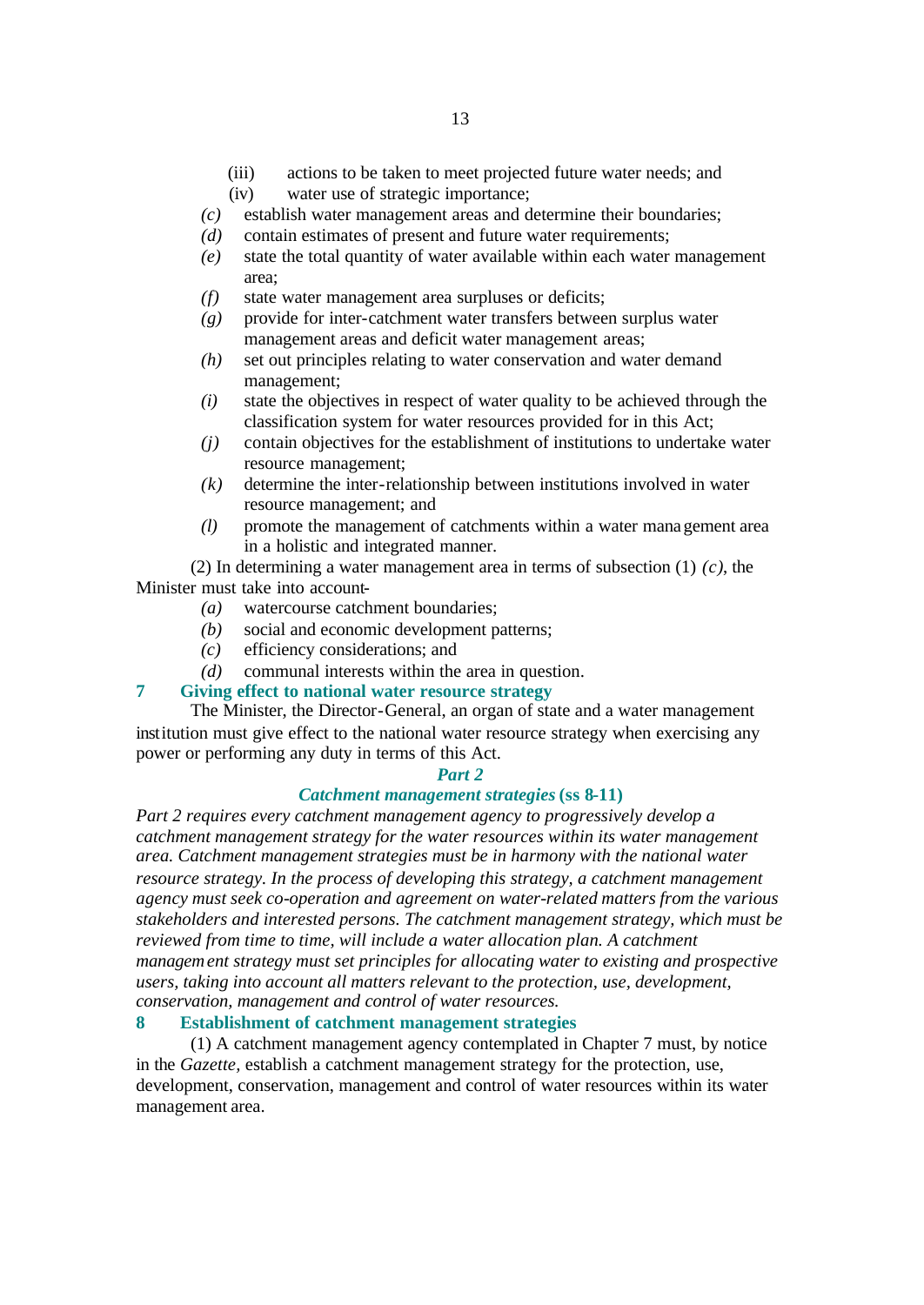(2) The notice must state the address where the strategy may be inspected.

- (3) A catchment management strategy-
- *(a)* may be established in a phased and progressive manner and in separate components over time; and
- *(b)* must be reviewed at intervals of not more than five years.

(4) A catchment management strategy or any component of that strategy may only be established with the written consent of the Minister.

(5) Before establishing a catchment management strategy or any component of that strategy in terms of subsection (1), a catchment management agency must-

- *(a)* publish a notice in the *Gazette-*
	- (i) setting out a summary of the proposed catchment management strategy or the component in question;
	- (ii) stating the address where the proposed strategy or the component in question is available for inspection; and
	- (iii) inviting written comments to be submitted on the proposed strategy or the component in question, specifying an address to which and a date before which comments must be submitted, which date may not be earlier than 90 days after publication of the notice;
- *(b)* consider what further steps, if any, are appropriate to bring the contents of the notice to the attention of interested persons, and take those steps which the catchment management agency considers to be appropriate; and
- *(c)* consider all comments received on or before the date specified in paragraph *(a)* (iii).

### **9 Contents of catchment management strategy**

A catchment management strategy must-

- *(a)* take into account the class of water resources and resource quality objectives contemplated in Chapter 3, the requirements of the Reserve and, where applicable, international obligations;
- *(b)* not be in conflict with the national water resource strategy;
- *(c)* set out the strategies, objectives, plans, guidelines and procedures of the catchment management agency for the protection, use, development, conservation, management and control of water resources within its water management area;
- *(d)* take into account the geology, demography, land use, climate, vegetation and waterworks within its water management area;
- *(e)* contain water allocation plans which are subject to section 23, and which must set out principles for allocating water, taking into account the factors mentioned in section 27 (1);
- *(f)* take account of any relevant national or regional plans prepared in terms of any other law, including any development plan adopted in terms of the Water Services Act, 1997 (Act 108 of 1997);
- *(g)* enable the public to participate in managing the water resources within its water management area;
- *(h)* take into account the needs and expectations of existing and potential water users; and
- *(i)* set out the institutions to be established.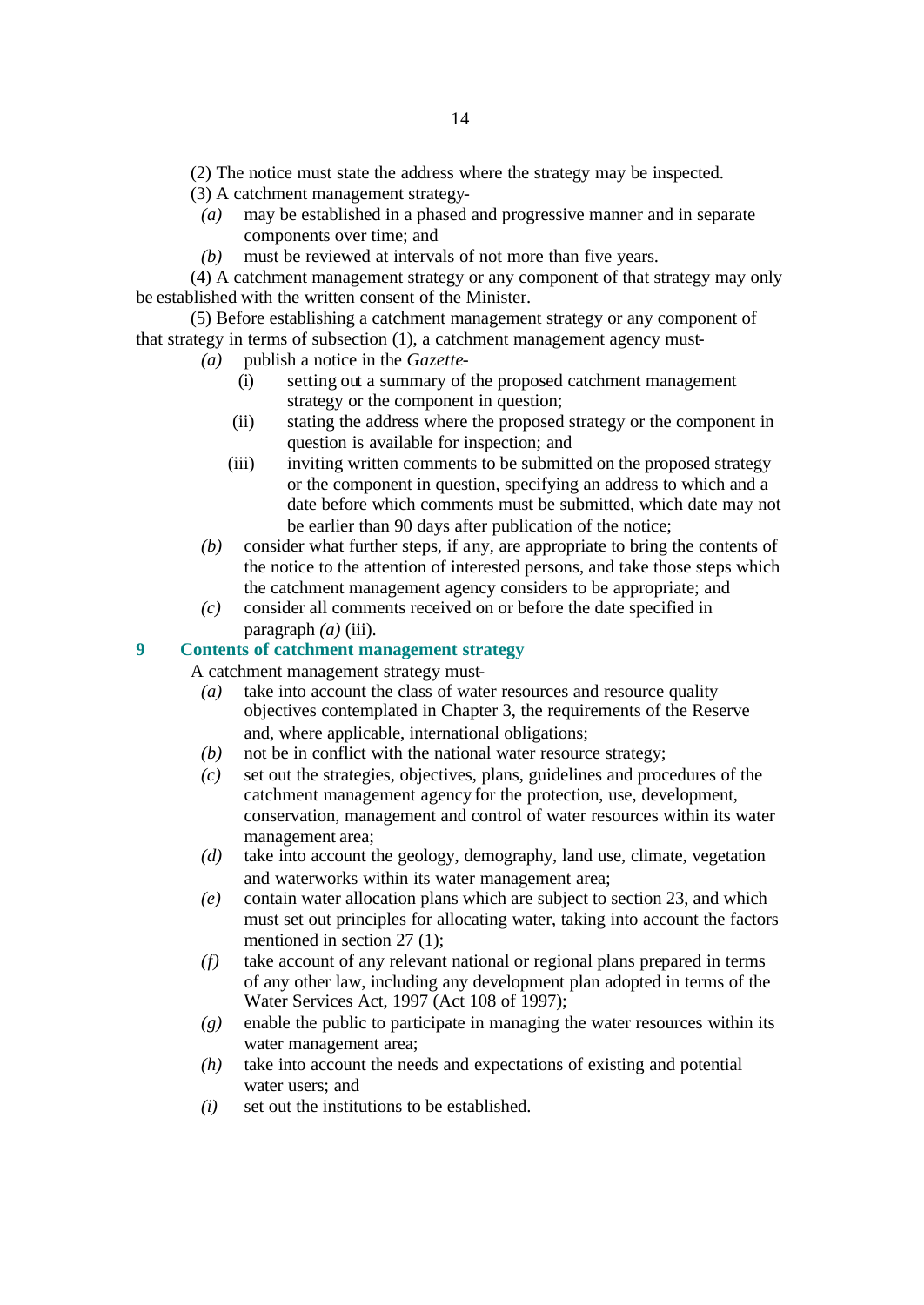### **10 Guidelines for and consultation on catchment management strategies**

(1) The Minister may establish guidelines for the preparation of catchment management strategies.

(2) In developing a catchment management strategy, a catchment management agency must consult with-

- *(a)* the Minister;
- *(b)* any organ of state which has an interest in the content, effect or implementation of the catchment management strategy; and
- *(c)* any persons, or their representative organisations-
	- (i) whose activities affect or might affect water resources within its water management area; and
	- (ii) who have an interest in the content, effect or implementation of the catchment management strategy.

(3) A catchment management agency must, before the publication of a notice in terms of section 8 (5) *(a)*, refer to the Minister for consideration and determination, any proposed component of a catchment management strategy which in the opinion of the catchment management agency-

- *(a)* raises a material question of policy; or
- *(b)* raises a question concerning-
	- (i) the relationship between the Department and other organs of state; or
	- (ii) the relationship between organs of state and their respective roles in developing or implementing a catchment management strategy.

### **11 Giving effect to catchment management strategies**

The Minister and the catchment management agency concerned must give effect to any catchment management strategy established under this Part when exercising any power or performing any duty in terms of this Act.

### **CHAPTER 3**

### **PROTECTION OF WATER RESOURCES (ss 12-20)**

*The protection of water resources is fundamentally related to their use, development, conservation, management and control. Parts 1, 2 and 3 of this Chapter lay down a series of measures which are together intended to ensure the comprehensive protection of all water resources. These measures are to be developed progressively within the contexts of the national water resource strategy and the catchment management strategies provided for in Chapter 2. Parts 4 and 5 deal with measures to prevent the pollution of water resources and measures to remedy the effects of pollution of water resources.* 

### *Part 1*

# *Classification system for water resources* **(s 12)**

*Part 1 provides for the first stage in the protection process, which is the development by the Minister of a system to classify the nation's water resources. The system provides guidelines and procedures for determining different classes of water resources.*

# **12 Prescription of classification system**

(1) As soon as is reasonably practicable, the Minister must prescribe a system for classifying water resources.

(2) The system for classifying water resources may-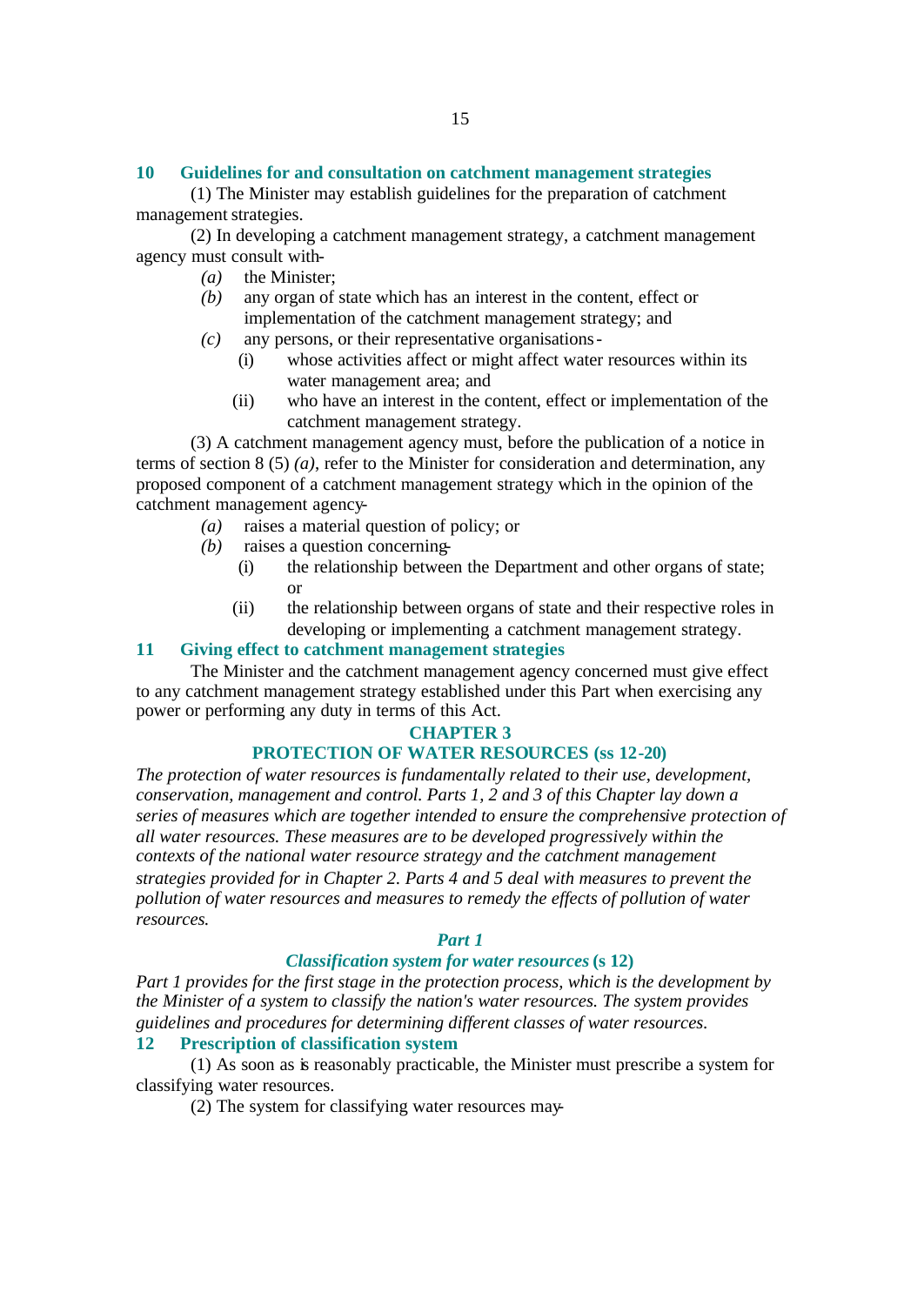16

- *(a)* establish guidelines and procedures for determining different classes of water resources;
- *(b)* in respect of each class of water resource-
	- (i) establish procedures for determining the Reserve;
	- (ii) establish procedures which are designed to satisfy the water quality requirements of water users as far as is reasonably possible, without significantly altering the natural water quality characteristics of the resource;
	- (iii) set out water uses for instream or land-based activities which activities must be regulated or prohibited in order to protect the water resource; and
- *(c)* provide for such other matters relating to the protection, use, development, conservation, management and control of water resources, as the Minister considers necessary.

# *Part 2*

*Classification of water resources and resource quality objectives* **(ss 13-15)** *Under Part 2 the Minister is required to use the classification system established in Part 1 to determine the class and resource quality objectives of all or part of water resources considered to be significant. The purpose of the resource quality objectives is to establish clear goals relating to the quality of the relevant water resources. In determining resource quality objectives a balance must be sought between the need to protect and sustain water resources on the one hand, and the need to develop and use them on the other. Provision is made for preliminary determinations of the class and resource quality objectives of water resources before the formal classification system is established. Once the class of a water resource and the resource quality objectives have been determined they are binding on all authorities and institutions when exercising any power or performing any duty under this Act.*

### **13 Determination of class of water resources and resource quality objectives**

(1) As soon as reasonably practicable after the Minister has prescribed a system for classifying water resources the Minister must, subject to subsection (4), by notice in the *Gazette*, determine for all or part of every significant water resource-

- *(a)* a class in accordance with the prescribed classification system; and
- *(b)* resource quality objectives based on the class determined in terms of paragraph *(a)*.

(2) A notice in terms of subsection (1) must state the geographical area in respect of which the resource quality objectives will apply, the requirements for achieving the objectives, and the dates from which the objectives will apply.

(3) The objectives determined in terms of subsection (1) may relate to-

- *(a)* the Reserve;
- *(b)* the instream flow;
- *(c)* the water level;
- *(d)* the presence and concentration of particular substances in the water;
- *(e)* the characteristics and quality of the water resource and the instream and riparian habitat;
- *(f)* the characteristics and distribution of aquatic biota;
- *(g)* the regulation or prohibition of instream or land-based activities which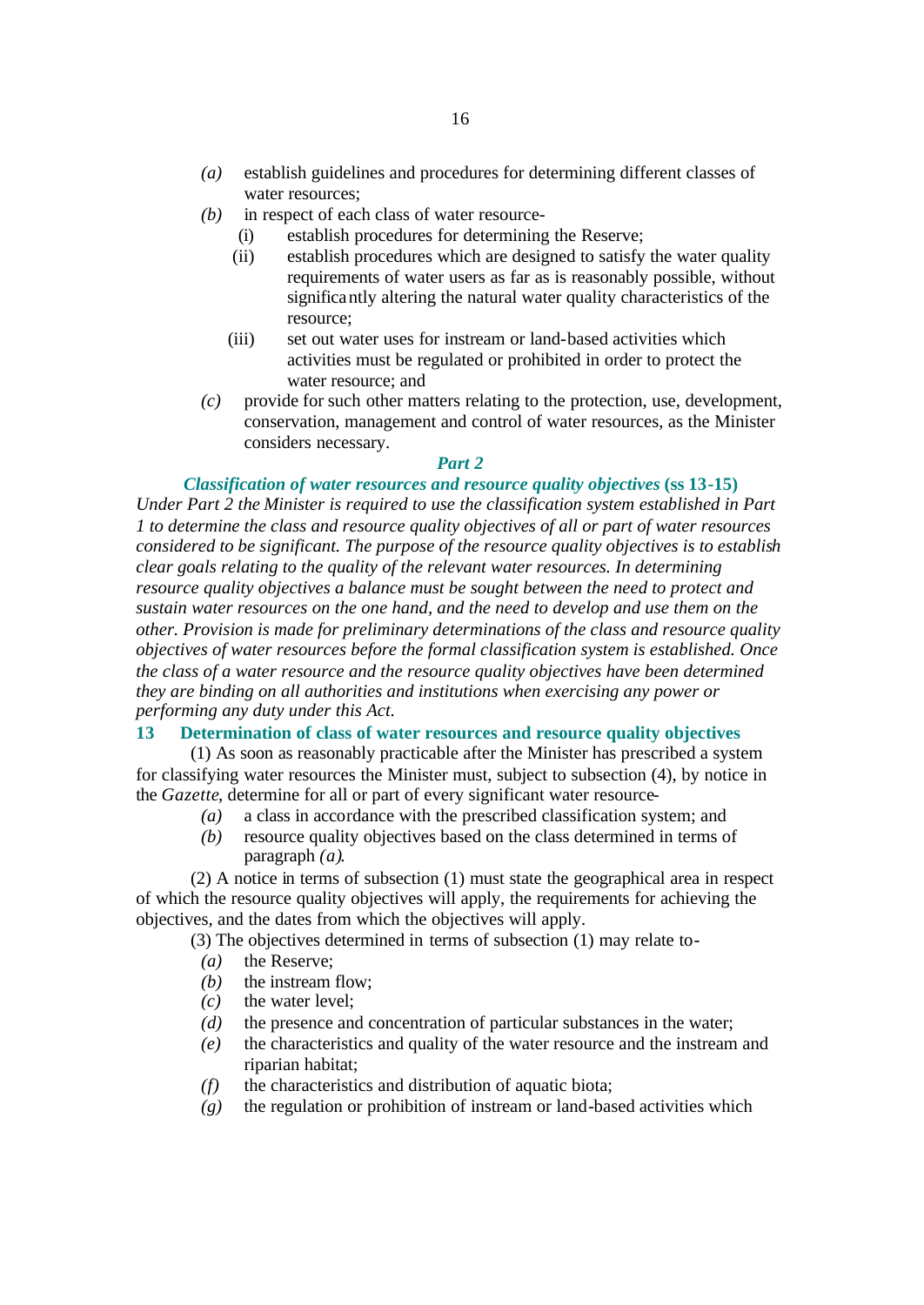may affect the quantity of water in or quality of the water resource; and *(h)* any other characteristic,

of the water resource in question.

(4) Before determining a class or the resource quality objectives in terms of subsection (1), the Minister must in respect of each water resource-

- *(a)* publish a notice in the *Gazette*
	- (i) setting out-
		- *(aa)* the proposed class;
		- *(bb)* the proposed resource quality objectives;
		- *(cc)* the geographical area in respect of which the objectives will apply;
		- *(dd)* the dates from which specific objectives will apply; and
		- *(ee)* the requirements for complying with the objectives; and
	- (ii) inviting written comments to be submitted on the proposed class or proposed resource quality objectives (as the case may be), specifying an address to which and a date before which the comments are to be submitted, which date may not be earlier than 60 days after publication of the notice;
- *(b)* consider what further steps, if any, are appropriate to bring the contents of the notice to the attention of interested persons, and take those steps which the Minister considers to be appropriate; and
- *(c)* consider all comments received on or before the date specified in paragraph *(a)* (ii).

# **14 Preliminary determination of class or resource quality objectives**

(1) Until-

- *(a)* a system for classifying water resources has been prescribed; or
- *(b)* a class of a water resource or resource quality objectives has been determined,

the Minister may, for all or part of a water resource make a preliminary determination of the class or resource quality objectives.

(2) A determination in terms of section 13 supersedes a preliminary determination.

# **15 Giving effect to determination of class of water resource and resource quality objectives**

The Minister, the Director-General, an organ of state and a water management institution, when exercising any power or performing any duty in terms of this Act, must give effect to any determination of a class of a water resource and the resource quality objectives as determined in terms of this Part and any requirements for complying with the resource quality objectives.

# *Part 3*

# *The Reserve* **(ss 16-18)**

*Part 3 deals with the Reserve, which consists of two parts - the basic human needs reserve and the ecological reserve. The basic human needs reserve provides for the essential needs of individuals served by the water resource in question and includes water for drinking, for food preparation and for personal hygiene. The ecological reserve relates to the water required to protect the aquatic ecosystems of the water resource. The*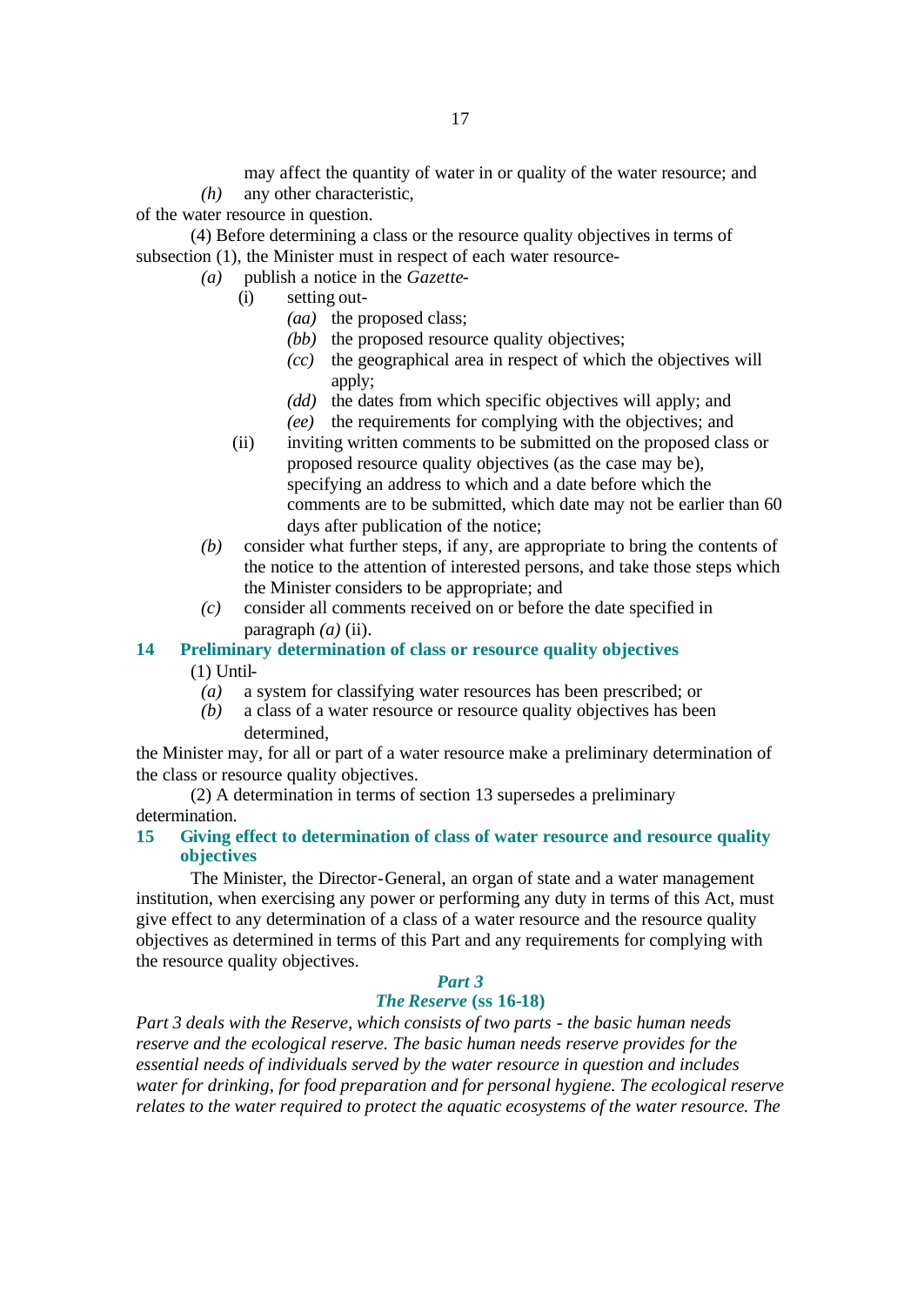*Reserve refers to both the quantity and quality of the water in the resource, and will vary depending on the class of the resource. The Minister is required to determine the Reserve for all or part of any significant water resource. If a resource has not yet been classified, a preliminary determination of the Reserve may be made and later superseded by a new one. Once the Reserve is determined for a water resource it is binding in the same way as the class and the resource quality objectives.* 

# **16 Determination of Reserve**

(1) As soon as reasonably practicable after the class of all or part of a water resource has been determined, the Minister must, by notice in the *Gazette,* determine the Reserve for all or part of that water resource.

(2) A determination of the Reserve must-

- *(a)* be in accordance with the class of the water resource as determined in terms of section 13; and
- *(b)* ensure that adequate allowance is made for each component of the Reserve.

(3) Before determining the Reserve in terms of subsection (1), the Minister must-

- *(a)* publish a notice in the *Gazette*
	- (i) setting out the proposed Reserve; and
	- (ii) inviting written comments to be submitted on the proposed Reserve, specifying an address to which and a date before which comments are to be submitted, which date may not be earlier than 60 days after publication of the notice;
- *(b)* consider what further steps, if any, are appropriate to bring the contents of the notice to the attention of interested persons, and take those steps which the Minister considers to be appropriate; and
- *(c)* consider all comments received on or before the date specified in paragraph *(a)* (ii).

# **17 Preliminary determinations of Reserve**

(1) Until a system for classifying water resources has been prescribed or a class of a water resource has been determined, the Minister-

*(a)* may, for all or part of a water resource; and

*(b)* must, before authorising the use of water under section 22 (5),

make a preliminary determination of the Reserve.

(2) A determination in terms of section 16 (1) supersedes a preliminary determination.

### **18 Giving effect to Reserve**

The Minister, the Director-General, an organ of state and a water management institution, must give effect to the Reserve as determined in terms of this Part when exercising any power or performing any duty in terms of this Act.

### *Part 4*

# *Pollution prevention* **(s 19)**

*Part 4 deals with pollution prevention, and in particular the situation where pollution of a water resource occurs or might occur as a result of activities on land. The person who owns, controls, occupies or uses the land in question is responsible for taking measures to prevent pollution of water resources. If these measures are not taken, the catchment management agency concerned may itself do whatever is necessary to prevent the*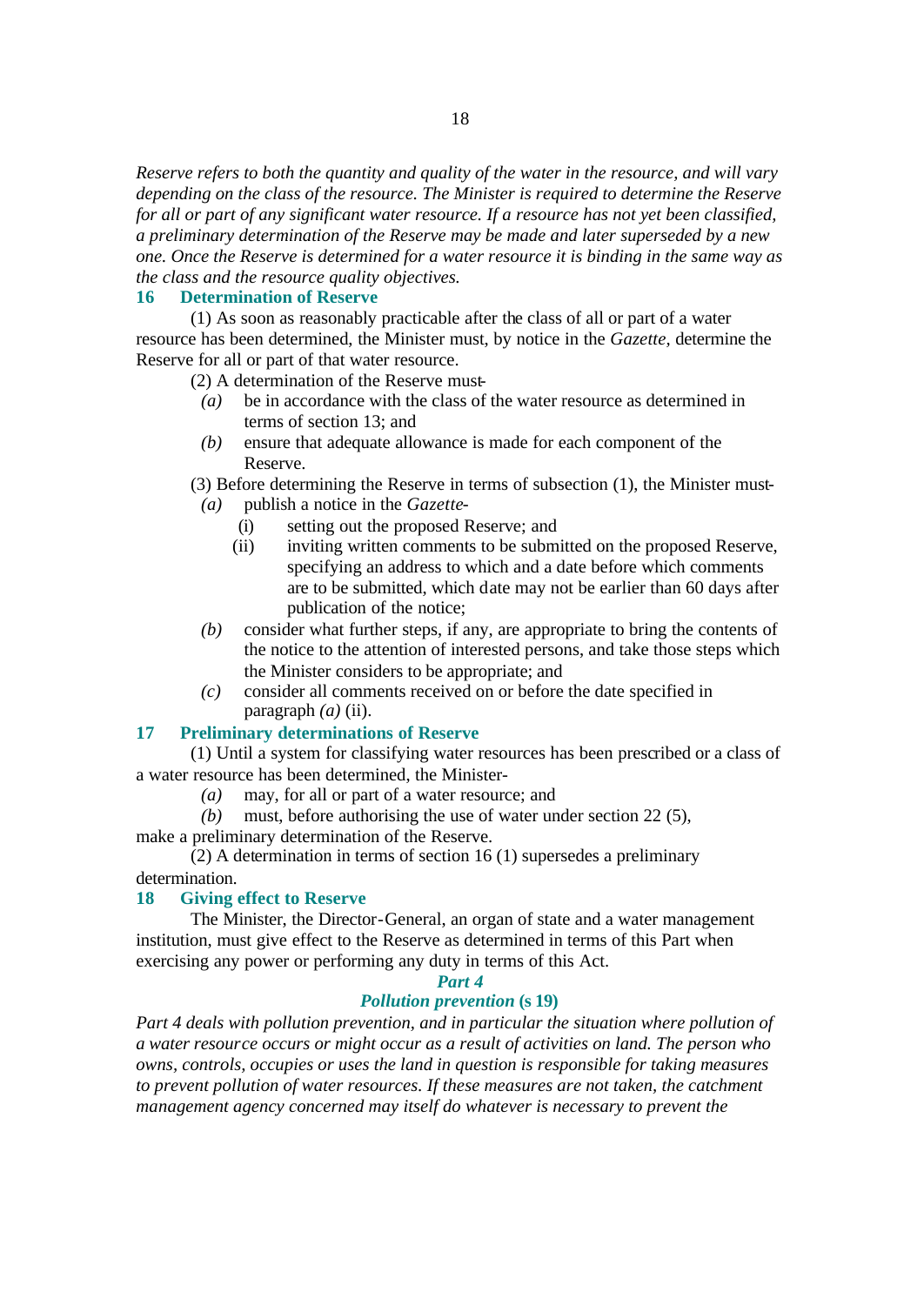*pollution or to remedy its effects, and to recover all reasonable costs from the persons responsible for the pollution.* 

# **19 Prevention and remedying effects of pollution**

(1) An owner of land, a person in control of land or a person who occupies or uses the land on which-

- *(a)* any activity or process is or was performed or undertaken; or
- *(b)* any other situation exists,

which causes, has caused or is likely to cause pollution of a water resource, must take all reasonable measures to prevent any such pollution from occurring, continuing or recurring.

(2) The measures referred to in subsection (1) may include measures to-

- *(a)* cease, modify or control any act or process causing the pollution;
- *(b)* comply with any prescribed waste standard or management practice;
- *(c)* contain or prevent the movement of pollutants;
- *(d)* eliminate any source of the pollution;
- *(e)* remedy the effects of the pollution; and
- *(f)* remedy the effects of any disturbance to the bed and banks of a watercourse.

(3) A catchment management agency may direct any person who fails to take the measures required under subsection (1) to-

- *(a)* commence taking specific measures before a given date;
- *(b)* diligently continue with those measures; and
- *(c)* complete them before a given date.

(4) Should a person fail to comply, or comply inadequately with a directive given under subsection (3), the catchment management agency may take the measures it considers necessary to remedy the situation.

(5) Subject to subsection (6), a catchment management agency may recover all costs incurred as a result of it acting under subsection (4) jointly and severally from the following persons:

- *(a)* Any person who is or was responsible for, or who directly or indirectly contributed to, the pollution or the potential pollution;
- *(b)* the owner of the land at the time when the pollution or the potential for pollution occurred, or that owner's successor-in-title;
- *(c)* the person in control of the land or any person who has a right to use the land at the time when-
	- (i) the activity or the process is or was performed or undertaken; or
	- (ii) the situation came about; or
- *(d)* any person who negligently failed to prevent-
	- (i) the activity or the process being performed or undertaken; or
	- (ii) the situation from coming about.

(6) The catchment management agency may in respect of the recovery of costs under subsection (5), claim from any other person who, in the opinion of the catchment management agency, benefited from the measures undertaken under subsection (4), to the extent of such benefit.

(7) The costs claimed under subsection (5) must be reasonable and may include, without being limited to, labour, administrative and overhead costs.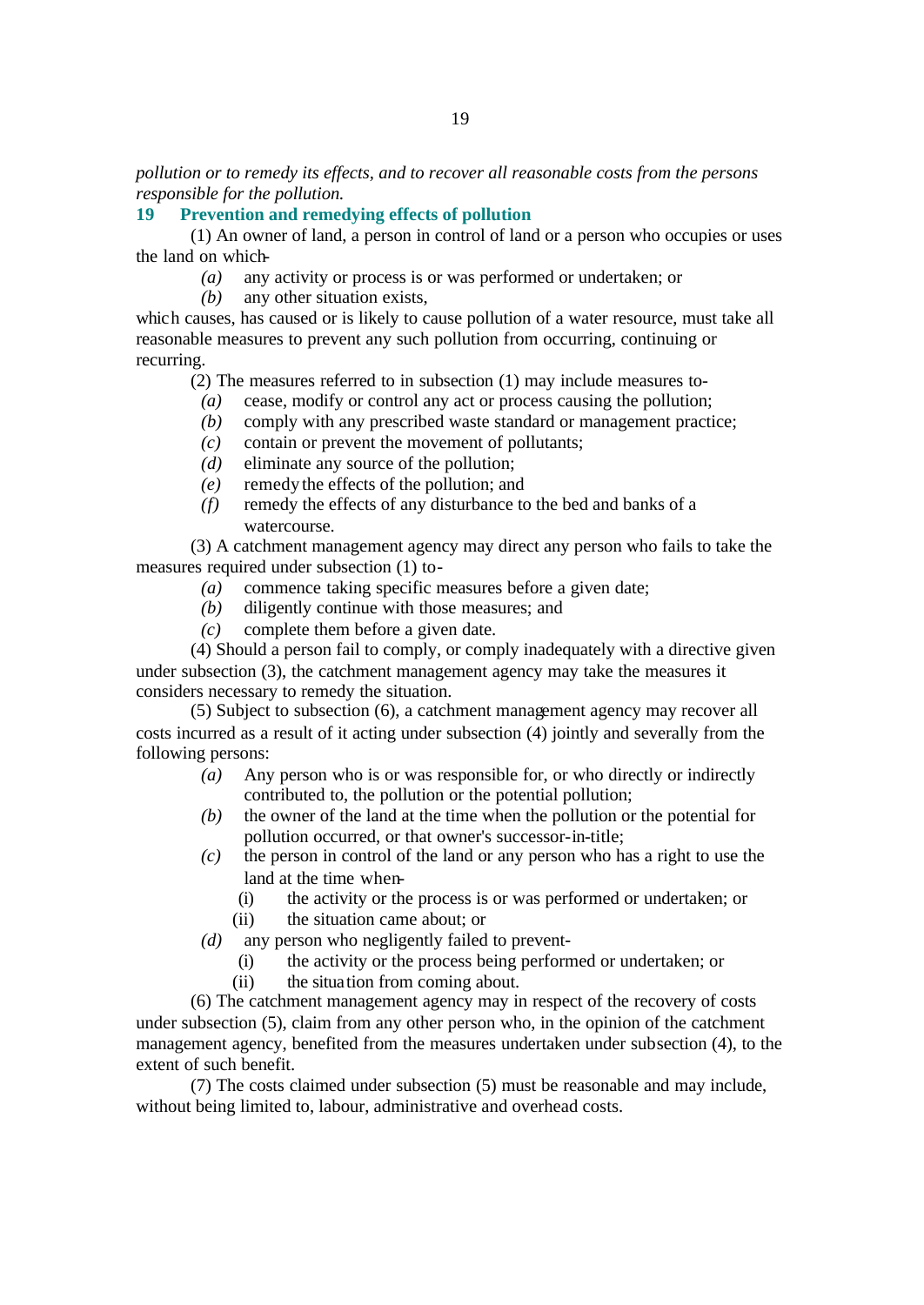(8) If more than one person is liable in terms of subsection (5), the catchment management agency must, at the request of any of those persons, and after giving the others an opportunity to be heard, apportion the liability, but such apportionment does not relieve any of them of their joint and several liability for the full amount of the costs.

### *Part 5*

# *Emergency incidents* **(s 20)**

*Part 5 deals with pollution of water resources following an emergency incident, such as an accident involving the spilling of a harmful substance that finds or may find its way into a water resource. The responsibility for remedying the situation rests with the person responsible for the incident or the substance involved. If there is a failure to act, the relevant catchment management agency may take the necessary steps and recover the costs from every responsible person.* 

### **20 Control of emergency incidents**

(1) In this section 'incident' includes any incident or accident in which a substance-

- *(a)* pollutes or has the potential to pollute a water resource; or
- *(b)* has, or is likely to have, a detrimental effect on a water resource.

(2) In this section, 'responsible person' includes any person who-

- *(a)* is responsible for the incident;
- *(b)* owns the substance involved in the incident; or
- *(c)* was in control of the substance involved in the incident at the time of the incident.

(3) The responsible person, any other person involved in the incident or any other person with knowledge of the incident must, as soon as reasonably practicable after obtaining knowledge of the incident, report to-

- *(a)* the Department;
- *(b)* the South African Police Service or the relevant fire department; or
- *(c)* the relevant catchment management agency.
- (4) A responsible person must-
	- *(a)* take all reasonable measures to contain and minimise the effects of the incident;
- *(b)* undertake clean-up procedures;
- *(c)* remedy the effects of the incident; and
- *(d)* take such measures as the catchment management agency may either verbally or in writing direct within the time specified by such institution.

(5) A verbal directive must be confirmed in writing within 14 days, failing which it will be deemed to have been withdrawn.

(6) Should-

*(a)* the responsible person fail to comply, or inadequately comply with a directive; or

*(b)* it not be possible to give the directive to the responsible person timeously, the catchment management agency may take the measures it considers necessary to-

- (i) contain and minimise the effects of the incident;
- (ii) undertake clean-up procedures; and
- (iii) remedy the effects of the incident.
- (7) The catchment manage ment agency may recover all reasonable costs incurred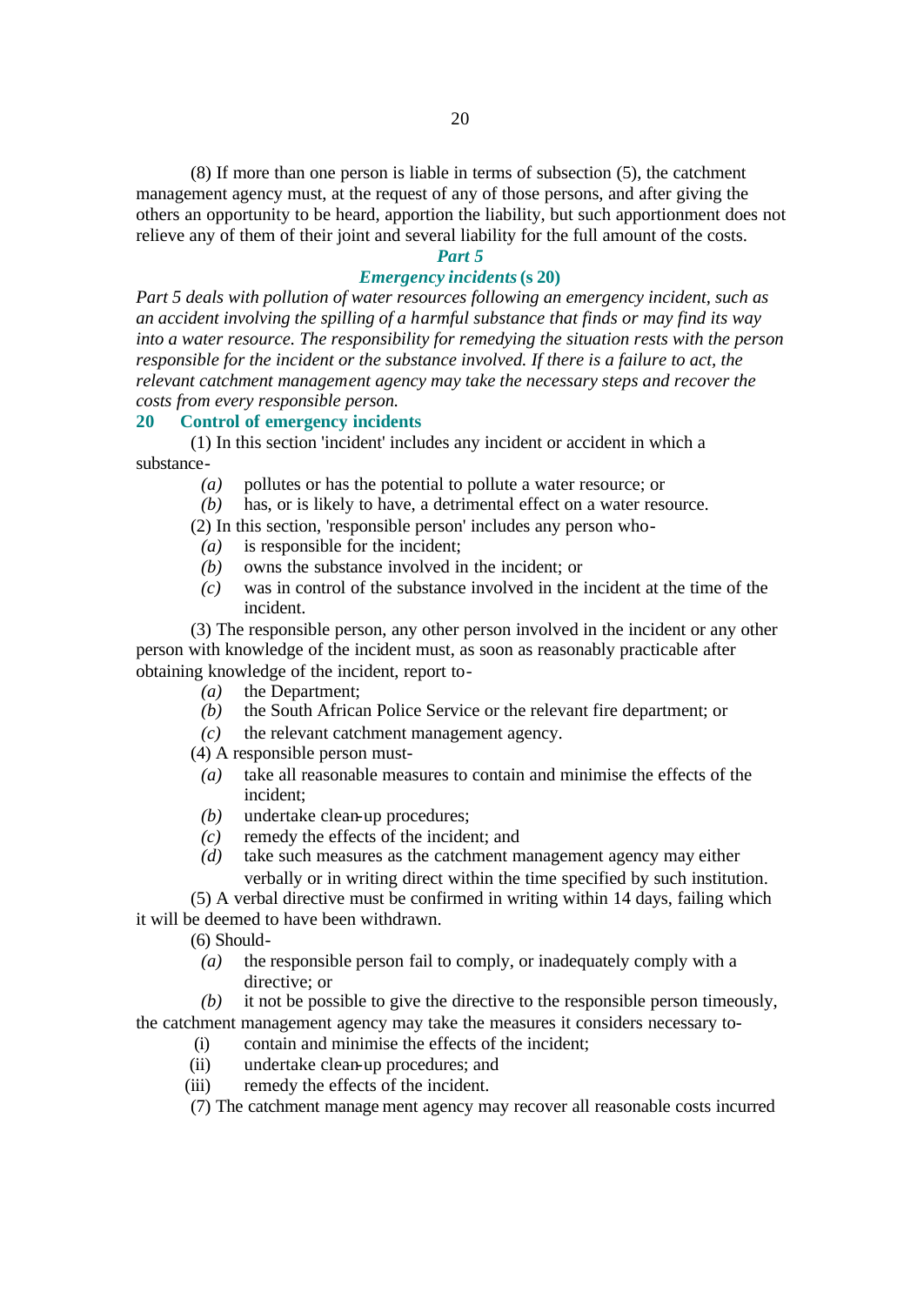by it from every responsible person jointly and severally.

(8) The costs claimed under subsection (7) may include, without being limited to, labour, administration and overhead costs.

(9) If more than one person is liable in terms of subsection (7), the catchment management agency must, at the request of any of those persons, and after giving the others an opportunity to be heard, apportion the liability, but such apportionment does not relieve any of them of their joint and several liability for the full amount of the costs.

### **CHAPTER 4**

### **USE OF WATER (ss 21-55)**

*As this Act is founded on the principle that National Government has overall responsibility for and authority over water resource management, including the equitable allocation and beneficial use of water in the public interest, a person can only be entitled to use water if the use is permissible under the Act. This Chapter is therefore of central significance to the Act, as it lays the basis for regulating water use. The various types of licensed and unlicensed entitlements to use water are dealt with in detail.*

### *Part 1*

# *General Principles* **(ss 21-26)**

*This Part sets out general principles for regulating water use. Water use is defined broadly, and includes taking and storing water, activities which reduce stream flow, waste discharges and disposals, controlled activities (activities which impact detrimentally on a water resource), altering a watercourse, removing water found underground for certain purposes, and recreation. In general a water use must be licensed unless it is listed in Schedule I, is an existing lawful use, is permissible under a general authorisation, or if a responsible authority waives the need for a licence. The Minister may limit the amount of water which a responsible authority may allocate. In making regulations the Minister may differentiate between different water resources, classes of water resources and geographical areas.* 

### **21 Water use**

For the purposes of this Act, water use includes-

- *(a)* taking water from a water resource;
- *(b)* storing water;
- *(c)* impeding or diverting the flow of water in a watercourse;
- *(d)* engaging in a stream flow reduction activity contemplated in section 36;
- *(e)* engaging in a controlled activity identified as such in section 37 (1) or declared under section 38 (1);
- *(f)* discharging waste or water containing waste into a water resource through a pipe, canal, sewer, sea outfall or other conduit;
- *(g)* disposing of waste in a manner which may detrimentally impact on a water resource:
- *(h)* disposing in any manner of water which contains waste from, or which has been heated in, any industrial or power generation process;
- *(i)* altering the bed, banks, course or characteristics of a watercourse;
- *(j)* removing, discharging or disposing of water found underground if it is necessary for the efficient continuation of an activity or for the safety of people; and
- *(k)* using water for recreational purposes.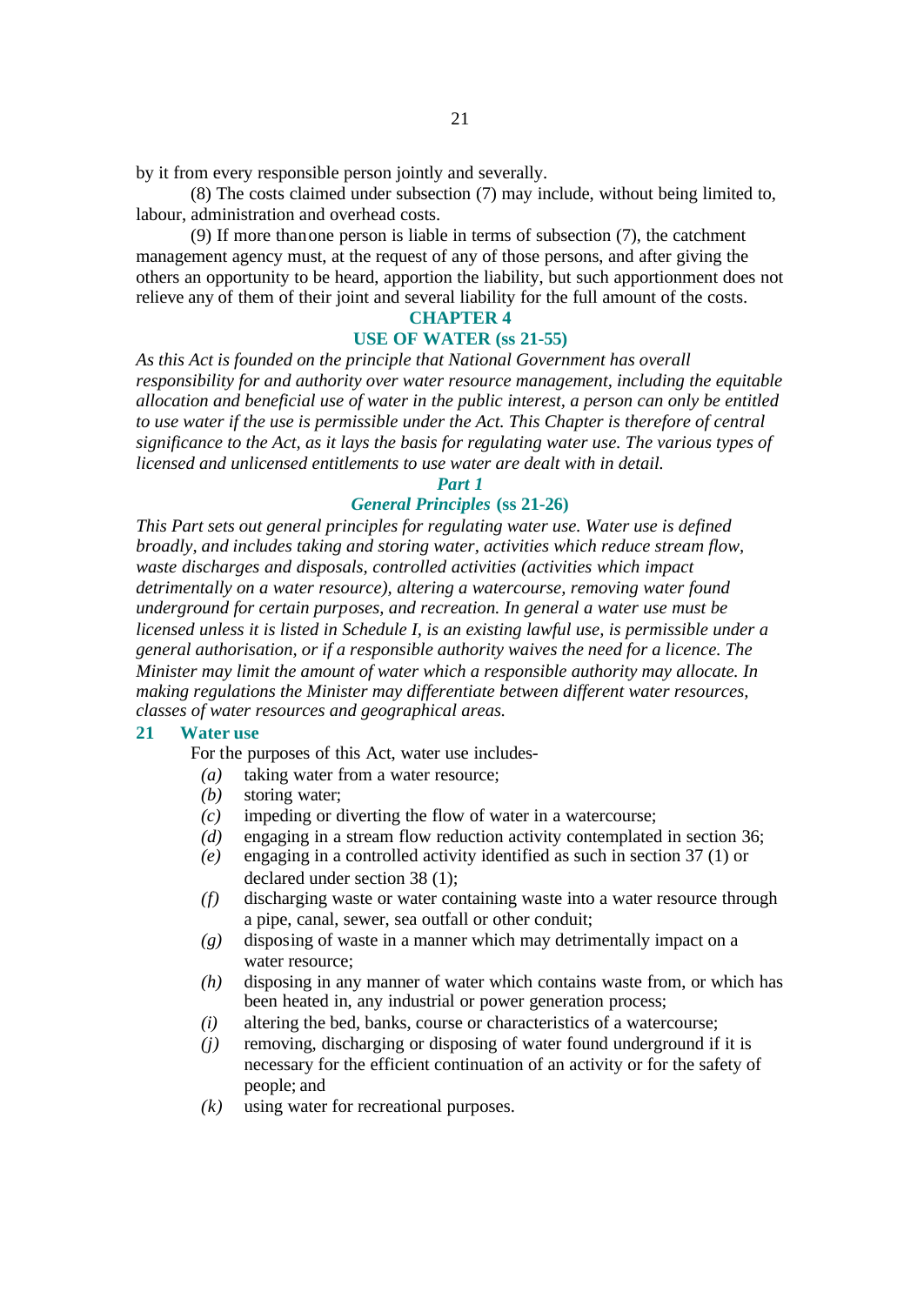### **22 Permissible water use**

- (1) A person may only use water-
	- *(a)* without a licence-
		- (i) if that water use is permissible under Schedule 1;
		- (ii) if that water use is permissible as a continuation of an existing lawful use; or
		- (iii) if that water use is permissible in terms of a general authorisation issued under section 39;
	- *(b)* if the water use is authorised by a licence under this Act; or
	- *(c)* if the responsible authority has dispensed with a licence requirement under subsection (3).
- (2) A person who uses water as contemplated in subsection (1)-
- *(a)* must use the water subject to any condition of the relevant authorisation for that use;
- *(b)* is subject to any limitation, restriction or prohibition in terms of this Act or any other applicable law;
- *(c)* in the case of the discharge or disposal of waste or water containing waste contemplated in section 21 *(f)*,  $(g)$ ,  $(h)$  or *(i)*, must comply with any applicable waste standards or management practices prescribed under section 26 (1) *(h)* and *(i)*, unless the conditions of the relevant authorisation provide otherwise;
- *(d)* may not waste that water; and
- *(e)* must return any seepage , run-off or water containing waste which emanates from that use, to the water resource from which the water was taken, unless the responsible authority directs otherwise or the relevant authorisation provides otherwise.

(3) A responsible authority may dispense with the requirement for a licence for water use if it is satisfied that the purpose of this Act will be met by the grant of a licence, permit or other authorisation under any other law.

(4) In the interests of co-operative governance, a responsible authority may promote arrangements with other organs of state to combine their respective licence requirements into a single licence requirement.

(5) A responsible authority may, subject to section 17, authorise the use of water before-

- *(a)* a natio nal water resource strategy has been established;
- *(b)* a catchment management strategy in respect of the water resource in question has been established;
- *(c)* a classification system for water resources has been established;
- *(d)* the class and resource quality objectives for the water resource in question have been determined; or
- *(e)* the Reserve for the water resource in question has been finally determined.

(6) Any person who has applied for a licence in terms of section 43 in respect of an existing lawful water use as contemplated in section 32, and whose application has been refused or who has been granted a licence for a lesser use than the existing lawful water use, resulting in severe prejudice to the economic viability of an undertaking in respect of which the water was beneficially used, may, subject to subsections (7) and (8),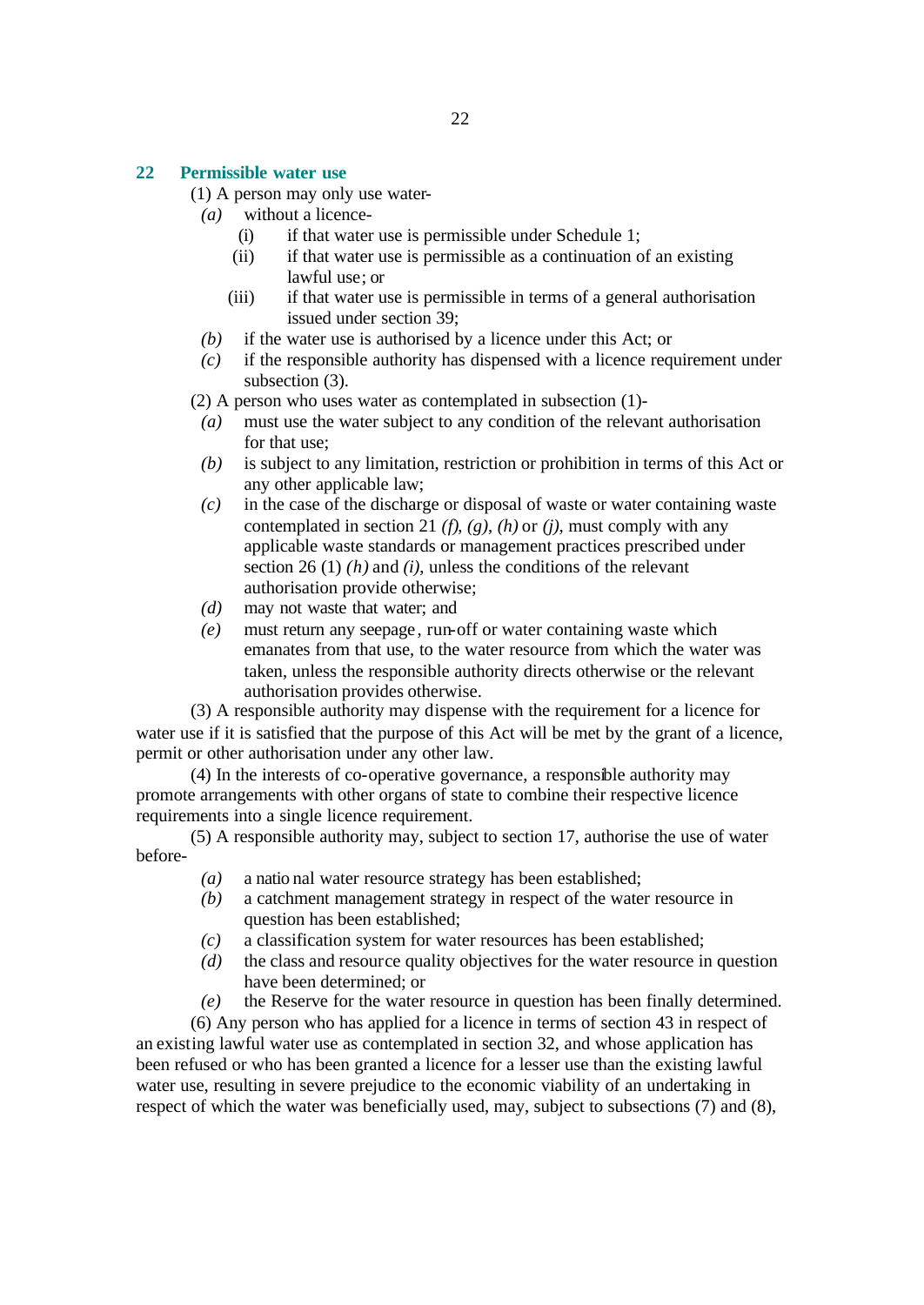claim compensation for any financial loss suffered in consequence.

- (7) The amount of any compensation payable must be determined-
	- *(a)* in accordance with section 25 (3) of the Constitution; and
	- *(b)* by disregarding any reduction in the existing lawful water use made in order to-
		- (i) provide for the Reserve;
		- (ii) rectify an over-allocation of water use from the resource in question; or
		- (iii) rectify an unfair or disproportionate water use.

(8) A claim for compensation must be lodged with the Water Tribunal within six months of the relevant decision of the responsible authority.

(9) The Water Tribunal has jurisdiction to determine liability for compensation and the amount of compensation payable in terms of this section.

(10) After the Water Tribunal has decided that compensation is payable and determined the amount of compensation, the responsible authority may enter into negotiations with the claimant and, within 30 days after the decision of the Water Tribunal, offer an allocation of water instead of compensation.

# **23 Determination of quantity of water which may be allocated by responsible authority**

(1) Subject to the national water resource strategy the Minister may determine the quantity of water in respect of which a responsible authority may issue a general authorisation and a licence from water resources in its water management area.

(2) Until a national water resource strategy has been established, the Minister may make a preliminary determination of the quantity of water in respect of which a responsible authority may issue a general authorisation and licence.

(3) A preliminary determination must be replaced by a determination under subsection (1) once the national water resource strategy has been established.

(4) A responsible authority must comply with any determination made under subsection  $(1)$  or  $(2)$ .

(5) In making a determination under subsections (1) and (2) the Minister must take account of the water available in the resource.

### **24 Licences for use of water found underground on property of another person**

A licence may be granted to use water found underground on land not owned by the applicant if the owner of the land consents or if there is good reason to do so.

# **25 Transfer of water use authorisations**

(1) A water management institution may, at the request of a person authorised to use water for irrigation under this Act, allow that person on a temporary basis and on such conditions as the water management institution may determine, to use some or all of that water for a different purpose, or to allow the use of some or all of that water on another property in the same vicinity for the same or a similar purpose.

(2) A person holding an entitlement to use water from a water resource in respect of any land may surrender that entitlement or part of that entitlement-

- *(a)* in order to facilitate a particular licence application under section 41 for the use of water from the same resource in respect of other land; and
- *(b)* on condition that the surrender only becomes effective if and when such application is granted.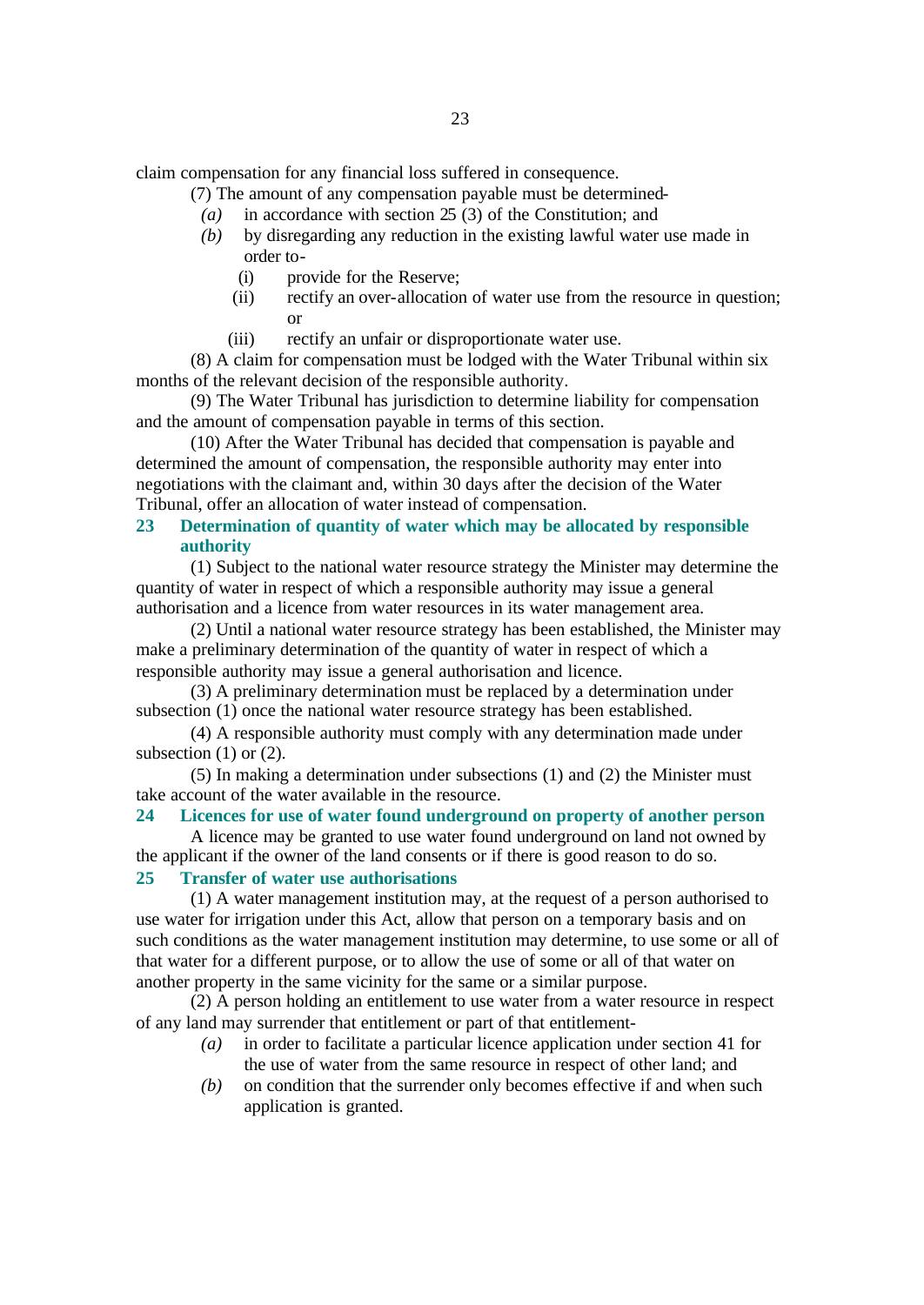(3) The annual report of a water management institution or a responsible authority, as the case may be, must, in addition to any other information required under this Act, contain details in respect of every permission granted under subsection (1) or every application granted under subsection (2).

### **26 Regulations on use of water**

(1) Subject to subsection (4), the Minister may make regulations-

- *(a)* limiting or restricting the purpose, manner or extent of water use;
- *(b)* requiring that the use of water from a water resource be monitored, measured and recorded;
- *(c)* requiring that any water use be registered with the responsible authority;
- *(d)* prescribing the outcome or effect which must be achieved by the installation and operation of any waterwork;
- *(e)* regulating the design, construction, installation, operation and maintenance of any waterwork, where it is necessary or desirable to monitor any water use or to protect a water resource;
- *(f)* requiring qualifications for and registration of persons authorised to design, construct, install, operate and maintain any waterwork, in order to protect the public and to safeguard human life and property;
- *(g)* regulating or prohibiting any activity in order to protect a water resource or instream or riparian habitat;
- *(h)* prescribing waste standards which specify the quantity, quality and temperature of waste which may be discharged or deposited into or allowed to enter a water resource;
- *(i)* prescribing the outcome or effect which must be achieved through management practices for the treatment of waste, or any class of waste, before it is discharged or deposited into or allowed to enter a water resource;
- *(j)* requiring that waste discharged or deposited into or allo wed to enter a water resource be monitored and analysed, and prescribing methods for such monitoring and analysis;
- *(k)* prescribing procedural requirements for licence applications;
- *(l)* relating to transactions in respect of authorisations to use water, including but not limited to-
	- (i) the circumstances under which a transaction may be permitted;
	- (ii) the conditions subject to which a transaction may take place; and
	- (iii) the procedure to deal with a transaction;
- *(m)* prescribing methods for making a volumetric determination of water to be ascribed to a stream flow reduction activity for purposes of water use allocation and the imposition of charges;
- *(n)* prescribing procedures for the allocation of water by means of public tender or auction; and
- *(o)* prescribing-
	- (i) procedures for obtaining; and
	- (ii) the required contents of,

assessments of the likely effect which any proposed licence may have on the quality of the water resource in question.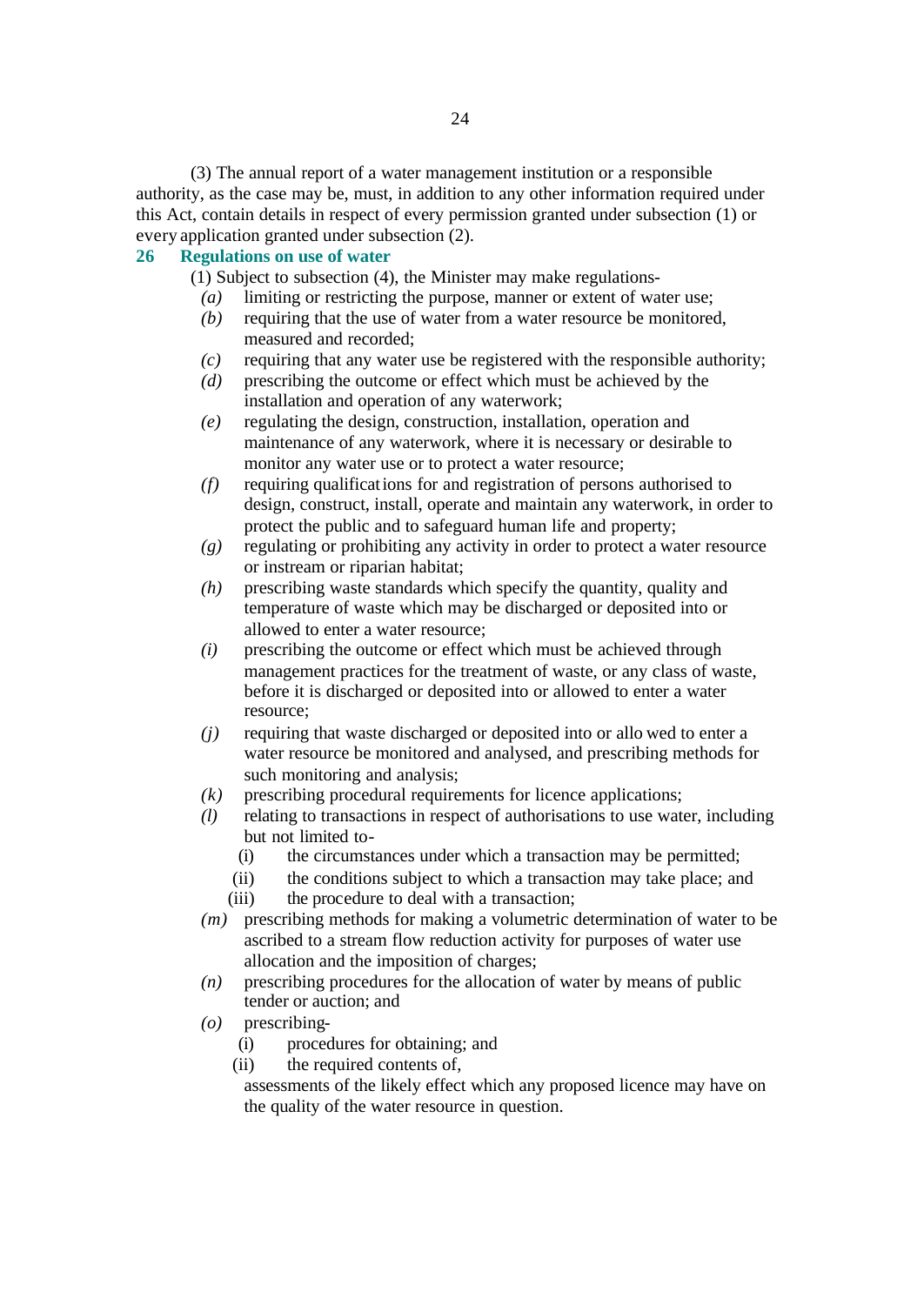(2) Regulations made under subsection (1) may-

- *(a)* differentiate between different water resources and different classes of water resources:
- *(b)* differentiate between different geographical areas; and
- *(c)* create offences and prescribe penalties.

(3) Regulations made under subsection (1) *(h)*, *(i)* and *(j)* may contain-

- *(a)* general provisions applicable to all waste; and
- *(b)* specific provisions applicable to waste with specific characteristics.

(4) When making regulations, the Minister must take into account all relevant considerations, including the need to-

- *(a)* promote the economic and sustainable use of water;
- *(b)* conserve and protect water resources or, instream and riparian habitat;
- *(c)* prevent wasteful water use;
- *(d)* facilitate the management of water use and waterworks;
- *(e)* facilitate the monitoring of water use and water resources; and
- *(f)* facilitate the imposition and recovery of charges.

### *Part 2*

### *Considerations, conditions and essential requirements of general authorisations and licences* **(ss 27-31)**

*This Part deals with matters relevant to all general authorisations and licences issued under the Act. It guides responsible authorities in the exercise of their discretion to issue and to attach conditions to general authorisations and licences. It also sets out the essential features of licences, such as effective periods, purposes and places for which they may be issued, and the nature of conditions that may be attached to them. The granting of a licence does not imply any guarantee regarding the availability or quality of water which it covers.* 

### **27 Considerations for issue of general authorisations and licences**

(1) In issuing a general authorisation or licence a responsible authority must take into account all relevant factors, including-

- *(a)* existing lawful water uses;
- *(b)* the need to redress the results of past racial and gender discrimination;
- *(c)* efficient and beneficial use of water in the public interest;
- *(d)* the socio-economic impact-
	- (i) of the water use or uses if authorised; or
	- (ii) of the failure to authorise the water use or uses;
- *(e)* any catchment management strategy applicable to the relevant water resource;
- *(f)* the likely effect of the water use to be authorised on the water resource and on other water users;
- *(g)* the class and the resource quality objectives of the water resource;
- *(h)* investments already made and to be made by the water user in respect of the water use in question;
- *(i)* the strategic importance of the water use to be authorised;
- *(j)* the quality of water in the water resource which may be required for the Reserve and for meeting international obligations; and
- *(k)* the probable duration of any undertaking for which a water use is to be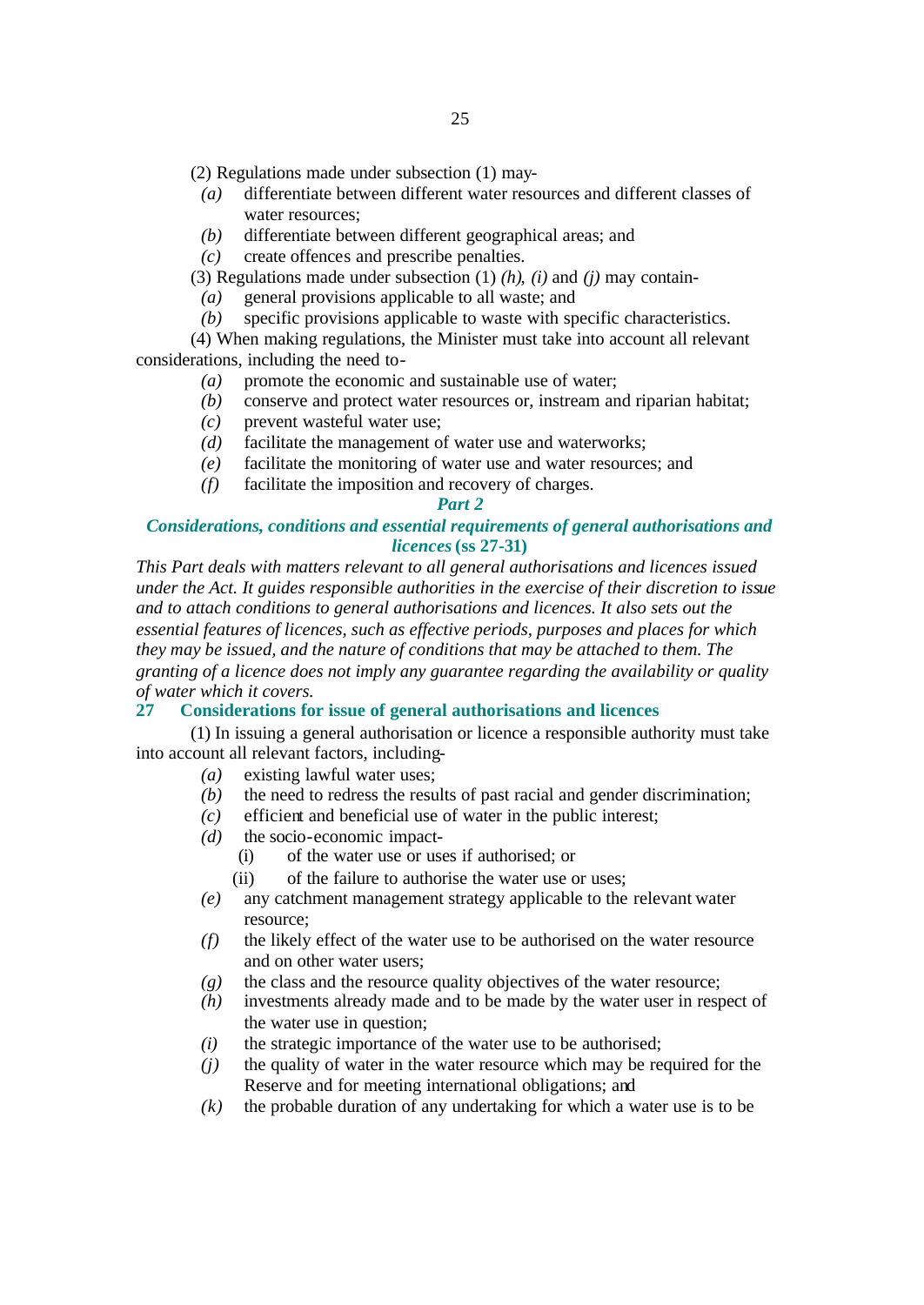authorised.

(2) A responsible authority may not issue a licence to itself without the written approval of the Minister.

### **28 Essential requirements of licences**

(1) A licence contemplated in this Chapter must specify-

- *(a)* the water use or uses for which it is issued;
- *(b)* the property or area in respect of which it is issued;
- *(c)* the person to whom it is issued;
- *(d)* the conditions subject to which it is issued;
- *(e)* the licence period, which may not exceed forty years; and
- *(f)* the review periods during which the licence may be reviewed under section 49, which must be at intervals of not more than five years.

(2) Subject to subsection (3), restriction, suspension or termination in terms of this Act and review under section 49, a licence remains in force until the end of the licence period, when it expires.

(3) Subject to subsection (4) and notwithstanding section 49 (2), a responsible authority may extend the licence period of a licence if this is done as part of a general review of licences carried out in terms of section 49.

(4) An extension of a licence period contemplated in subsection (3) may only be made after the responsible authority has considered the factors specified in section 49 (2) and all other relevant factors, including new applications for water use and has concluded that there are no substantial grounds not to grant an extension.

(5) An extension of a licence period in terms of subsection (3) may only be given for a single review period at a time as stipulated in subsection (1) *(f)*.

(6) If the licence period of a licence is extended in terms of subsection (3), the licence may, in respect of the period for which it is extended, be issued subject to different conditions which may include a lesser permitted water use.

# **29 Conditions for issue of general authorisations and licences**

(1) A responsible authority may attach conditions to every general authorisation or licence-

- *(a)* relating to the protection of-
	- (i) the water resource in question;
	- (ii) the stream flow regime; and
	- (iii) other existing and potential water users;
- *(b)* relating to water management by-
	- (i) specifying management practices and general requirements for any water use, including water conservation measures;
	- (ii) requiring the monitoring and analysis of and reporting on every water use and imposing a duty to measure and record aspects of water use, specifying measuring and recording devices to be used;
	- (iii) requiring the preparation and approval of and adherence to, a water management plan;
	- (iv) requiring the payment of charges for water use as provided for in Chapter 5;
	- (v) requiring the licensee to provide or make water available to a person specified in the licence; and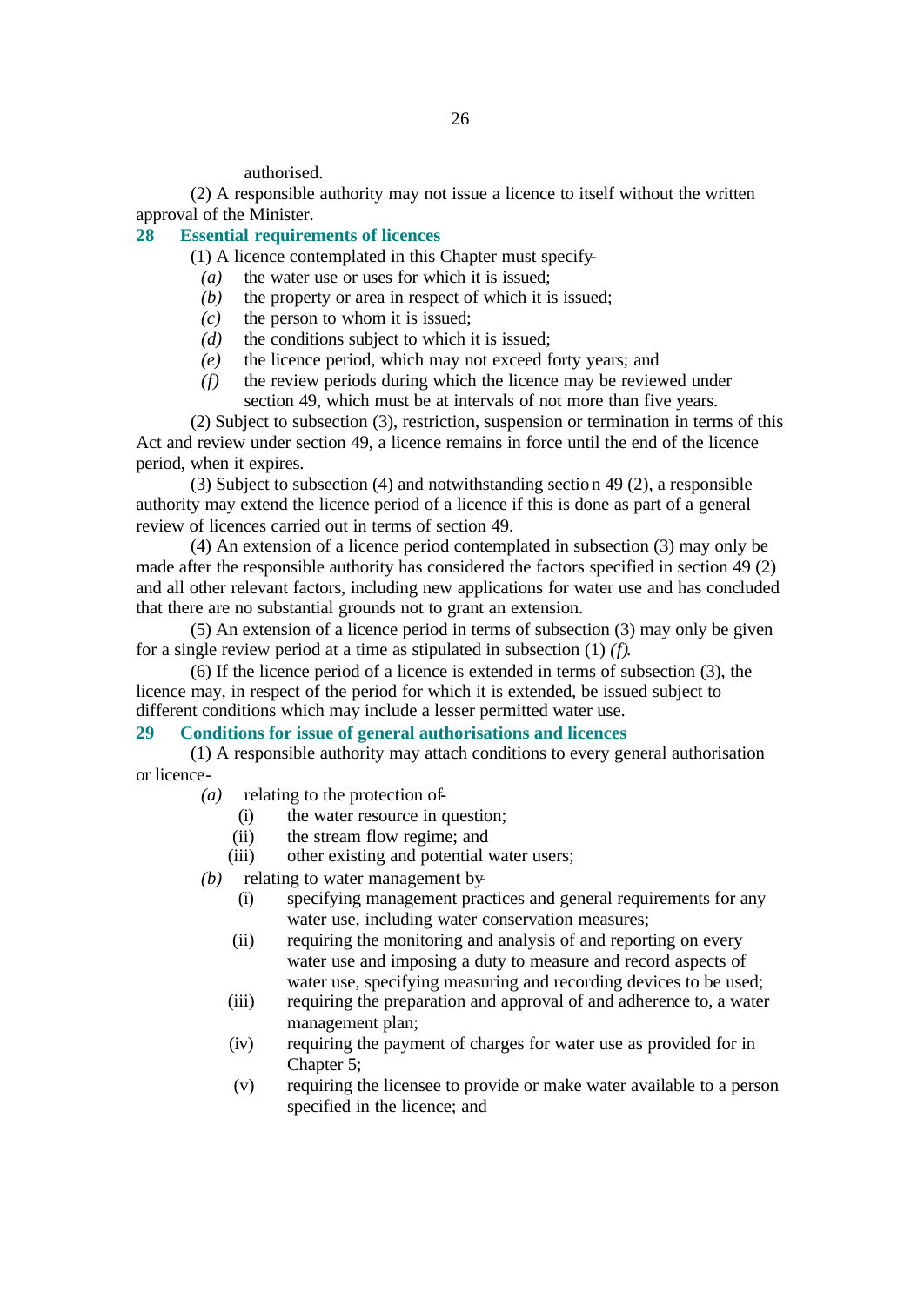- (vi) in the case of a general authorisation, requiring the registration of the water use with the responsible authority and the payment of a registration fee as a pre-condition of that use;
	- *(c)* relating to return flow and discharge or disposal of waste, by-
- (i) specifying a water resource to which it must be returned or other manner in which it must be disposed of;
- (ii) specifying permissible levels for some or all of its chemical and physical components;
- (iii) specifying treatment to which it must be subjected, before it is discharged; and
- (iv) specifying the volume which may be returned;
- *(d)* in the case of a controlled activity-
	- (i) specifying the waste treatment, pollution control and monitoring equipment to be installed, maintained and operated; and
	- (ii) specifying the management practices to be followed to prevent the pollution of any water resource;
- *(e)* in the case of taking or storage of water-
	- (i) setting out the specific quantity of water or percentage of flow which may be taken;
	- (ii) setting out the rate of abstraction;
	- (iii) specifying the method of construction of a borehole and the method of abstraction from the borehole;
	- (iv) specifying the place from where water may be taken;
	- (v) specifying the times when water may be taken;
	- (vi) identifying or limiting the area of land on which any water taken from a resource may be used;
	- (vii) limiting the quantity of water which may be stored;
	- (viii) specifying locations where water may be stored; and
	- (ix) requiring the licensee to become a member of a water user association before water may be taken;
- *(f)* in the case of a stream flow reduction activity-
	- (i) specifying practices to be followed to limit stream flow reduction and other detrimental impacts on the water resource; and
	- (ii) setting or prescribing a method for determining the extent of the stream flow reduction caused by the authorised activity;
- *(g)* which are necessary or desirable to achieve the purpose for which the licence was issued;
- *(h)* which are necessary or desirable to ensure compliance with the provisions of this Act; and
- *(i)* in the case of a licence-
	- (i) specifying times when water may or may not be used;
	- (ii) containing provisions for its termination if an authorised use of water is not implemented or not fully implemented;
	- (iii) designating water for future or contingent use; or
	- (iv) which have been agreed to by the licensee.
- (2) If a licensee has agreed to pay compensation to another person in terms of any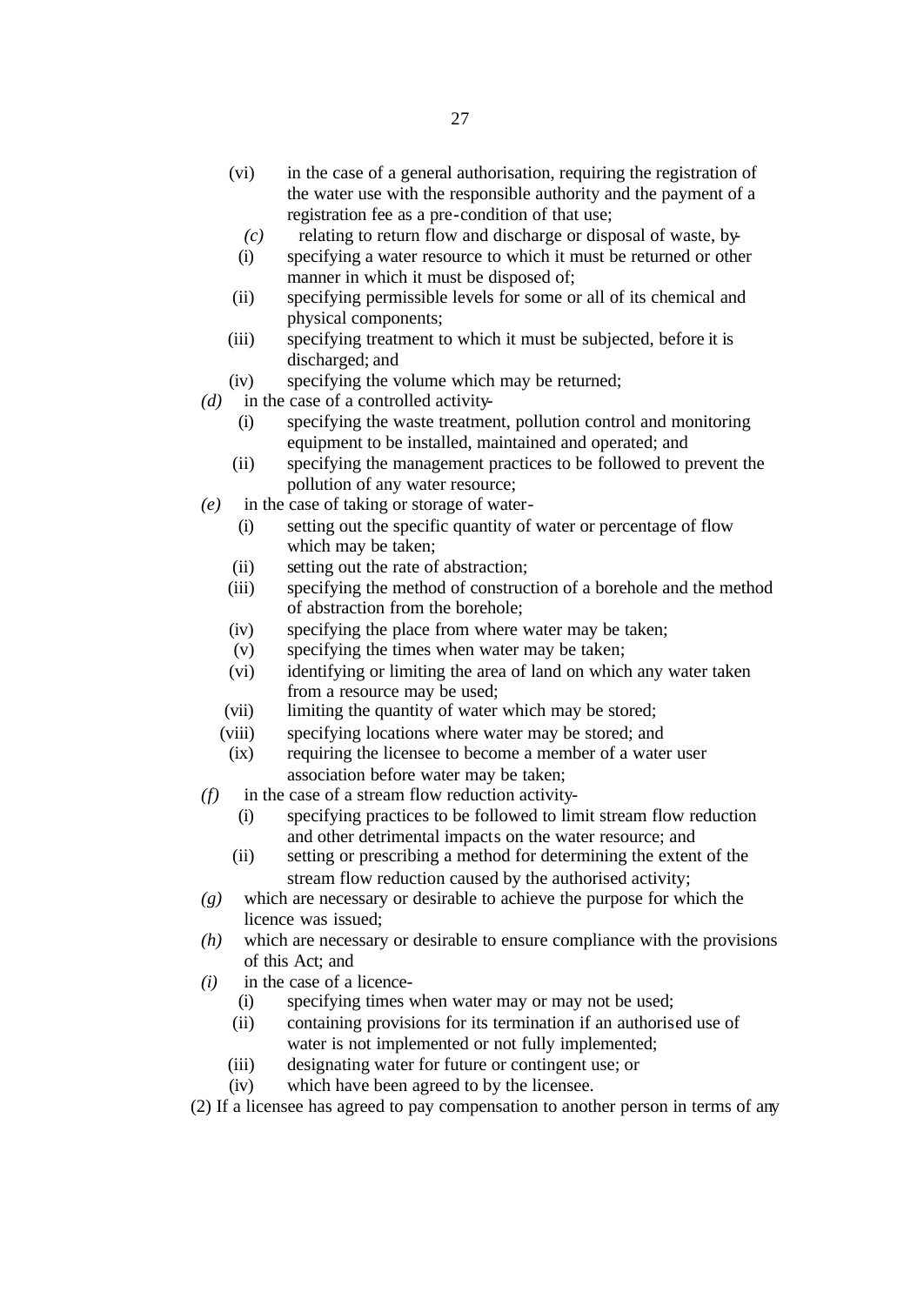arrangement to use water, the responsible authority may make the obligation to pay compensation a condition of the licence.

# **30 Security by applicant**

(1) A responsible authority may, if it is necessary for the protection of the water resource or property, require the applicant to give security in respect of any obligation or potential obligation arising from a licence to be issued under this Act.

(2) The security referred to in subsection (1) may include any of the following:

- (i) A letter of credit from a bank;
- (ii) a surety or a bank guarantee;
- (iii) a bond;
- (iv) an insurance policy; or
- (v) any other appropriate form of security.

(3) The responsible authority must determine the type, extent and duratio n of any security required.

(4) The duration of the security may extend beyond the time period specified in the licence in question.

(5) If the responsible authority requires security in the form of an insurance policy, it may require that it be jointly insured under or be a beneficiary of the insurance policy and where appropriate, the responsible authority must be regarded as having an insurable interest in the subject matter of the insurance policy.

(6) A person may apply in writing to the responsible authority to have any security given by that person in terms of this section amended or discharged at any time, which application may not be unreasonably refused.

# **31 Issue of licence no guarantee of supply**

The issue of a licence to use water does not imply a guarantee relating to-

- *(a)* the statistical probability of supply;
- *(b)* the availability of water; or
- *(c)* the quality of water.

### *Part 3*

# *Existing lawful water uses* **(ss 32-35)**

*This Part permits the continuation under certain conditions of an existing water use derived from a law repealed by this Act. An existing lawful water use, with any conditions attached, is recognised but may continue only to the extent that it is not limited, prohibited or terminated by this Act. No licence is required to continue with an existing lawful water use until a responsible authority requires a person claiming such an entitlement to apply for a licence. If a licence is issued it becomes the source of authority for the water use. If a licence is not granted the use is no longer permissible.* 

### **32 Definition of existing lawful water use**

(1) An existing lawful water use means a water use-

- *(a)* which has taken place at any time during a period of two years
	- immediately before the date of commencement of this Act and which-
	- (i) was authorised by or under any law which was in force immediately before the date of commencement of this Act;
	- (ii) is a stream flow reduction activity contemplated in section 36 (1); or
	- (iii) is a controlled activity contemplated in section  $37$  (1); or
- *(b)* which has been declared an existing lawful water use under section 33.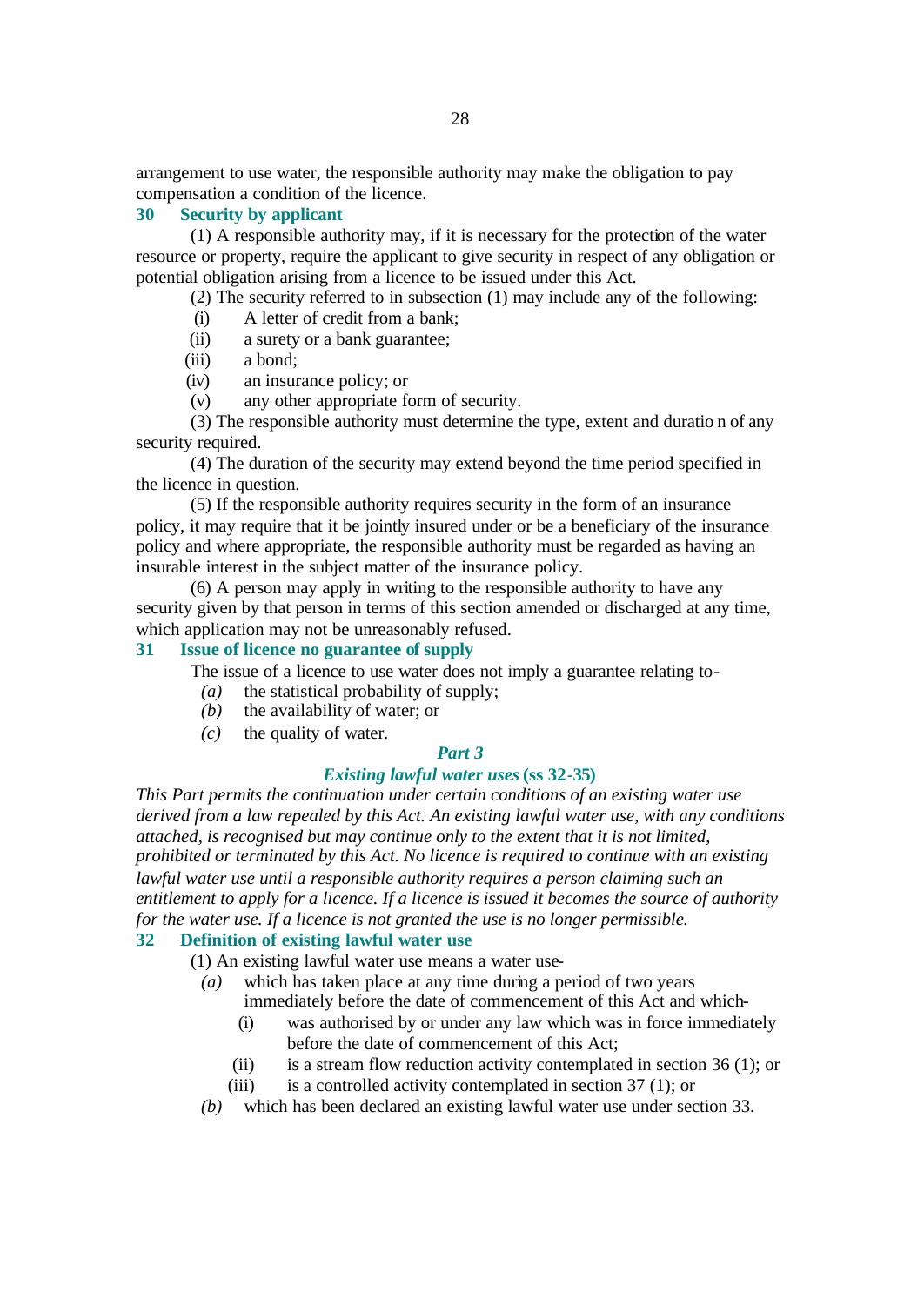### [Sub-s. (1) substituted by s. 1 of Act 45 of 1999.]

(2) In the case of-

- *(a)* a stream flow reduction activity declared under section 36 (1); or
- *(b)* a controlled activity declared under section 38,

existing lawful water use means a water use which has taken place at any time during a period of two years immediately before the date of the declaration.

# **33 Declaration of water use as existing lawful water use**

(1) A person may apply to a responsible authority to have a water use which is not one contemplated in section 32 (1) *(a)*, declared to be an existing lawful water use.

 $[Sub-s. (1)$  substituted by s. 2 of Act 45 of 1999.

[Date of commencement of sub-s. (1): 1 January 1999.]

(2) A responsible authority may, on its own initiative, declare a water use which is not one contemplated in section 32 (1) *(a)*, to be an existing lawful water use.

- [Sub-s. (2) substituted by s. 2 of Act 45 of 1999.]
- [Date of commencement of sub-s. (2): 1 January 1999.]

(3) A responsible authority may only make a declaration under subsections (1) and (2) if it is satisfied that the water use-

- *(a)* took place lawfully more than two years before the date of commencement of this Act and was discontinued for good reason; or
- *(b)* had not yet taken place at any time before the date of commencement of this Act but-
	- (i) would have been lawful had it so taken place; and
	- (ii) steps towards effecting the use had been taken in good faith before the date of commencement of this Act.

 $[Sub-s, (3)$  substituted by s. 2 of Act 45 of 1999.

[Date of commencement of sub-s. (3): 1 January 1999.]

(4) Section 41 applies to an application in terms of this section as if the application had been made in terms of that section.

[Date of commencement of sub-s. (4): 1 October 1999.]

# **34 Authority to continue with existing lawful water use**

(1) A person, or that person's successor-in-title, may continue with an existing lawful water use, subject to-

- *(a)* any existing conditions or obligations attaching to that use;
- *(b)* its replacement by a licence in terms of this Act; or
- *(c)* any other limitation or prohibition by or under this Act.

(2) A responsible authority may, subject to any regulation made under section 26 (1) *(c)*, require the registration of an existing lawful water use.

### **35 Verification of existing water uses**

(1) The responsible authority may, in order to verify the lawfulness or extent of an existing water use, by written notice require any person claiming an entitlement to that water use to apply for a verification of that use.

(2) A notice under subsection (1) must-

- *(a)* have a suitable application form annexed to it;
- *(b)* specify a date before which the application must be submitted;
- *(c)* inform the person concerned that any entitlement to continue with the water use may lapse if an application is not made on or before the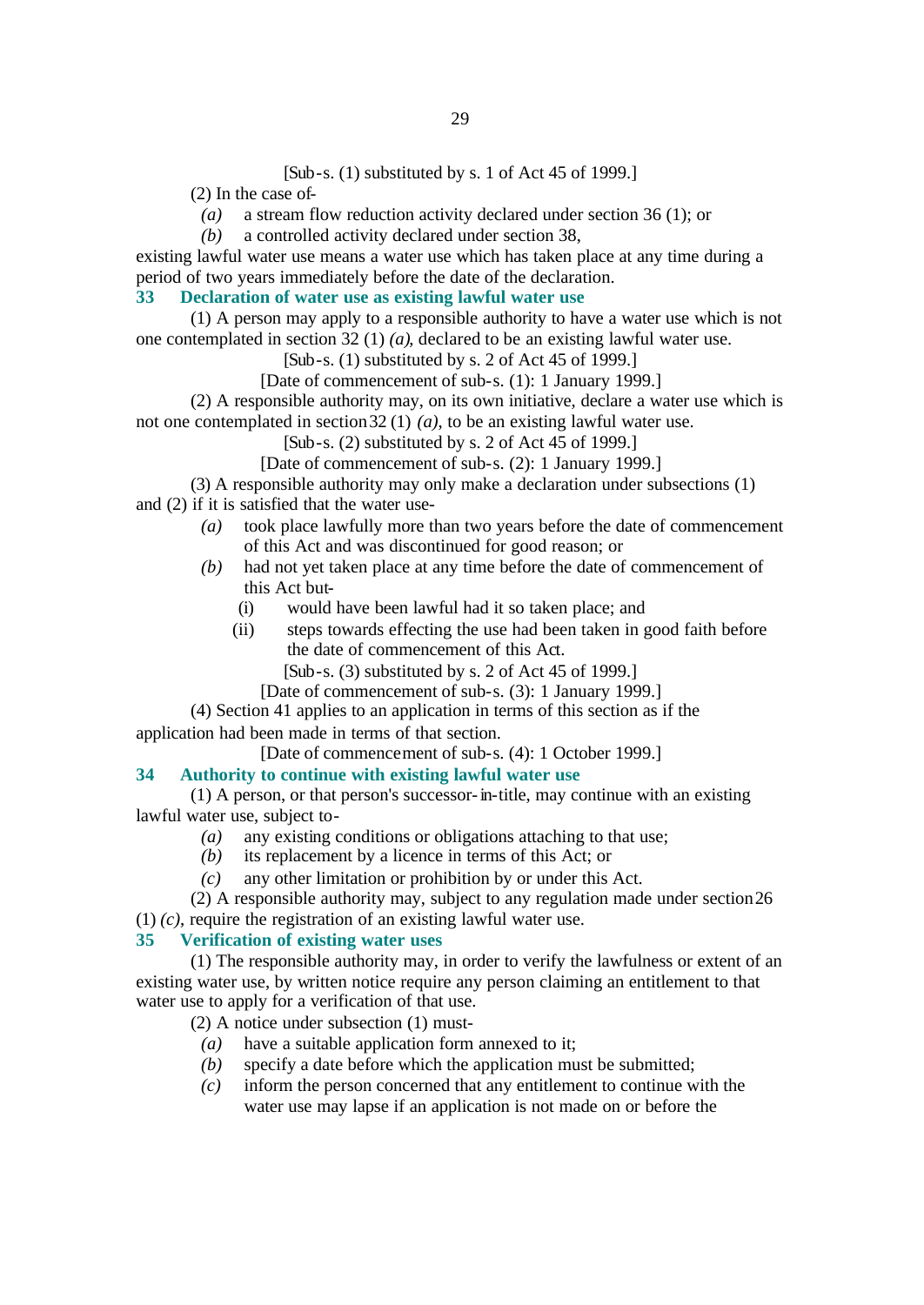specified date; and

*(d)* be delivered personally or sent by registered mail to the person concerned. (3) A responsible authority-

- *(a)* may require the applicant, at the applicant's expense, to obtain and provide it with other information, in addition to the information contained in the application;
- *(b)* may conduct its own investigation into the veracity and the lawfulness of the water use in question;
- *(c)* may invite written comments from any person who has an interest in the matter; and
- *(d)* must afford the applicant an opportunity to make representations on any aspect of the application.

(4) A responsible authority may determine the extent and lawfulness of a water use pursuant to an application under this section, and such determination limits the extent of any existing lawful water use contemplated in section 32 (1).

(5) No person who has been required to apply for verification under subsection (1) in respect of an existing lawful water use may exercise that water use-

- *(a)* after the closing date specified in the notice, if that person has not applied for verification; or
- *(b)* after the verification application has been refused, if that person applied for verification.

(6) A responsible authority may, for good reason, condone a late application and charge a reasonable additional fee for processing the late application.

### *Part 4*

# *Stream flow reduction activities* **(s 36)**

*This Part allows the Minister, after public consultation, to regulate land-based activities which reduce stream flow, by declaring such activities to be stream flow reduction activities. Whether or not an activity is declared to be a stream flow reduction activity depends on various factors, such as the extent of stream flow reduction, its duration, and its impact on any relevant water resource and on other water users. The control of forestry for its impact on water resources, currently exercised in terms of the Forest Act, is now exercised under this Part.* 

### **36 Declaration of stream flow reduction activities**

- (1) The following are stream flow reduction activities:
	- *(a)* the use of land for afforestation which has been or is being established for commercial purposes; and
	- *(b)* an activity which has been declared as such under subsection (2).

(2) The Minister may, by notice in the *Gazette,* in relation to a particular area specified in that notice, declare any activity (including the cultivation of any particular crop or other vegetation) to be a stream flow reduction activity if that activity is likely to reduce the availability of water in a watercourse to the Reserve, to meet international obligations, or to other water users significantly.

(3) In making a declaration under subsection (2), the Minister must consider-

- *(a)* the extent to which the activity significantly reduces the water availability in the watercourse;
- *(b)* the effect of the stream flow reduction on the water resource in terms of its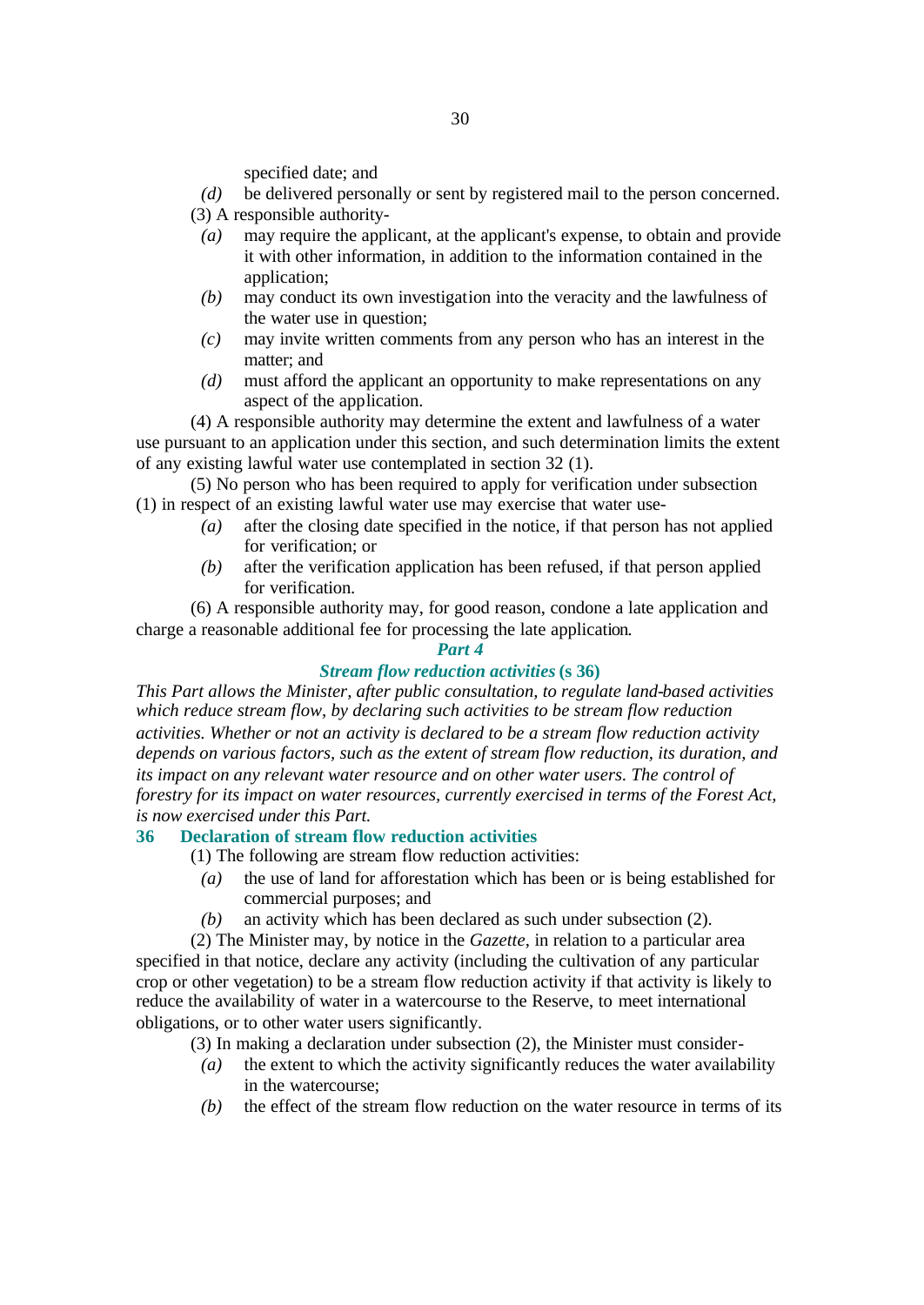class and the Reserve;

- *(c)* the probable duration of the activity;
- *(d)* any national water resource strategy established under section 5; and
- *(e)* any catchment management strategy established under section 8.
- (4) Before making a declaration under subsection (2), the Minister must-
- *(a)* publish a notice in the *Gazette*
	- (i) setting out the activity proposed to be declared a stream flow reduction activity; and
	- (ii) inviting written comments to be submitted on the proposed declaration, specifying an address to which and a date before which comments are to be submitted, which date may not be earlier than 60 days after publication of the notice;
- *(b)* consider what further steps, if any, are appropriate to bring the contents of the notice to the attention of interested persons, and take those steps which the Minister considers to be appropriate; and
- *(c)* consider all comments received on or before the date specified in paragraph *(a)* (ii).

(5) Every notice published in terms of subsection (4) *(a)* must contain a schedule in which must be listed all stream flow reduction activities set out in subsection (1) and those which have, up to the date of the notice, been declared to be stream flow reduction activities under subsection (2).

# *Part 5*

### *Controlled activities* **(ss 37-38)**

### [Date of commencement of Part 5: 1 October 1999.]

*This Part allows the Minister to regulate activities having a detrimental impact on water resources by declaring them to be controlled activities. Four such activities - irrigation using waste or water containing waste from certain sources, modification of atmospheric precipitation, altering the flow regime of a water resource as a result of power generation, and aquifer recharge using waste or water containing waste - are identified in the Act as controlled activities. Provision is made for the Minister to declare other controlled activities as the need arises, but in these cases public consultation is required. Following the identification or declaration of a controlled activity an authorisation for that particular category of activity is required under this Act.* 

### **37 Controlled activity**

(1) The following are controlled activities:

- *(a)* irrigation of any land with waste or water containing waste generated through any industrial activity or by a waterwork;
- *(b)* an activity aimed at the modification of atmospheric precipitation;
- *(c)* a power generation activity which alters the flow regime of a water resource;
- *(d)* intentional recharging of an aquifer with any waste or water containing waste; and
- *(e)* an activity which has been declared as such under section 38.

(2) No person may undertake a controlled activity unless such person is authorised to do so by or under this Act.

[Date of commencement of s. 37: 1 October 1999.]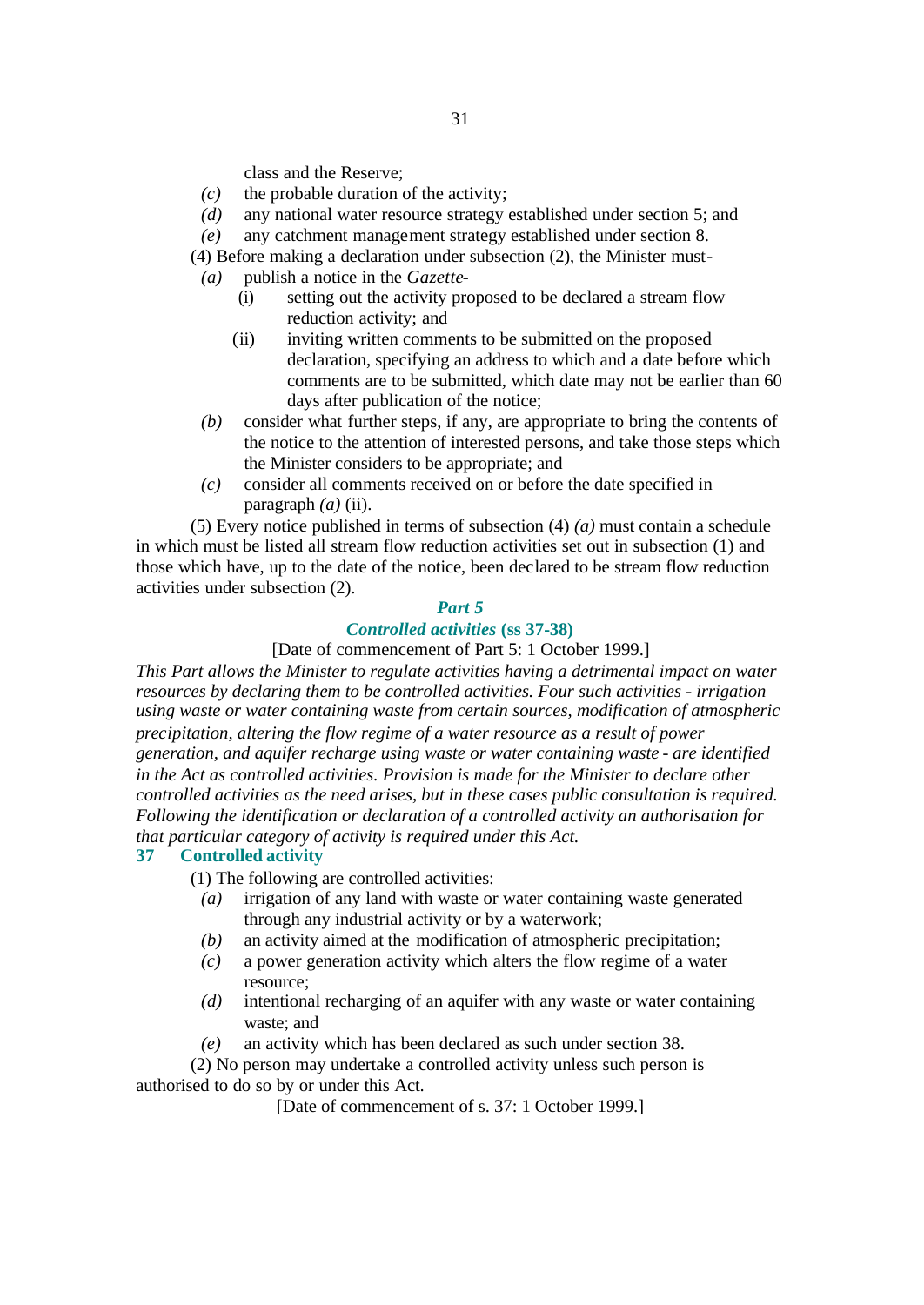### **38 Declaration of certain activities as controlled activities**

(1) The Minister may, by notice in the *Gazette,* in general or specifically, declare an activity to be a controlled activity.

(2) Before declaring an activity to be a controlled activity the Minister must be satisfied that the activity in question is likely to impact detrimentally on a water resource.

- (3) Before making a declaration under subsection (1) the Minister-
	- *(a)* must publish a notice in the *Gazette*
		- (i) setting out the activity or category of activities proposed to be declared; and
		- (ii) inviting written comments to be submitted on the proposed declaration, specifying an address to which and a date before which comments are to be submitted, which date may not be earlier than 60 days after publication of the notice; and
	- *(b)* may, in the case of a specific activity on a specific site, make the notice known by delivering or sending a copy to the owner or the person in control of the site in question, and to every organ of state which, and every person who, has an interest in the matter;
	- *(c)* must consider what further steps, if any, are appropriate to bring the contents of the notice to the attention of interested persons, and take those steps which the Minister considers to be appropriate; and
	- *(d)* must consider all comments received on or before the date specified in paragraph *(a)* (ii).

(4) Every notice published in terms of subsection (1) must contain a schedule on which must be listed all controlled activities set out in section 37 (1) *(a)* to *(d)* and those which have, up to the date of the notice, been declared to be controlled activities under subsection  $(1)$ .

[Date of commencement of s. 38: 1 October 1999.]

# *Part 6*

# *General authorisations* **(s 39)**

*This Part establishes a procedure to enable a responsible authority, after public consultation, to permit the use of water by publishing general authorisations in the Gazette. A general authorisation may be restricted to a particular water resource, a particular category of persons, a defined geographical area or a period of time, and requires conformity with other relevant laws. The use of water under a general authorisation does not require a licence until the general authorisation is revoked, in which case licensing will be necessary. A general authorisation does not replace or limit an entitlement to use water, such as an existing lawful water use or a licence, which a person may otherwise have under this Act.* 

### **39 General authorisations to use water**

(1) A responsible authority may, subject to Schedule 1, by notice in the *Gazette*-

- *(a)* generally;
- *(b)* in relation to a specific water resource; or
- *(c)* within an area specified in the notice,

authorise all or any category of persons to use water, subject to any regulation made under section 26 and any conditions imposed under section 29.

(2) The notice must state the geographical area in respect of which the general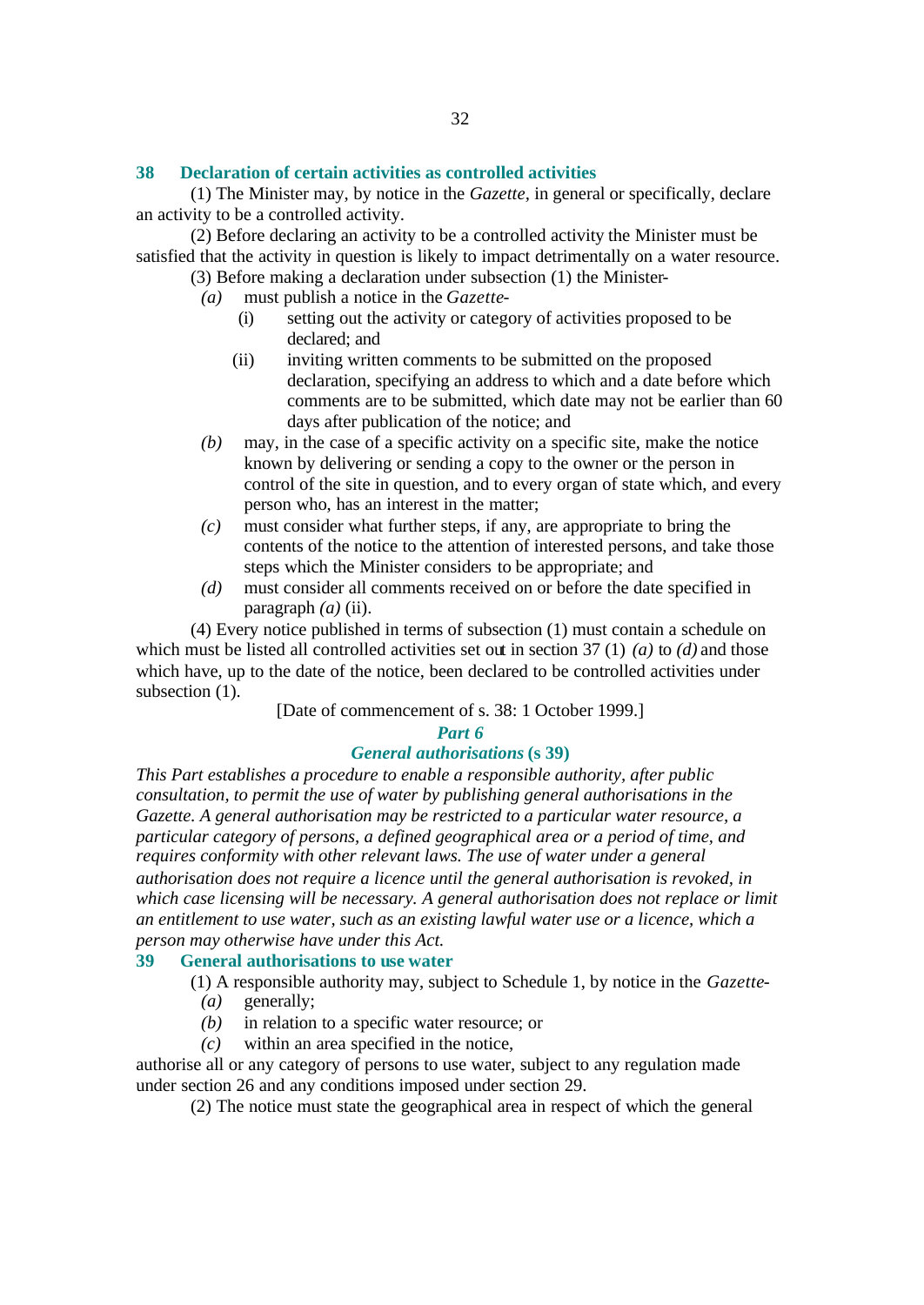authorisation will apply, and the date upon which the general authorisation will come into force, and may state the date on which the general authorisation will lapse.

(3) A water use may be authorised under subsection (1) on condition that the user obtains any permission or authority required by any other specified law.

(4) Before issuing a general authorisation, the responsible authority must-

- *(a)* publish a notice in the *Gazette*
	- (i) setting out the proposed general authorisation; and
	- (ii) inviting written comments to be submitted on the proposed general authorisation, specifying an address to which and a date before which comments are to be submitted, which date may not be earlier than 60 days after publication of the notice;
- *(b)* consider what further steps, if any, are appropriate to bring the contents of the notice to the attention of interested persons, and take those steps which the responsible authority considers to be appropriate; and
- *(c)* consider all comments received on or before the date specified in paragraph *(a)* (ii).

(5) An authorisation to use water under this section does not replace or limit any entitlement to use water which a person may otherwise have under this Act.

# *Part 7*

# *Individual applications for licences* **(ss 40-42)**

[Date of commencement of Part 7: 1 October 1999.] *This Part sets out the procedures which apply in all cases where a licence is required to use water, but where no general invitation to apply for licences has been issued under Part 8. Water users who are not required to license their use, but who wish to convert the use to licensed use, may also use the procedure set out in this Part, but the responsible authority may decline to grant a licence when the applicant is entitled to the use of water under an existing lawful use or by a general authorisation. In considering an application a responsible authority may require additional information from the applicant, and may* 

*also require the applicant to undertake an environmental or other assessment, which* 

### *assessments may be subject to independent review.*  **40 Application for licence**

(1) A person who is required or wishes to obtain a licence to use water must apply to the relevant responsible authority for a licence.

(2) Where a person has made an application for an authorisation to use water under another Act, and that application has not been finalised when this Act takes effect, the application must be regarded as being an application for a water use under this Act.

(3) A responsible authority may charge a reasonable fee for processing a licence application, which may be waived in deserving cases.

(4) A responsible authority may decline to consider a licence application for the use of water to which the applicant is already entitled by way of an existing lawful water use or under a general authorisation.

[Date of commencement of s. 40: 1 October 1999.]

# **41 Procedure for licence applications**

(1) An application for a licence for water use must-

- *(a)* be made in the form;
- *(b)* contain the information; and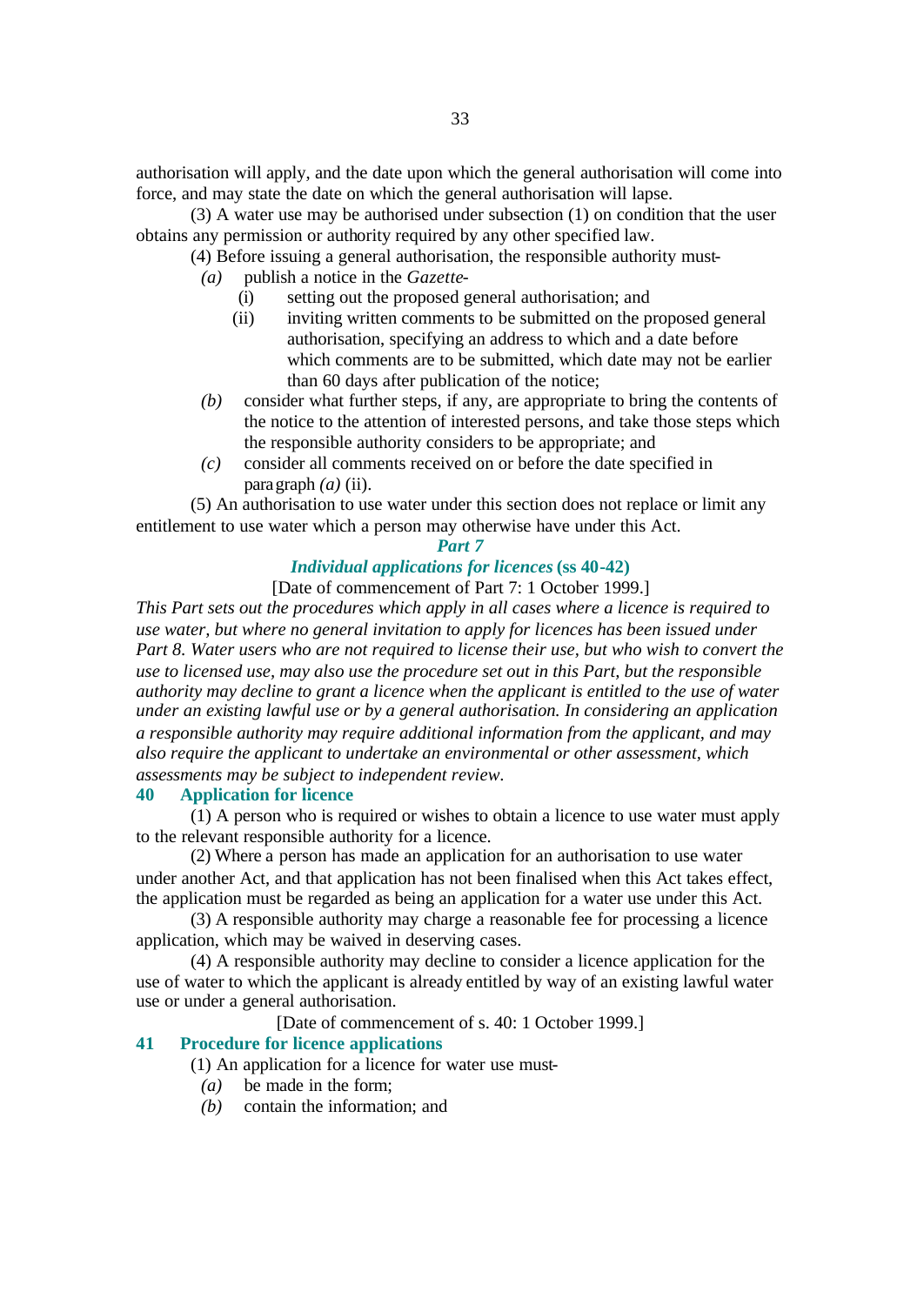*(c)* be accompanied by the processing fee,

determined by the responsible authority.

(2) A responsible authority-

- *(a)* may, to the extent that it is reasonable to do so, require the applicant, at the applicant's expense, to obtain and provide it by a given date with-
	- (i) other information, in addition to the information contained in the application;
	- (ii) an assessment by a competent person of the likely effect of the proposed licence on the resource quality; and
	- (iii) an independent review of the assessment furnished in terms of subparagraph (ii), by a person acceptable to the responsible authority;
- *(b)* may conduct its own investigation on the likely effect of the proposed licence on the protection, use, development, conservation, management and control of the water resource;
- *(c)* may invite written comments from any organ of state which or person who has an interest in the matter; and
- *(d)* must afford the applicant an opportunity to make representations on any aspect of the licence application.

(3) A responsible authority may direct that any assessment under subsection (2) *(a)* (ii) must comply with the requirements contained in regulations made under section 26 of the Environment Conservation Act, 1989 (Act 73 of 1989).

(4) A responsible authority may, at any stage of the application process, require the applicant-

*(a)* to give suitable notice in newspapers and other media-

- (i) describing the licence applied for;
- (ii) stating that written objections may be lodged against the application before a specified date, which must be not less than 60 days after the last publication of the notice;
- (iii) giving an address where written objections must be lodged; and
- (iv) containing such other particulars as the responsible authority may require;
- *(b)* to take such other steps as it may direct to bring the application to the attention of relevant organs of state, interested persons and the general public; and
- *(c)* to satisfy the responsible authority that the interests of any other person having an interest in the land will not be adversely affected.
	- [Date of commencement of s. 41: 1 October 1999.]

# **42 Reasons for decisions**

After a responsible authority has reached a decision on a licence application, it must promptly-

- *(a)* notify the applicant and any person who has objected to the application; and
- *(b)* at the request of any person contemplated in paragraph *(a)*, give written reasons for its decision.

[Date of commencement of s. 42: 1 October 1999.]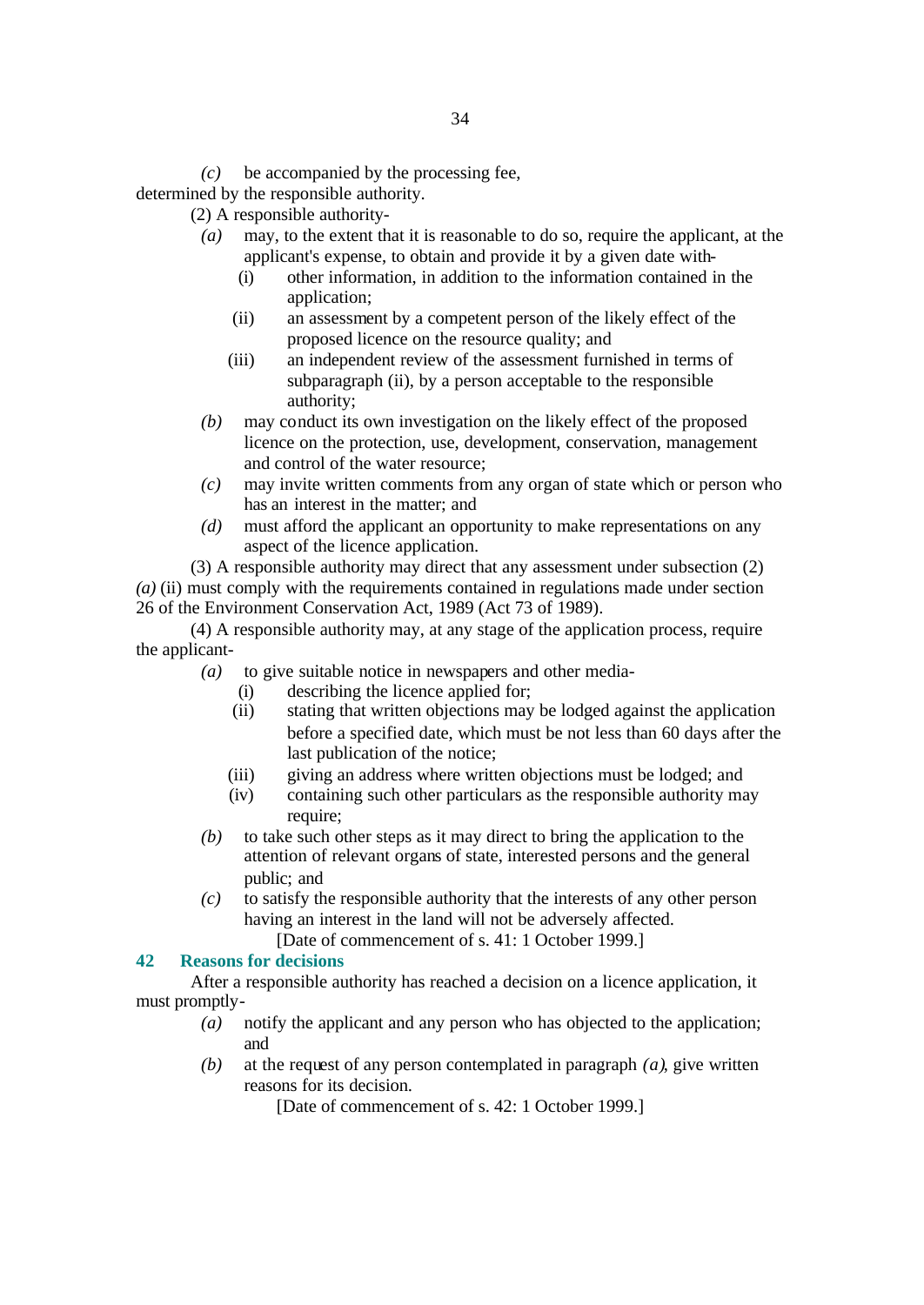### *Compulsory licences for water use in respect of specific resource* **(ss 43-48)**

*This Part establishes a procedure for a responsible authority to undertake compulsory licensing of any aspect of water use in respect of one or more water resources within a specific geographic area. It includes requirements for a responsible authority to prepare schedules for allocating quantities of water to existing and new users. The procedure is intended to be used in areas which are, or are soon likely to be, under 'water stress' (for example, where the demands for water are approaching or exceed the available supply, where water quality problems are imminent or already exist, or where the water resource quality is under threat), or where it is necessary to review prevailing water use to achieve equity of access to water.* 

*In such cases the responsible authority must publish a notice in the Gazette and other appropriate media, requiring people to apply for licences in the designated area. Applicants may be required to submit additional information, and may also be required to undertake an environmental or other assessment, which assessment may be subject to independent review.*

*In determining the quantities of water to be allocated to users, the responsible authority must consider all applications received, and draw up a schedule detailing how the available water will be allocated among the applicants. In drawing up an allocation schedule the responsible authority must comply with the plans, strategies and criteria set out elsewhere in the Act and must give special consideration to certain categories of applicants. A responsible authority need not allocate all the available water in a water resource, and may reserve some of the water for future needs. Provision is also made for any water still available after the requirements of the Reserve, international obligations and corrective action have been met to be allocated on the basis of public auction or tender. A system of objections and appeals in relation to proposed and preliminary allocation schedules ensures that licences may be issued only after the allocation schedule has been finalised.* 

*Licences issued under this Part replace previous entitlements to any existing lawful water use by the applicant.* 

### **43 Compulsory licence applications**

(1) If it is desirable that water use in respect of one or more water resources within a specific geographic area be licensed-

- *(a)* to achieve a fair allocation of water from a water resource in accordance with section 45-
	- (i) which is under water stress; or

(ii) when it is necessary to review prevailing water use to achieve equity in allocations;

- *(b)* to promote beneficial use of water in the public interest;
- *(c)* to facilitate efficient management of the water resource; or
- *(d)* to protect water resource quality,

the responsible authority may issue a notice requiring persons to apply for licences for one or more types of water use contemplated in section 21.

(2) A notice in terms of subsection (1) must-

- *(a)* identify the water resource and the water use in question;
- *(b)* state where licence application forms may be obtained;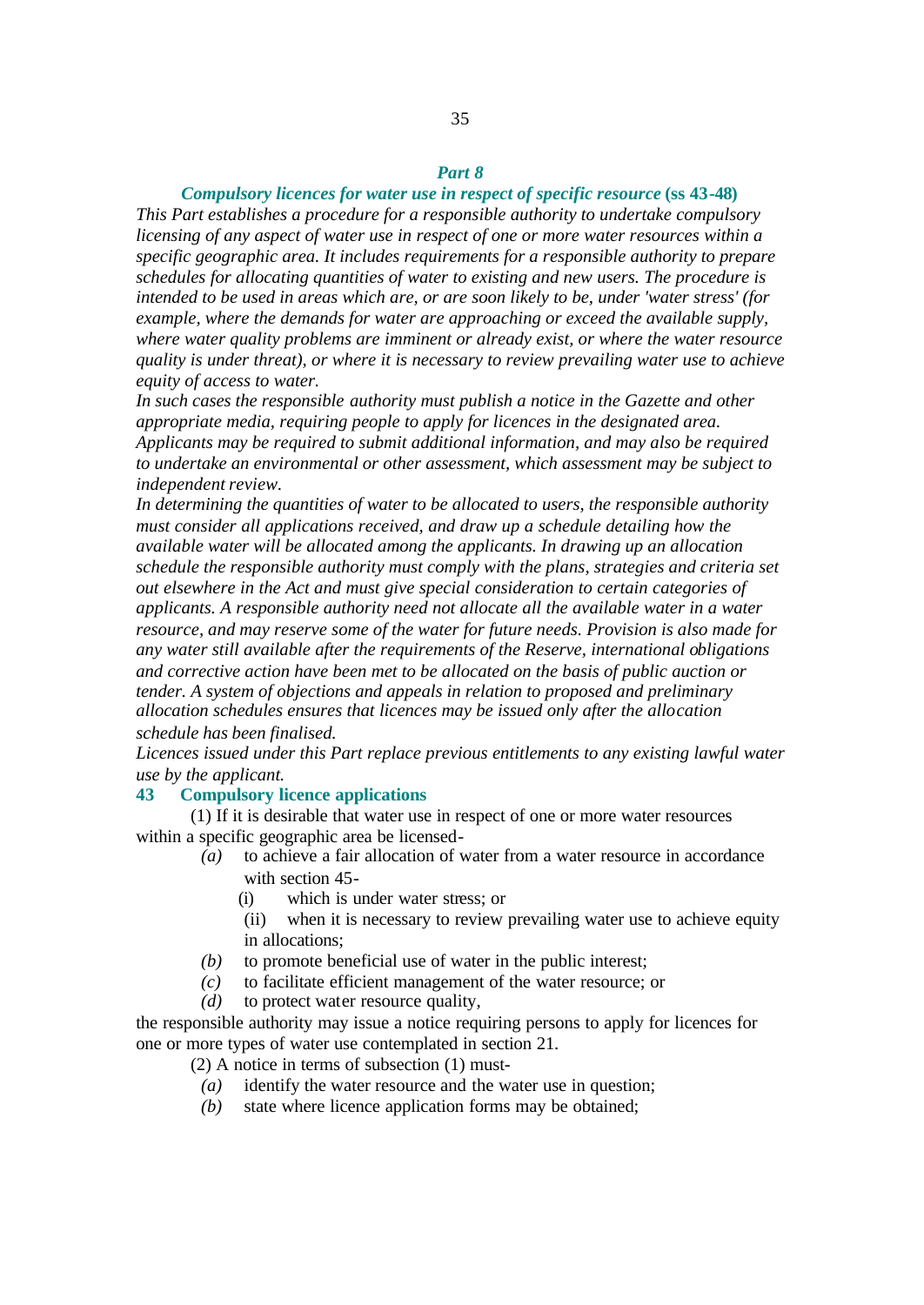- *(c)* state the address to which licence applications must be submitted;
- *(d)* state the closing date for licence applications;
- *(e)* state the application fee; and
- *(f)* contain such other information as the responsible authority considers appropriate.

(3) A notice in terms of subsection (1) must be made known by publishing the notice in the *Gazette* at least 60 days before the closing date, giving suitable notice in newspapers and other media and taking other steps to bring the notice to the attention of interested persons.

(4) Section 41 applies to an application in terms of this section as if the application had been made in terms of that section.

### **44 Late applications**

A responsible authority may, for good reason, condone a late application and charge a reasonable additional fee for processing the late application.

# **45 Proposed allocation schedules**

- (1) A responsible authority must, after considering-
	- *(a)* all applications received in response to the publication of a notice in terms of section  $43(1)$ :
- *(b)* any further information or assessment obtained; and
- *(c)* the factors contemplated in section 27,

prepare a proposed allocation schedule specifying how water from the water resource in question will be allocated.

(2) A proposed allocation schedule must, subject to subsection (3), reflect the quantity of water to be-

- *(a)* assigned to the Reserve and any relevant international obligations;
- *(b)* assigned to meet the requirements of existing licences;
- *(c)* allocated to each of the applicants to whom licences ought to be issued in order to redress the results of past racial and gender discrimination in accordance with the constitutional mandate for water reform;
- *(d)* allocated to each of the applicants exercising existing lawful water uses to whom the licensing authority determines that licences should be issued;
- *(e)* allocated to each of the applicants, taking into account the factors set out in section 27; and
- *(f)* allocated to every other applicant by public tender or auction, subject to any regulation made under section 26 (1) *(n)*.

(3) A responsible authority is under no obligation to allocate all available water.

(4) After completing a proposed allocation schedule the responsible authority must publish a notice in the *Gazette*-

- *(a)* containing a copy of the proposed schedule, or stating the address where it may be inspected;
- *(b)* inviting written objections to be submitted on the proposed schedule, specifying an address to which the objections are to be submitted and specifying a date before which the objections are to be submitted, which date must be not less than 60 days after the date of publication of the notice; and
- *(c)* must consider what further steps, if any, are appropriate to bring the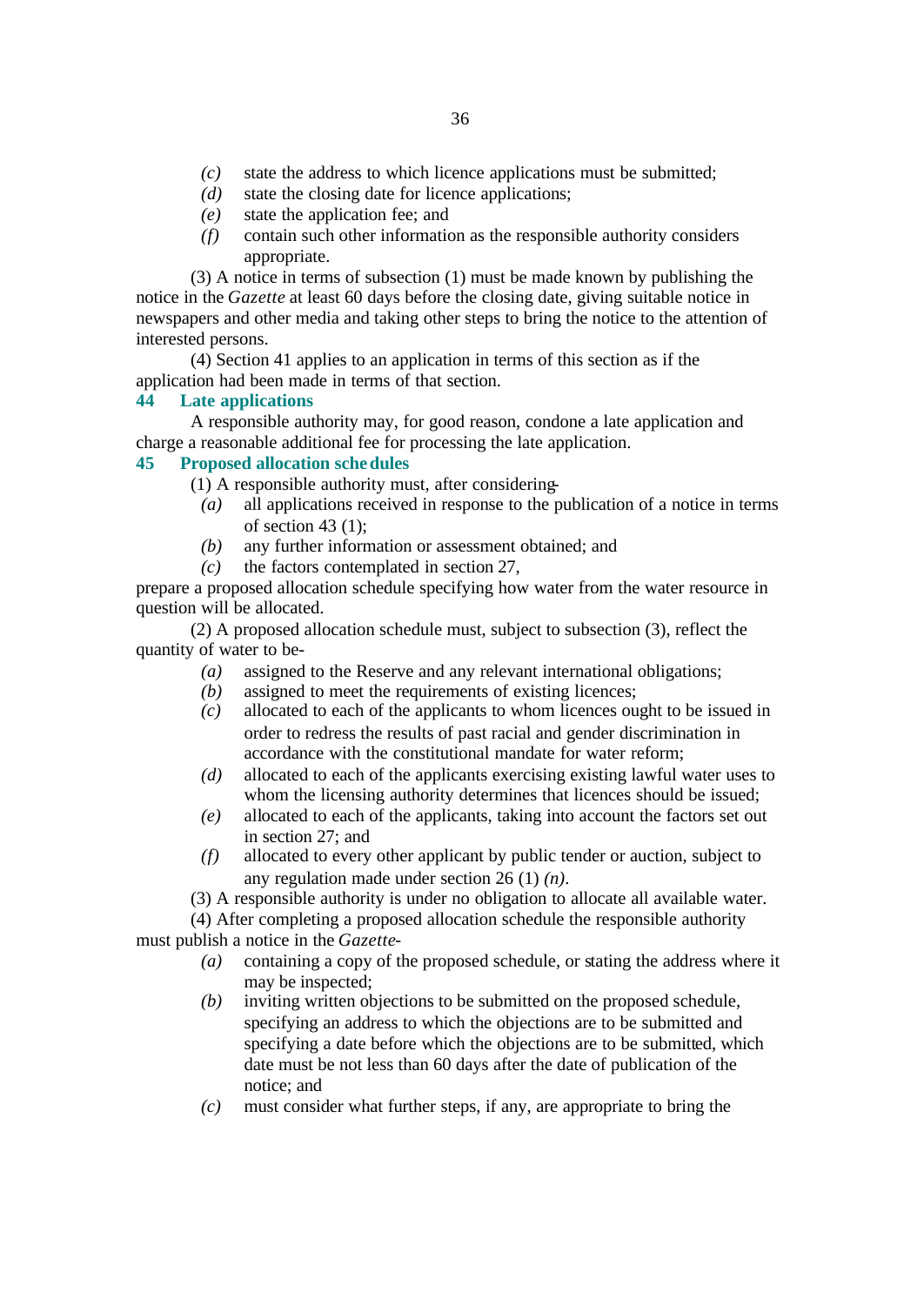contents of the notice to the attention of interested persons, and take those steps which the responsible authority considers to be appropriate.

## **46 Preliminary allocation schedules**

(1) After considering all objections received on the proposed allocation schedule on or before the date specified in the notice contemplated in section 45 (4), the responsible authority must prepare a preliminary allocation schedule and publish a notice in the *Gazette*-

- *(a)* containing a copy of the preliminary allocation schedule, or stating the address where it may be inspe cted; and
- *(b)* stating that an appeal in respect of any unsuccessful objection to the preliminary allocation schedule may be made in accordance with Chapter 15.

(2) If an appeal under subsection (1) *(b)* succeeds, the responsible authority must amend the preliminary allocation schedule as directed by the Water Tribunal.

## **47 Final allocation schedule**

(1) A preliminary allocation schedule becomes a final allocation schedule-

- *(a)* (i) if no appeal is lodged within the time limit;
	- (ii) if it has been amended following every successful appeal; or
	- (iii) if every appeal lodged is dismissed; and
- *(b)* on publication by the responsible authority of a notice in the *Gazette*
	- (i) stating that a preliminary allocation schedule has become final; and
	- (ii) containing a copy of the final allocation schedule, or stating the address where it may be inspected.

(2) A responsible authority must, as soon as reasonably practicable after a preliminary allocation schedule becomes final, issue licences according to the allocations provided for in it.

## **48 Licences replace previous entitlements**

(1) Any licence issued pursuant to an application contemplated in section 43 (1) replaces any existing lawful water use entitlement of that person in respect of the water use in question.

(2) Notwithstanding the provisions of section 4, no person to whom a general notice to apply for a licence has been directed in terms of section 43 in respect of an existing lawful water use may exercise that water use-

- *(a)* after the closing date stated in the notice if that person did not apply for a licence; or
- *(b)* after the licence application has been finally disposed of, if that person did apply for a licence.

#### *Part 9*

## *Review and renewal of licences, and amendment and substitution of conditions of licences* **(ss 49-52)**

*This Part deals with the review and renewal of licences, and the amendment and substitution of their conditions. Review of a licence is by the relevant responsible authority, at periods stipulated in the licence as part of a general review process. A review of a licence may lead to the amendment or substitution of its conditions, but only if certain requirements are satisfied. If the amendment or substitution of conditions severely prejudices the economic viability of any undertaking in respect of which the*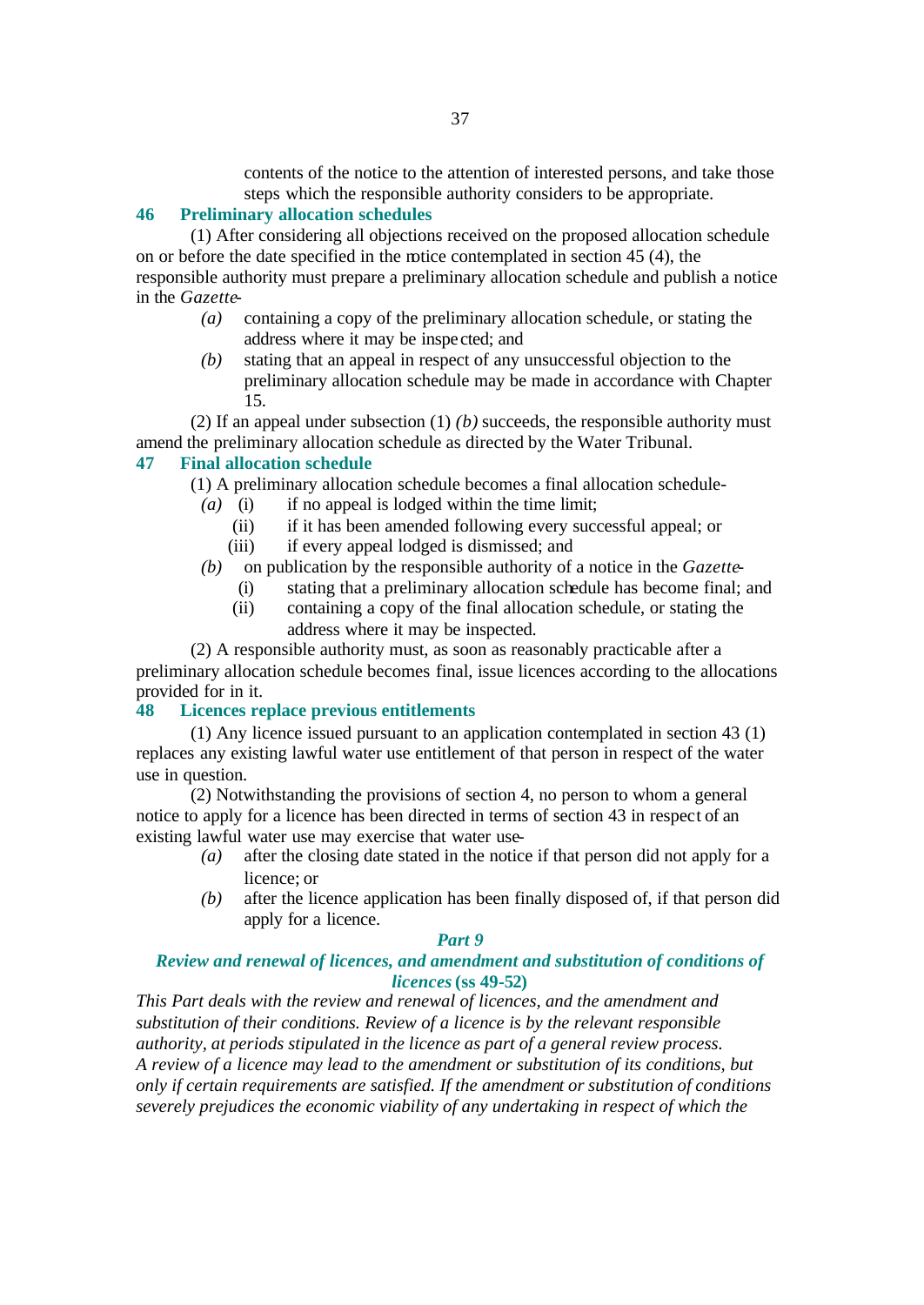*licence was issued there is a claim for compensation. Minor amendments to licences (for instance, to correct clerical mistakes, or changes in format), and those agreed to by the licensee may be made outside of the review process. In addition, a licensee may apply to the responsible authority for the renewal or amendment of a licence before it expires. In considering such applications the responsible authority must again consider the matters dealt with in the initial application, and there are limitations to the new conditions to which the licence may be subjected.* 

### **49 Review and amendment of licences**

(1) A responsible authority may review a licence only at the time periods stipulated for that purpose in the licence.

(2) On reviewing a licence, a responsible authority may amend any condition of the licence, other than the period thereof, if-

- *(a)* it is necessary or desirable to prevent deterioration or further deterioration of the quality of the water resource;
- *(b)* there is insufficient water in the water resource to accommodate all authorised water uses after allowing for the Reserve and international obligations; or
- *(c)* it is necessary or desirable to accommodate demands brought about by changes in socio-economic circumstances, and it is in the public interest to meet those demands.

(3) An amendment contemplated in subsection (2) may only be made if the conditions of other licences for similar water use from the same water resource in the same vicinity, all as determined by the responsible authority, have also been amended in an equitable manner through a general review process.

(4) If an amendment of a licence condition on review severely prejudices the economic viability of any undertaking in respect of which the licence was issued, the provisions of section 22 (6) to (10) apply.

(5) A responsible authority must afford the licensee an opportunity to be heard before amending any licence condition on review.

#### **50 Formal amendment of licences**

(1) A responsible authority may amend or substitute a licence condition-

- *(a)* if the licensee or successor-in-title has consented to or requested the amendment or substitution;
- *(b)* to reflect one or more successors-in-title as new licensees; and
- *(c)* to change the description of the property to which the licence applies, if the property described in the licence has been subdivided or consolidated with other property.

(2) The responsible authority may require the licensee-

- *(a)* to obtain the written consent of any affected person before amending or substituting the licence; or
- *(b)* to make a formal application for the amendment or substitution in terms of section 52:

(3) A responsible authority may only amend or substitute a licence condition under this section if it is satisfied that-

> *(a)* the amendment or substitution will not have a significant detrimental impact on the water resource; and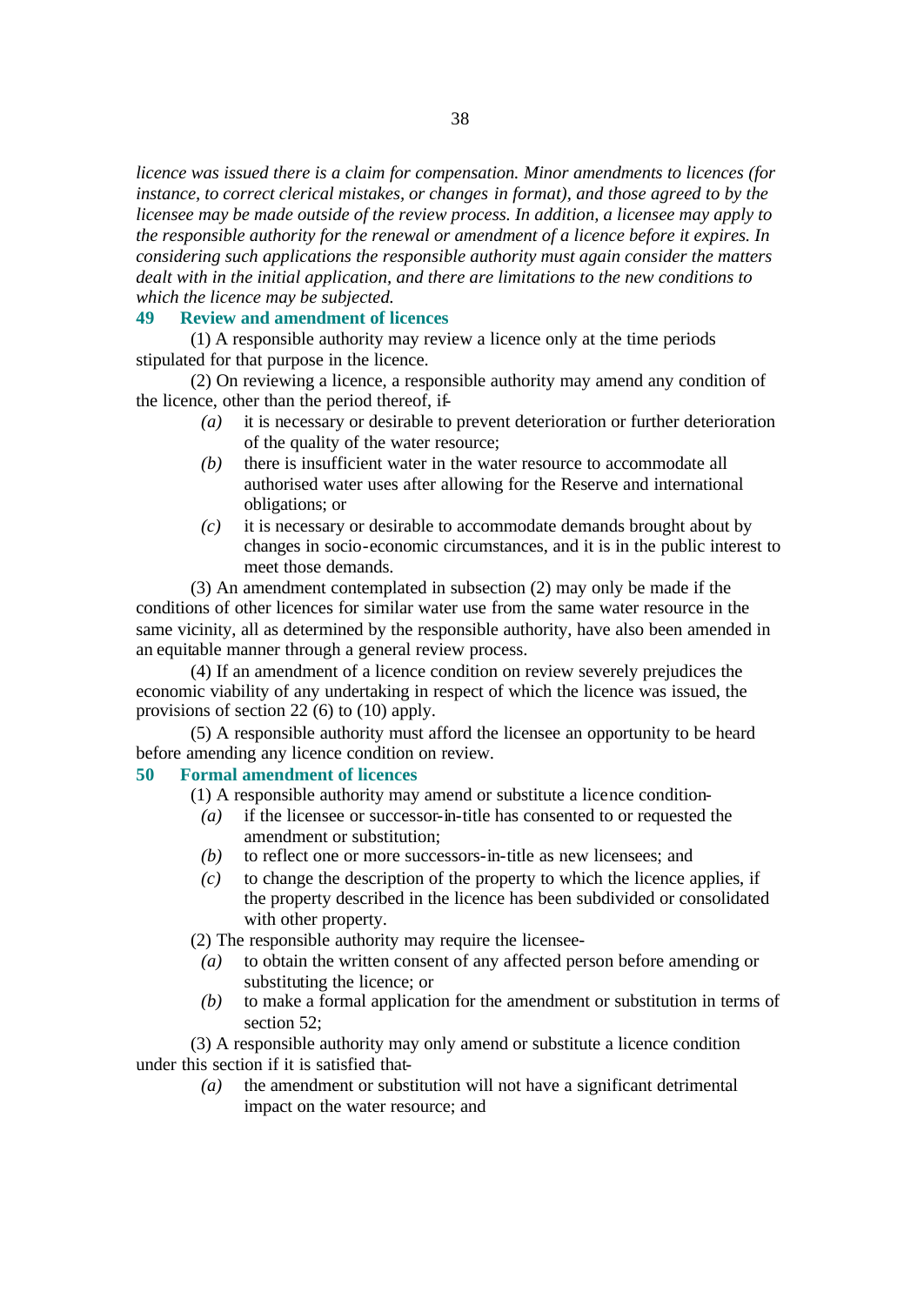*(b)* the interests of any other person are not adversely affected, unless that person has consented thereto.

## **51 Successors-in-title**

(1) A responsible authority may, after giving all parties an opportunity to be heard, adjudicate upon conflicting claims between a licensee and a successor-in-title, or between different successors-in-title, in respect of claims for the amendment or substitution of licence conditions.

(2) A successor-in-title of any person to whom a licence to use water has been issued-

- *(a)* may, subject to the conditions of the relevant licence and paragraph *(b)*, continue with the water use; and
- *(b)* must promptly inform the responsible authority of the succession, for the substitution of the name of the licensee, for the remainder of the term.

## **52 Procedure for earlier renewal or amendment of licences**

(1) A licensee may, before the expiry date of a licence, apply to the responsible authority for the renewal or amendment of the licence.

(2) Unless an application for the renewal or amendment of a licence is made in terms of section 50, it must-

- *(a)* be made in such form, contain such information and be accompanied by such processing fee as may be determined by the responsible authority; and
- *(b)* be dealt with according to the procedure as set out in section 41.

(3) In considering an application to amend or renew a licence, the responsible authority must have regard to the same matters which it was required to consider when deciding the initial application for that licence.

(4) A responsible authority may amend any condition of a licence by agreement with the licensee.

#### *Part 10*

#### *Contravention of or failure to comply with authorisations* **(ss 53-55)**

*This Part deals with the consequences of contraventions of licence conditions. These range from the responsible authority requiring the licensee to take remedial action, failing which it may take the necessary action and recover reasonable costs from that person, to the suspension or withdrawal of a licence. Where a licensee offers to surrender a licence the responsible authority is obliged to accept the surrender and cancel the licence unless there is good reason for refusal.*

## **53 Rectification of contraventions**

(1) A responsible authority may, by notice in writing to a person who contravenes-

- *(a)* any provision of this Chapter;
- *(b)* a requirement set or directive given by the responsible authority under this Chapter; or
- *(c)* a condition which applies to any authority to use water,

direct that person, or the owner of the property in relation to which the contravention occurs, to take any action specified in the notice to rectify the contravention, within the time (being not less than two working days) specified in the notice or any other longer time allowed by the responsible authority.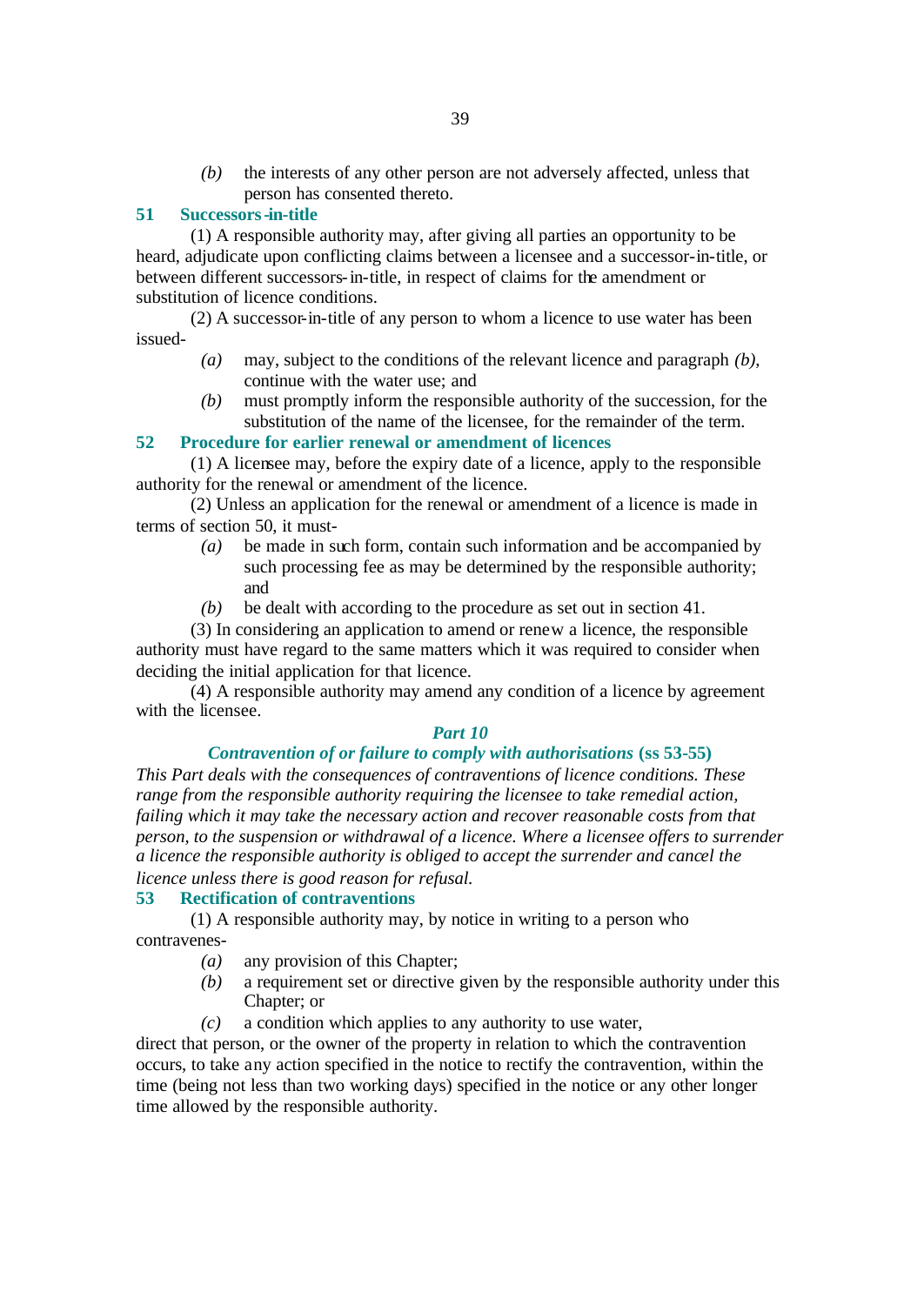(2) If the action is not taken within the time specified in the notice, or any longer time allowed, the responsible authority may-

- *(a)* carry out any works and take any other action necessary to rectify the contravention and recover its reasonable costs from the person on whom the notice was served; or
- *(b)* apply to a competent court for appropriate relief.
- **54 Suspension or withdrawal of entitlements to use water**

(1) Subject to subsections (3) and (4), a responsible authority may by notice to any person entitled to use water under this Act suspend or withdraw the entitlement if the person fails-

- *(a)* to comply with any condition of the entitlement;
- *(b)* to comply with this Act; or
- *(c)* to pay a charge which is payable in terms of Chapter 5.

(2) An entitlement may be suspended under subsection (1)-

- *(a)* for the period specified in the notice of suspension; or
- *(b)* until the responsible authority is satisfied that the person concerned has rectified the failure which led to the suspension.

(3) A responsible authority may only suspend or withdraw an entitlement under subsection (1) if the responsible authority has directed the person concerned to take specified steps to rectify the failure within a specified period, and the person concerned has failed to do so to the satisfaction of the responsible authority.

(4) The person concerned must be given an opportunity to make representations, within a reasonable period, on any proposed suspension or withdrawal of an entitlement to use water.

(5) A responsible authority may, for good reason, reinstate an entitlement withdrawn under subsection (1).

#### **55 Surrender of licence**

(1) A licensee may offer to surrender any licence issued to that licensee under this Chapter, whereupon, unless there is good reason not to do so, the responsible authority must accept the surrender and cancel the licence.

(2) A responsible authority may refund to a licensee any charge or part of any charge paid in respect of a licence surrendered under subsection (1).

#### **CHAPTER 5**

## **FINANCIAL PROVISIONS (ss 56-62)**

*This Chapter deals with the measures to finance the provision of water resource management services as well as financial and economic measures to support the implementation of strategies aimed at water resource protection, conservation of water and the beneficial use of water.*

#### *Part 1*

#### *Water use charges* **(ss 56-60)**

[Date of commencement of Part 1: 1 October 1999.]

*In terms of Part 1 the Minister may from time to time, after public consultation, establish a pricing strategy which may differentiate among geographical areas, categories of water users or individual water users. The achievement of social equity is one of the considerations in setting differentiated charges. Water use charges are to be used to fund the direct and related costs of water resource management, development and use, and*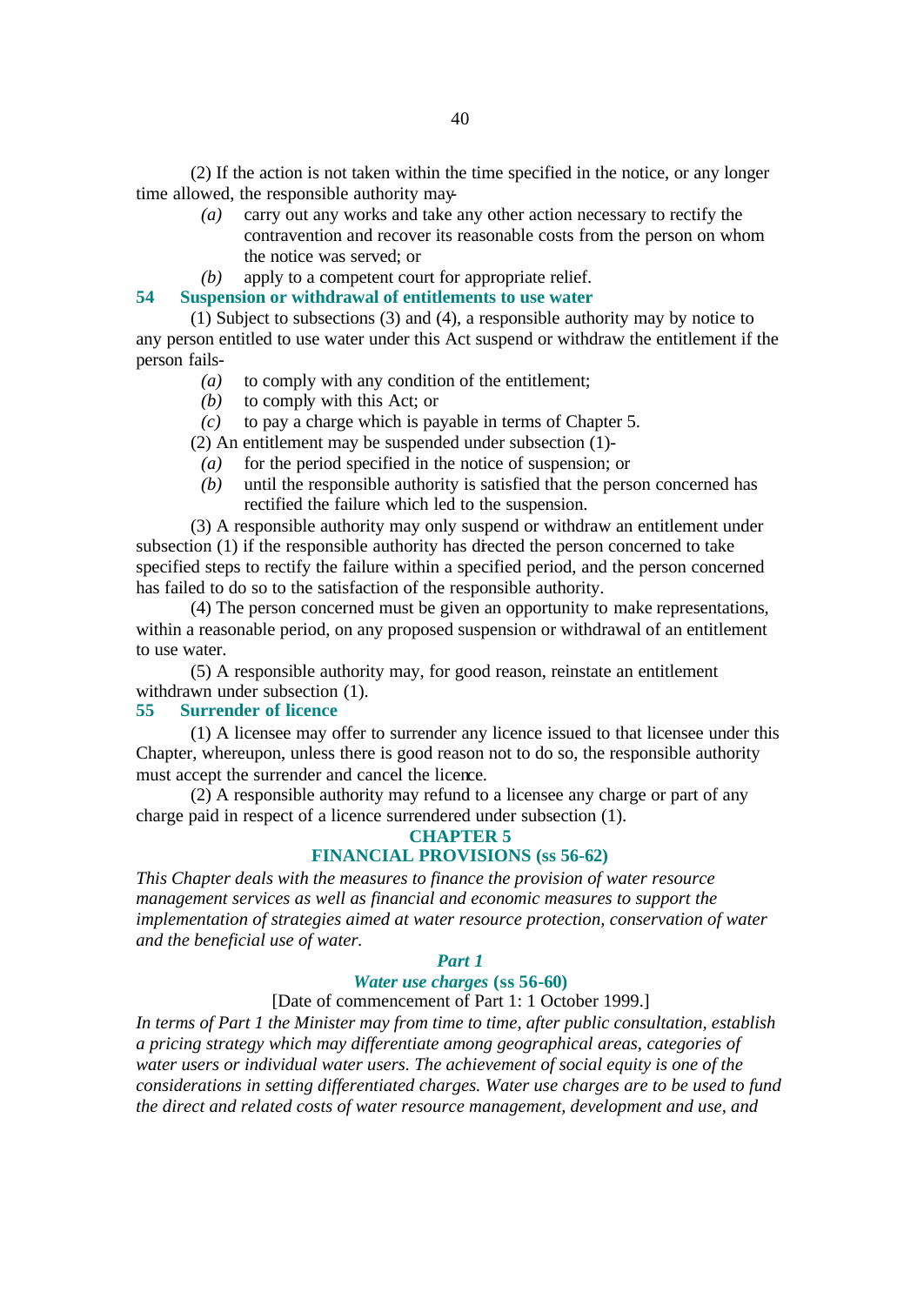*may also be used to achieve an equitable and efficient allocation of water. In addition, they may also be used to ensure compliance with prescribed standards and water management practices according to the user pays and polluter pays principles. Water use charges will be used as a means of encouraging reduction in waste, and provision is made for incentives for effective and efficient water use. Non-payment of water use charges will attract penalties, including the possible restriction or suspension of water supply from a waterwork or of an authorisation to use water.* 

#### **56 Pricing strategy for water use charges**

(1) The Minister may, with the concurrence of the Ministry of Finance, from time to time by notice in the *Gazette*, establish a pricing strategy for charges for any water use within the framework of existing relevant government policy.

- (2) The pricing strategy may contain a strategy for setting water use charges-
	- *(a)* for funding water resource management, including the related costs of- (i) gathering information;
		- (ii) monitoring water resources and their use;
		- (iii) controlling water resources;
		- (iv) water resource protection, including the discharge of waste and the protection of the Reserve; and
		- (v) water conservation;
	- *(b)* for funding water resource development and use of waterworks, including-
		- (i) the costs of investigation and planning;
		- (ii) the costs of design and construction;
		- (iii) pre-financing of development;
		- (iv) the costs of operation and maintenance of waterworks;
		- (v) a return on assets; and
		- (vi) the costs of water distribution; and
	- *(c)* for achieving the equitable and efficient allocation of water.
- (3) The pricing strategy may-
- *(a)* differentiate on an equitable basis between-
	- (i) different types of geographic areas;
	- (ii) different categories of water use; and
	- (iii) different water users;
- *(b)* provide for charges to be paid by either-
	- (i) an appropriate water management institution; or
	- (ii) consumers directly;
- *(c)* provide for the basis of establishing charges;
- *(d)* provide for a rebate for water returned to a water resource; and
- *(e)* provide on an equitable basis for some elements of the charges to be waived in respect of specific users for a specified period of time.
- (4) The pricing strategy may differentiate under subsection (3) *(a)*-
- *(a)* in respect of different geographic areas, on the basis of-
	- (i) socio-economic aspects within the area in question;
	- (ii) the physical attributes of each area; and
	- (iii) the demographic attributes of each area;
- *(b)* in respect of different types of water uses, on the basis of-
	- (i) the manner in which the water is taken, supplied, discharged or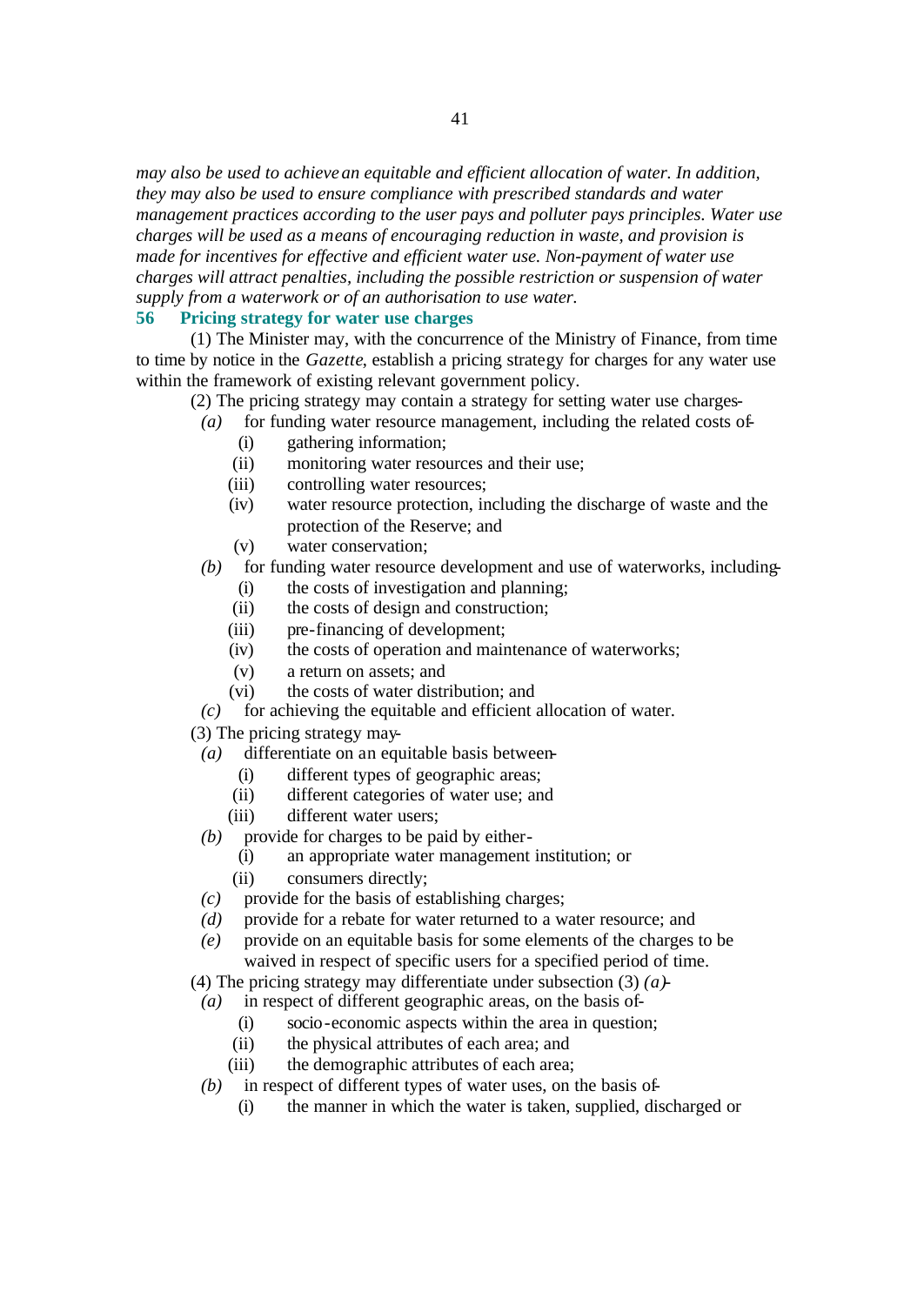disposed of;

- (ii) whether the use is consumptive or non-consumptive;
- (iii) the assurance and reliability of supply and water quality;
- (iv) the effect of return flows on a water resource;
- (v) the extent of the benefit to be derived from the development of a new water resource;
- (vi) the class and resource quality objectives of the water resource in question; and
- (vii) the required quality of the water to be used; and
- *(c)* in respect of different water users, on the basis of-
	- (i) the extent of their water use;
	- (ii) the quantity of water returned by them to a water resource;
	- (iii) their economic circumstances; and
	- (iv) the statistical probability of the supply of water to them.

(5) The pricing strategy may provide for a differential rate for waste discharges, taking into account-

- *(a)* the characteristics of the waste discharged;
- *(b)* the amount and quality of the waste discharged;
- *(c)* the nature and extent of the impact on a water resource caused by the waste discharged;
- *(d)* the extent of permitted deviation from prescribed waste standards or management practices; and
- *(e)* the required extent and nature of monitoring the water use.
- (6) In setting a pricing strategy for water use charges, the Minister-
- *(a)* must consider the class and resource quality objectives for different water resources;
- *(b)* may consider incentives and disincentives-
	- (i) to promote the efficient use and beneficial use of water;
	- (ii) to reduce detrimental impacts on water resources; and
	- (iii) to prevent the waste of water; and
- *(c)* must consider measures necessary to support the establishment of tariffs by water services authorities in terms of section 10 of the Water Services Act, 1997 (Act 108 of 1997), and the use of lifeline tariffs and progressive block tariffs.

(7) Before setting a pricing strategy for water use charges under subsection (1), the Minister must-

- *(a)* publish a notice in the *Gazette-*
	- (i) setting out the proposed pricing strategy; and
	- (ii) inviting written comments to be submitted on the proposed strategy, specifying an address to which and a date before which the comments are to be submitted, which date may not be earlier than 90 days after publication of the notice;
- *(b)* consider what further steps, if any, are appropriate to bring the contents of the notice to the attention of interested persons, and take those steps which the Minister considers to be appropriate; and
- *(c)* consider all comments received on or before the date specified in the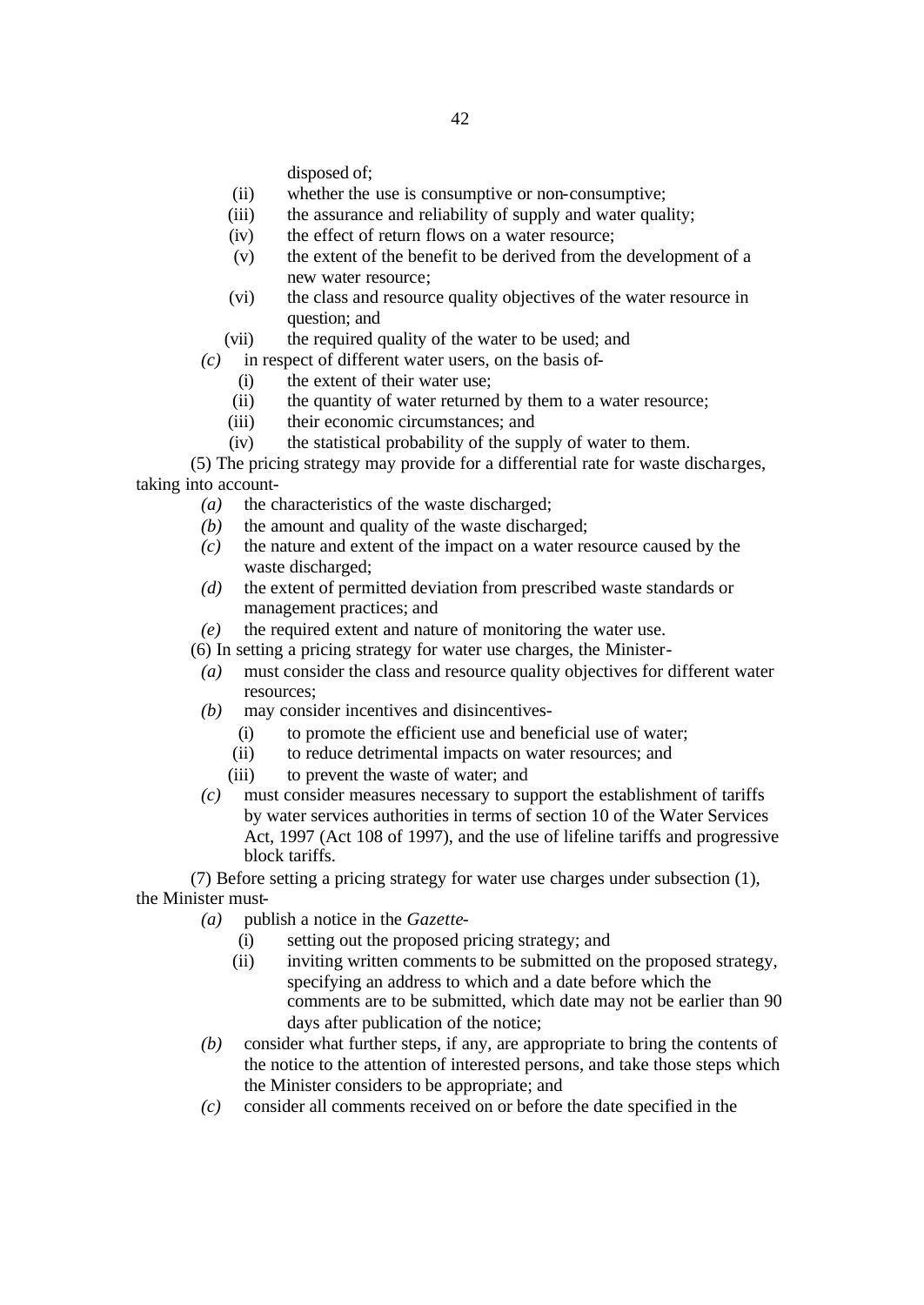notice.

## **57 Application of pricing strategy**

- (1) Water use charges-
	- *(a)* may be made-
		- (i) within a specific water management area; or
		- (ii) on a national or regional basis; and
	- *(b)* must be made in accordance with the pricing strategy for water use charges set by the Minister.

(2) Charges made within a specific water management area may be made by and are payable to the relevant water management institution.

- (3) Charges made on a national or regional basis-
	- *(a)* may be made by the Minister and are payable to the state; and
	- *(b)* may be apportioned between different water management areas according to the extent of the specific benefits which each water management area derives or will derive from the water uses for which the charges are made.

(4) Any person liable to pay water charges to a water services institution as defined in the Water Services Act, 1997 (Act 108 of 1997), for water supply services or sanitation services may not be charged for those services in terms of this Act.

(5) No charge made under this Act may be of such a nature as to constitute the imposition of a tax, levy or duty.

[Date of commencement of s. 57: 1 October 1999.]

#### **58 Recovery of water use charges**

(1) The Minister may direct any water management institution to recover any charges for water use made by the Minister under section 57 (1) *(a)* from water users within its water management area or area of operation, as the case may be.

(2) A water management institution which has been directed to recover any such charges may retain such portion of all charges recovered in order to recompense it for expenses and losses, as the Minister may allow.

(3) A water management institution which has been directed to recover any such charges-

- *(a)* is jointly and severally liable to the state with the water users concerned; and
- *(b)* may recover any amounts paid by it in terms of paragraph *(a)* from the water users concerned.
	- [Date of commencement of s. 58: 1 October 1999.]

## **59 Liability for water use charges**

- (1) Water use charges contemplated in this Chapter-
- *(a)* may only be made in respect of a water use to which a person is voluntarily committed; and
- *(b)* must bear a direct relationship to the water use in question.

(2) Any person registered in terms of a regulation under section 26 or holding a licence to use water must pay all charges imposed under section 57 in respect of that water use.

- (3) If a water use charge is not paid-
	- *(a)* interest is payable during the period of default at a rate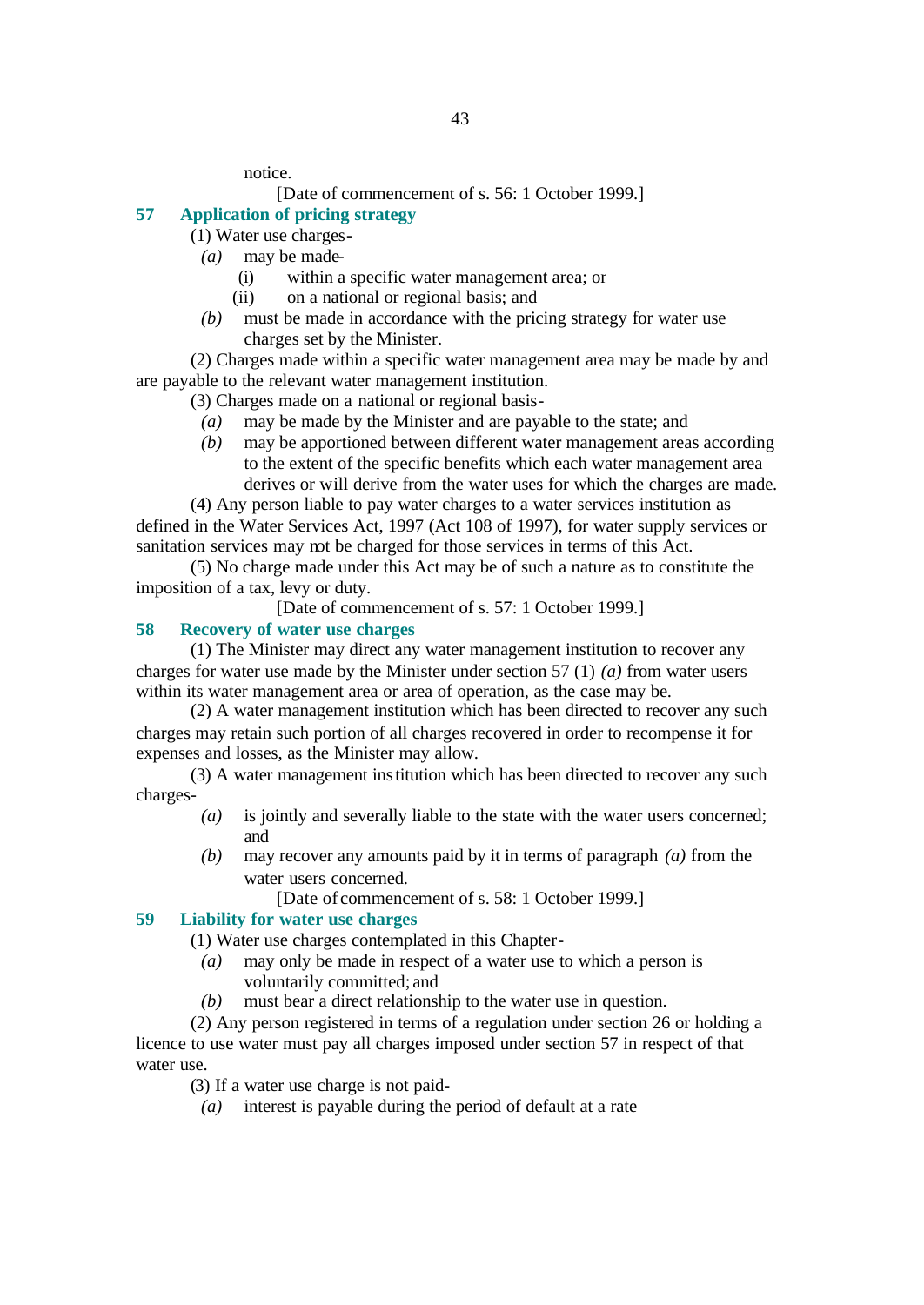$\mathbb{I}^*$  determined from time to time by the Minister, with the concurrence of the Minister of Finance, by notice in the *Gazette*; and

*(b)* the supply of water to the water user from a waterwork or the authorisation to use water may be restricted or suspended until the charges, together with interest, have been paid.

(4) A person must be given an opportunity to make representations within a reasonable period on any proposed restriction or suspension before the restriction or suspension is imposed.

(5) Where there is a fixed charge, a restriction or suspension does not relieve a person of the obligation to pay the charges due for the period of the restriction or suspension.

(6) A person whose water use is restricted or suspended for any lawful reason may not later claim the water to which that person would otherwise have been entitled during the period of restriction or suspension.

[Date of commencement of s. 59: 1 October 1999.]

## **60 Water use charges are charges on land**

(1) A charge made in terms of section 57 (1), including any interest, is a charge on the land to which the water use relates and is recoverable from the current owner of the land without releasing any other person who may be liable for the charge.

(2) The Minister or relevant water management institution must-

- *(a)* on written application by any person; and
- *(b)* within 30 days of the application,

issue a certificate stating the amount of any unpaid water charges and any interest due in respect of any land.

(3) If a certificate is not issued within the period of 30 days, the provisions of subsection (1) cease to apply to that property, notwithstanding section 66.

[Date of commencement of s. 60: 1 October 1999.]

#### *Part 2*

# *Financial assistance* **(ss 61-62)**

*Part 2 deals with financial assistance, which may be granted once certain considerations are taken into account.*

#### **61 Financial assistance by Minister**

(1) The Minister may, subject to a regulation made under section 62, give financial assistance to any person for the purposes of this Act, including assistance for making licence applications, in the form of grants, loans or subsidies, which may be made subject to such conditions as the Minister may determine.

(2) The financial assistance must be from funds-

- *(a)* appropriated by Parliament; or
- *(b)* which may under this Act or otherwise lawfully be used for the purposes in question.

(3) Before giving any financial assistance, the Minister must take into account all relevant considerations, including-

- *(a)* the need for equity;
- *(b)* the need for transparency;
- *(c)* the need for redressing the results of past racial and gender discrimination;
- *(d)* the purpose of the financial assistance;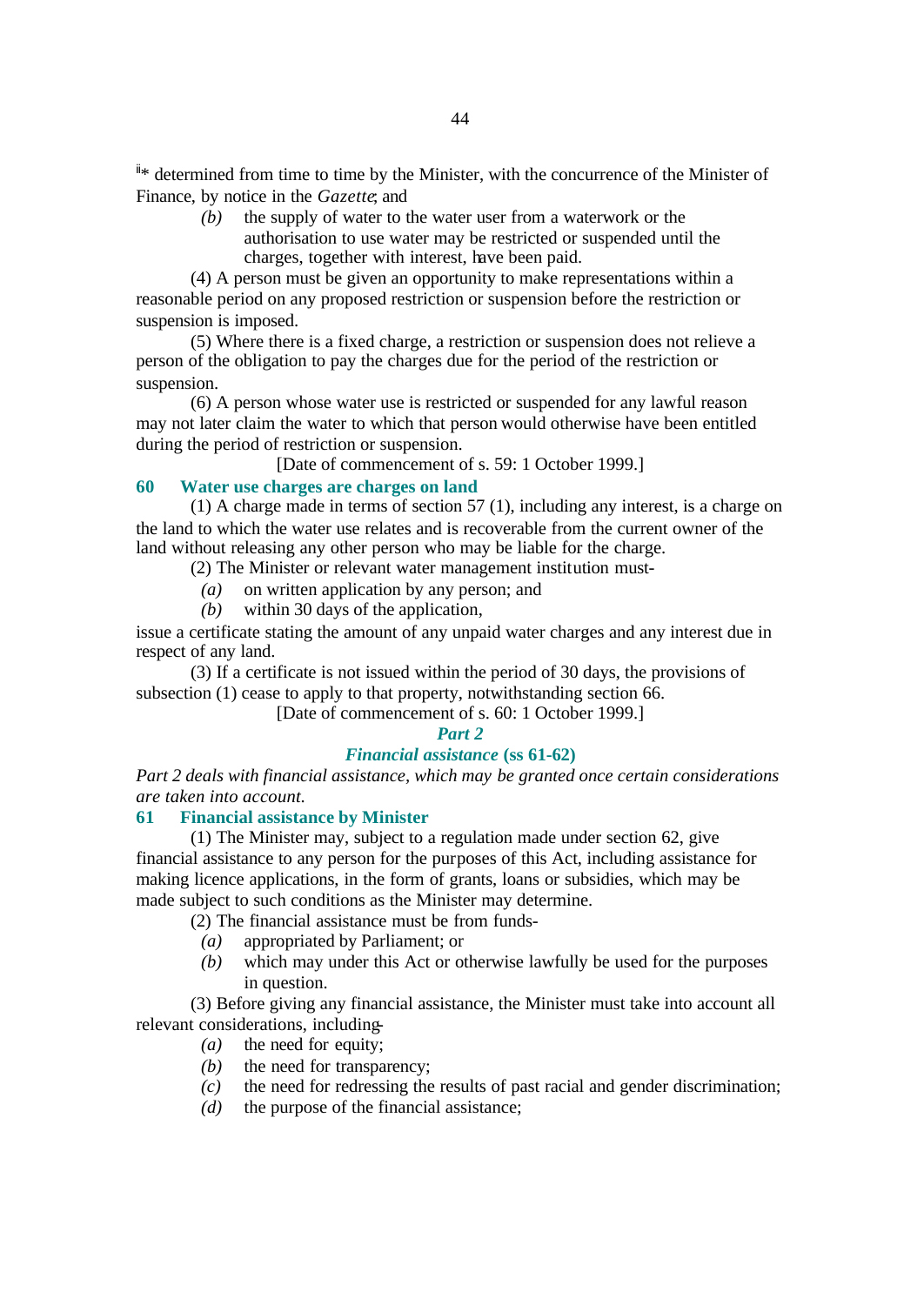- *(e)* the financial position of the recipient; and
- *(f)* the need for water resource protection.

(4) A person who wilfully fails to comply with any obligations imposed by this Act is not eligible for financial assistance under this Act.

#### **62 Regulations on financial assistance**

The Minister may make regulations concerning-

- *(a)* the eligibility for financial assistance;
- *(b)* the manner in which financial assistance must be applied for; and
- *(c)* terms and conditions applicable to any financial assistance granted.

### **CHAPTER 6**

# **GENERAL POWERS AND DUTIES OF MINISTER AND DIRECTOR-GENERAL (ss 63-76)**

*Part 1*

*Delegations, directives, expropriation, condonation and additional powers* **(ss 63-68)** *Part 1 of this Chapter sets out various powers and duties of the Minister which are of a general nature, such as the powers of delegation and expropriation, and intervention in litigation. More specific powers and duties are dealt with elsewhere in the Act.* 

## **63 Delegation of powers and duties by Minister**

(1) The Minister may, in writing and subject to conditions, delegate a power and duty vested in the Minister in terms of this Act to-

- *(a)* an official of the Department by name;
- *(b)* the holder of an office in the Department;
- *(c)* a water management institution;
- *(d)* an advisory committee established under section 99; or
- *(e)* a water board as defined in section 1 of the Water Services Act, 1997 (Act 108 of 1997).

(2) The Minister may not delegate the power-

- *(a)* to make a regulation;
- *(b)* to authorise a water management institution to expropriate under section 64 (1);
- *(c)* to appoint a member of the governing board of a catchment management agency; or
- *(d)* to appoint a member of the Water Tribunal.

(3) The Minister may, in writing and subject to conditions, permit a person to whom a power or duty has been delegated to delegate that function to another person.

(4) The Minister may give a directive to the Director-General in relation to the exercise of any of the Director-General's powers or performance of any of the Director-General's duties, including any power delegated to the Director-General.

(5) The Director-General must give effect to a directive in terms of subsection (4). **64 Expropriation of property**

(1) The Minister, or a water management institution authorised by the Minister in writing, may expropriate any property for any purpose contemplated in this Act, if that purpose is a public purpose or is in the public interest.

(2) Subject to this Act, the Expropriation Act, 1975 (Act 63 of 1975), applies to all expropriations in terms of this Act.

(3) Where the Minister expropriates any property under this Act, any reference to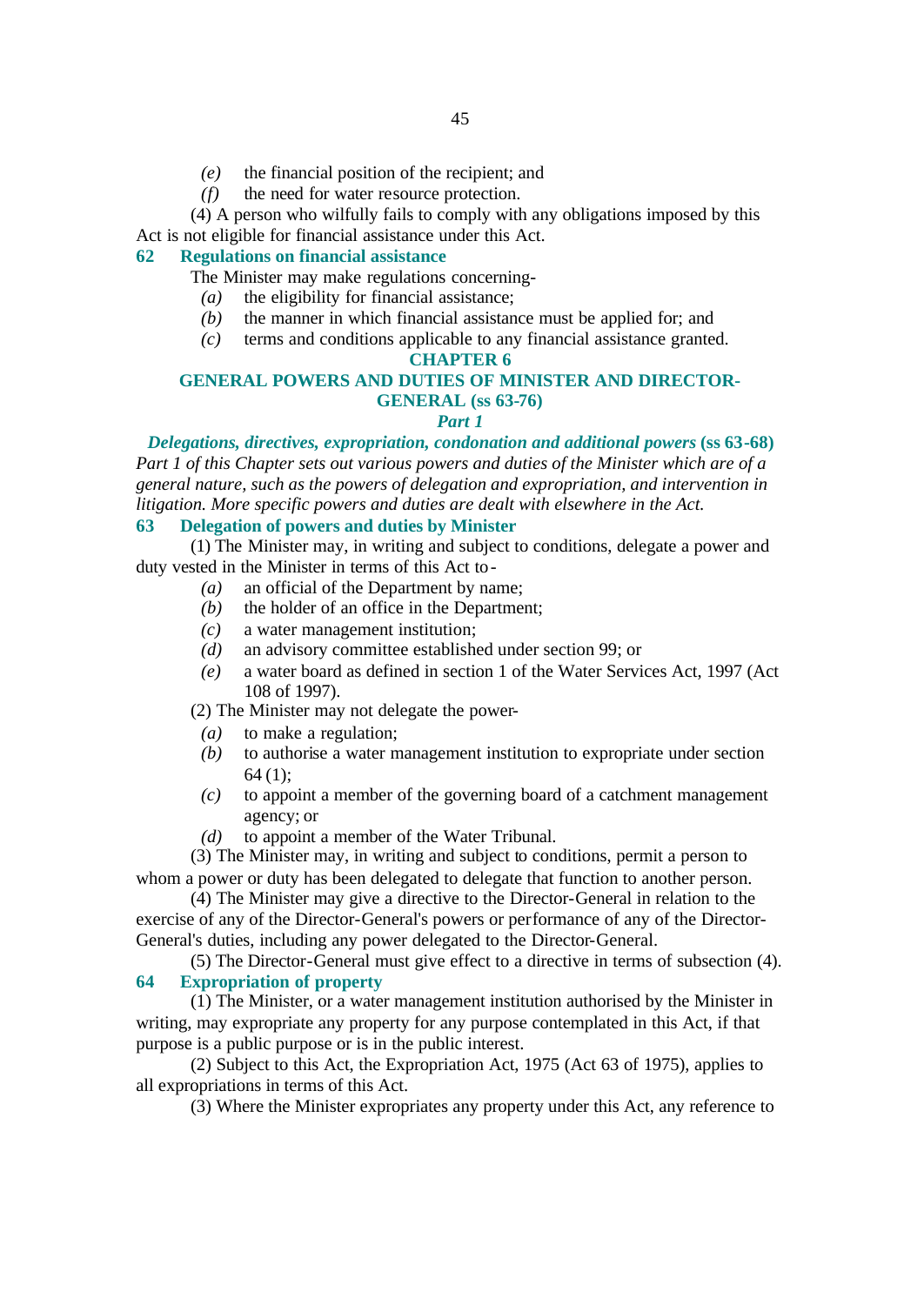'Minister' in the Expropriation Act, 1975, must be construed as being a reference to the Minister.

(4) Where any water management institution expropriates property under this Act, any reference to 'Minister' and 'State' in the Expropriation Act, 1975, must be regarded as being a reference to that water management institution.

## **65 Expropriation for rehabilitation and other remedial work**

(1) If a person who is required under this Act to undertake rehabilitation or other remedial work on the land of another, reasonably requires access to that land in order to effect the rehabilitation or remedial work, but is unable to acquire access on reasonable terms, the Minister may-

- *(a)* expropriate the necessary rights in respect of that land for the benefit of the person undertaking the rehabilitation or remedial work, who will then be vested with the expropriated rights; and
- *(b)* recover all costs incurred in connection with the expropriation, including any compensation payable, from the person for whose benefit the expropriation was effected.

(2) Where a servitude of abutment, aqueduct or submersion is expropriated under this section, the Minister or water management institution responsible for the expropriation has the same rights as those vesting in the holder of a servitude under section 128.

## **66 Condonation of failure to comply with time period**

The Minister may, in exceptional circumstances and for a good reason, extend a time period or condone a failure to comply with a time period.

#### **67 Dispensing with certain requirements of Act**

(1) In an emergency situation, or in cases of extreme urgency involving the safety of humans or property or the protection of a water resource or the environment, the Minister may-

- *(a)* dispense with the requirements of this Act relating to prior publication or to obtaining and considering public comment before any instrument contemplated in section 158 (1) is made or issued;
- *(b)* dispense with notice periods or time limits required by or under this Act;
- *(c)* authorise a water management institution to dispense with-
	- (i) the requirements of this Act relating to prior publication or to obtaining and considering public comment before any instrument is made or issued; and
	- (ii) notice periods or time limits required by or under this Act.
- (2) Anything done under subsection (1)-
	- *(a)* must be withdrawn or repealed within a maximum period of two years after the emergency situation or the urgency ceases to exist; and
	- *(b)* must be mentioned in the Minister's annual report to Parliament.

#### **68 Intervention in litigation**

The Minister may intervene in litigation before a court or in a hearing before the Water Tribunal with regard to any matter contemplated in this Act.

## *Part 2*

#### *General provisions regarding regulations* **(ss 69-71)**

*Part 2 requires the Minister to consult with the public when making regulations under*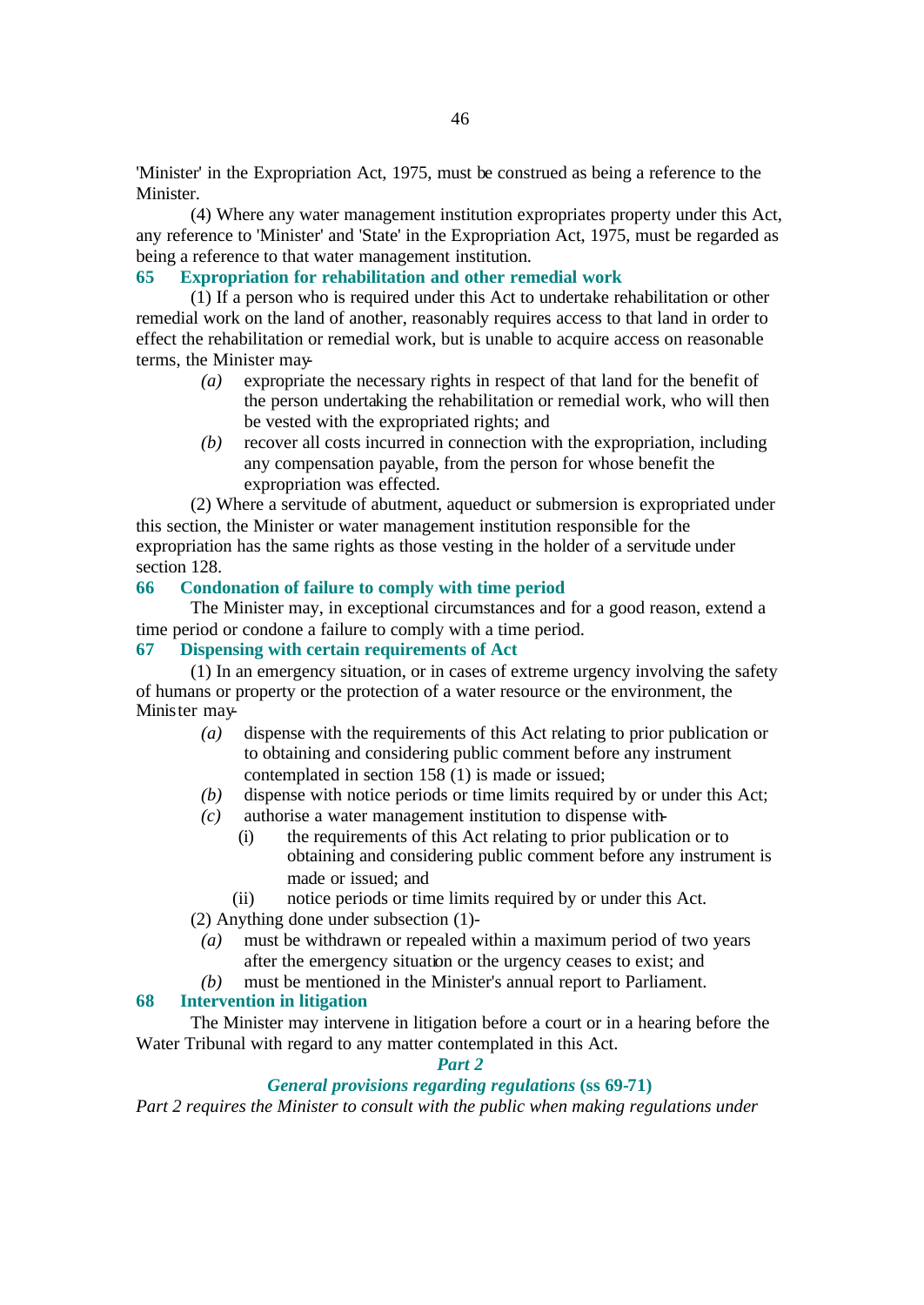## *this Act, and also to submit regulations for scrutiny by the National Assembly and by the National Council of Provinces. If the National Assembly rejects a regulation it must be repealed or amended.*

#### **69 Making of regulations**

- (1) The Minister must, before making any regulations under this Act-
	- *(a)* publish a notice in the *Gazette*
		- (i) setting out the draft regulations; and
		- (ii) inviting written comments to be submitted on the proposed regulations, specifying an address to which and a date before which the comments must be submitted, which date may not be earlier than 60 days after publication of the notice;
	- *(b)* consider what further steps, if any, are appropriate to bring the contents of the notice to the attention of interested persons, and take those steps which the Minister considers to be appropriate; and
	- *(c)* consider all comments received on or before the date specified in paragraph *(a)* (ii); and
	- *(d)* on request by the National Assembly or the National Council of Provinces or a committee of the National Assembly or the National Council of Provinces report the extent to which a specific comment has been taken into account, or if a comment was not taken into account, provide the reason why it was not taken into account.

(2) Any regulation made under this Act may provide that a contravention of or failure to comply with a regulation is an offence and that any person found guilty of the offence is liable to a fine or to imprisonment for a period not exceeding 5 years.

## **70 Consideration of regulations**

(1) The Minister must, within 30 days after making any regulations under this Act, table the regulations in the National Assembly and the National Council of Provinces for consideration.

(2) In considering regulations-

- *(a)* tabled in the National Assembly, a committee of the National Assembly must consider and report to the National Assembly; and
- *(b)* tabled in the National Council of Provinces, a committee of the National Council of Provinces must consider and report to the National Council of Provinces,

whether the regulations-

- (i) are consistent with the purposes of this Act;
- (ii) are within the powers conferred by this Act;
- (iii) are consistent with the Constitution; and
- (iv) require clarification.

(3) The National Council of Provinces may reject regulations tabled before the National Council of Provinces in terms of subsection (1) within 14 days after the date on which the regulations were so tabled, and should the National Council of Provinces reject any regulation, the rejection must be referred to the National Assembly for consideration.

(4) The National Assembly may, not later than the twentieth sitting day of the National Assembly after the date on which the regulations were tabled and after considering any rejection of a regulation by the National Council of Provinces, reject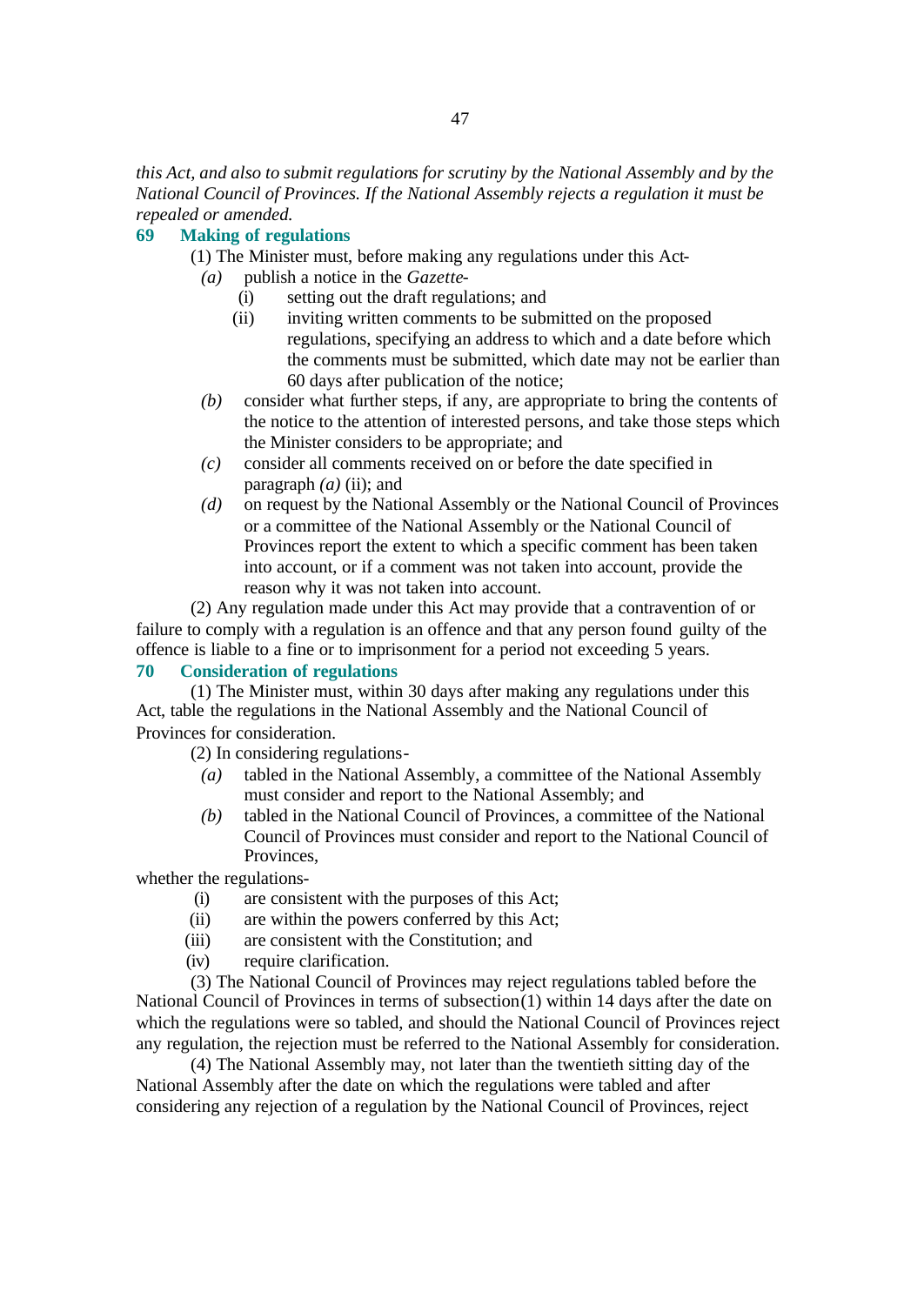#### those regulations.

(5) If the National Assembly or the National Council of Provinces rejects any regulations, it must state its reasons.

## **71 Rejected regulations**

(1) The Minister must, within 30 days after being informed in writing that the National Assembly has rejected any regulations, repeal or amend those regulations so as to address the matters raised by the National Assembly.

(2) Any regulations rejected by the National Assembly remain in force until repealed or amended.

#### *Part 3*

## *Powers relating to catchment management agencies* **(ss 72-74)**

*The Minister has the responsibility to manage and authorise the use of the nation's water resources. This means that the Minister fulfils the functions of a catchment management agency in a water management area for which no catchment management agency is established, or where such an agency has been established but is not functional. The Minister may dispense with certain requirements of this Act for as long as is necessa ry to deal with an urgent situation or an emergency.* 

## **72 Powers and duties of catchment management agencies vest in Minister in certain circumstances**

(1) In areas for which a catchment management agency is not established or, if established, is not functional, all powers and duties of a catchment management agency, including those powers and duties described in sections 79 and 80 and in Schedule 3, vest in the Minister.

(2) In areas for which a catchment management agency is established, those powers and duties described in Schedule 3 which have not been assigned by the Minister to the catchment management agency, vest in the Minister.

## **73 Assignment of powers and duties to catchment management agencies**

(1) The Minister may, after consultation with the catchment management agency concerned, by notice in the *Gazette*, assign to that catchment management agency-

- *(a)* a power or duty of a responsible authority; and
- *(b)* any power or duty listed in Schedule 3.

(2) In assigning any power or duty under subsection (1), the Minister may-

- *(a)* limit the area within which an assigned power may be exercised or duty may be performed; and
- *(b)* attach conditions to that assignment.

(3) Before a ssigning a power or duty to a catchment management agency under subsection (1), the Minister must consider-

- *(a)* the capacity of the catchment management agency to exercise the power or perform the duty; and
- *(b)* the desirability of assigning that power or duty.

(4) The Minister must promote the management of water resources at the catchment management level by assigning powers and duties to catchment management agencies when it is desirable to do so.

#### **74 Directives to water management institutions**

(1) The Minister may give a directive to a water management institution in relation to the exercise of any of the institution's powers or the performance of any of the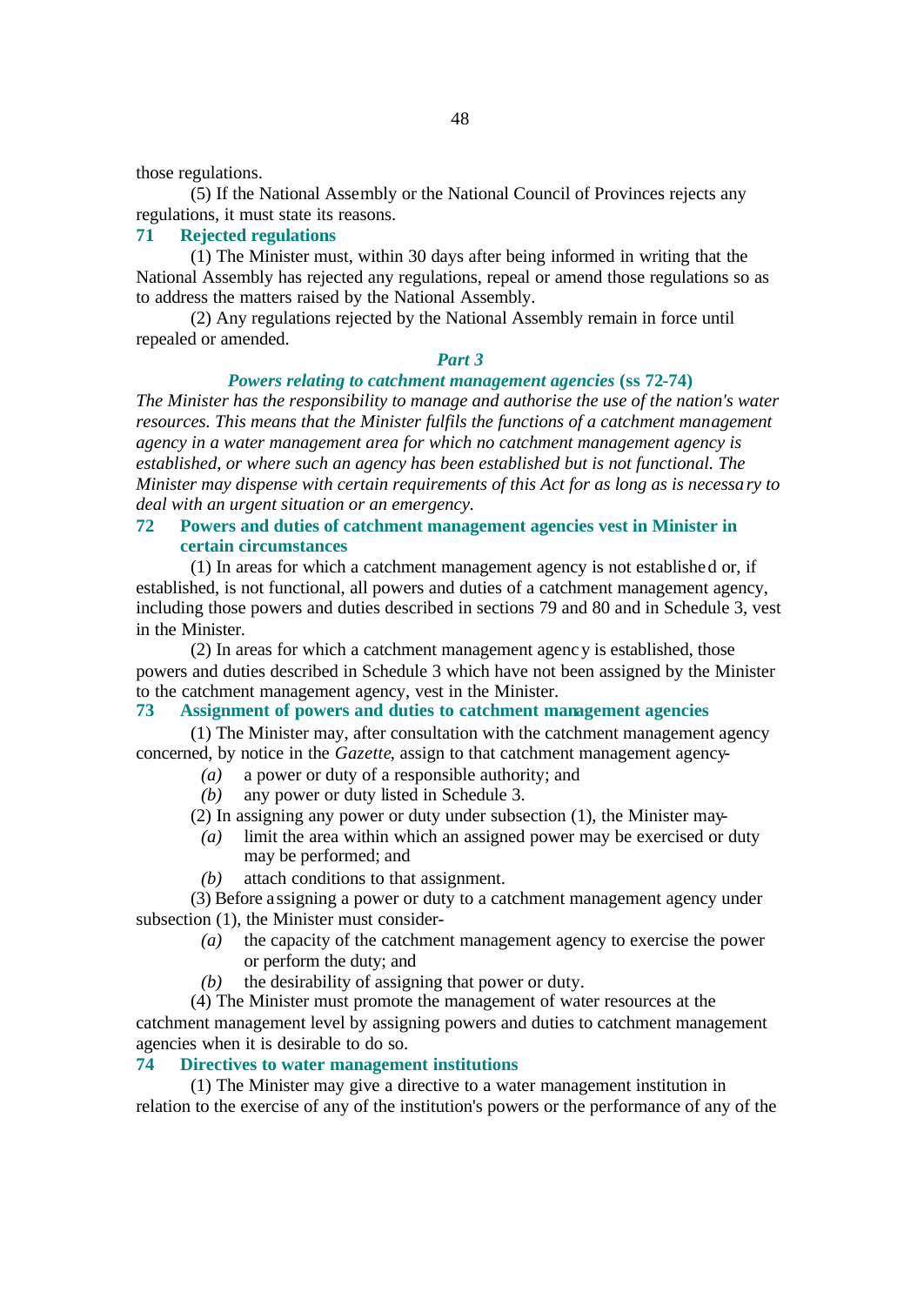institution's duties, including any power or duty assigned or delegated to that institution.

(2) The Minister must give a water management institution not less than 14 days' notice of the Minister's intention to give a directive under subsection (1) if it relates to any assigned power or duty, and must allow the institution an opportunity to comment.

(3) Every directive, or a summary thereof, given to a water management institution by the Minister and which relates to an assigned power or duty-

*(a)* must be published by the Minister in the *Gazette*; and

*(b)* must be included in the annual report of the institution.

(4) A failure to comply with subsection (3) does not affect the validity of the directive.

(5) A water management institution must give effect to a directive given to it by the Minister under subsection (1).

#### *Part 4*

## *Powers of Director-General* **(ss 75-76) 75 Delegation of powers by Director-General**

The Director-General may, for the purposes of this Act, in writing and subject to conditions, delegate a power, including a power granted or delegated to the Director-General under this Act, to-

- *(a)* an official of the Department by name;
- *(b)* the holder of an office in the Department; or
- *(c)* a water management institution.

### **76 Appointment of persons on contract**

(1) The Director-General may, when necessary, appoint employees on contract outside the provisions of the Public Service Act, 1994 (Proclamation 103 of 1994).

(2) Appointments made under subsection (1) must be limited to persons to perform duties at sites where the Department-

- *(a)* is engaged in actual construction or investigatory work; or
- *(b)* is associated with specific projects relating to actual construc tion or investigatory work.

(3) The Director-General must, from time to time, and after consultation with the Department of Public Service and Administration, determine the conditions of employment of such employees.

(4) Such employees shall be remunerated from money appropriated for that purpose by Parliament.

#### **CHAPTER 7**

## **CATCHMENT MANAGEMENT AGENCIES (ss 77-90)**

*This Chapter provides for the progressive establishment by the Minister of catchment management agencies. The purpose of establishing these agencies is to delegate water resource management to the regional or catchment level and to involve local communities, within the framework of the national water resource strategy established in terms of Chapter 2. Whilst the ultimate aim is to establish catchment management agencies for all water management areas, the Minister acts as the catchment management agency where one has not been established. Where the necessary capacity does not exist to establish a catchment management agency, an advisory committee may be appointed under Chapter 9 to develop the necessary capacity as a first step towards establishing an agency.*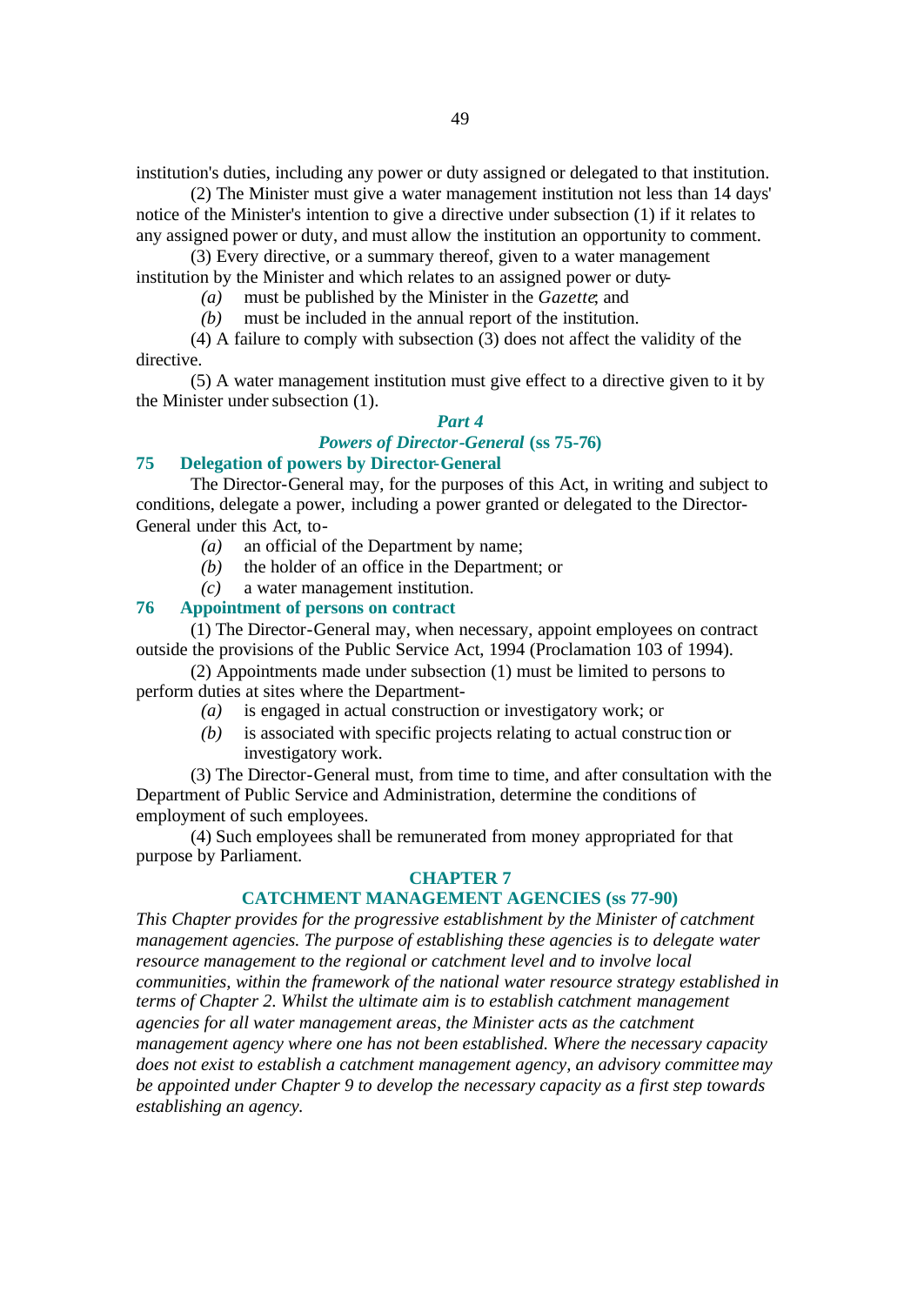#### *Part 1*

#### *Establishment and powers of catchment management agencies* **(ss 77-80)**

*Under Part 1 a catchment management agency may be established for a specific water management area, after public consultation, on the initiative of the community and stakeholders concerned. In the absence of such a proposal the Minister may establish a catchment management agency on the Minister's own initiative. The provisions of Schedule 4, on institutional and management planning, apply to a catchment management agency.* 

#### **77 Proposal for establishment of catchment management agency**

(1) A proposal to establish a catchment management agency must contain at least-

- *(a)* a proposed name and a description of the proposed water management area of the agency;
- *(b)* a description of the significant water resources in the proposed water management area, and information about the existing protection, use, development, conservation, management and control of those resources;
- *(c)* the proposed functions of the catchment management agency, including functions to be assigned and delegated to it;
- *(d)* how the proposed catchment management agency will be funded;
- *(e)* the feasibility of the proposed catchment management agency in respect of technical, financial and administrative matters; and
- *(f)* an indication whether there has been consultation in developing the proposal and the results of the consultation.
- (2) The Director-General may assist a person to develop such a proposal.

#### **78 Procedure for establishment of catchment management agencies**

(1) The Minister may, subject to section 6 (1) *(c)*, on his or her own initiative or after receiving a proposal containing the information required in terms of section 77 (1), by notice in the *Gazette*-

- *(a)* establish a catchment management agency, give it a name and identify and determine its water management area; or
- *(b)* amend the name or water management area of an established catchment management agency.
- (2) The Minister may-
	- *(a)* require a person who has submitted a proposal contemplated in subsection (1), to provide the Minister with information additional to that required by section 77 (1); and
	- *(b)* instruct the Director-General to conduct an investigation regarding-
		- (i) the establishment of a catchment management agency; or
		- (ii) a proposal submitted in terms of subsection (1).

(3) Before the establishment of a catchment management agency the Minister

must-

- *(a)* publish a notice in the *Gazette*
	- (i) setting out the proposed establishment of the catchment management agency, the proposed name and the proposed water management area; and
	- (ii) inviting written comments to be submitted on the proposal specifying an address to which and a date before which the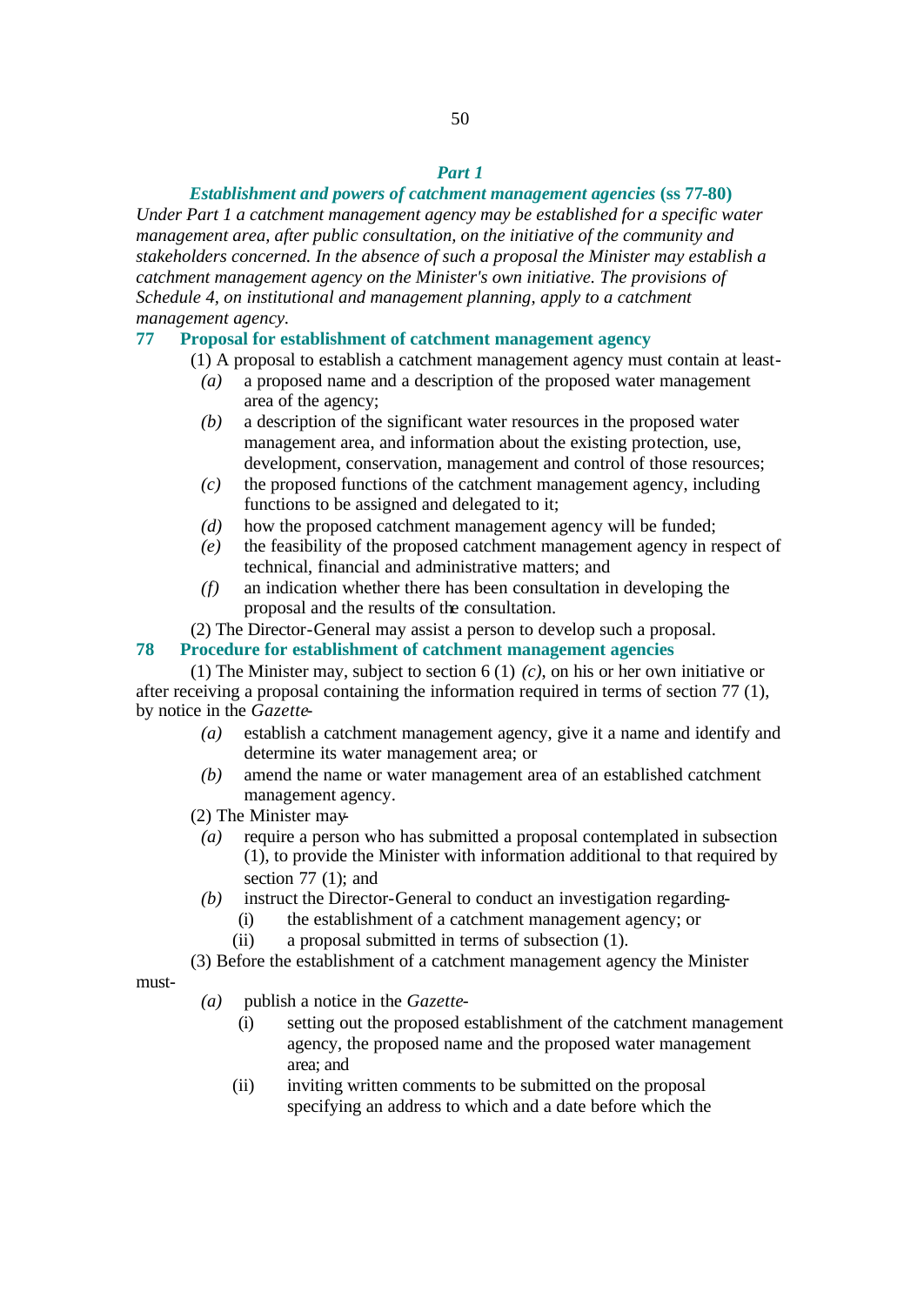comments are to be submitted, which date may not be earlier than 60 days after publication of the notice;

- *(b)* consider what further steps, if any, are appropriate to bring the contents of the notice to the attention of interested persons, and take those steps which the Minister considers to be appropriate; and
- *(c)* consider all comments received on or before the date specified in paragraph *(a)* (ii).

(4) If the Minister wants to amend the name of a catchment management agency or the water management area of a catchment management agency, the procedure set out in subsection (3) must be followed with any necessary changes: Provided that where an amendment does not affect the rights of any person the procedure set out in subsection (3) need not be followed.

## **79 General powers and duties of catchment management agencies**

(1) A catchment management agency is a body corporate, and has the powers of a natural person of full capacity, except those powers which-

- *(a)* by nature can only attach to natural persons; or
- *(b)* are inconsistent with this Act.

(2) Schedule 4 applies to a catchment management agency, its governing board and committees and the members of the board and committees.

- (3) A catchment management agency may perform-
	- *(a)* any of its functions; or
	- *(b)* any function which is reasonably incidental to any of its functions, outside its water management area, if this does not-
- (i) limit its capacity to perform its functions in its water management area; or
- (ii) detrimentally affect another water management institution.
- (4) In performing its functions a catchment management agency must-
- *(a)* be mindful of the constitutional imperative to redress the results of past racial and gender discrimination and to achieve equitable access for all to the water resources under its control;
- *(b)* strive towards achieving co-operation and consensus in managing the water resources under its control; and

*(c)* act prudently in financial matters.

## **80 Initial functions of catchment management agencies**

Subject to Chapter 2 and section 79, upon the establishment of a catchment management agency, the initial functions of a catchment management agency are-

- *(a)* to investigate and advise interested persons on the protection, use, development, conservation, management and control of the water resources in its water management area;
- *(b)* to develop a catchment management strategy;
- *(c)* to co-ordinate the related activities of water users and of the water management institutions within its water management area;
- *(d)* to promote the co-ordination of its implementation with the implementation of any applicable development plan established in terms of the Water Services Act, 1997 (Act 108 of 1997); and
- *(e)* to promote community participation in the protection, use, development, conservation, management and control of the water resources in its water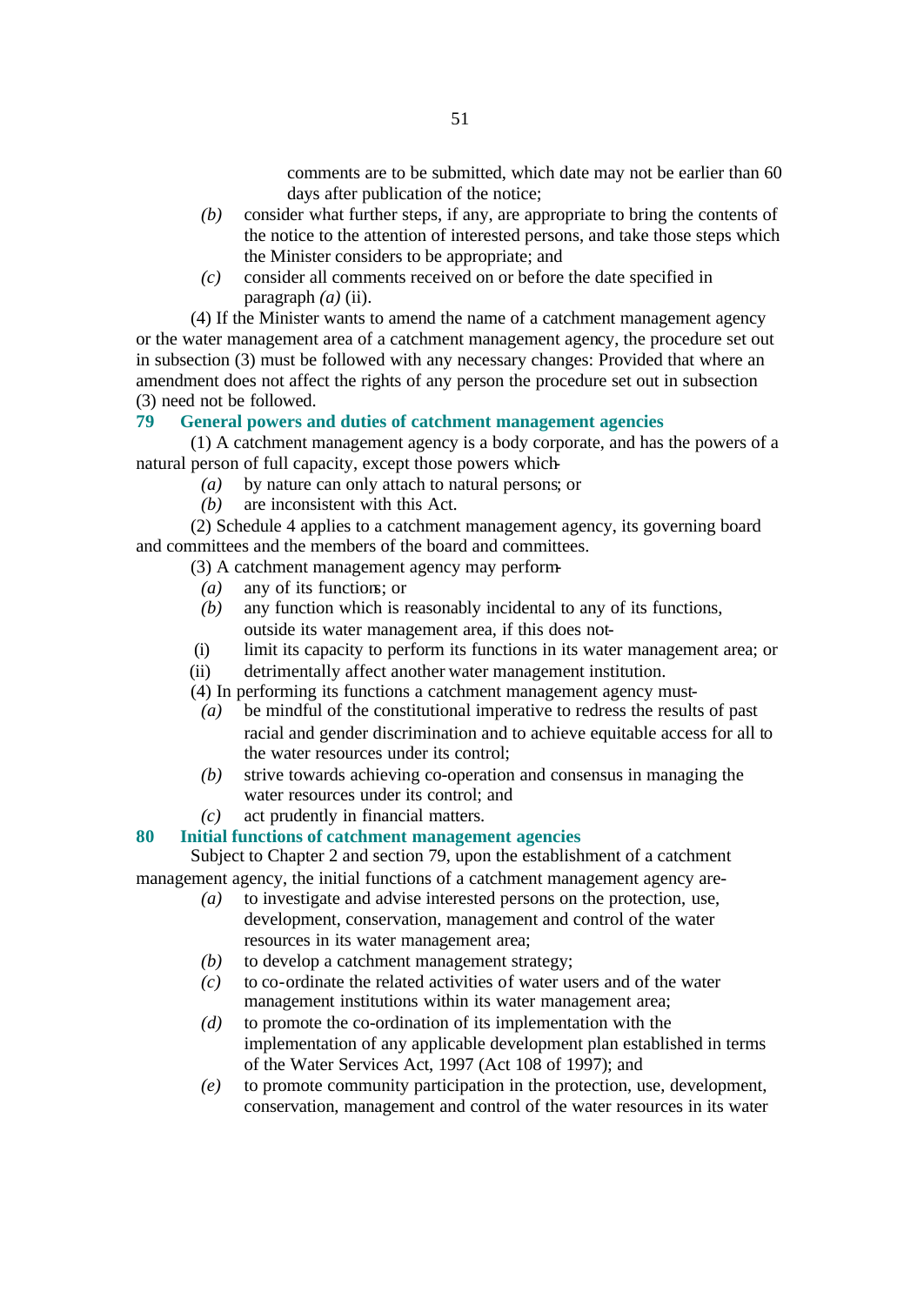#### management area.

## *Part 2*

## *Governing board of catchment management agencies* **(ss 81-83)**

*Part 2 describes the appointment of members of the governing board of a catchment management agency. The board of a catchment management agency will be constituted in such a way that interests of the various stakeholders are represented or reflected in a balanced manner, and the necessary expertise to operate effectively is provided. Members of the governing board can be elected or nominated by the different water user groups for appointment by the Minister, and the Minister may of his or her own accord appoint further members. The Minister may also remove board members for good reason.*  **81 Appointment of governing board of catchment management agency**

(1) The members of a governing board of a catchment management agency must be appointed by the Minister who, in making such appointment, must do so with the object of achieving a balance among the interests of water users, potential water users, local and provincial government and environmental interest groups.

(2) Notwithstanding subsections (3) to (9) the Minister must, from time to time, determine the extent to which relevant local governments should be represented on the governing board of each catchment management agency.

(3) Before appointing members to the governing board, the Minister must establish an advisory committee contemplated in Chapter 9, to recommend to the Minister-

- *(a)* which organs of state and bodies representing different sectors and other interests within the water management area of the catchment management agency should be represented or reflected on the governing board; and
- *(b)* the number of persons which each of them should be invited to nominate. (4) The committee must consult with the relevant organs of state and interest

groups before making its recommendations.

(5) After receiving the committee's recommendations, the Minister must decide which organs of state and bodies will be invited to nominate representatives for appointment to the governing board, and the number of representatives each may nominate.

(6) The Minister's decision must be communicated to the organs of state and bodies concerned and the Minister must take the necessary steps to obtain nominations from them by a date specified by the Minister.

(7) The Minister must appoint the persons nominated by the organs of state and the bodies concerned in accordance with the invitation, unless-

- *(a)* any such person is not a fit and proper person to serve on the governing board; or
- *(b)* any such organ of state or body has not followed its own internal procedures in making the nomination.
- (8) If the Minister does not appoint a nominee, the Minister must-
- *(a)* inform the organ of state or body concerned and state the reasons for not appointing that nominee; and
- *(b)* invite a further nomination from that organ of state or body.

(9) If one or more nominations are still outstanding on the date specified under subsection (6), the Minister may appoint members of the board and fill any vacancy later.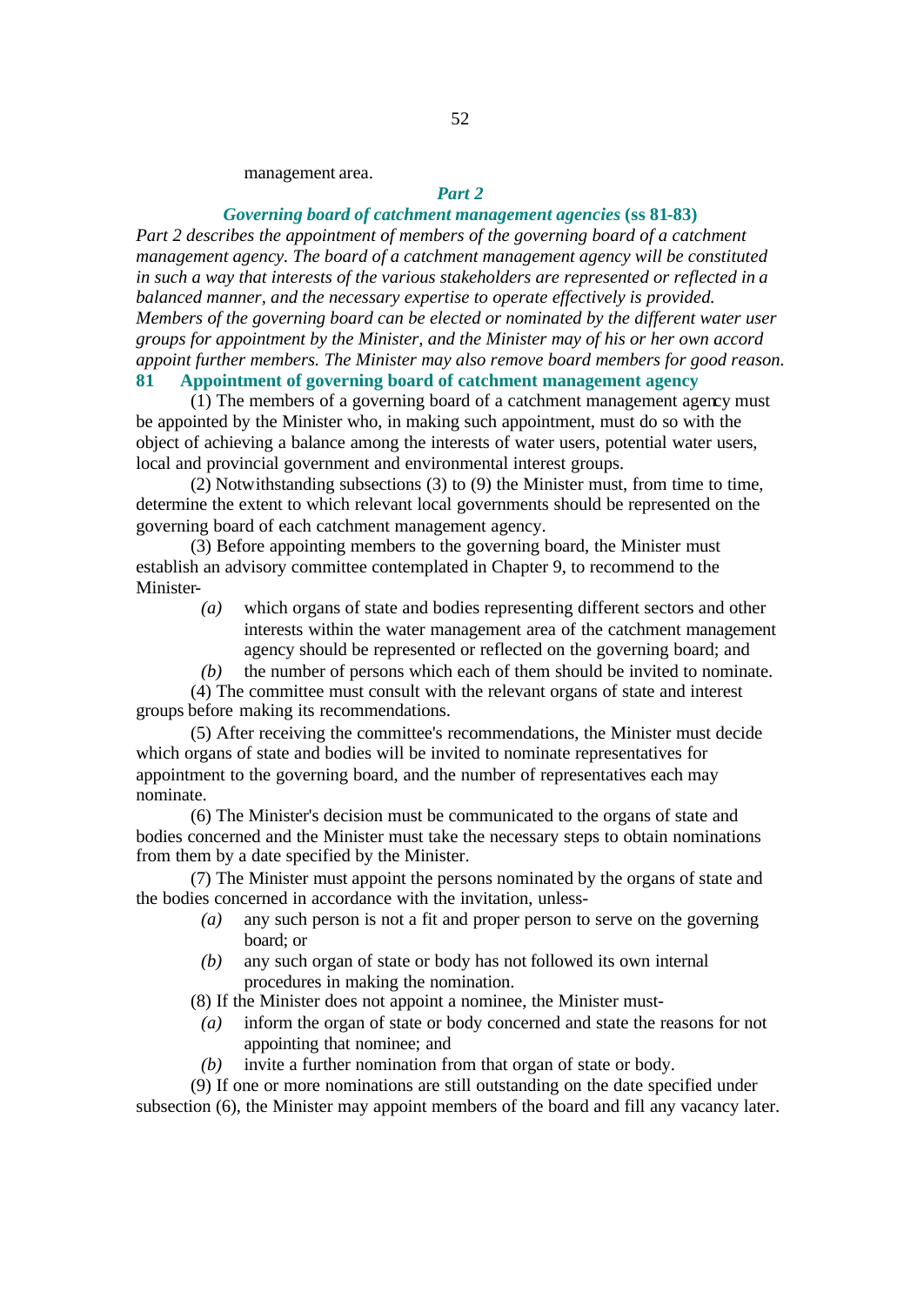(10) After appointing members to the board the Minister may appoint additional members selected by the Minister in order to-

- *(a)* represent or reflect the interests identified by the advisory committee;
- *(b)* achieve sufficient gender representation;
- *(c)* achieve sufficient demographic representation;
- *(d)* achieve representation of the Department;
- *(e)* achieve representation of disadvantaged persons or communities which have been prejudiced by past racial and gender discrimination in relation to access to water; and
- *(f)* obtain the expertise necessary for the efficient exercise of the board's, powers and performance of its duties.
- (11) A member must be appointed for a specified term of office.
- (12) The Minister may extend the term of office of a member.

(13) If the term of office of a member expires before the first meeting of a new board takes place, the existing member remains in office until that first meeting takes place.

(14) A member nominated for appointment to the board by an organ of state or body is accountable to that organ of state or body.

## **82 Chairperson, deputy chairperson, chief executive officer and committees of catchment management agency**

(1) The Minister must convene the first meeting of the governing board of a catchment management agency, which must be chaired by an official of the Department or a member of the committee.

(2) At the first meeting of the governing board, the members may recommend one of them for appointment as chairperson and another as deputy chairperson.

(3) The Minister must-

- *(a)* with due regard to any recommendation made by the governing board at its first meeting, appoint one of the members as chairperson; and
- *(b)* appoint any other member as deputy chairperson.

(4) The chief executive officer provided for in Schedule 4 may be a member of the governing board, but may not be its chairperson or deputy chairperson.

(5) A catchment management agency may establish committees, including an executive committee and consultative bodies, to perform any of its functions within a particular area or generally or to advise it, and must determine how they must function.

## **83 Removal of members from governing board**

(1) The Minister may remove a member from a governing board, or remove the chairperson or deputy chairperson from office, if-

- *(a)* there is good reason for doing so;
- *(b)* the person concerned has had an opportunity of making representations to the Minister; and
- *(c)* the Minister has consulted with the governing board.

(2) The Minister must remove a member nominated by an organ of state or body from a governing board if that organ of state or body requests the Minister to do so.

(3) If a person ceases for any reason to be a member of a governing board before that person's term of office expires, the Minister may, for the remainder of the term of office-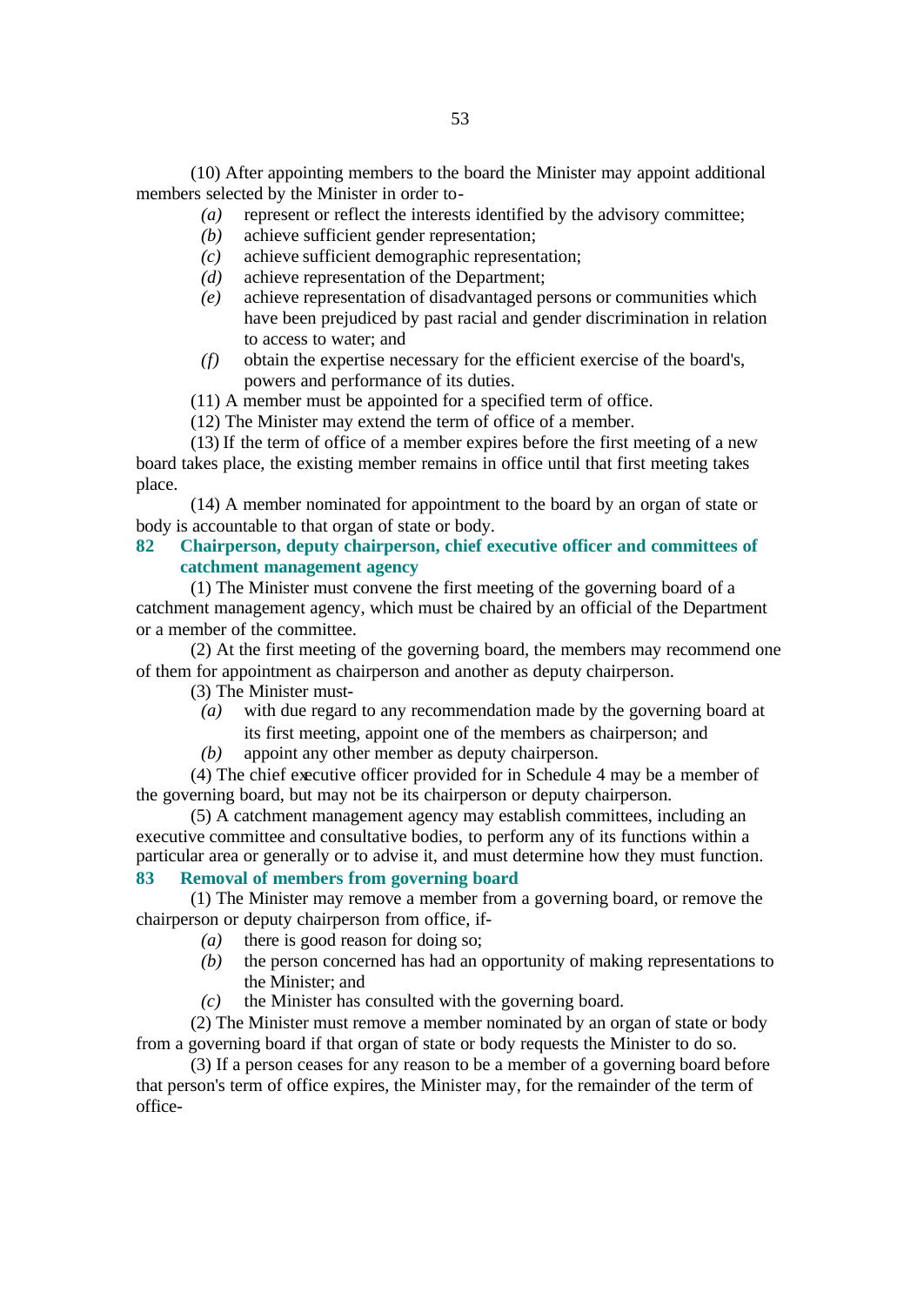- *(a)* if that person was nominated by any organ of state or body, appoint another person nominated by that organ or body; or
- *(b)* if that person was selected by the Minister, appoint another person.

#### *Part 3*

#### *Operation of catchment management agencies* **(ss 84-86)**

*Part 3 deals with the functions and operation of catchment management agencies. Initial functions, dealt with in Part 2, include the investigation of and advice on water resources, the co-ordination of the related activities of other water management institutions within its water management area, the development of a catchment management strategy and the promotion of community participation in water resource management within its water management area. Additional powers and duties described in Schedule 3 may be assigned or delegated to agencies such as to establish water use rules and management systems, to direct users to terminate illegal uses of water, and to temporarily limit the use of water during periods of shortage.*

*A catchment management agency may be financed by the state from water use charges made in its water management area or from any other source.* 

## **84 Funding of catchment management agencies**

(1) A catchment management agency may raise any funds required by it for the purpose of exercising any of its powers and carrying out any of its duties in terms of this Act.

- (2) A catchment management agency must be funded by-
	- *(a)* money appropriated by Parliament;
	- *(b)* water use charges; and
	- *(c)* money obtained from any other lawful source for the purpose of exercising its powers and carrying out its duties in terms of this Act.

#### **85 Documents relating to litigation**

A catchment management agency must provide the Director-General with copies of all pleadings, affidavits and other documents in the possession of the catchment management agency relating to any proceedings instituted against that catchment management agency.

#### **86 Delegation of powers by catchment management agency**

(1) Subject to subsections (2) and (3), a catchment management agency may delegate any power to-

- *(a)* a member of its governing board;
- *(b)* an employee of any water management institution (including itself), by name, or to the holder of an office in that institution; or
- *(c)* any committee established by the catchment management agency which consists only of members of the governing board or employees of the catchment management agency; and
- *(d)* any other person or body only with the written consent of the Minister.
- (2) A catchment management agency may not delegate-
- *(a)* the power of delegation; or
- *(b)* any power to make water use charges.

(3) A catchment management agency may only delegate a power to authorise the use of water, if this power is delegated to a committee consisting of three or more members of its governing board.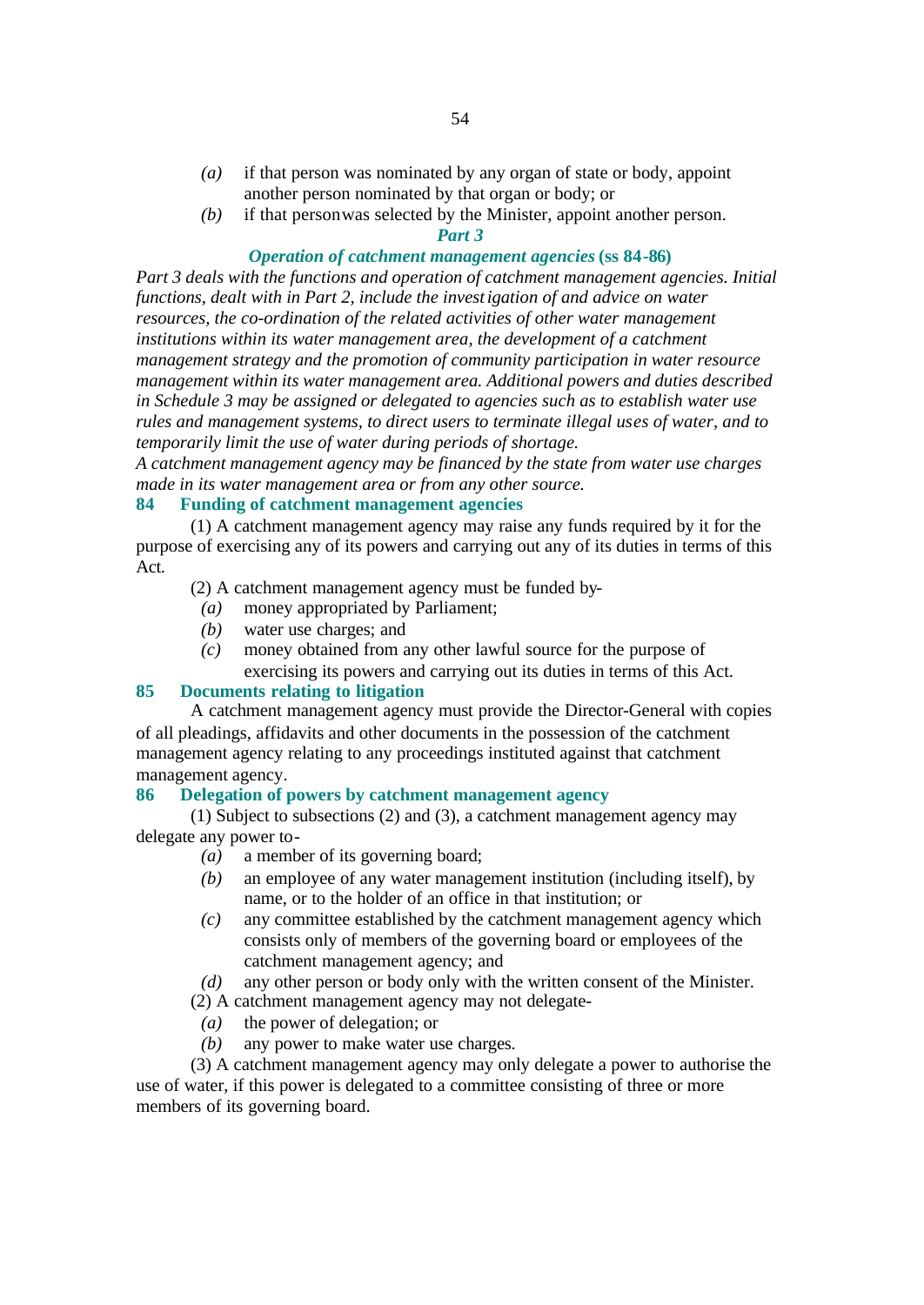## *Part 4*

## *Intervention, disestablishment or change of water management areas of catchment management agencies* **(ss 87-90)**

*Part 4 enables the Minister to disestablish a catchment management agency or make changes to its water management area, for reasons which include the need to reorganise water management institutions for more effective water resource management. An agency may also be disestablished if it does not operate effectively.*

## **87 Intervention by Minister**

(1) If a catchment management agency-

- *(a)* is in financial difficulties or is being otherwise mismanaged;
- *(b)* has acted unfairly or in a discriminatory or inequitable way towards any person within its water management area;
- *(c)* has failed to comply with any directive given by the Minister under this Act;
- *(d)* has obstructed the Minister or any other water management institution in exercising a power or performing a duty in terms of this Act;
- *(e)* is unable to exercise its powers or perform its duties effectively due to dissension among the members of the board or water users within its water management area;
- *(f)* has failed to comply with this Act; or
- *(g)* has become redundant or ineffective,

the Minister may-

- (i) direct the catchment management agency to take any action specified by the Minister; and
- (ii) withhold any financial assistance which might otherwise be available to the catchment management agency, until the catchment management agency has complied with such directive.
- (2) A directive contemplated in subsection (1) (i) must state-
- *(a)* the nature of the deficiency;
- *(b)* the steps which must be taken to remedy the situation; and
- *(c)* a reasonable period within which those steps must be taken.

(3) If the catchment management agency fails to remedy the situation within the given period, the Minister may-

- *(a)* after having given that catchment management agency a reasonable opportunity to be heard; and
- *(b)* after having afforded the catchment management agency a hearing on any submissions received,

take over the relevant power or duty of the catchment management agency.

(4) If the Minister takes over a power or duty of a catchment management agency-

- *(a)* the Minister may do anything which the catchment management agency might otherwise be empowered or required to do by or under this Act, to the exclusion of the catchment management agency;
- *(b)* the board of the catchment management agency may not, while the Minister is responsible for that power or duty, exercise any of its powers or perform any of its duties relating to that power or duty;
- *(c)* an employee or a contractor of the catchment management agency must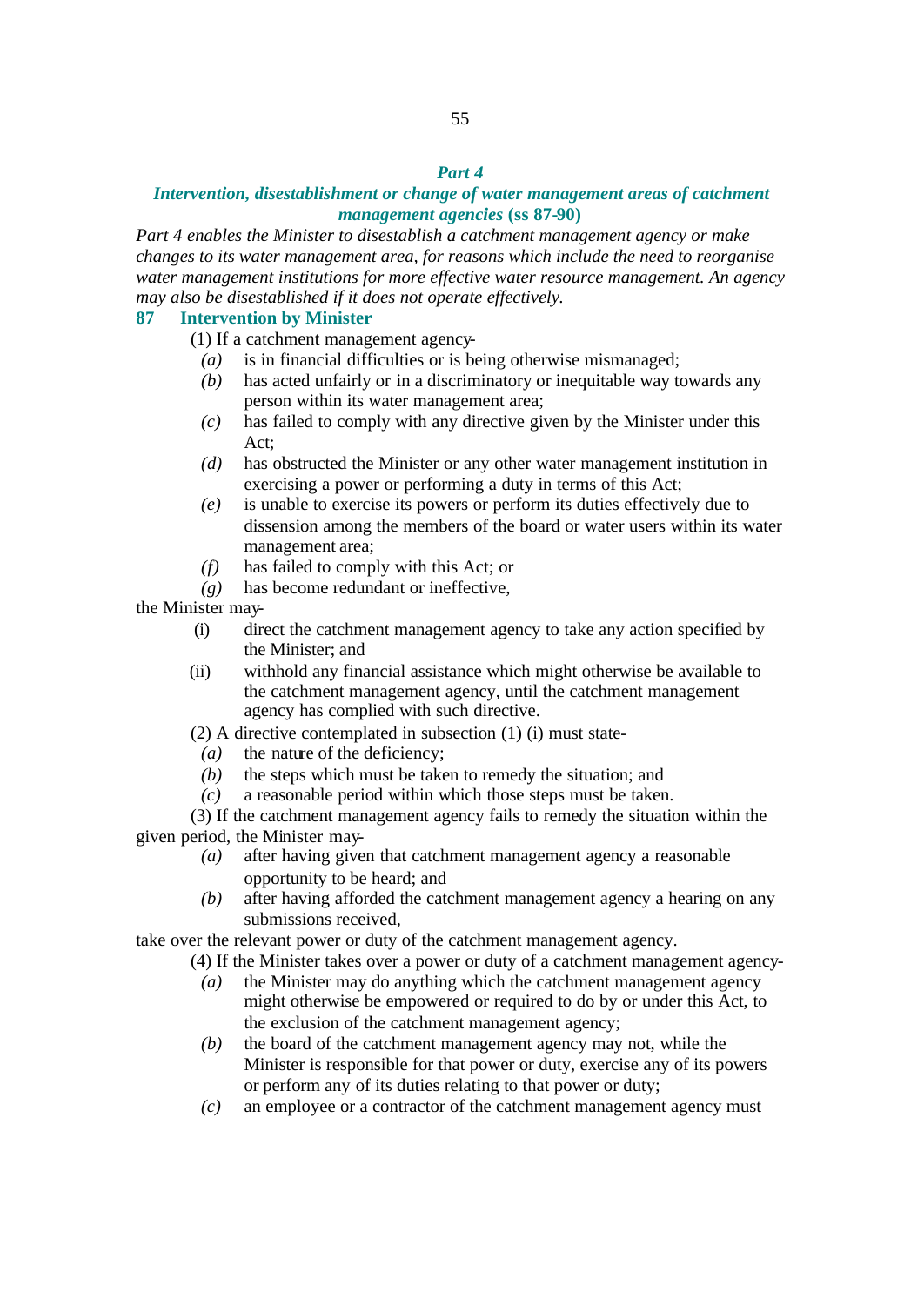comply with a directive given by the Minister;

- *(d)* as soon as the Minister is satisfied that the catchment management agency is once more able to exercise its powers or perform its duties effectively, the Minister must cease exercising any such powers and performing any such duties; and
- *(e)* the Minister may recover from the catchment management agency all reasonable costs incurred, including any losses suffered as a result of lawful and reasonable action taken under this section, except to the extent that the loss is caused or contributed to by the negligence of the Minister, or any person under the control of the Minister.

## **88 Disestablishment of catchment management agency**

(1) The Minister may, by notice in the *Gazette*, disestablish a catchment management agency if it is desirable-

- *(a)* for purposes of re-organising water management institutions in that area in the interests of effective water resource management;
- *(b)* because the catchment management agency cannot or does not operate effectively; or
- *(c)* because there is no longer a need for the catchment management agency.
- (2) Before disestablishing a catchment management agency the Minister must-
	- *(a)* publish a notice in the *Gazette-*
		- (i) stating the intention to disestablish the catchment management agency and the reasons therefor; and
		- (ii) inviting written comments on the proposed disestablishment and giving a specified address to which and a date before which the comments are to be submitted, which date may not be earlier than 60 days after publication of the notice;
	- *(b)* consider what further steps, if any, are appropriate to bring the contents of the notice to the attention of interested persons, and take those steps which the Minister considers to be appropriate; and
- *(c)* consider all comments received on or before the specified date.
- **89 Transfer of assets and liabilities after change of water management area or disestablishment**

(1) If the Minister changes the water management area of a catchment

management agency under section 78 or disestablishes a catchment management agency under section 88, the Minister may direct the catchment management agency to transfer some or all of its assets and liabilities to another water management institution.

(2) A catchment management agency must do everything in its power to give effect to a directive under subsection (1).

(3) In issuing a directive under subsection (1) the Minister must consider-

- *(a)* the interests of creditors and users of water; and
- *(b)* any financial contributions directly or indirectly made by the users of water resources towards the infrastructure of the catchment management agency.

(4) Where a catchment management agency is disestablished and its assets and liabilities are not transferred to another water management institution its assets and liabilities vest in the Minister and the Minister must wind up its affairs and assume the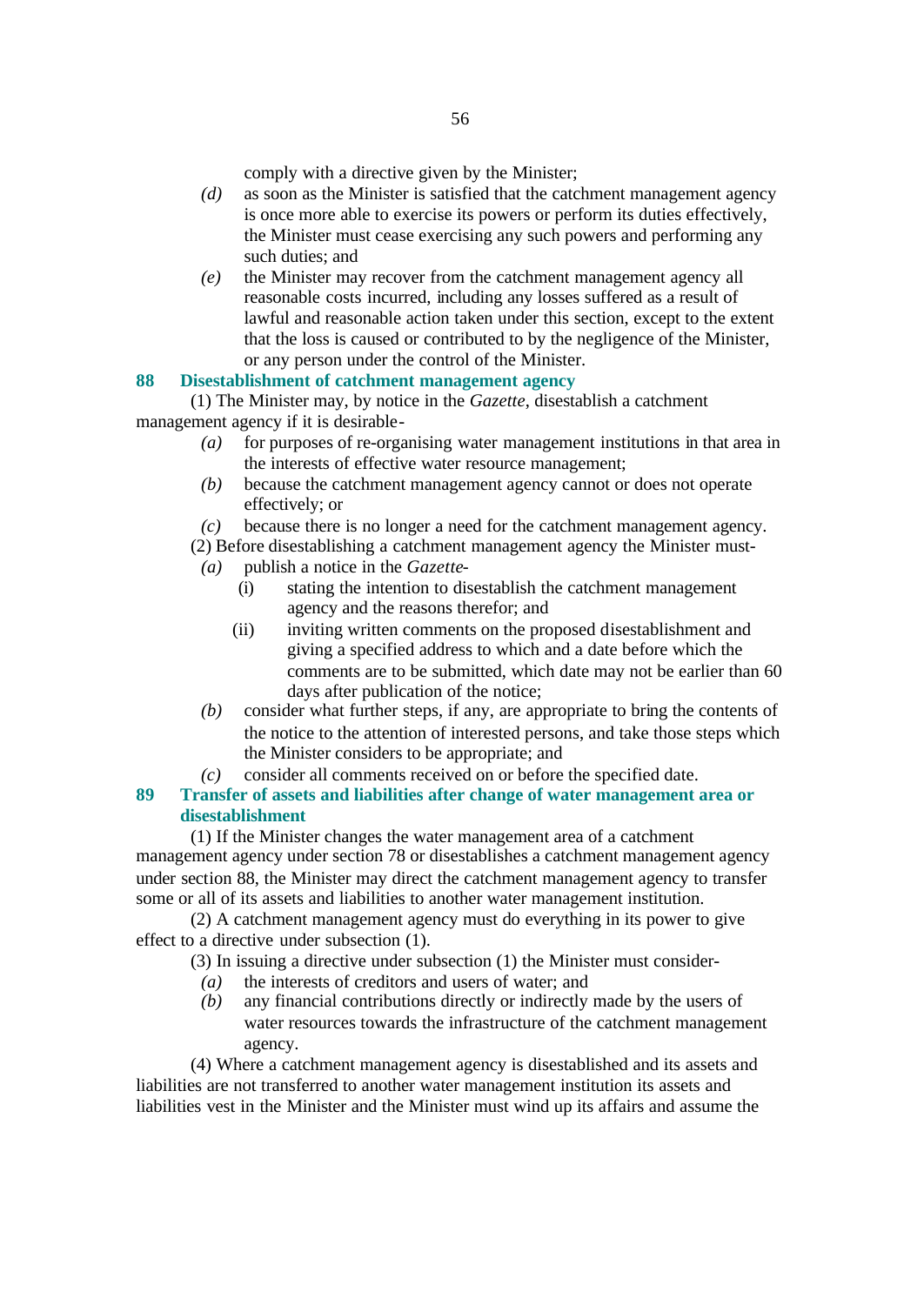powers and duties of the catchment management agency for the period of winding up.

(5) No transfer duty, other tax or duty is payable in respect of the transfer of any assets in terms of this section.

#### **90 Regulations on catchment management agencies**

(1) Subject to subsection (2), the Minister may make regulations-

- *(a)* prescribing a maximum and a minimum number of members of a governing board;
- *(b)* requiring the establishment of consultative forums and determining their composition and functions;
- *(c)* determining, in consultation with the Minister of Finance, the basis and extent of remuneration and payment of expenses of members of governing boards and committees; and
- *(d)* on any other matter which is necessary or desirable for the efficient functioning of catchment management agencies and their governing boards and committees.

(2) In making regulations, the Minister must take into account all relevant considerations, including the need to-

- *(a)* achieve adequate representation of and consultation with organs of state, bodies representing different sectors and other interests within the areas of jurisdiction of catchment management agencies; and
- *(b)* secure the efficient and cost effective functioning of catchment management agencies and their management structures.

#### **CHAPTER 8**

#### **WATER USER ASSOCIATIONS (ss 91-98)**

*This Chapter deals with the establishment, powers and disestablishment of water user associations. Although water user associations are water management institutions their primary purpose, unlike catchment management agencies, is not water management. They operate at a restricted localised level, and are in effect co-operative associations of individual water users who wish to undertake water-related activities for their mutual benefit. A water user association may exercise management powers and duties only if and to the extent these have been assigned or delegated to it. The Minister establishes and disestablishes water user associations according to procedures set out in the Chapter. A water user association for a particular purpose would usually be established following a proposal to the Minister by an interested person, but such an association may also be established on the Minister's initiative. The functions of a water user association depend on its approved constitution, which can be expected to conform to a large extent to the model constitution in Schedule 5. This Schedule also makes detailed provisions for the management and operation of water user associations. Although water user associations must operate within the framework of national policy and standards, particularly the national water resource strategy, the Minister may exercise control over them by giving them directives or by temporarily taking over their functions under particular circumstances.*

*Existing irrigation boards, subterranean water control boards and water boards established for stock watering purposes will continue in operation until they are restructured as water user associations.* 

**91 Proposal for establishment of water user association**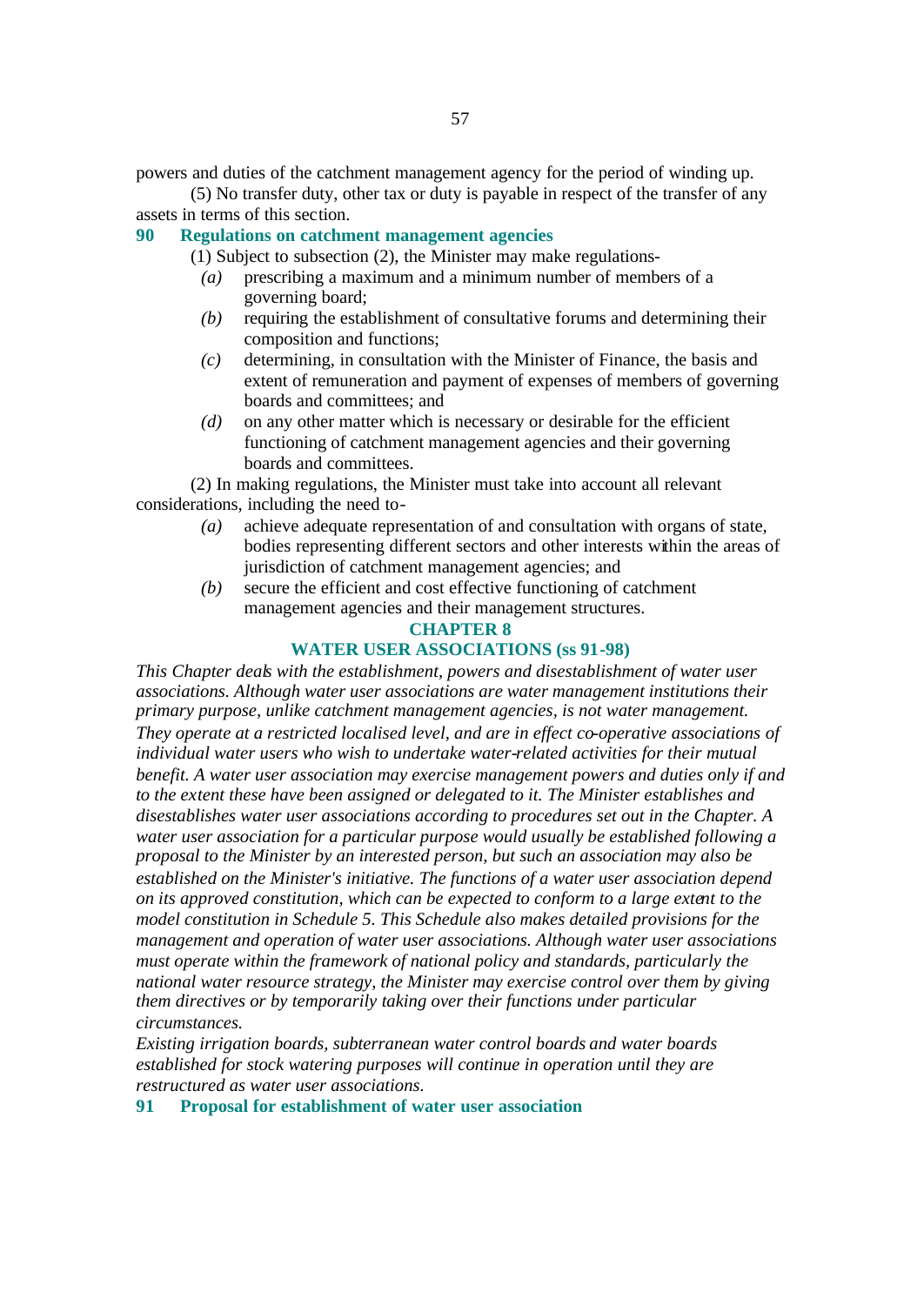(1) A proposal to establish a water user association must contain at least-

- *(a)* the reasons for making the proposal;
- *(b)* a proposed name and area of operation for the association;
- *(c)* the proposed activities of the association;
- *(d)* a description of any existing or proposed waterwork within the proposed area of operation which is relevant to the proposed activities of the association;
- *(e)* a description of the water use licences or any other authorisations which the proposed members hold or intend applying for;
- *(f)* the proposed constitution of the association, together with an explanation for any provisions which differ from those of the model constitution contained in Schedule 5;
- *(g)* a list of the proposed members or categories of members of the association; and
- *(h)* an indication whether there has been consultation in developing the proposal and the results of the consultation.
- (2) The Director-General may assist a person to develop such a proposal.

#### **92 Procedure for establishment of water user association**

(1) The Minister may on his or her own initiative or after receiving a proposal containing the information required in terms of section 91 (1), by notice in the *Gazette*-

- *(a)* establish a water user association, give it a name, determine its area of operation and approve its constitution subject to section 93 (2); or
- *(b)* amend the name, area of operation or approve an amendment to the constitution of an established water user association.
- (2) The Minister may-
	- *(a)* require a person who has submitted a proposal in terms of subsection (1) to provide the Minister with additional information to that required by section 91 (1); and
	- *(b)* instruct the Director-General to conduct an investigation regarding-
		- (i) the establishment of a water user association; or
		- (ii) a proposal submitted in terms of subsection (1).

#### (3) Before the establishment of a water user association the Minister must-

- *(a)* publish a notice in the *Gazette*
	- (i) setting out the proposed establishment of the water user association, the proposed name and the proposed area of operation; and
	- (ii) inviting written comments to be submitted on the proposals, specifying an address to which and a date before which the comments are to be submitted, which date may not be earlier than 60 days after publication of the notice;
- *(b)* consider what further steps, if any, are appropriate to bring the contents of the notice to the attention of interested persons, and take those steps which the Minister considers to be appropriate; and
- *(c)* consider any comments received on or before the date specified in paragraph  $(a)$  (ii).

(4) The Minister need not fulfil all the requirements of subsection (3), if there has been sufficient consultation on a proposal submitted in terms of section 91.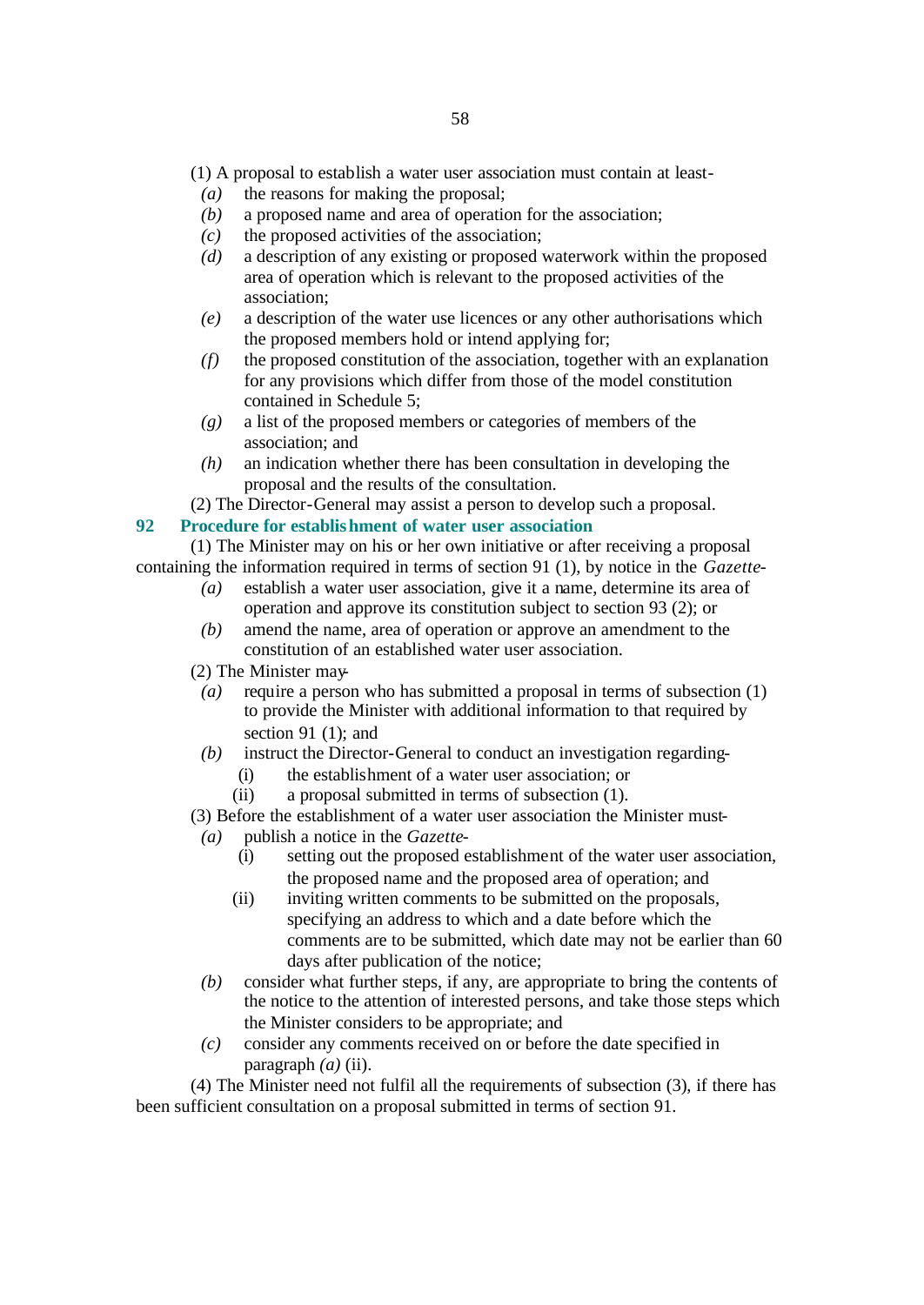- (5) The Minister may-
- *(a)* recover the cost of complying with subsection (3) from the water user association once it has been established; or
- *(b)* require the person proposing the establishment of the water user association to pay the costs in advance.

#### **93 Constitution of water user association**

(1) Schedule 5 contains a model constitution which may be used as a basis for drawing up and proposing a constitution for a proposed water user association.

(2) The constitution of a water user association must contain at least-

- *(a)* details of the principal and ancillary functions of the association;
- *(b)* the procedures and requirements for admitting new members to the association;
- *(c)* the voting powers of members;
- *(d)* procedures for terminating membership;
- *(e)* procedures for electing the management committee of the association;
- *(f)* procedural requirements for appointment of employees of the association;
- *(g)* procedural requirements for obtaining loans; and
- *(h)* the financial obligations of members towards the association.

(3) A constitution must also incorporate such other provisions as the Minister may reasonably require and must be adopted by the members of the association and approved by the Minister before it can exercise any powers or perform any duties.

(4) A constitution adopted by a water user association is binding on all its members.

## **94 Powers of water user association**

(1) A water user association is a body corporate and has the powers of a natural person of full capacity, except those powers which-

- *(a)* by nature can only attach to natural persons; or
- *(b)* are inconsistent with this Act.

(2) Schedule 4 (excluding item 4 (3) of Part 1 of that Schedule) applies to a water user association as if-

*(a)* the water user association were an institution; and

*(b)* a member of the management committee were a director,

within the meaning of that Schedule, except to the extent that the Minister may otherwise direct.

## **95 Directives to water user association**

(1) The Minister may, after consulting with a water user assoc iation, direct that a person be admitted as a member of the association on such conditions as are fair and equitable.

(2) A water user association must comply with a directive given under subsection (1).

(3) If a water user association-

- *(a)* is in financial difficulties or is being otherwise mismanaged;
- *(b)* has acted unfairly or in a discriminatory or inequitable way towards any member of the association;
- *(c)* has failed to admit persons to membership unfairly or on discriminatory grounds;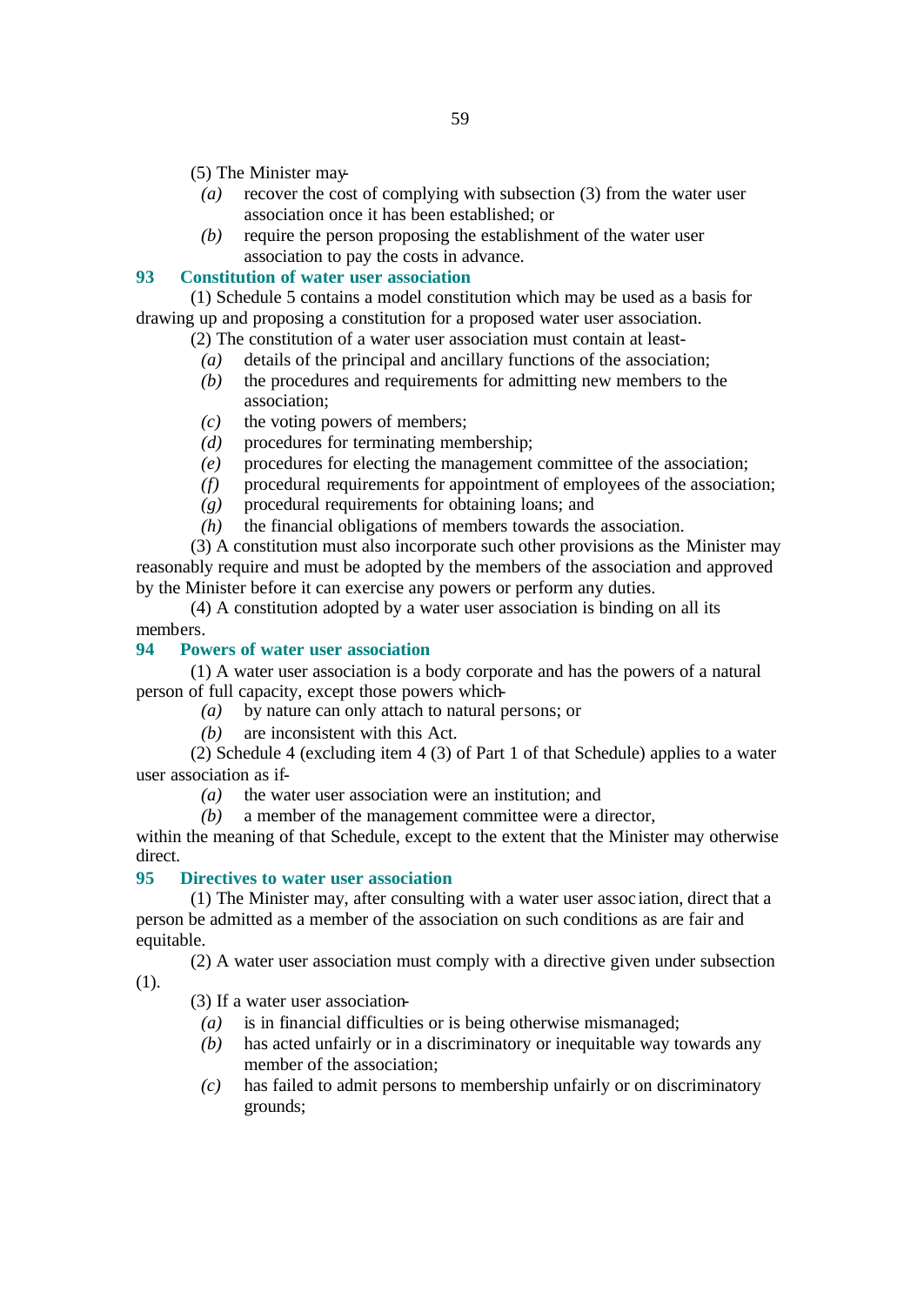- *(d)* has failed to comply with any directive given by the Minister under this Act;
- *(e)* has obstructed the Minister or any other water management institution in exercising a power or performing a duty in terms of this Act;
- *(f)* is unable to exercise its powers or perform its duties effectively due to dissension among the management committee or its members;
- *(g)* has failed to comply with its constitution or this Act; or
- *(h)* has become redundant or ineffective,

the Minister may-

- (i) direct the association to take any action specified by the Minister;
- (ii) withhold any financial assistance which might otherwise be available to the water user association until the association has complied with such directive; or
- (iii) by notice addressed to the association and the member concerned, terminate the office of that member of the management committee and arrange for the resulting vacancy on the management committee to be filled.
- (4) A directive contemplated in subsection (3) (i) must state-
	- *(a)* the nature of the deficiency;
	- *(b)* the steps which must be taken to remedy the situation; and
	- *(c)* a reasonable period within which those steps must be taken.

(5) If the water user association fails to remedy the situation within the given period, the Minister may-

- *(a)* after having given that association a reasonable opportunity to be heard; and
- *(b)* after having afforded the association a hearing on any submissions received,

take over the relevant function of the association, or appoint a suitable person to take over the power or duty.

(6) If the Minister, or a person appointed by the Minister, takes over a power or duty of a water user association-

- *(a)* the Minister or the appointee may do anything which the association might otherwise be empowered or required to do in terms of its constitution or by or under this Act, to the exclusion of the association;
- *(b)* the management committee of the association may not, while the Minister or the appointee is responsible for that power or duty, exercise any of its powers or perform any of its duties relating to that power or duty;
- *(c)* an employee or a contractor of the association must comply with a directive given by the Minister or the appointee;
- *(d)* as soon as the Minister is satisfied that the association is once more able to exercise its powers and perform its duties effectively, the Minister or the appointee, as the case may be, must cease exercising such powers and performing such duties; and
- *(e)* the Minister may recover from the association all reasonable costs incurred by the Minister or the appointee, including-
	- (i) the reasonable fees or disbursements of the appointee; and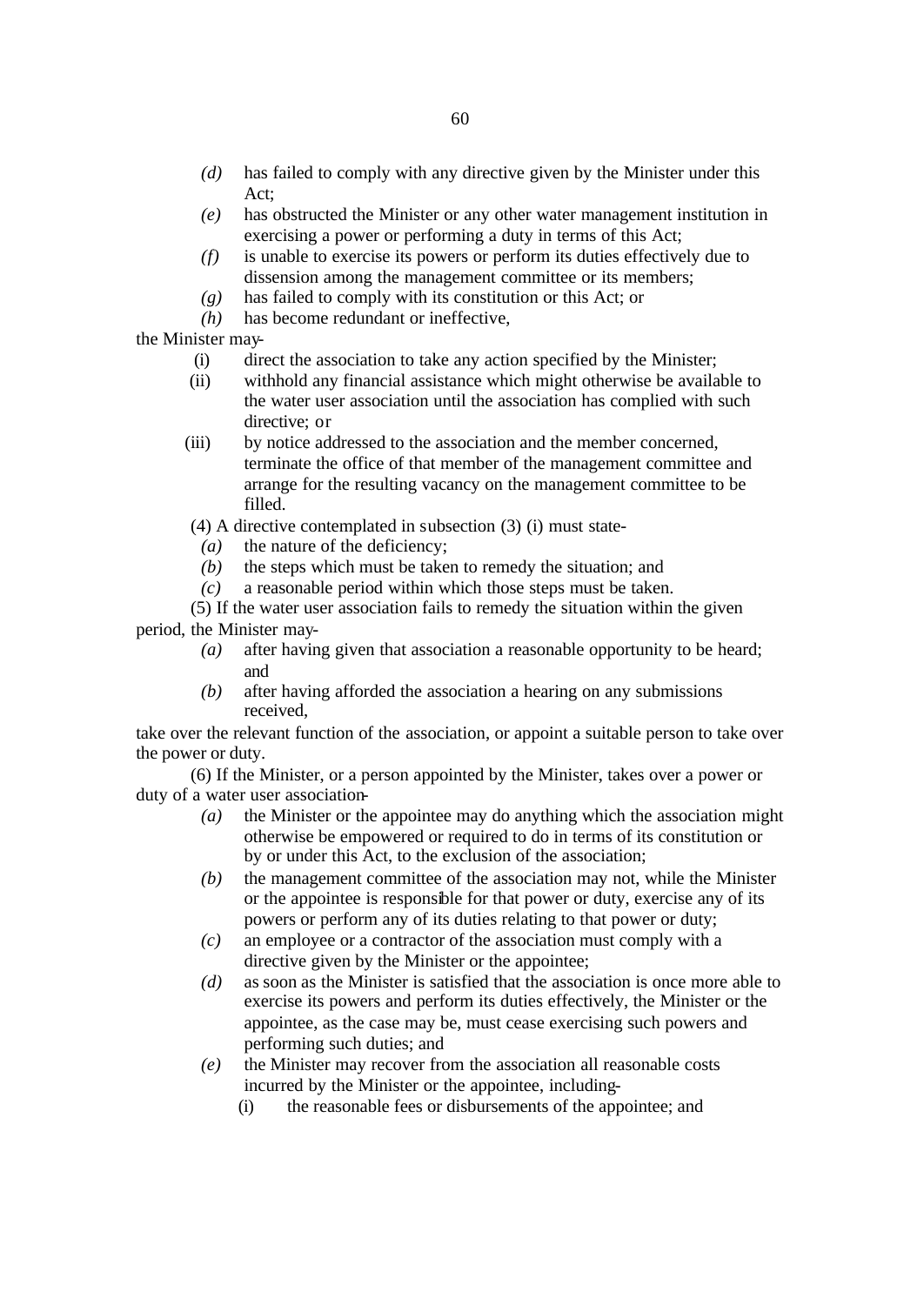(ii) any losses suffered as a result of lawful and reasonable action taken under this section, except to the extent that the loss is caused or contributed to by the negligence of the Minister or the appointee or any person under their control.

## **96 Disestablishment of water user association**

(1) The Minister may, by notice in the *Gazette*, disestablish an association-

- *(a)* in circumstances provided for in the constitution of the association;
- *(b)* if the functions of the association are, by agreement with another water management institution, to be combined with, or taken over by that water management institution;
- *(c)* if it is in the best interests of the association or its members;
- *(d)* if an investigation of its affairs or financial position reveals that disestablishment is appropriate;
- *(e)* if the Minister has taken over a power or duty of the association as a result of dissensions among the management committee or its members; or
- *(f)* if the association is no longer active or effective.

(2) Before disestablishing a water user association the Minister must-

- *(a)* publish a notice in the *Gazette*
	- (i) stating the intention to disestablish the water user association;
	- (ii) setting out the reasons for disestablishing the water user association; and
	- (iii) inviting written comments on the proposal, specifying an address to which and a date before which the comments are to be submitted, which date may not be earlier than 60 days after publication of the notice;
- *(b)* consider what further steps, if any, are appropriate to bring the contents of the notice to the attention of interested persons, and take those steps which the Minister considers to be appropriate; and
- *(c)* consider all comments received on or before the specified date.

## **97 Winding up affairs of disestablished water user association**

(1) When a water user association is disestablished, its affairs must be wound up-

- *(a)* as provided for in its constitution; or
- *(b)* by a person appointed by the Minister in accordance with dir ectives given by the Minister if the constitution does not provide for winding up.

(2) The costs of winding up a water user association are a cost against the estate of the association.

(3) Creditors of a water user association must be paid according to the order of preference established by the Insolvency Act, 1936 (Act 24 of 1936).

(4) If the affairs of a water user association are wound up, the Minister may direct that an amount equivalent to any financial contributions with interest made to the association from public funds be reimbursed, before assets are distributed among the members of the association.

(5) No transfer duty, other tax or duty is payable in respect of the transfer of any assets under subsection (4).

### **98 Transitional provisions for certain existing organisations**

(1) This section applies to-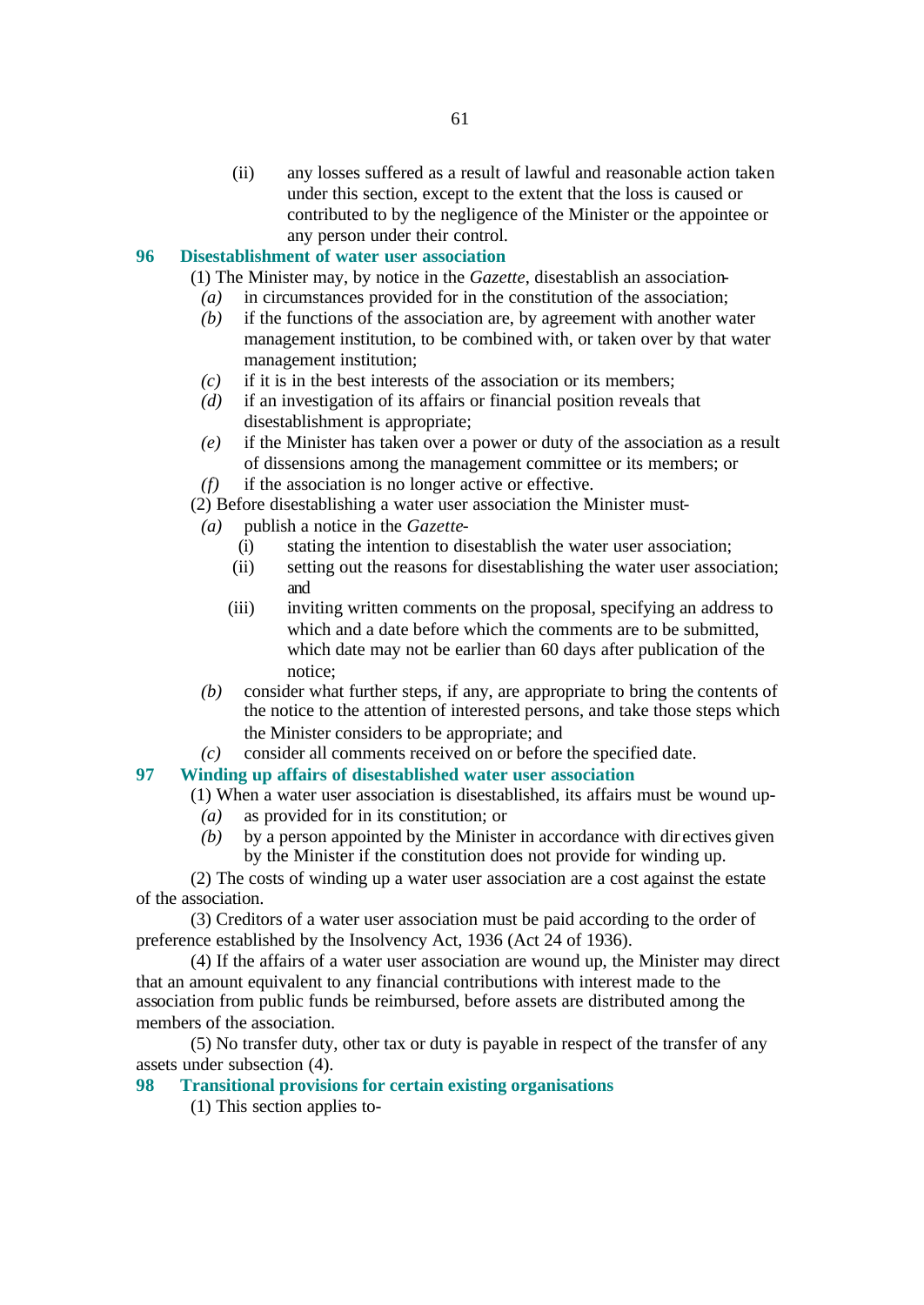- *(a)* any irrigation board or subterranean water control board established by or deemed to be an irrigation board in terms of any law in force immediately befo re the commencement of this Act;
- *(b)* the Kalahari West Water Board, established by Government Notice 143 of 13 August 1982;
- *(c)* the Karos-Geelkoppan Water Board, established by Government Notice 145 of 7 October 1983; and
- *(d)* the Kalahari East Water Board, established by Government Notice 2233 of 4 November 1988,

each of which is a board for the purposes of this section.

(2) A board continues to exist until it is declared to be a water user association in terms of subsection (6) or until it is disestablished in terms of the law by or under which it was established, which law must, for the purpose of such disestablishment, be regarded as not having been repealed by this Act.

(3) Subject to subsection (4)-

- *(a)* the name, area of operation, management, property, rights, liabilities, obligations, powers and duties of a board remain the same as immediately before the commencement of this Act;
- *(b)* this section does not affect the continuity, status, operation or effect of any act or omission of a board, or of any by-law made by a board, before the commencement of this Act;
- *(c)* any person holding office with a board when this Act commences continues in office for the term of that person's appointment; and
- *(d)* if a position becomes vacant prior to the declaration of the board as a water user association, the board may fill the vacancy according to the procedures laid down by or under the law which applied to that board immediately before the commencement of this Act.

(4) Within six months of the commencement of this Act, a board must prepare and submit to the Minister a proposal, prepared according to section 91, to transform the board into a water user association.

(5) The Minister may accept the proposal contemplated in subsection (4), with or without amendments, or reject it.

(6) If the Minister accepts the proposal, the Minister must by notice in the *Gazette*-

- *(a)* declare the board to be a water user association;
- *(b)* give it a name;
- *(c)* determine its area of operation; and
- *(d)* approve its constitution.

(7) Upon the publication of a notice under subsection (6), every property, right and liability of the board becomes a property, right and liability of the relevant water user association.

#### **CHAPTER 9**

## **ADVISORY COMMITTEES (ss 99-101)**

*This Chapter empowers the Minister to establish advisory committees. Each advisory committee will be established for a particular purpose, and it is therefore possible for a variety of advisory committees to be established with different purposes and functions.*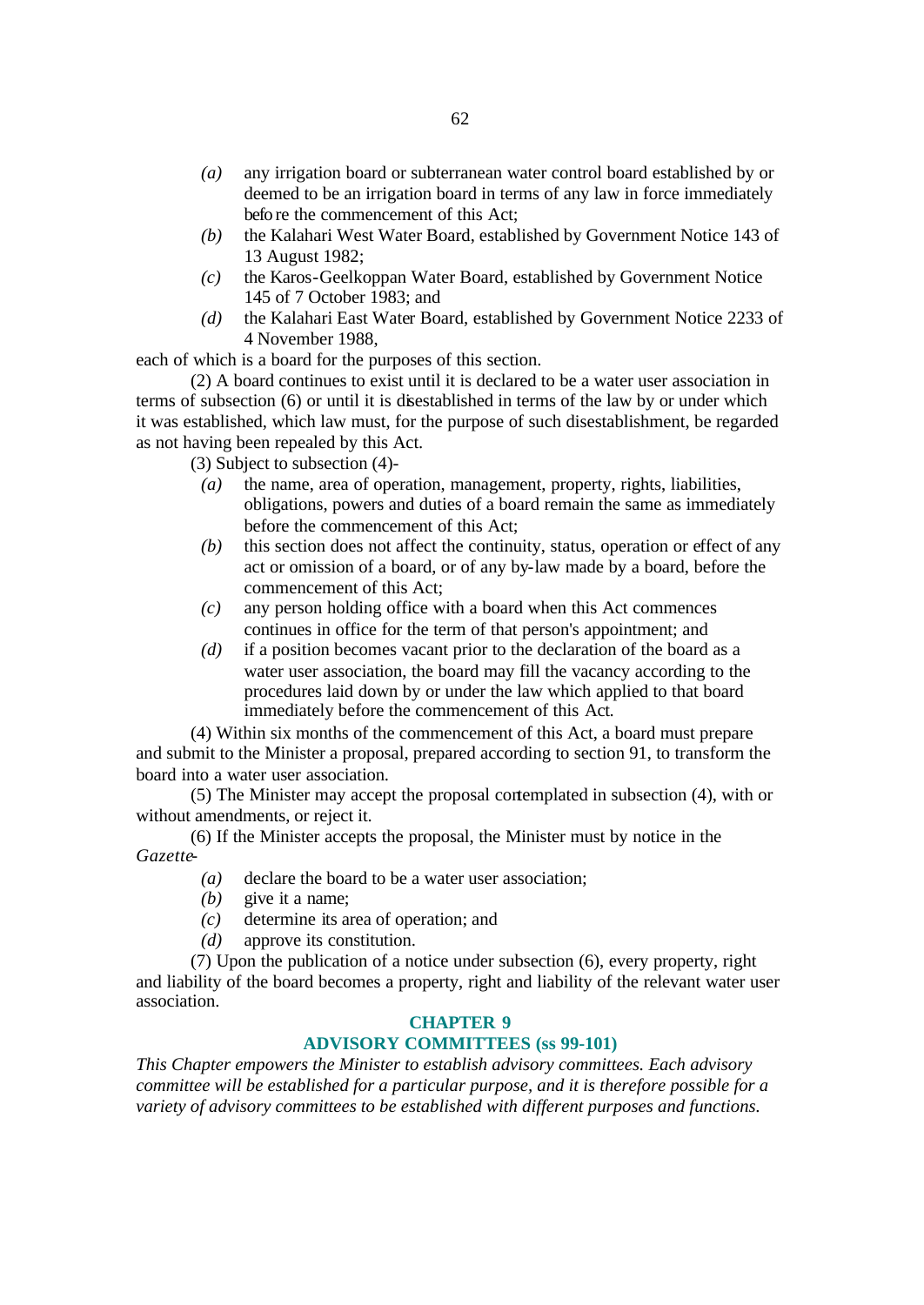*Although primarily advisory in nature, such committees may exercise powers which are delegated to them. The Minister may amend the functions of an advisory committee, or disestablish it. Certain existing advisory committees will continue to function as though they were advisory committees established under this Act.*

#### **99 Establishment of advisory committees**

(1) The Minister may-

- *(a)* establish an advisory committee;
- *(b)* give it a name or change its name;
- *(c)* determine its purpose and functions or effect amendments thereto;
- *(d)* make appointments to the committee, including the chairperson and deputy chairperson;
- *(e)* remove persons from the committee; and
- *(f)* disestablish an advisory committee.
- (2) Officials of the Department may be members of an advisory committee.

(3) A member of a committee may be remunerated as directed by the Minister, with the concurrence of the Minister of Finance.

(4) An act performed in good faith by a committee is valid, despite any failure to comply with a formal procedural requirement.

(5) The Department may supply administrative support services to a committee.

(6) An official of the Department who is not a member of the committee, if so directed by the Director-General, may attend a meeting of a committee, but may not vote at the meeting.

(7) The Minister in appointing a member of a committee, must consider-

- *(a)* the powers and duties of the committee;
- *(b)* the need for the committee to represent various relevant interests; and
- *(c)* the expertise necessary for the committee to exercise its powers and perform its duties effectively.

#### **100 Regulations regarding advisory committees**

The Minister may by regulation establish terms of reference and any other rules concerning the membership, powers and duties and operation of a committee.

## **101 Transitional provisions relating to advisory committees**

(1) The National Water Advisory Council established by section 3A of the Water Act, 1956 (Act 54 of 1956), the Advisory Committee on Safety of Dams established by section 9C (5)  $(a)$  (i) of the Water Act, 1956, and any advisory committee established under section 68 (1) of the Water Act, 1956, must be regarded as being an advisory committee contemplated in this Act.

(2) Subject to the Minister's powers under section 99-

- *(a)* the name, powers and duties of a committee or body referred to in subsection (1) remain the same as they were immediately before the commencement of this Act;
- *(b)* any provision of the Water Act, 1956, or a regulation or notice issued under that Act regulating any matter contemplated in section 99, continues to apply as if it were a regulation made under section 100; and
- *(c)* any person holding office in a committee or body referred to in subsection (1) immediately before the commencement of this Act continues in office until the expiration of that person's term of appointment or until the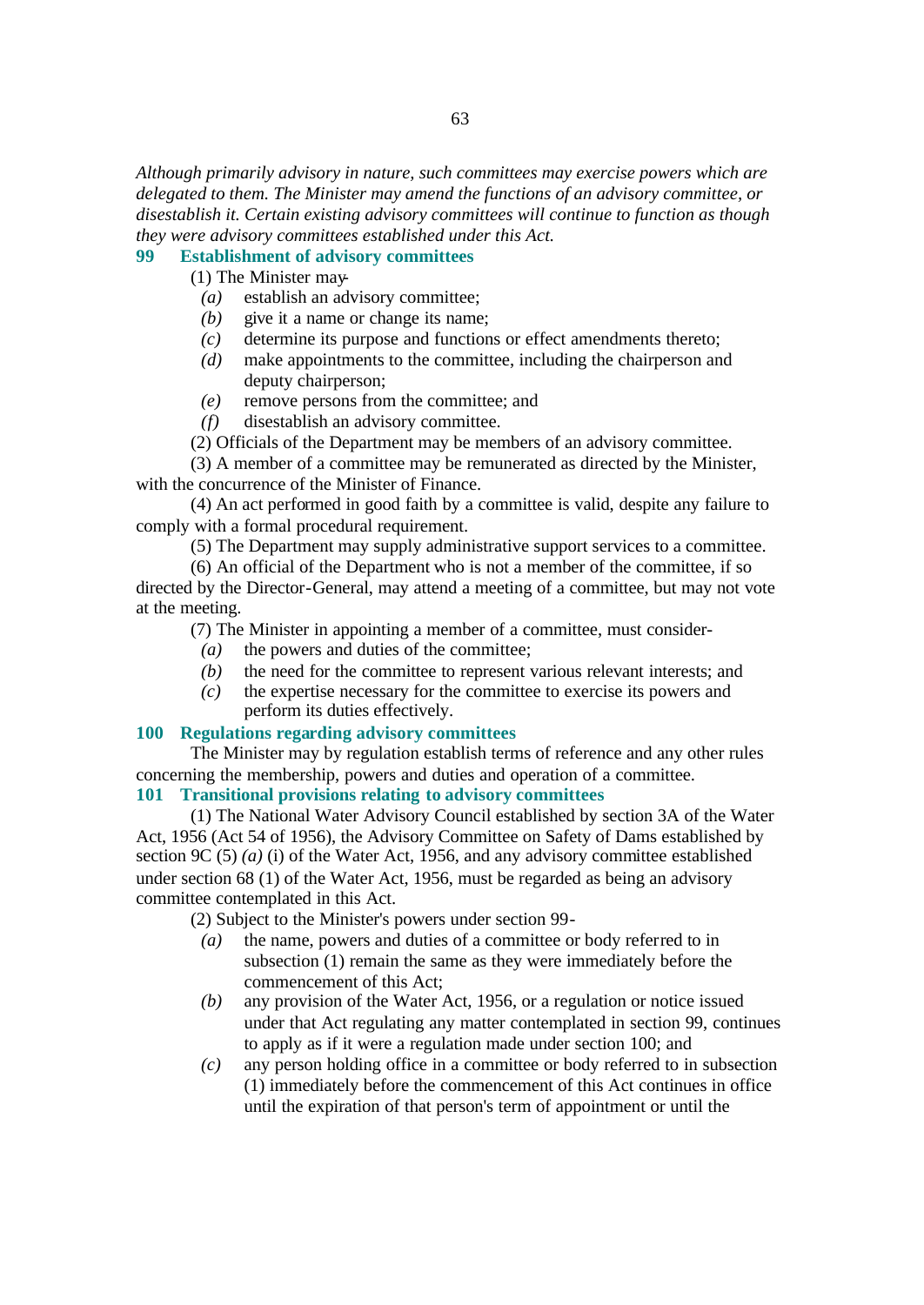committee or body is disestablished, whichever happens sooner.

**CHAPTER 10**

## **INTERNATIONAL WATER MANAGEMENT (ss 102-108)**

*Under this Chapter the Minister may establish bodies to implement international agreements in respect of the management and development of water resources shared with neighbouring countries, and on regional co-operation over water resources. The governance, powers and duties of these bodies are determined by the Minister in accordance with the relevant international agreement, but they may also be given additional functions, and they may perform their functions outside the Republic. Certain existing international bodies are deemed to be bodies established under this Act.*

## **102 Establishment of bodies to implement international agreements**

The Minister may, in consultation with the Cabinet, by notice in the *Gazette*, establish a body to implement any international agreement entered into by the South African Government and a fo reign government relating to-

- *(a)* investigating, managing, monitoring and protecting water resources;
- *(b)* regional co-operation on water resources;
- *(c)* acquiring, constructing, altering, operating or maintaining a waterwork; or
- *(d)* the allocation, use and supply of water.

## **103 Governance and functions of bodies**

(1) A notice contemplated in section 102 must, with due regard to the relevant international agreement, give details of-

- *(a)* the governance of the body;
- *(b)* the functions of the body;
- *(c)* the financing of the body;
- *(d)* mechanisms for controlling and supervising the affairs of the body;
- *(e)* which items of Schedule 4, if any, apply to the body;
- *(f)* the disestablishment of the body and the winding-up of the body's affairs; and
- *(g)* any other matter necessary to give effect to the agreement.

(2) If the Minister is satisfied that it will not prejudice the capacity of a body to perform the functions for which it was established, the Minister may direct a body established under section 102 to perform additional functions which may include, but are not limited to, providing water management institutions with-

- *(a)* management services;
- *(b)* financial services;
- *(c)* training; and
- *(d)* other support services.

(3) The body may perform its functions outside the Republic.

#### **104 Powers of bodies**

A body established under section 102 is a body corporate and has the powers of a natural person of full capacity, except those powers which-

- *(a)* by their nature can attach only to natural persons; or
- *(b)* are excluded by or are inconsistent with this Act or the relevant international agreement.

#### **105 Bodies must manage different functions as separate units**

(1) If given additional functions under section 103 (2), a body must manage each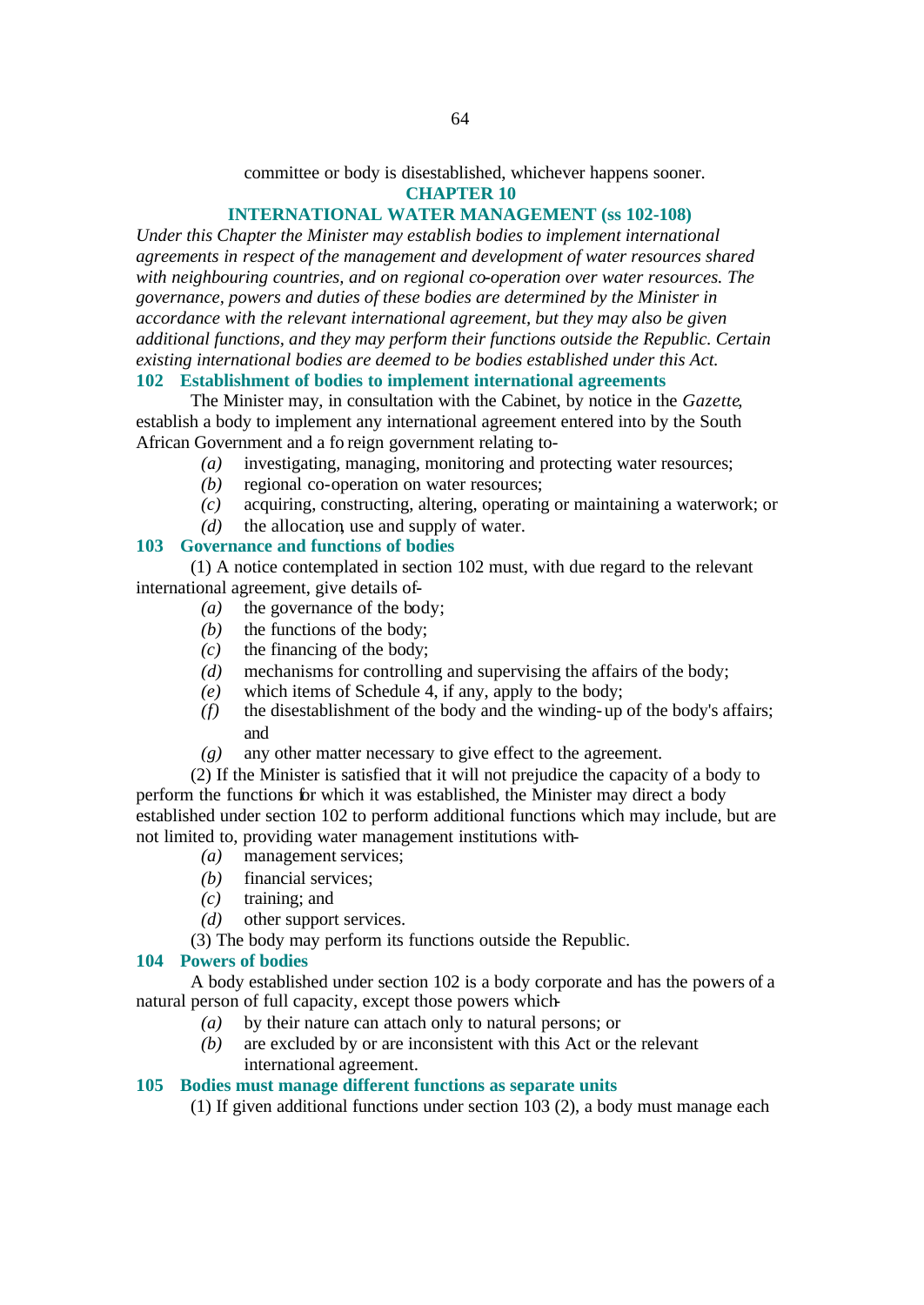of its functions separately, and must account for them separately.

(2) A body must apply accounting practices consistent with generally accepted accounting practices.

#### **106 Reports on performance of functions**

(1) Unless the international agreement provides otherwise, a body must report on the performance of its functions within three months after the end of its financial year.

(2) The report must-

- *(a)* be accompanied by the body's audited financial statements for that financial year; and
- *(b)* be submitted to the Minister and such other party as may be required by the international agreement.

(3) The report must contain sufficient information to allow the Minister to assess the performance of the body in respect of all its functions against the objectives set out in the relevant agreement.

(4) The Director-General must send a copy of the report to the Secretary to Parliament.

#### **107 Investigation of affairs or financial position of bodies**

(1) The Minister may, with the consent of the other parties to the agreement, or if the agreement so provides, appoint a person to investigate the affairs or financial position of a body and that person may for this purpose attend any meeting of the body.

(2) A body must, subject to subsection (1), on request, provide the Minister's appointee with such-

- *(a)* information on the affairs and financial position of the body;
- *(b)* access to all books, accounts, documents and assets of the body; and
- *(c)* information and data on water resources,

as may be required by the Minister or the Minister's appointee.

(3) The Minister may recover from the body concerned the reasonable fees and disbursements of any person appointed under subsection (1).

#### **108 Transitional provisions relating to existing bodies**

The Trans-Caledon Tunnel Authority established by Government Notice 2631 of 12 December 1986, the Komati Basin Water Authority established by an agreement dated 13 March 1992 with the Kingdom of Swaziland and the Vioolsdrift Noordoewer Joint Irrigation Authority established by an agreement dated 14 September 1992 with the Government of Namibia, must be regarded as being bodies contemplated in this Chapter until disestablished by the Minister by notice in the *Gazette*.

#### **CHAPTER 11**

## **GOVERNMENT WATERWORKS (ss 109-116)**

*This Chapter gives the Minister the power to establish and operate government waterworks in the public interest out of funds allocated by Parliament or from other sources. Examples of such waterworks include water storage dams, water transfer schemes and flood attenuation works. The Minister must satisfy certain procedural requirements before constructing a government waterwork, including a duty to obtain an environmental impact assessment and invite public comment, except for emergency, temporary or insignificant waterworks. Water from a government waterwork may be made available for allocation to water users and charges fixed for this water. Water in a government waterwork may also be made available for recreational purposes, subject to*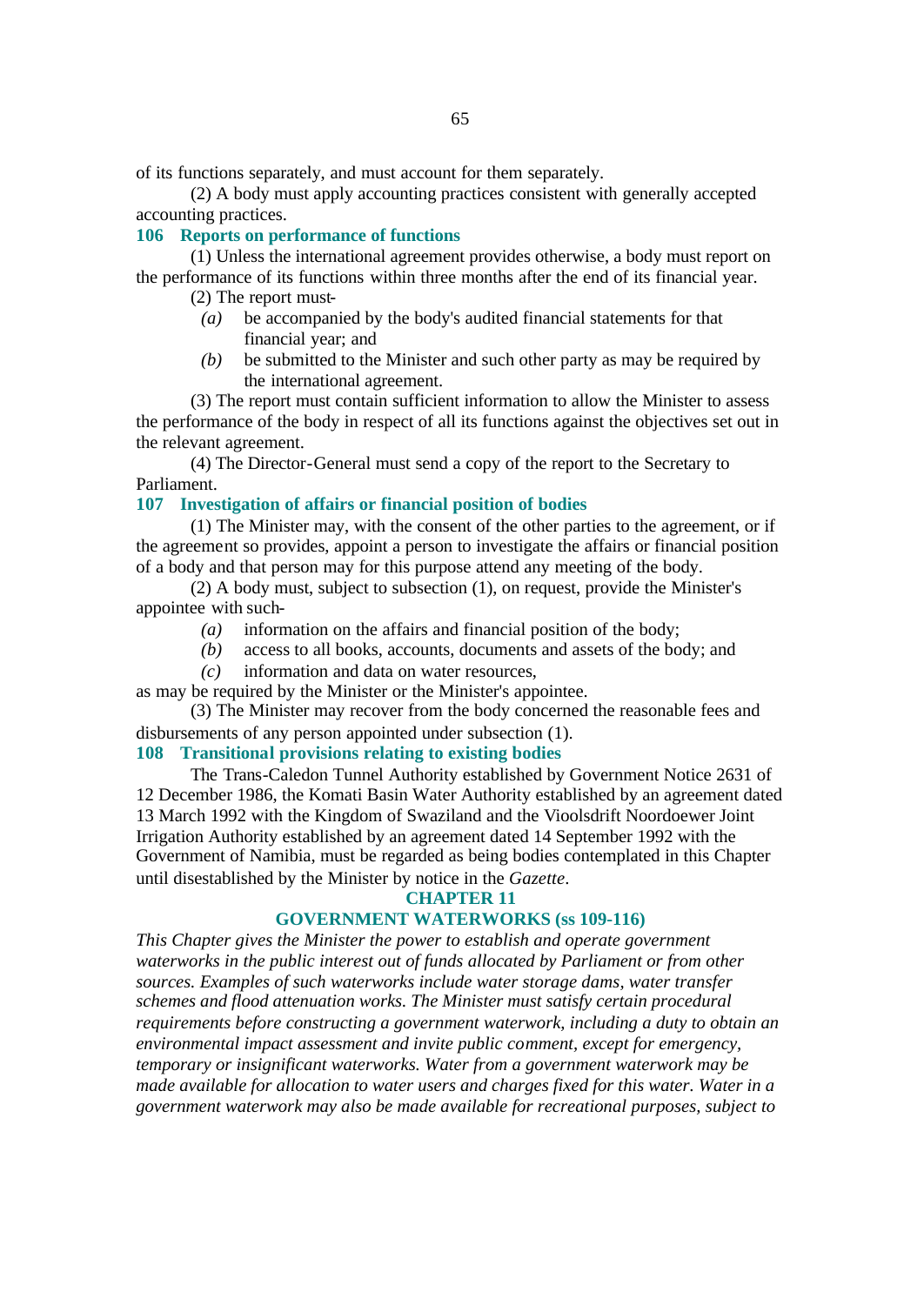*controls determined by the Minister and regulations made by the Minister. Existing government waterworks are subject to this Chapter.*

## **109 Acquisition, construction, alteration, repair, operation and control of government waterworks**

The Minister may acquire, construct, alter, repair, operate or control government waterworks in order to protect, use, develop, conserve, manage and control the nation's water resources in the public interest.

## **110 Consultation and environmental impact assessment**

(1) Before constructing a waterwork, the Minister must-

- *(a)* prepare an environmental impact assessment relating to the proposed waterwork which must, where the Minister considers it appropriate, comply with the requirements contained in regulations made under section 26 of the Environment Conservation Act, 1989 (Act 73 of 1989);
- *(b)* publish a notice in the *Gazette-*
	- (i) setting out the proposal to construct the waterwork;
	- (ii) containing a summary of the environmental impact assessment; and
	- (iii) inviting written comments to be submitted, specifying an address to which and a date before which the comments are to be submitted. which date may not be earlier than 60 days after publication of the notice;
- *(c)* consider what further steps, if any, are appropriate to bring the contents of the notice to the attention of interested persons, and take those steps which the Minister considers to be appropriate; and
- *(d)* consider-
	- (i) all comments received on or before the date specified in paragraph *(b)* (iii); and
	- (ii) the environmental impact assessment.

(2) Subsection (1) does not apply-

- *(a)* to a waterwork which is constructed in emergency circumstances;
- *(b)* to a temporary waterwork in operation for a period of less than five years; or
- *(c)* if the waterwork is a minor one.

(3) Within two years after the completion of any waterwork contemplated in subsection (2) *(a)*, the Minister must decide either-

- *(a)* to demolish the waterwork; or
- *(b)* after complying with subsection (1) to the appropriate extent, to retain the waterwork.

#### **111 Financing of government waterworks**

The Minister may finance the acquisition, construction, alteration, repair, operation and control of government waterworks from funds appropriated by Parliament or obtained from any other source.

#### **112 Water from government waterworks**

(1) The Minister may make water from a government waterwork available for allocation in accordance with Chapter 4.

(2) The Minister may in accordance with Chapter 5 fix a charge for water allocated from a government waterwork.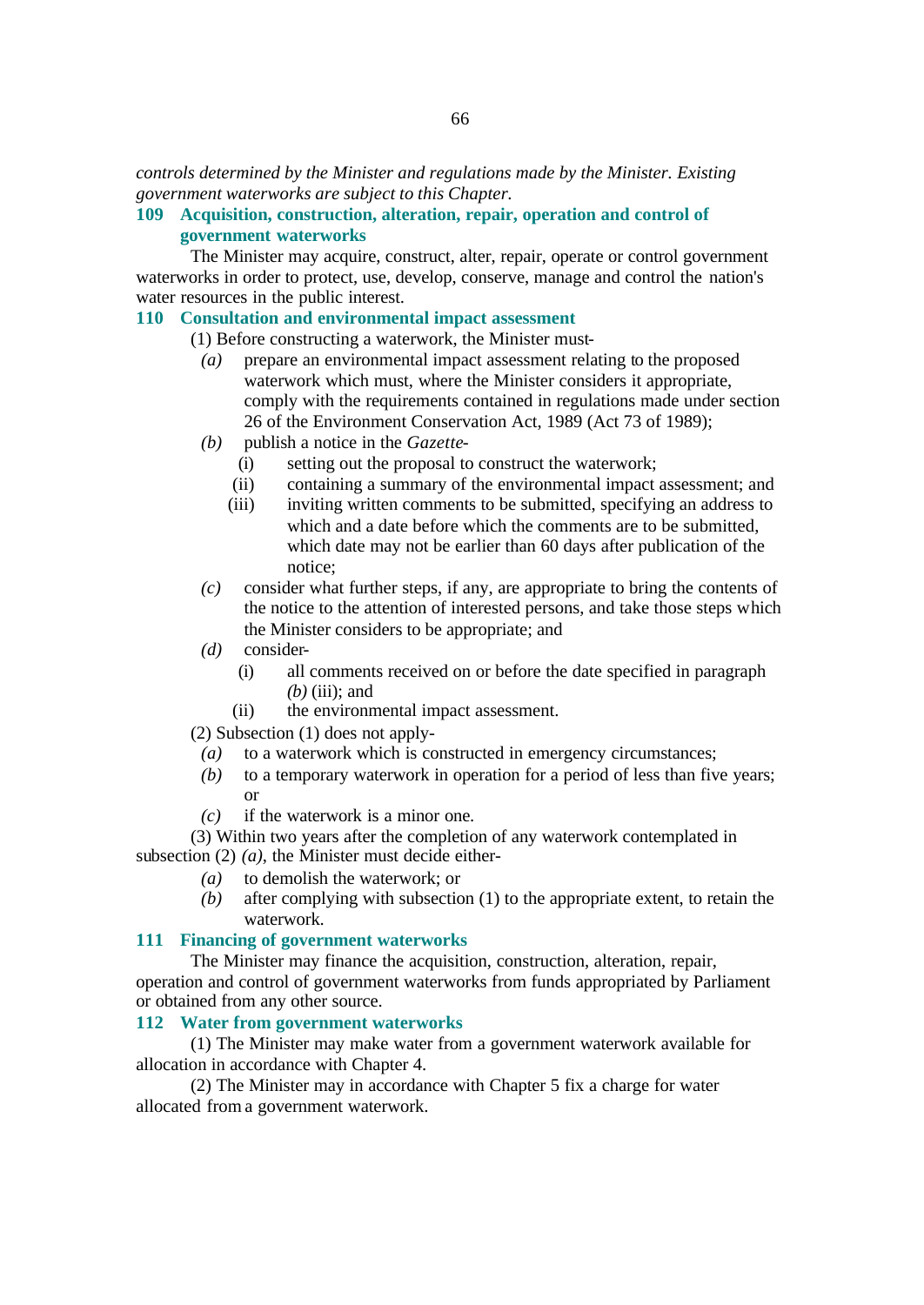#### **113 Access to and use of government waterworks for recreational purposes**

(1) The water of a government waterwork and the surrounding state-owned land may be made available for recreational purposes, either generally or for a specific purpose, on the conditions and to the persons determined by the Minister.

(2) The Minister may-

- *(a)* control or prohibit access to any government waterwork; and
- *(b)* subject to this Act, make reasonable charges for-
	- (i) the use of;
	- (ii) entry into; and
	- (iii) the use of any water surface or land associated with,

any government waterwork for recreational purposes.

(3) Nothing done under this section exempts any person from complying with other provisions of this Act and with any other applicable law.

#### **114 Government waterworks constructed before commencement of Act**

This Act also applies to government waterworks constructed before the commencement of this Act.

#### **115 Disposal of government waterworks**

(1) The Minister may transfer, sell or otherwise dispose of any government waterworks to any person.

(2) No government waterwork referred to in subsection (1) may be transferred, sold or disposed of without the approval of the national executive, if its value exceeds an amount specified from time to time by the Minister in concurrence with the Minister of Finance.

(3) Where a government waterwork is disposed of or transferred to a water management institution, the Minister of Finance may direct that no transfer duty, other tax or duty is payable.

## **116 Regulations regarding government waterworks**

(1) The Minister may, with regard to a government waterwork, make regulations providing for-

- *(a)* the management of and control over government waterworks and surrounding state-owned land;
- *(b)* the use of the water of a government waterwork and the surrounding stateowned land; and
- *(c)* charges for-
	- (i) entrance to;
	- (ii) use of facilities at; and
	- (iii) the private development of,

a government waterwork.

(2) In making the regulations, the Minister must take into account all relevant considerations, including-

- *(a)* the safety and protection of government waterworks;
- *(b)* the need for control of the use of government waterworks;
- *(c)* the safety and security of persons using government waterworks for recreational purposes; and
- *(d)* the cost of protecting and controlling government waterworks and the recovery of these costs.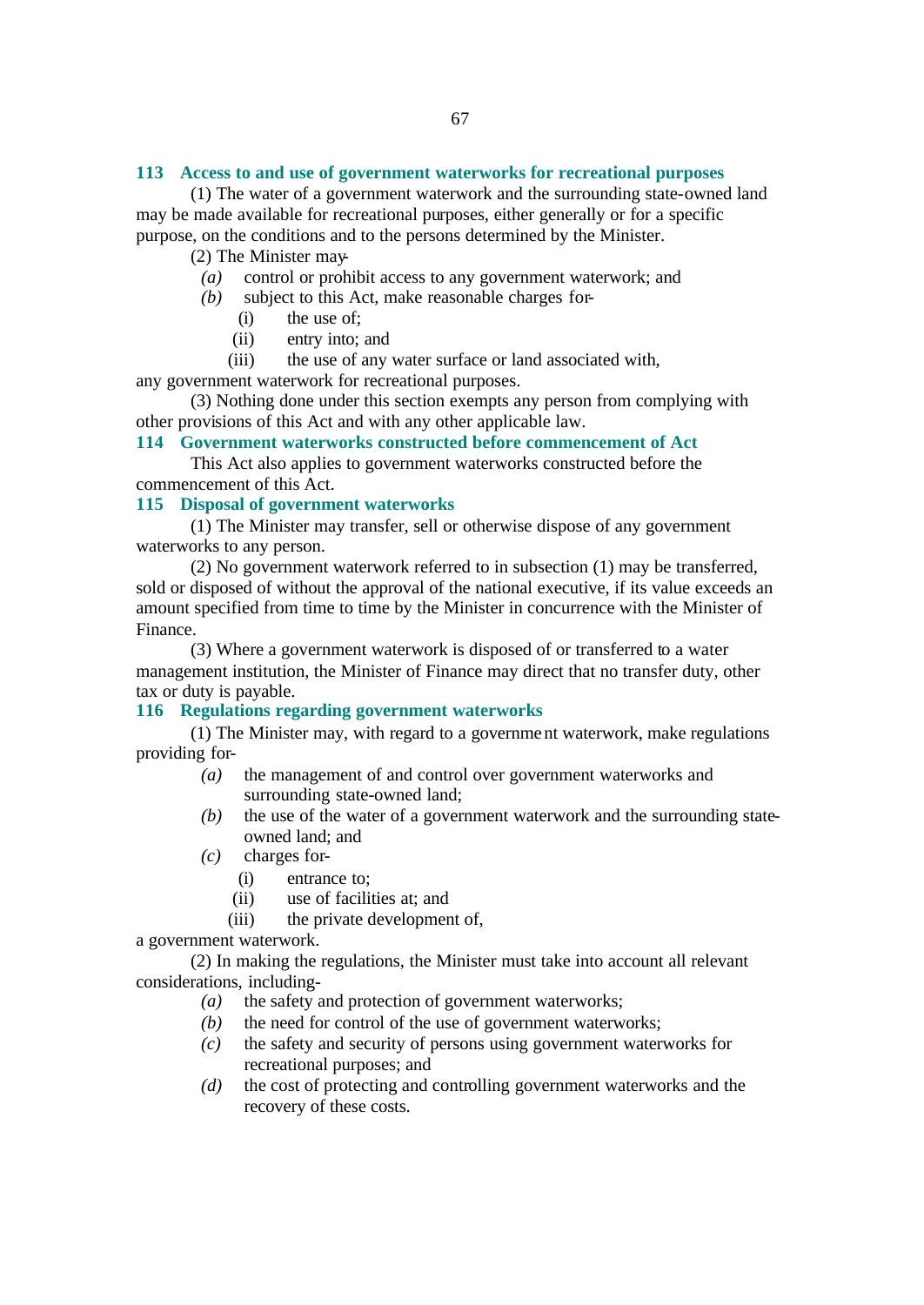## **CHAPTER 12 SAFETY OF DAMS (ss 117-123)**

*This Chapter contains measures aimed at improving the safety of new and existing dams with a safety risk so as to reduce the potential for harm to the public, damage to property or to resource quality. To reduce the risk of a dam failure, control measures require an owner to comply with certain directives and regulations, such as to submit a report on the safety of a dam, to repair or alter a dam, or to appoint an approved professional person to undertake these tasks. These measures are in addition to the owners' common law responsibility to ensure the safety of their dams. An approved professional person has a statutory duty of care towards the State and the general public and must fulfil, amongst other things, defined responsibilities when acting under this Chapter. Not all dams are subject to regulation under this Chapter, and the Minister may exempt certain persons from its requirements. Only dams of a defined size, dams which have been declared to be dams with a safety risk, or dams falling into a prescribed category are affected. All dams with a safety risk must be registered. Compliance with any directive or regulation under this Chapter does not exempt an owner from complying with any other provision of this Act, such as the requirement for a licence or other authorisation for water use in respect of the dam.* 

## **117 Definitions**

In this Chapter-

- *(a)* 'approved professional person' means a person registered in terms of the Engineering Profession of South Africa Act, 1990 (Act 114 of 1990), and approved by the Minister after consultation with the Engineering Council of South Africa (established by section 2 of that Act);
- *(b)* 'dam' includes any existing or proposed structure which is capable of containing, storing or impounding water (including temporary impoundment or storage), whether that water contains any substance or not;
- *(c)* 'dam with a safety risk' means any dam-
	- (i) which can contain, store or dam more than 50 000 cubic metres of water, whether that water contains any substance or not, and which has a wall of a vertical height of more than five metres, measured as the vertical difference between the lowest downstream ground elevation on the outside of the dam wall and the non-overspill crest level or the general top level of the dam wall;
	- (ii) belonging to a category of dams declared under section 118 (2) to be dams with a safety risk; or
	- (iii) declared under section 118 (3) *(a)* to be a dam with a safety risk;
- *(d)* 'owner of a dam' or 'owner of a dam with a safety risk' includes the person in control of that dam; and
- *(e)* 'task' includes a task relating to designing, constructing, altering, repairing, impounding water in, operating, evaluating the safety of, maintaining, monitoring or abandoning a dam with a safety risk.

## **118 Control measures for dam with safety risk**

- (1) The owner of a dam must-
- *(a)* within the period specified, provide the Minister with any information,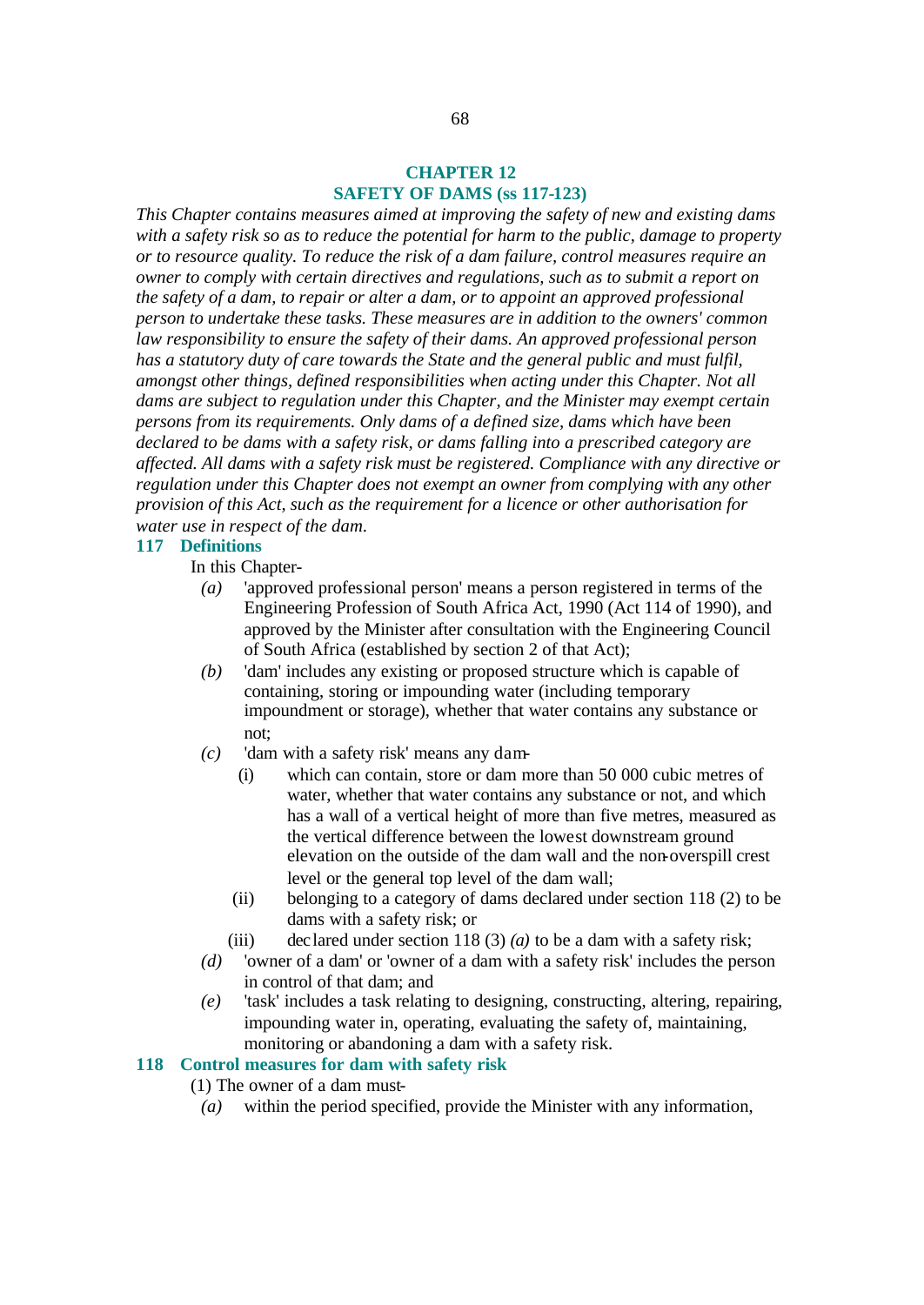drawings, specifications, design assumptions, calculations, documents and test results requested by the Minister; or

- *(b)* give any person authorised by the Minister access to that dam, to enable the Minister to determine whether-
	- (i) that dam is a dam with a safety risk;
	- (ii) that dam should be declared to be a dam with a safety risk;
	- (iii) a directive should be issued for specific repairs or alterations to that dam; or
	- (iv) the owner has complied with any provisions of this Act applicable to that dam.

(2) The Minister may by notice in the *Gazette* declare a category of dams to be dams with a safety risk.

- (3) The Minister may-
- *(a)* by written notice to the owner of a dam, declare that dam to be a dam with a safety risk;
- *(b)* direct the owner of a dam with a safety risk to submit, at the owner's cost, and within a period specified by the Minister, a report by an approved professional person regarding the safety of that dam; or
- *(c)* direct the owner of a dam with a safety risk to undertake, at the owner's cost, and within a period specified by the Minister, any specific repairs or alterations to that dam which are necessary to protect the public, property or the resource quality from a risk of failure of the dam.

(4) If the owner of the dam fails to comply with the directive contemplated in subsection (3) *(c)* within the period specified, the Minister may undertake the repairs or alterations and recover the costs from the owner.

(5) Before issuing a directive, the Minister must-

- *(a)* be satisfied that the repairs or alterations directed are necessary, adequate, effective and appropriate to reduce the risk to an acceptable level; and
- *(b)* consider the impact on public safety, property, the resource quality and socio-economic aspects if the dam fails.

#### **119 Responsibilities of approved professional persons**

(1) When carrying out a task in terms of this Chapter, an approved professional person also has a duty of care towards the State and the general public.

- (2) An approved professional person appointed to carry out a task on a dam must-
	- *(a)* ensure that the task is carried out according to acceptable dam engineering practices;
	- *(b)* keep the prescribed records;
	- *(c)* compile the prescribed reports; and
	- *(d)* where the task includes constructing, altering or repairing a dam, issue a completion certificate to the owner of the dam to the effect that the task on that dam has been carried out according to the applicable design, drawings and specifications.

(3) An approved professional person appointed to carry out a dam safety evaluation must-

> *(a)* consider whether the safety norms pertaining to the design, construction, monitoring, operation, performance and maintenance of the dam satisfy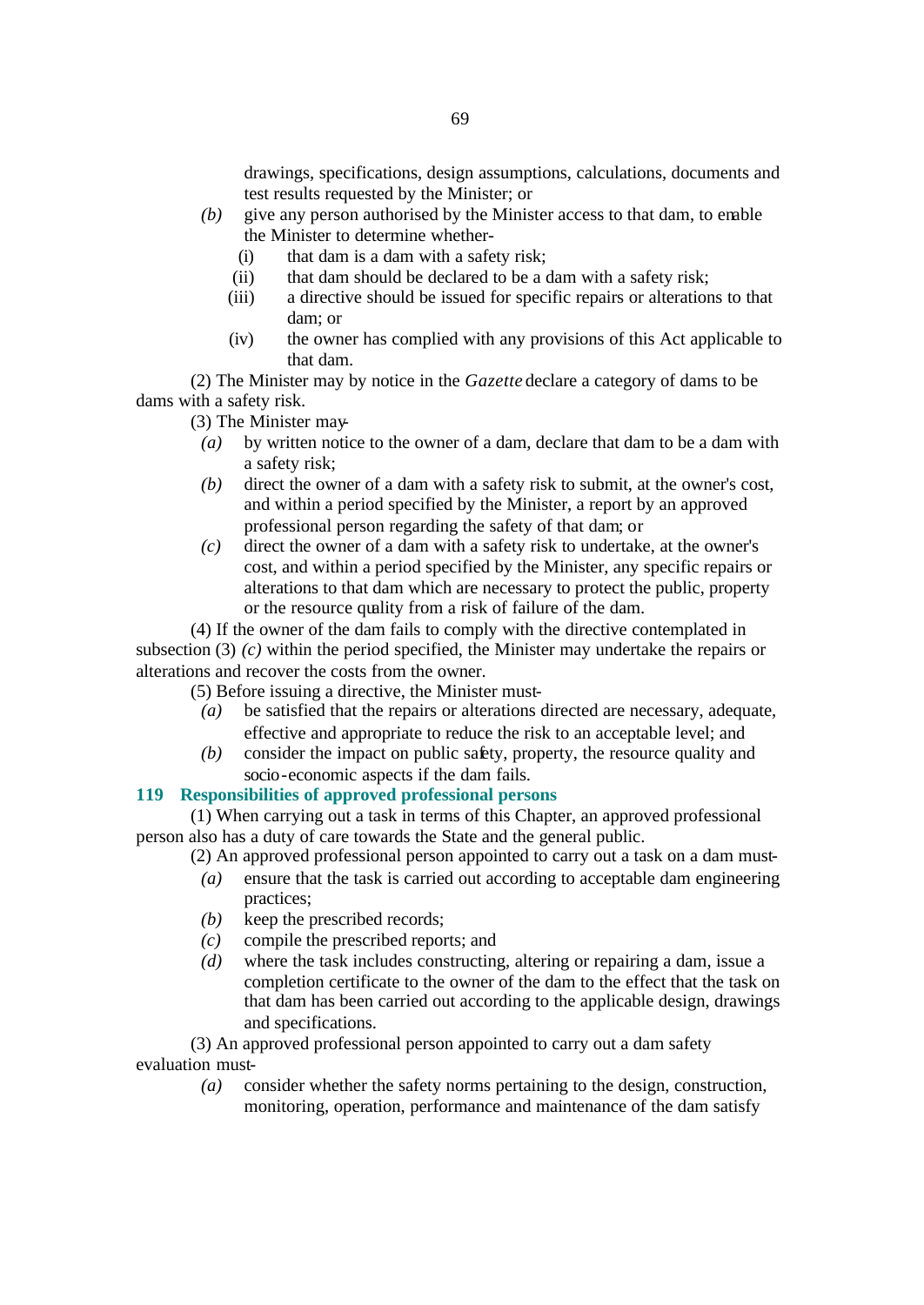acceptable dam engineering practices; and

*(b)* compile a report on the matters contemplated in paragraph *(a)* according to the prescribed requirements and submit the signed and dated report to the owner of the dam within the prescribed period.

## **120 Registration of dam with safety risk**

(1) The owner of a dam with a safety risk must register that dam.

(2) An application for registration must be made within 120 days-

- *(a)* after the date on which the dam with a safety risk becomes capable of containing, storing or impounding water;
- *(b)* after the date on which an already completed dam is declared to be a dam with a safety risk; or
- *(c)* after publication of a notice declaring a category of dams to be dams with a safety risk,

as the case may be.

(3) A successor-in-title to an owner of a dam with a safety risk must promptly inform the Director-General of the succession, for the substitution of the name of the owner.

#### **121 Factors to be considered in declaring dam or category of dams with safety risk**

In declaring a category of dams or a dam to be a category of dams or a dam with a safety risk, the Minister must consider-

- *(a)* the need to protect the public, property and the resource quality against the potential hazard posed by the dam or category of dams;
- *(b)* the extent of potential loss or harm involved;
- *(c)* the cost of any prescribed measures and whether they are reasonably achievable;
- *(d)* the socio-economic impact if such a dam fails; and
- *(e)* in the case of a particular dam, also-
	- (i) the manner in which that dam is designed, constructed, altered, repaired, operated, inspected, maintained or abandoned;
	- (ii) the person by whom that dam is designed, constructed, altered, repaired, operated, inspected, maintained or abandoned; and
	- (iii) the manner in which the water is contained, stored or impounded in that dam.

## **122 Exemptions**

(1) The Minister may exempt owners of dams belonging to certain categories, by notice in the *Gazette*, from compliance with any provision of this Chapter or any regulation made under this Chapter, on conditions determined by the Minister.

(2) The Minister may in writing exempt an owner of a dam belonging to a certain category from compliance with any provision of this Chapter on conditions determined by the Minister.

(3) The Minister may withdraw the exemption or impose further or new conditions in respect of the exemption.

(4) Before deciding on an exemption, the Minister must consider-

- *(a)* the degree of risk or potential risk posed by the dam or category of dams to public safety, property and the resource quality;
- *(b)* the manner of design, construction, alteration, repair, impoundment of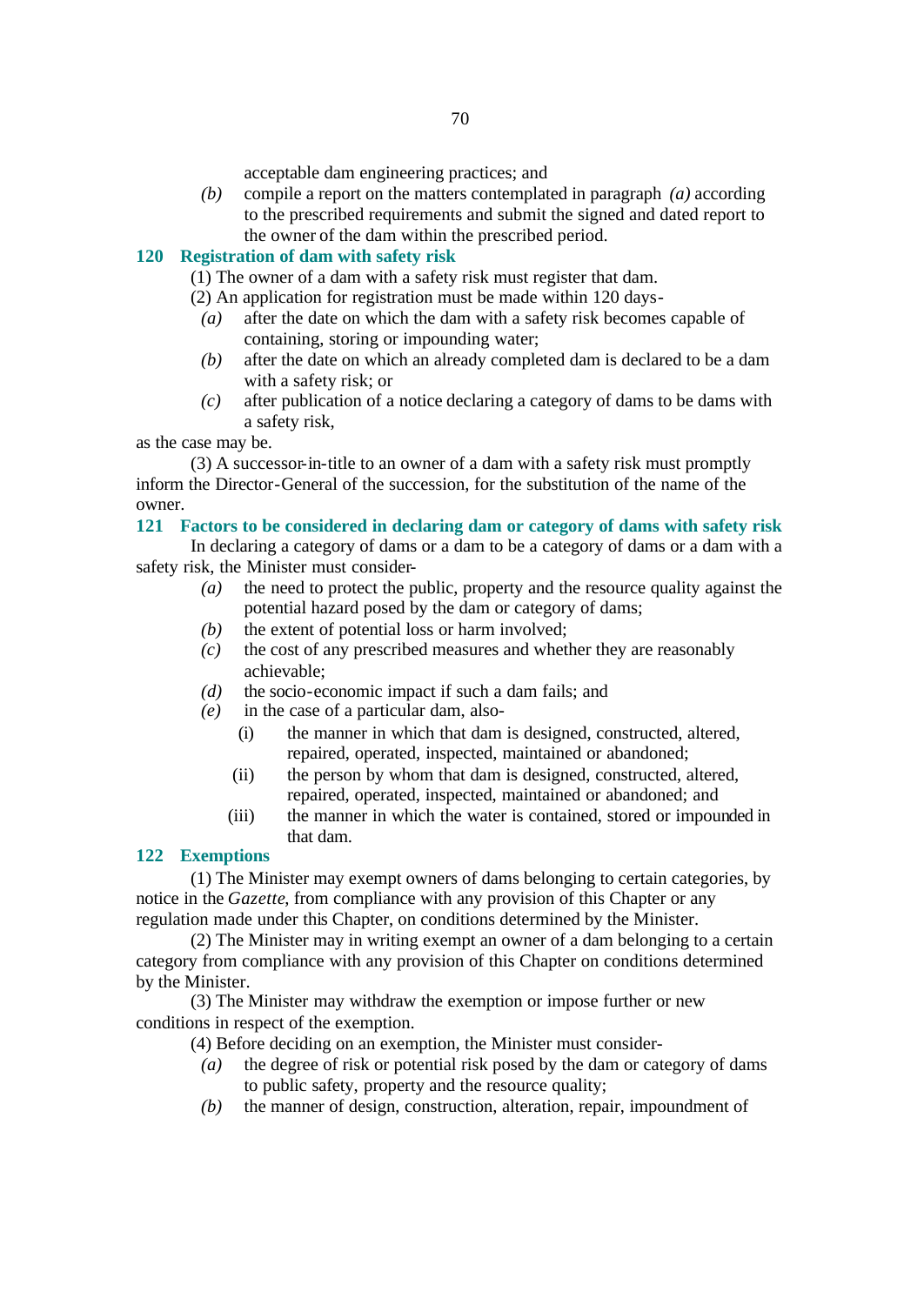water in, operation or abandonment of the dam or category of dams;

- *(c)* the supervision involved in the dam or category of dams;
- *(d)* alternative measures proposed for regulating the design, construction, alteration, repair, operation, maintenance, impoundment of water in, inspection or abandonment of the dam or category of dams and the effectiveness of these measures;
- *(e)* the knowledge and expertise of the persons involved in any task relating to the dam or category of dams;
- *(f)* the costs relating to the dam or category of dams;
- *(g)* any security provided or intended to be provided for any damage which could be caused by the dam or category of dams; and
- *(h)* whether the dam or category of dams are permitted in terms of a licence or any other authorisation issued by or under any other Act.

### **123 Regulations regarding dam safety**

(1) The Minister may make regulations-

- *(a)* for the establishment of a register of approved professional persons for dealing with dams with a safety risk-
	- (i) providing for-
		- *(aa)* different classes of approved professional persons;
		- *(bb)* the tasks or category of tasks which each class of approved professional persons may perform; and
		- *(cc)* the conditions under which each class of approved professional persons may perform any task or category of tasks;
	- (ii) concerning the requirements for admission to each class;
	- (iii) setting out, in respect of each class, the procedure for-
		- *(aa)* approval;
		- *(bb)* withdrawal of an approval; and
		- *(cc)* suspension of an approval; and
	- (iv) providing for a processing fee for an approval;
- *(b)* regulating the approval of a person as an approved professional person for a specific task-
	- (i) setting out the procedure for approval;
	- (ii) setting out the procedure for cancelling an approval;
	- (iii) requiring that the approved person be assisted in the task by another person or a group of persons with specific experience and qualifications; and
	- (iv) providing for a processing fee for an approval;
- *(c)* in respect of dams with a safety risk-
	- (i) classifying such dams into categories;
	- (ii) requiring the owner of a dam of a specific category to appoint an approved professional person to-
		- *(aa)* design that dam or any repair, alteration or abandonment of the dam;
		- *(bb)* ensure that a task is carried out according to the applicable design, drawings and specifications; and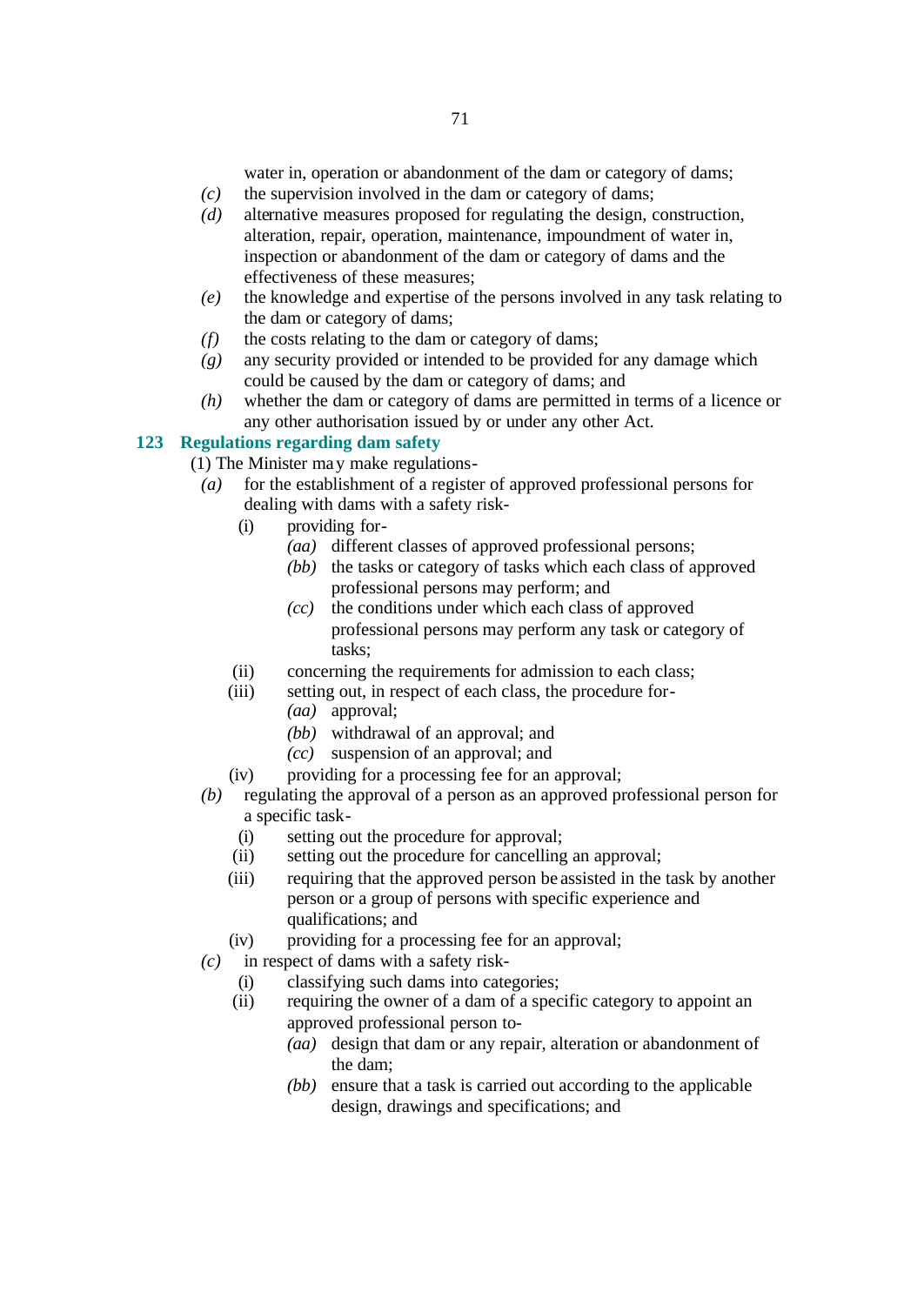- *(cc)* carry out dam safety evaluations on the dam;
- (iii) requiring that licences be issued by the Minister before any task relating to a specific category of dams may commence, and the conditions, requirements and procedure to obtain any specific licence;
- (iv) laying down licence conditions and requirements that must be met when carrying out a task on a specific category of dams;
- (v) requiring an approved professional person, appointed for a dam of a specific category, to keep records of information and drawings, and to compile reports;
- (vi) requiring-
	- *(aa)* an owner of a dam belonging to a specific category of dams; and
	- *(bb)* an approved professional person appointed for a specific task for a specific dam,
	- to submit information, drawings, reports and manuals;
- (vii) determining the duties of-
	- *(aa)* an owner of a dam belonging to a specific category of dams; and
	- *(bb)* an approved professional person appointed for a specific task for a specific dam;
- *(d)* requiring the owner of a dam with a safety risk to accomplish regular monitoring of the dam, to the extent and manner prescribed;
- *(e)* requiring the registration of a specific dam with a safety risk, and setting out the procedure and the processing fee payable for registration; and
- *(f)* specifying time periods that must be complied with.
- (2) In making regulations under subsection  $(1)$   $(a)$ , the Minister must consider-
- *(a)* the expertise required for the effective design, construction, alteration, repair, operation, maintenance and abandonment of a dam in the category concerned; and
- *(b)* the qualifications and experience needed to provide the expertise for a particular category of tasks.

(3) Before making regulations under subsection (1), the Minister must consult the Engineering Council of South Africa, established by section 2 of the Engineering Profession of South Africa Act, 1990 (Act 114 of 1990), and any other appropriate statutory professional bodies.

#### **CHAPTER 13**

#### **ACCESS TO AND RIGHTS OVER LAND (ss 124-136)** *Part 1*

## *Entry and inspection* **(ss 124-125)**

*Part 1 of this Chapter allows authorised persons to enter and inspect property for a number of purposes associated with implementing this Act. The rights of property owners are protected in that only authorised persons may enter and inspect property; authorised persons must carry a certificate of authorisation and must produce that certificate on request; in certain circumstances notice of entry must be given and the consent of the person owning or occupying the property must be obtained before entry; and in certain*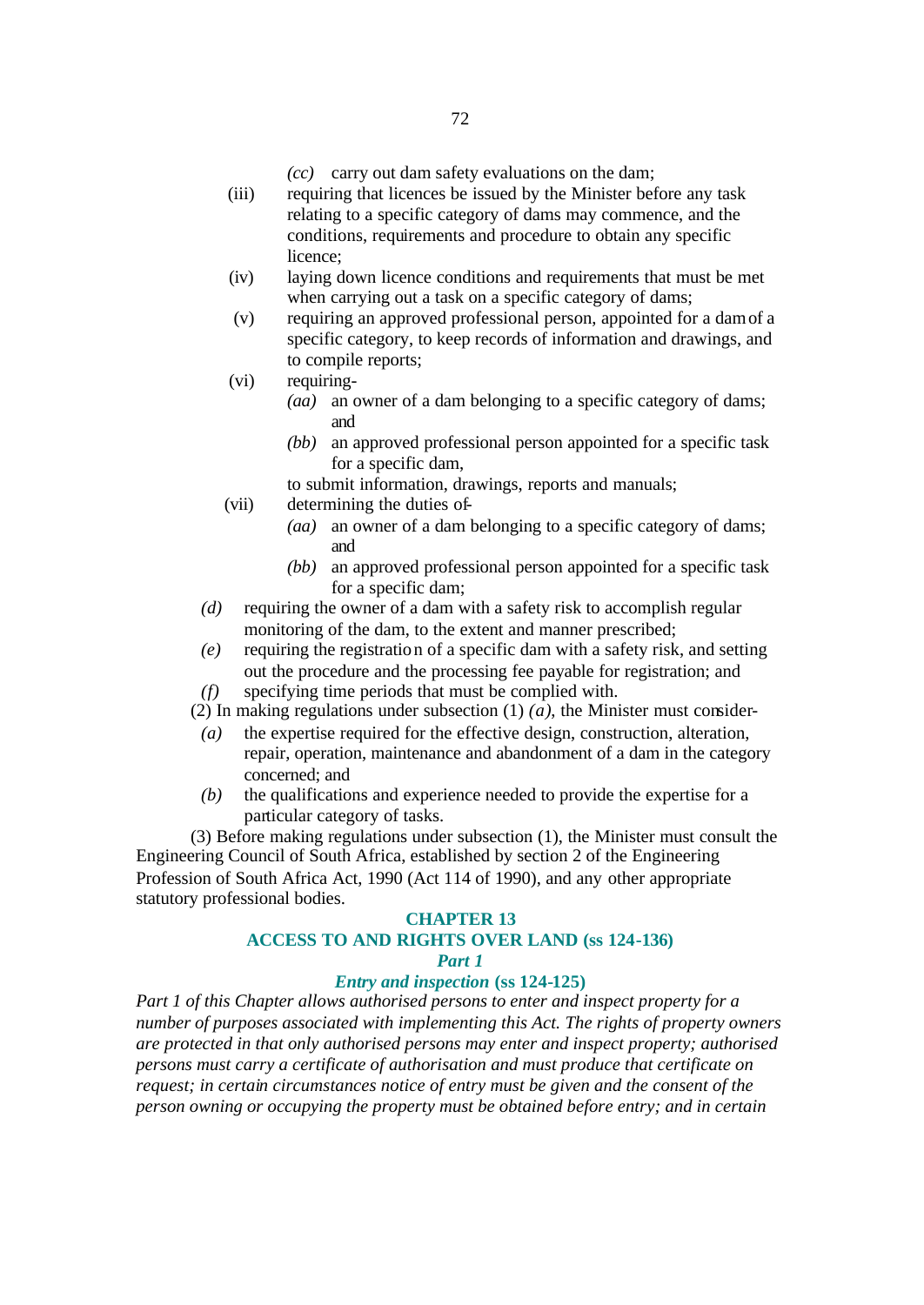### **124 Appointment of authorised persons**

(1) The Minister or a water management institution may, in writing, appoint any suitable person as an authorised person to perform the functions contemplated in section 125 (1), (2) and (3).

(2) An authorised person must be provided with a certificate of appointment signed by or on behalf of the Minister or a water management institution in which the nature of the authorised person's functions is described.

#### **125 Powers and duties of authorised persons**

(1) An authorised person may, at any reasonable time and without prior notice, enter or cross a property with the necessary persons, vehicles, equipment and material in order to carry out routine inspections of the use of water under any authorisation.

(2) An authorised person may enter a property with the necessary persons, vehicles, equipment and material-

- *(a)* after giving reasonable notice to the owner or occupier of the property, which notice must state the purpose of the proposed entry; and
- *(b)* after obtaining the consent of the owner or occupier of that property,

in order to-

- (i) clean, repair, maintain, remove or demolish any government waterwork operated by any water management institution;
- (ii) undertake any work nece ssary for cleaning, clearing, stabilising and repairing the water resource and protecting the resource quality;
- (iii) establish the suitability of any water resource or site for constructing a waterwork;
- (iv) undertake any work necessary to comply with an obligation imposed on any person under this Act, where that person has failed to fulfil that obligation;
- (v) erect any structure and to install and operate any equipment on a temporary basis for monitoring and gathering information on water resources; or
- (vi) bring heavy equipment on to a property or occupy a property for any length of time.

(3) An authorised person may, at any reasonable time and without prior notice, on the authority of a warrant, enter a property with the necessary persons, vehicles, equipment and material, and perform any action necessary to-

- *(a)* investigate whether this Act, any condition attached to any authorised water use by or under this Act or any notice or directive is being contravened;
- *(b)* investigate whether any information supplied in connection with the use of water is accurate; or
- *(c)* carry out any of the activities referred to in subsection (2) where the consent of the owner or occupier of that property has been withheld.

(4) A warrant referred to in subsection (3) must be issued by a judge or a magistrate who has jurisdiction in the area where the property in question is situated, and must only be issued if it appears from information obtained on oath that-

*(a)* there are reasonable grounds for believing that this Act, any condition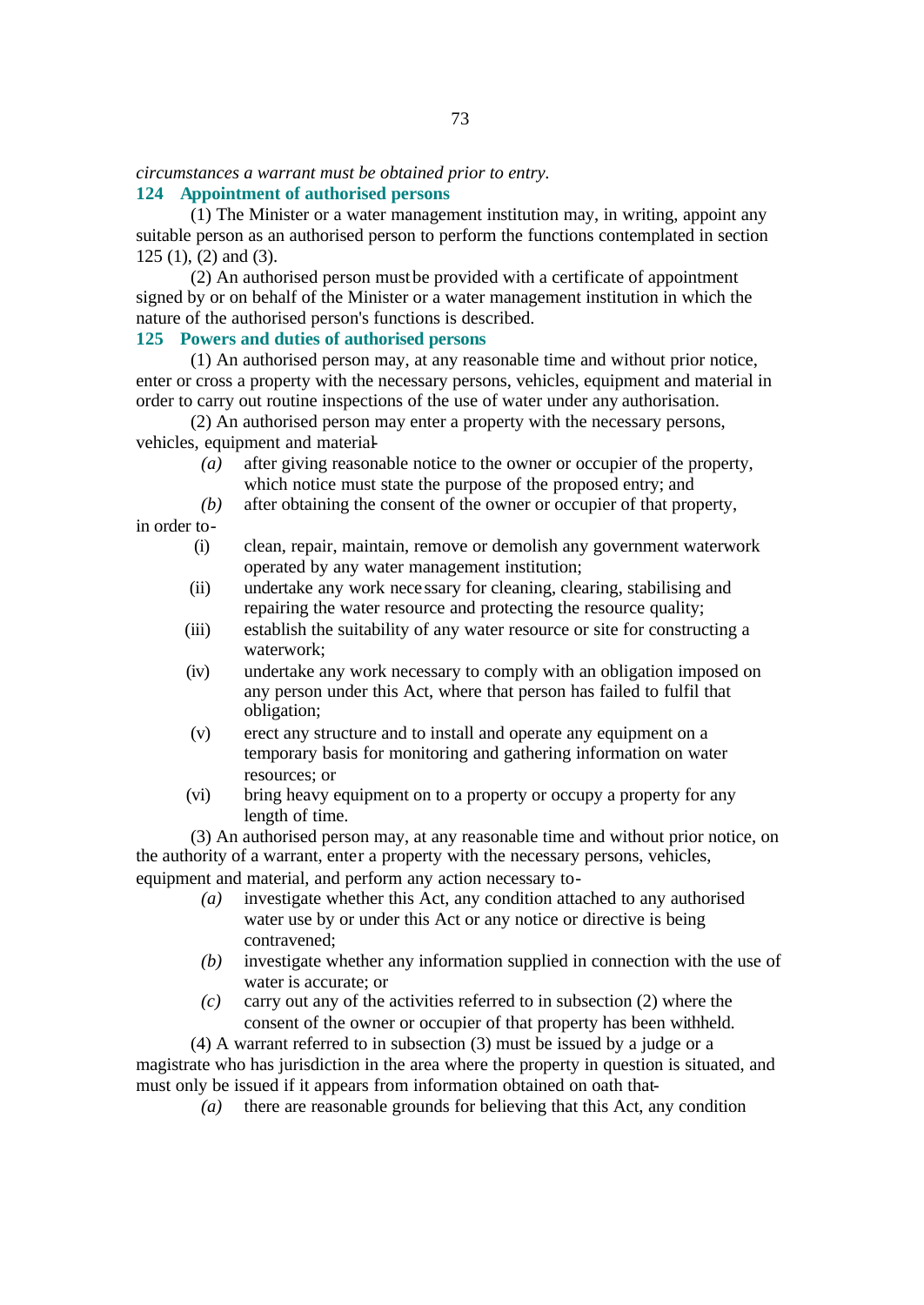attached to any authorised water use by or under this Act or any notice or directive, is being contravened;

- *(b)* there are reasonable grounds for believing that any information supplied in connection with the use of water is inaccurate; or
- *(c)* it is necessary to carry out an activity mentioned in subsection (2) and access to that property has been denied.

(5) If a warrant is likely to be issued if applied for but the delay involved in obtaining a warrant is likely to defeat the object of an inspection in terms of subsection (3) *(a)* or *(b)*, an authorised person may enter a property without a warrant.

(6) An authorised person entering property in terms of this section must, at the request of any person on that property, identify himself or herself and present a certificate of appointment contemplated in section 124 (2).

(7) Notwithstanding any provision of this section an authorised person may not, under any circumstances, enter a dwelling without the consent of the occupier or without a warrant authorising entry.

# *Part 2*

# *Servitudes* **(ss 126-134)**

*Part 2 deals with servitudes. A servitude is a right that a person has over property belonging to another person. This Part allows a person who is authorised to use water under the Act to claim a servitude over another person's land where this is necessary to make that water use effective. For example it might be necessary to lead water over another person's land to take it from the source to the authorised water user's land, and a servitude would be necessary to do this. A servitude cannot be claimed unless the claimant is authorised to use water, and if the authorisation is withdrawn or otherwise terminated, the servitude will lapse. Servitudes are acquired by agreement between the authorised water user and the relevant land owner, either according to existing procedures laid down in the Deeds Registries Act or by way of an agreement which is made an order of court. Procedural details regarding the acquisition of servitudes and their registration are not set out in this Part but are contained in Schedule 2.* 

#### **126 Definitions**

In this Chapter-

- *(a)* 'servitude of abutment' means the right to occupy, by means of a waterwork, the bed or banks of a stream or adjacent land belonging to another;
- *(b)* 'servitude of aqueduct' means the right to occupy land belonging to another by means of a waterwork for abstracting or leading water; and
- *(c)* 'servitude of submersion' means the right to occupy land belonging to another by submerging it under water.

# **127 Acquisition of servitudes**

(1) A person who is authorised under this Act to use water may-

- *(a)* claim a servitude of-
	- (i) abutment;
	- (ii) aqueduct; or
	- (iii) submersion; or
- *(b)* obtain an amendment to any existing servitude of abutment, aqueduct or submersion,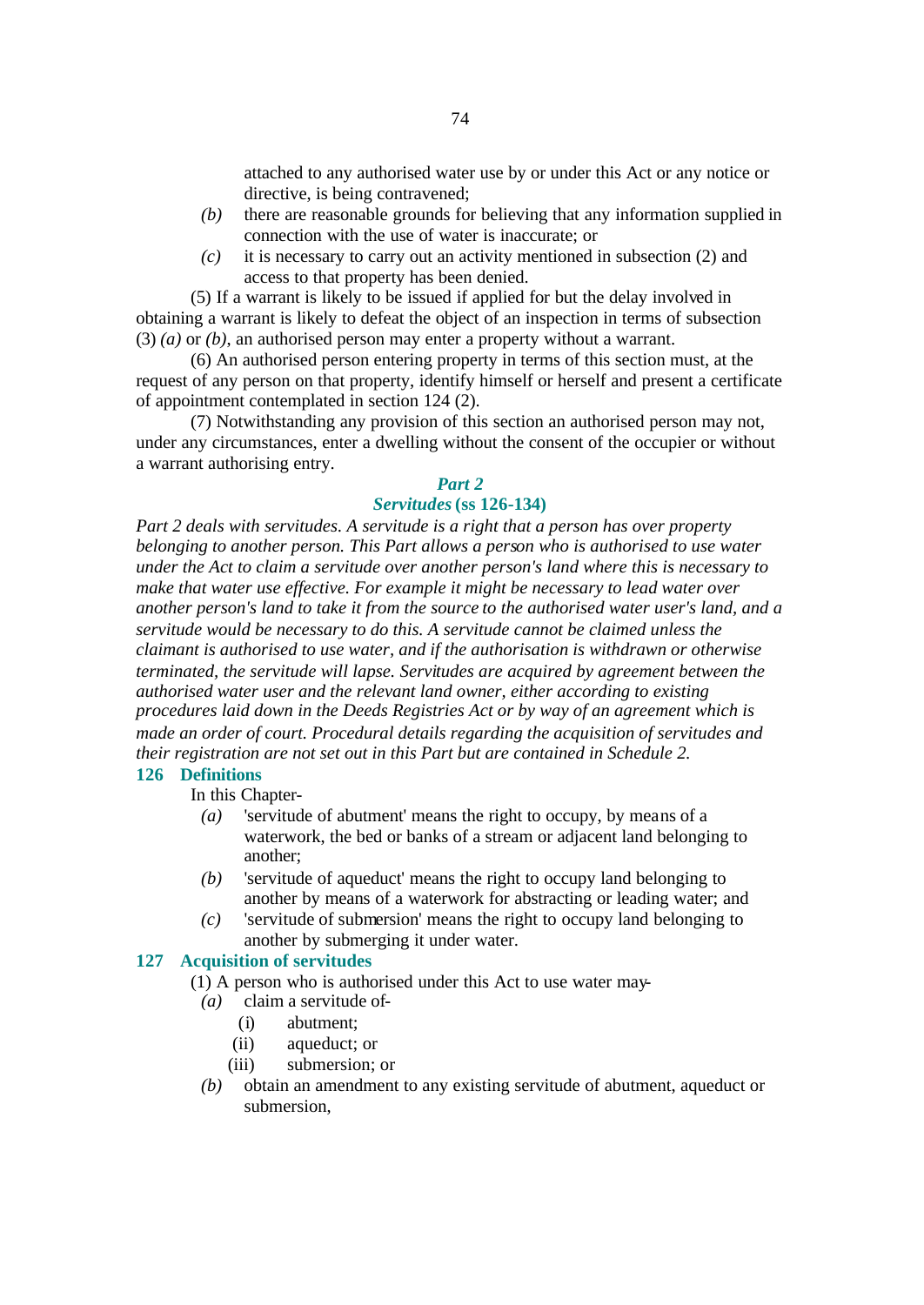to the extent that this is necessary to give effect to that authorisation.

- (2) The servitude claimed under subsection (1) *(a)* may be-
	- *(a)* a personal servitude in favour of the claimant; or
	- *(b)* a praedial servitude in favour of the claimant in the claimant's capacity as owner of property on which the claimant may use the water.

(3) A servitude under this Chapter may also be claimed in respect of an existing waterwork.

(4) A person who intends to claim a servitude under this section must follow the procedure set out in Schedule 2.

### **128 Rights and duties of servitude holders and landowners**

(1) A holder of a servitude contemplated in this Chapter has a reasonable right of access to the land which is subject to the servitude for the purpose of constructing, altering, replacing, inspecting, maintaining, repairing or operating the relevant waterwork, or for any other purpose necessary for the effective enjoyment of that servitude.

(2) The holder of a servitude contemplated in this Chapter may, in a reasonable manner and subject to any other applicable law-

- *(a)* take from the land subject to the servitude, any material or substance reasonably required for constructing, altering, replacing, maintaining or repairing any waterwork or part of a waterwork in respect of which the servitude has been acquired:
- *(b)* remove and use vegetation or any other obstacle which is on the land subject to the servitude and which is detrimental to the reasonable enjoyment of the servitude;
- *(c)* deposit on the land subject to the servitude any material or substance excavated or removed from the waterwork in the reasonable exercise of the servitude;
- *(d)* occupy, during the period of construction of the waterwork in respect of which the servitude has been acquired, as much of the land subject to the servitude as may reasonably be required for-
	- (i) constructing camps or roads;
	- (ii) constructing houses, reservoirs or other buildings or structures; or

(iii) installing machinery or equipment, necessary for the construction of the waterwork;

- *(e)* occupy, for the duration of the servitude, as much of the land subject to the servitude as is reasonably required for-
	- (i) accommodating people;
	- (ii) workshops; or
	- (iii) storage purposes,

to the extent that this is necessary for the control, operation and maintenance of the relevant waterwork.

(3) A holder of a servitude contemplated in this Chapter must, when requested in writing by the owner of the land subject to the servitude, at the holder's cost-

- *(a)* maintain the servitude area;
- *(b)* repair and maintain waterworks relating to the servitude; and
- *(c)* repair and maintain access roads associated with the servitude.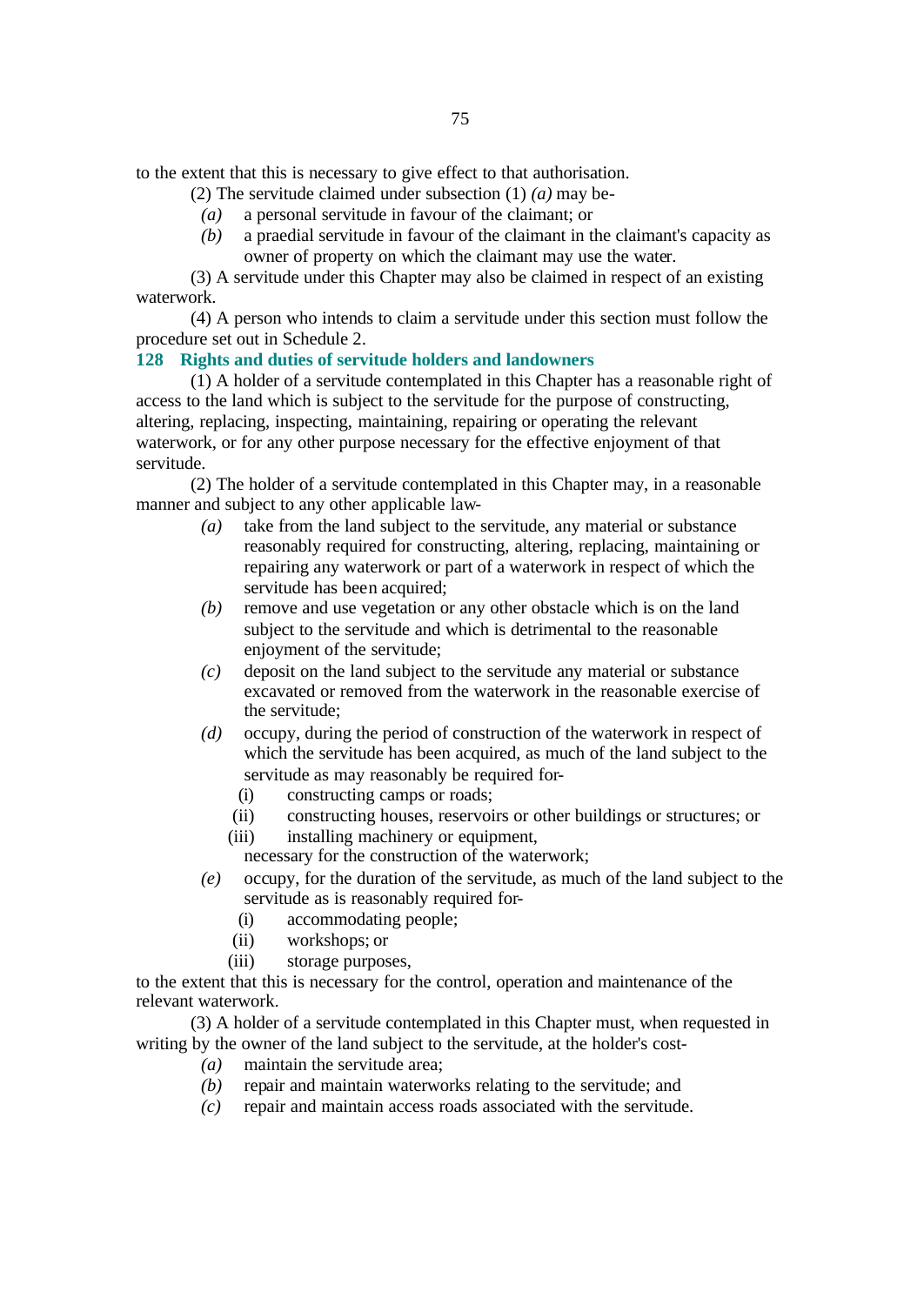(4) If the holder of a servitude fails to carry out the requested work, the owner of the land may arrange for the necessary work to be done and may recover any reasonable cost incurred from the servitude holder.

(5) On termination of a servitude, the holder of the servitude must rehabilitate the land subject to the servitude to the extent that this is reasonably possible.

**129 Procedure for acquisition and amendment of servitudes**

(1) A servitude contemplated in this Chapter may be acquired or an amendment or cancellation of a servitude obtained by-

- *(a)* executing and registering an applicable deed in terms of the Deeds Registries Act, 1937 (Act 47 of 1937); or
- *(b)* by means of an order of a High Court.

(2) A person claiming a servitude or an amendment of a servitude under this Chapter may, on reasonable notice to the landowner-

- *(a)* enter;
- *(b)* make any investigation; and
- *(c)* undertake any operation,

on the land which will be subject to the servitude, where this is reasonable in the circumstances and necessary for determining the nature and extent of the servitude and for complying with item 3 of Schedule 2.

(3) A person acting under subsection (2) must-

- *(a)* cause as little damage as possible to the land; and
- *(b)* where any damage is caused-
	- (i) repair the damage where possible; or
	- (ii) pay compensation to the landowner in an agreed amount or an amount determined by a competent court.

(4) An owner of the land against which a servitude contemplated in this Chapter is claimed, may claim to share in the use of any proposed waterwork relating to the servitude if-

- *(a)* the owner of the land is authorised to use water from a specific water resource;
- *(b)* the use of the waterwork is compatible with the authorised water use; and
- *(c)* the owner of the land agrees to be responsible for a proportionate share of the cost of constructing, repairing and maintaining the waterwork.

(5) A claim to share in the use of a waterwork under subsection (4) must be dealt with-

- *(a)* in the agr eement between the parties; or
- *(b)* in a High Court order contemplated in section 130.

### **130 Powers of High Court in respect of claim for servitude**

On hearing a claim for a servitude or for an amendment to a servitude in terms of this Chapter, a High Court may-

- *(a)* award the claim with or without modifications, on such terms as it considers just;
- *(b)* award compensation or refuse to award compensation;
- *(c)* determine whether a proportionate amount of compensation should be paid to the holder of a right of lease, mortgage, usufruct or similar right over the property, and order that such compensation be paid; or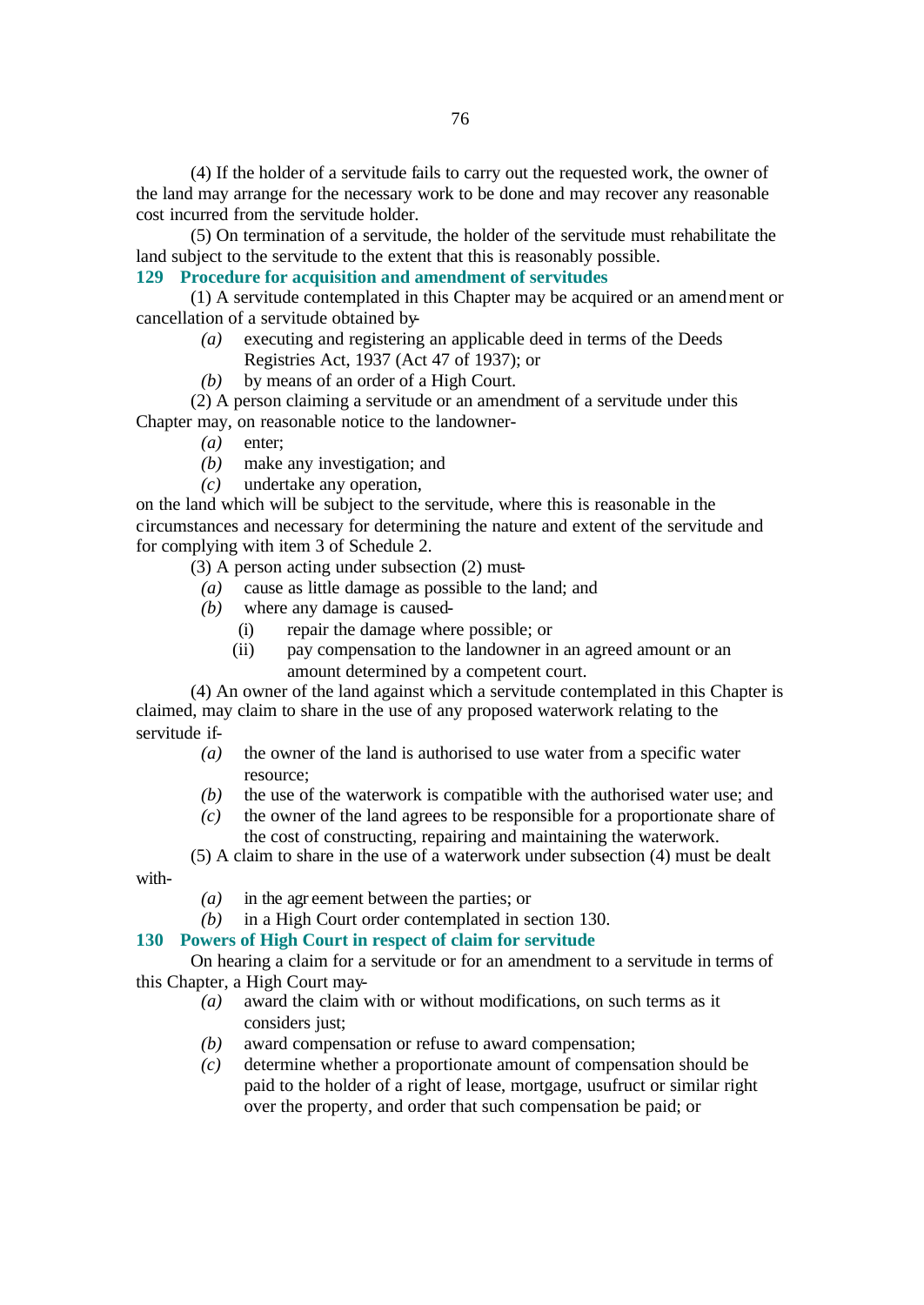## *(d)* dismiss the claim.

# **131 Compensation payable for granting of servitudes**

(1) In determining just and equitable compensation a High Court must take into account all relevant factors including, in addition to the matters contemplated in section 25 of the Constitution-

- *(a)* the nature of the servitude or amendment, including the nature and function of the waterwork relating to the servitude or amendment;
- *(b)* whether any existing waterwork will be used to give effect to the servitude;
- *(c)* the probable duration of the servitude;
- *(d)* the extent of the deprivation of use of the land likely to be suffered as a result of the servitude or amendment;
- *(e)* the rental value of the land affected by the servitude or amendment;
- *(f)* the nature and extent of the actual inconvenience or loss likely to be suffered as a result of the exercise of the rights under the servitude or amendment;
- *(g)* the extent to which the land can reasonably be rehabilitated on termination of the servitude;
- *(h)* any advantage that the landowner, or other person with a compensatable interest in the land subject to the servitude, is likely to derive as a result of the servitude or amendment; and
- *(i)* the public interest served by the waterwork relating to the servitude or amendment.

(2) A High Court may determine the time and manner of payment of the compensation.

### **132 Noting of servitude and amendment by endorsement against title deed**

(1) The acquisition, amendment or cancellation of a servitude by virtue of an order of the High Court takes effect when the order is noted in terms of the Deeds Registries Act, 1937, (Act 47 of 1937).

(2) Nothing in this section prevents a person from electing to register the acquisition, amendment or cancellation of a servitude in accordance with the Deeds Registries Act, 1937 (Act 47 of 1937).

### **133 Cancellation of servitude**

An owner of land subject to a servitude of abutment, aqueduct or submersion may-

- *(a)* if the relevant authorisation associated with the servitude is terminated;
- *(b)* if the rights and obligations in respect of the servitude have not been exercised on the land subject to the servitude for a continuous period of three years; or
- *(c)* for any other lawful reason,
- apply to a High Court for the cancellation of that servitude.

### **134 Joint waterwork involving servitude**

Subject to Chapter 4, two or more persons who are authorised to use water may agree to-

- *(a)* construct a joint waterwork; and
- *(b)* create a servitude associated with that waterwork,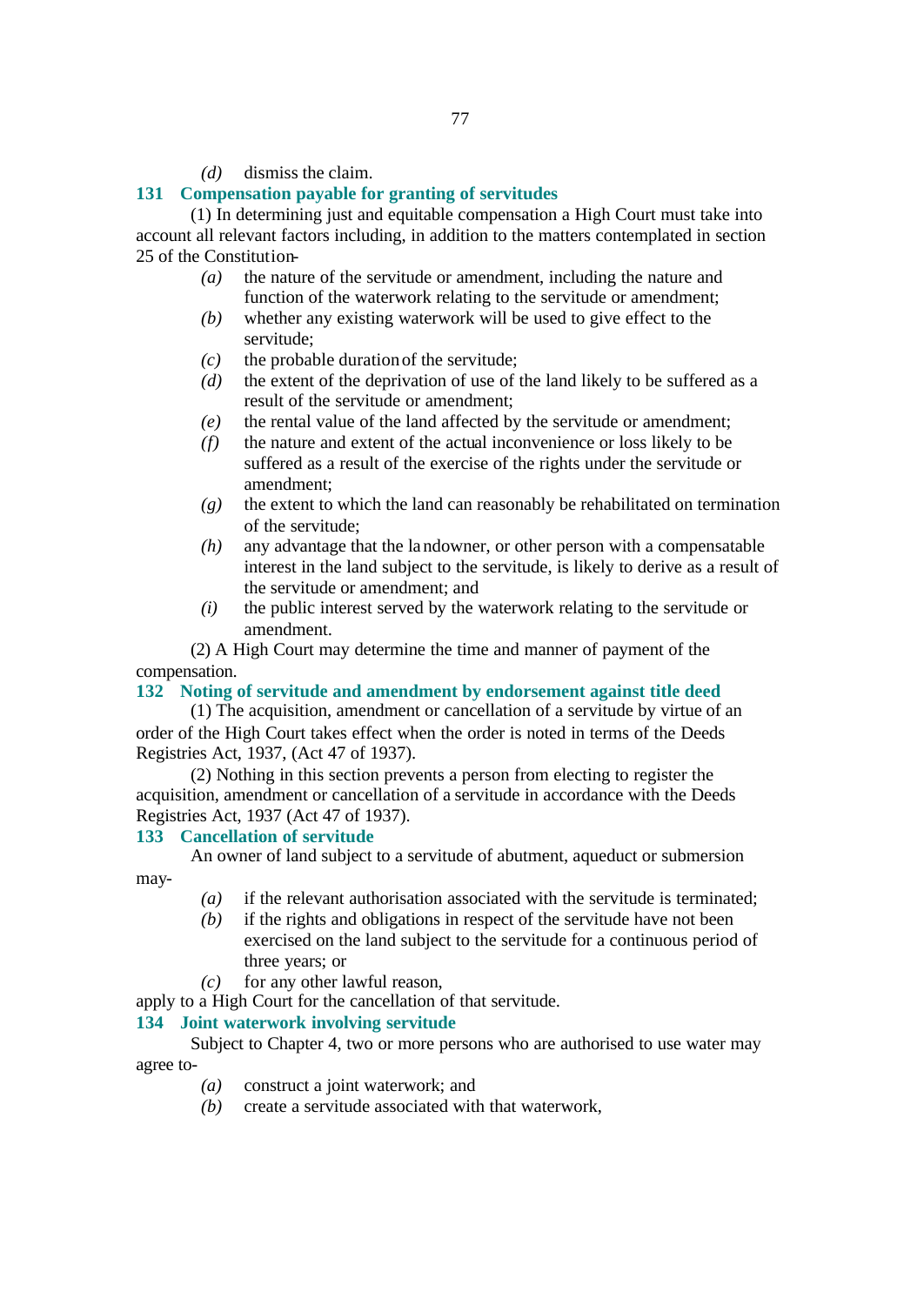to give effect to their authorised water use.

# *Part 3*

# *Waterworks and personal servitudes* **(ss 135-136)**

*Part 3 deals with ownership and restoration relating to waterworks placed on the land of another, and creates an exception to the general common law rule that personal servitudes are not transferable from the holder to another person. It allows transfers of personal servitudes that are held by the State and water management institutions.*

# **135 Ownership of waterworks on land belonging to another**

(1) A water management institution (including the State)-

- *(a)* retains ownership of a wa terwork placed in good faith on land belonging to another;
- *(b)* may remove such a waterwork from the land; and
- *(c)* may transfer the rights held in respect of improvement on such land to another person or authority.

(2) When a waterwork is removed under subsection  $(1)(b)$ , the owner of the property-

- *(a)* may require the Minister or the water management institution concerned to restore, as far as possible, any physical damage to the land caused by the removal; and
- *(b)* has no other claim against the Minister or the water management institution concerned.

(3) The rights of the State or a water management institution in respect of improvements on property not owned by the State or the institution may be transferred to another person or authority.

# **136 Transfer of personal servitudes**

(1) Despite any law to the contrary, a personal servitude, whether registered or not, held by the Minister or a water management institution may be transferred-

- *(a)* from the Minister to a water management institution; or
- *(b)* from a water management institution to the Minister or to another water management institution.

(2) The relevant Registrar of Deeds must register a notarially executed deed of cession to transfer a registered personal servitude in terms of subsection (1).

#### **CHAPTER 14**

#### **MONITORING, ASSESSMENT AND INFORMATION (ss 137-145)**

*Monitoring, recording, assessing and disseminating information on water resources is critically important for achieving the objects of the Act. Part 1 of this Chapter places a duty on the Minister, as soon as it is practicable to do so, to establish national monitoring systems. The purpose of the systems will be to facilitate the continued and coordinated monitoring of various aspects of water resources by collecting relevant information and data, through established procedures and mechanisms, from a variety of sources including organs of state, water management institutions and water users.* 

#### *Part 1*

### *National monitoring systems* **(ss 137-138)**

#### **137 Establishment of national monitoring systems**

(1) The Minister must establish national monitoring systems on water resources as soon as reasonably practicable.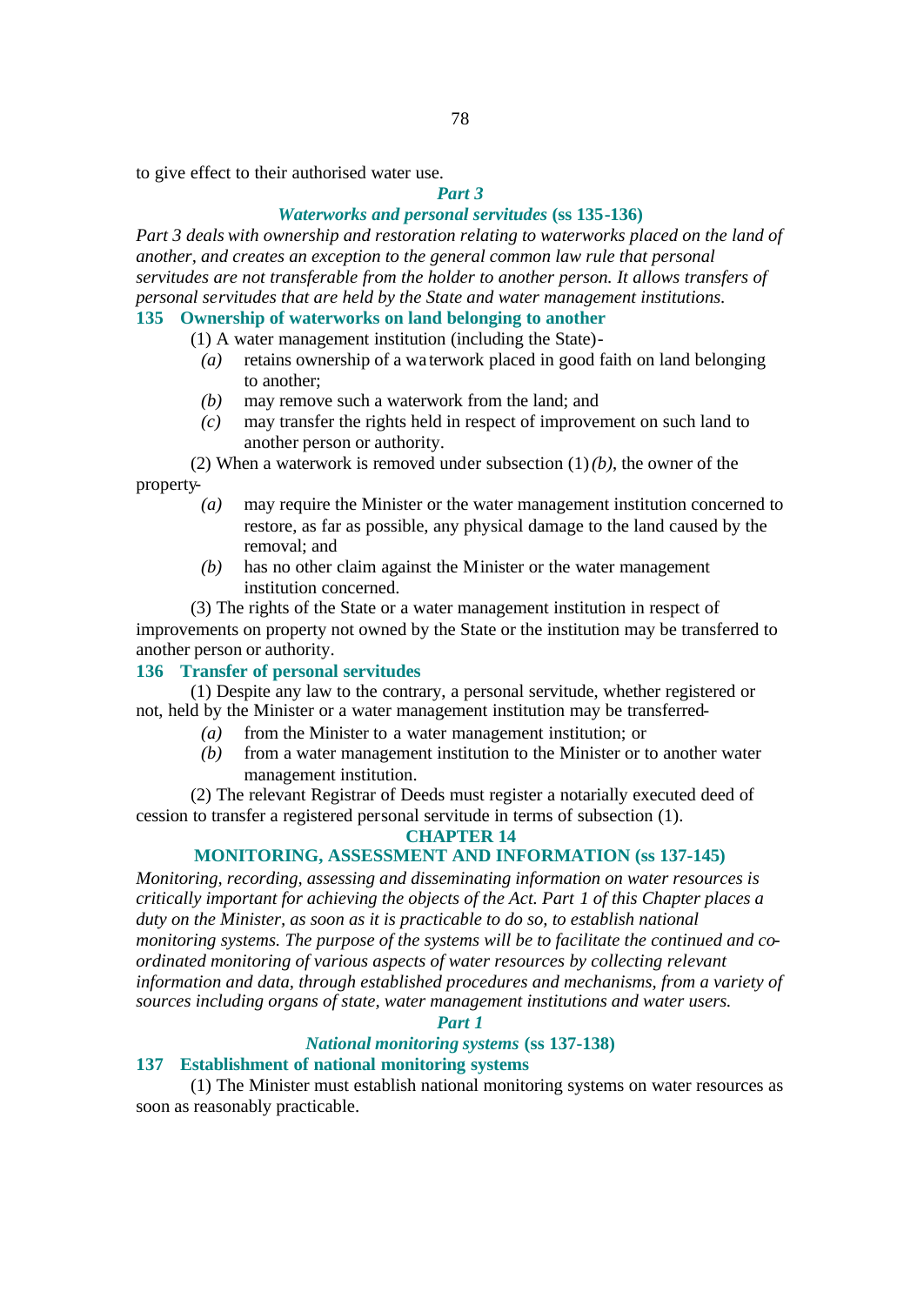(2) The systems must provide for the collection of appropriate data and information necessary to assess, among other matters-

- *(a)* the quantity of water in the various water resources;
- *(b)* the quality of water resources;
- *(c)* the use of water resources;
- *(d)* the rehabilitation of water resources;
- *(e)* compliance with resource quality objectives;
- *(f)* the health of aquatic ecosystems; and
- *(g)* atmospheric conditions which may influence water resources.
- **138 Establishment of mechanisms to co-ordinate monitoring of water resources**

# The Minister must, after consultation with relevant-

- *(a)* organs of state;
- *(b)* water management institutions; and
- *(c)* existing and potential users of water,

establish mechanisms and procedures to co-ordinate the monitoring of water resources.

# *Part 2*

## *National information systems on water resources* **(ss 139-143)**

*Part 2 requires the Minister, as soon as it is practicable to do so, to establish national information systems, each covering a different aspect of water resources, such as a national register of water use authorisations, or an information system on the quantity and quality of all water resources. The Minister may require any person to provide the Department with information prescribed by the Minister in regulations. In addition to its use by the Department and water management institutions, and subject to any limitations imposed by law, information in the national systems should be generally accessible for use by water users and the general public.* 

### **139 Establishment of national information systems**

(1) The Minister must, as soon as reasonably practicable, establish national information systems regarding water resources.

(2) The information systems may include, among others-

- *(a)* a hydrological information system;
- *(b)* a water resource quality information system;
- *(c)* a groundwater information system; and
- *(d)* a register of water use authorisations.

### **140 Objectives of national information systems**

The objectives of national information systems are-

- *(a)* to store and provide data and information for the protection, sustainable use and management of water resources;
- *(b)* to provide information for the development and implementation of the national water resource strategy; and
- *(c)* to provide information to water management institutions, water users and the public-
	- (i) for research and development;
	- (ii) for planning and environment impact assessments;
	- (iii) for public safety and disaster management; and
	- (iv) on the status of water resources.

### **141 Provision of information**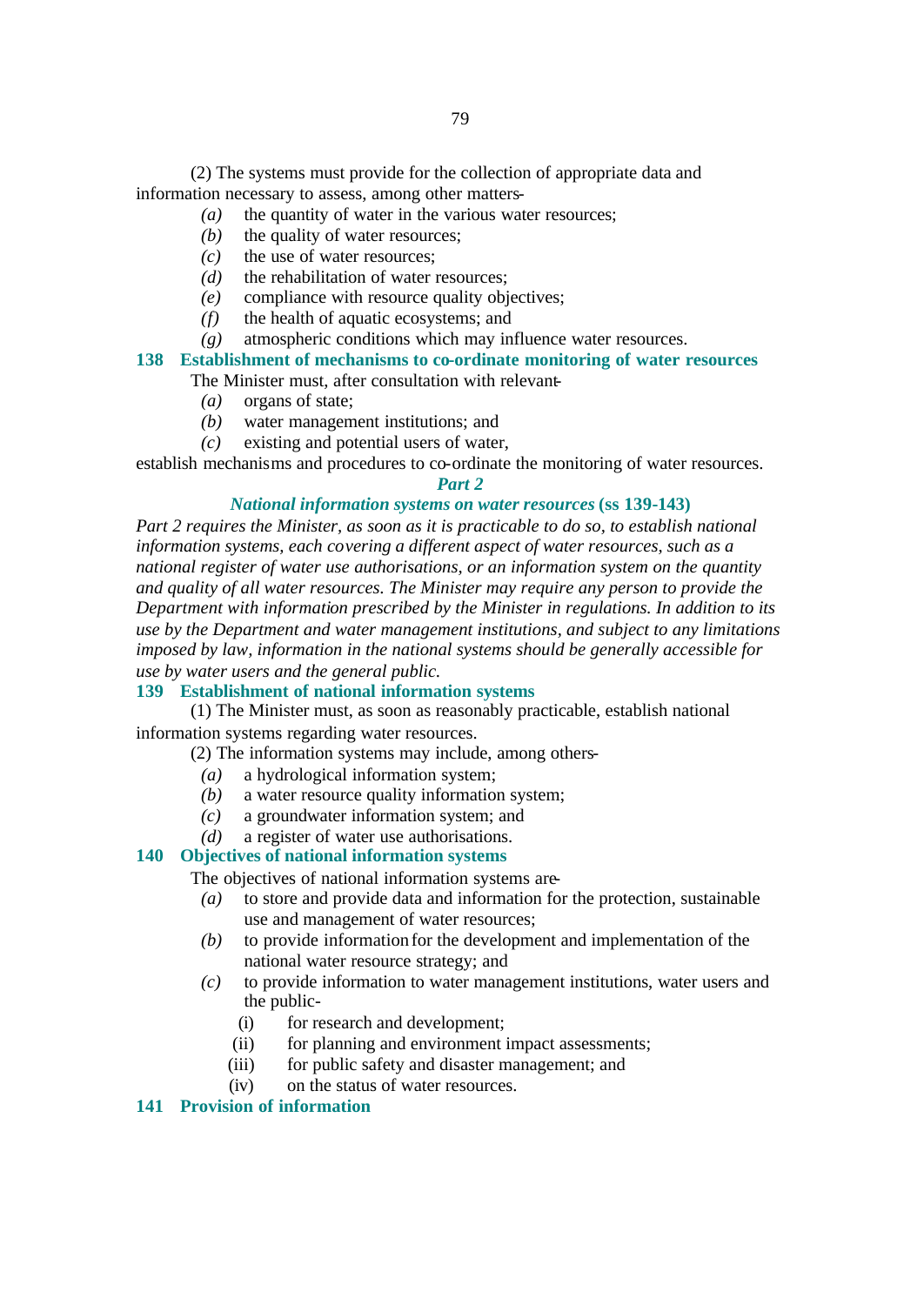The Minister may require in writing that any person must, within a reasonable given time or on a regular basis, provide the Department with any data, information, documents, samples or materials reasonably required for-

- *(a)* the purposes of any national monitoring network or national information system; or
- *(b)* the management and protection of water resources.

# **142 Access to information**

Information contained in any national information system established in terms of this Chapter must be made available by the Minister, subject to any limitations imposed by law, and the payment of a reasonable charge determined by the Minister.

# **143 Regulations for monitoring, assessment and information**

The Minister may make regulations prescribing-

- *(a)* guidelines, procedures, standards and methods for monitoring; and
- *(b)* the nature, type, time period and format of data to be submitted in terms of this Chapter.

#### *Part 3*

# *Information on floodlines, floods and droughts* **(ss 144-145)**

*Part 3 requires certain information relating to floods, droughts and potential risks to be made available to the public. Township layout plans must indicate a specific floodline. Water management institutions must use the most appropriate means to inform the public about anticipated floods, droughts or risks posed by water quality, the failure of any dam or any other waterworks or any other related matter. The Minister may establish early warning systems to anticipate such events.* 

#### **144 Floodlines on plans for establishment of townships**

For the purposes of ensuring that all persons who might be affected have access to information regarding potential flood hazards, no person may establish a township unless the layout plan shows, in a form acceptable to the local authority concerned, lines indicating the maximum level likely to be reached by floodwaters on average once in every 100 years.

### **145 Duty to make information available to public**

(1) A water management institution must, at its own expense, make information at its disposal available to the public in an appropriate manner, in respect of-

- *(a)* a flood which has occurred or which is likely to occur;
- *(b)* a drought which has occurred or which is likely to occur;
- *(c)* a waterwork which might fail or has failed, if the failure might endanger life or property;
- *(d)* any risk posed by any dam;
- *(e)* levels likely to be reached by floodwaters from time to time;
- *(f)* any risk posed by the quality of any water to life, health or property; and
- *(g)* any matter connected with water or water resources, which the public needs to know.

(2) The Minister may, where reasonably practicable, establish an early warning system in relation to the events contemplated in subsection (1).

# **CHAPTER 15**

# **APPEALS AND DISPUTE RESOLUTION (ss 146-150)**

*This Chapter establishes the Water Tribunal to hear appeals against certain decisions*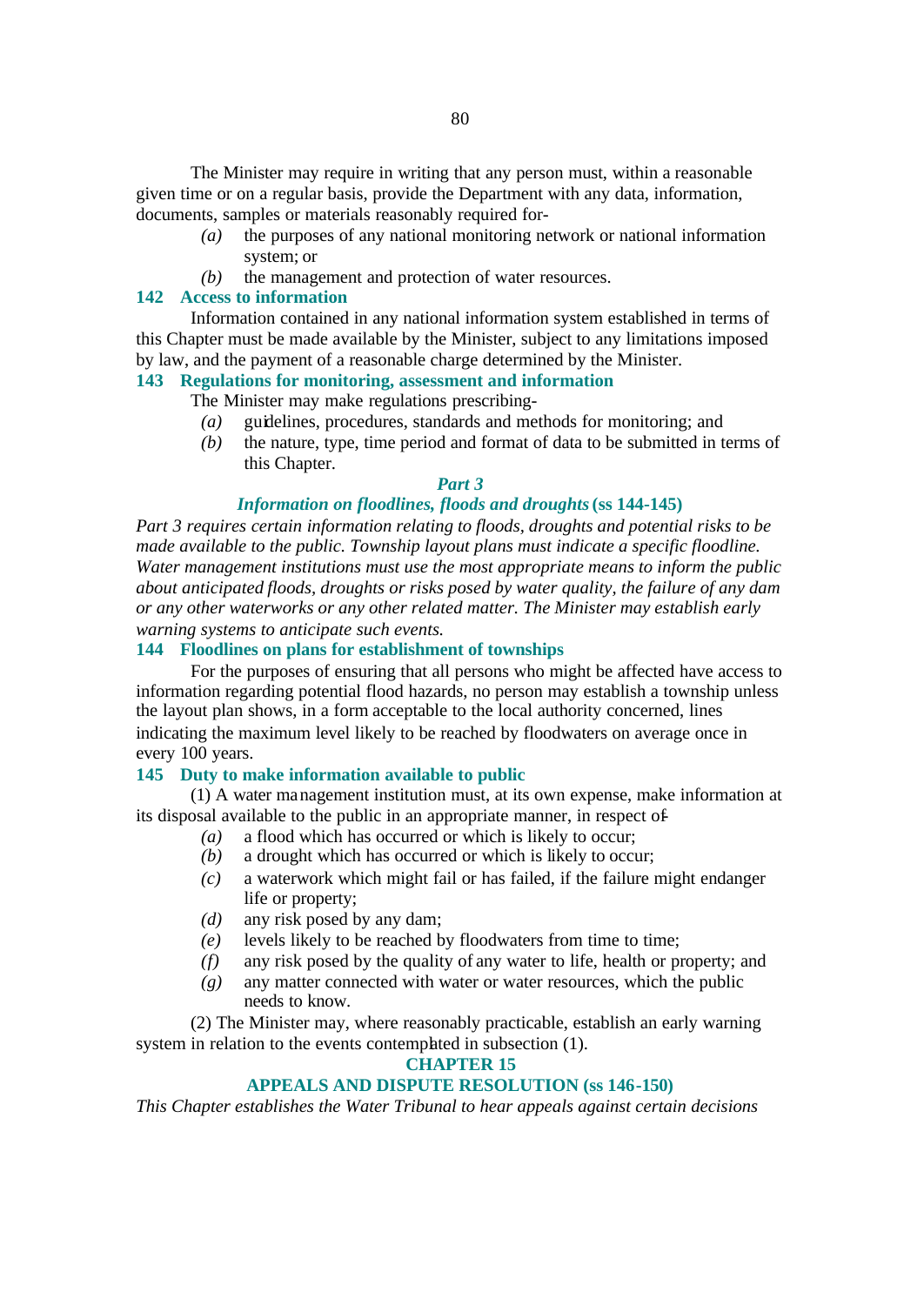*made by a responsible authority, catchment management agency or water management institution under this Act. The Tribunal is an independent body, whose members are appointed through an independent selection process, and which may conduct hearings throughout the Republic. A person may appeal to a High Court against a decision of the Tribunal on a question of law. This Chapter also provides for disputes to be resolved by mediation, if so directed by the Minister.* 

# **146 Establishment of Water Tribunal**

(1) The Water Tribunal is hereby established.

(2) The Tribunal is an independent body which-

*(a)* has jurisdiction in all the provinces of the Republic; and

*(b)* may conduct hearings anywhere in the Republic.

(3) The Tribunal consists of a chairperson, a deputy chairperson and as many additional members as the Minister considers necessary.

(4) Members of the Tribunal must have knowledge in law, engineering, water resource management or related fields of knowledge.

(5) The chairperson, the deputy chairperson and the additional members of the Tribunal are appointed by the Minister on the recommendation of the Judicial Service Commission contemplated in section 178 of the Constitution and the Water Research Commission established by section 2 of the Water Research Act, 1971 (Act 34 of 1971), in accordance with item 3 of Schedule 6.

[Sub-s. (5) substituted by s. 3 *(a)* of Act 45 of 1999.]

(6) The chairperson and the deputy chairperson may be appointed in a full-time or part-time capacity while the additional members must be appointed in a part-time capacity.

(7) The Minister must determine the employment conditions and the remuneration of the chairperson, the deputy chairperson and all other members of the Tribunal in consultation with the Minister of Finance.

(8) The Minister may, after consultation with the Judicial Service Commission or the Water Research Commission referred to in subsection (5), as the case may be, and after giving the member an opportunity to make representations and considering such representations, for good reason terminate the appointment of any member of the Tribunal.

[Sub-s. (8) substituted by s. 3 *(b)* of Act 45 of 1999.]

#### **147 Operation of Water Tribunal**

(1) Subject to section 146 (4), after having considered the necessary field of knowledge for the purposes of hearing a particular matter, the chairperson may nominate one or more members of the Water Tribunal to hear a matter and a decision by such member or members constitutes a decision by the Tribunal.

(2) Administrative support for the Tribunal must be provided by officials of the Department designated by the Director-General, subject to the laws pertaining to the secondment of officers in the Public Service.

(3) The expenditure of the Tribunal must be defrayed out of money appropriated by Parliament for that purpose or from any other source.

(4) Neither the Tribunal, the chairperson, the deputy chairperson nor any other member is liable for an act or omission committed in good faith while performing a function in terms of this Act.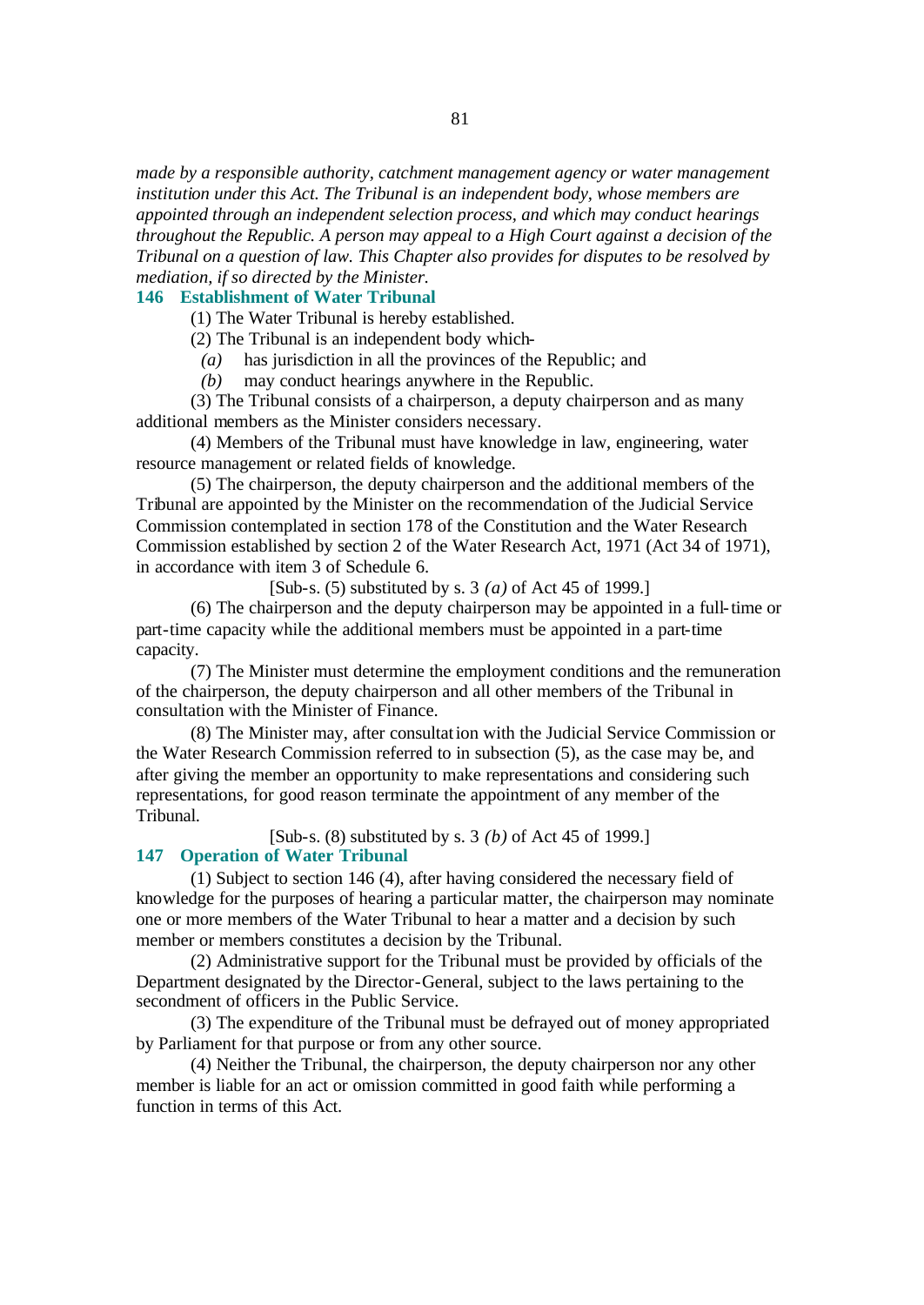#### **148 Appeals to Water Tribunal**

(1) There is an appeal to the Water Tribunal-

- *(a)* against a directive issued by a catchment management agency under section 19 (3) or 20 (4)  $(d)$ , by the recipient thereof;
- *(b)* against a claim by a catchment management agency for the recovery of costs under section 19 (5) or 20 (7) by the person affected thereby;
- *(c)* against the apportionment by a catchment management agency of a liability for costs under section 19 (8) or 20 (9), by a person affected thereby;
- *(d)* against a decision of a water management institution on the temporary transfer of a water use authorisation under section 25 (1), by a person affected thereby;
- *(e)* against a decision of a responsible authority on the verification of a water use under section 35 by a person affected thereby;
- *(f)* against a decision of a responsible authority on an application for a licence under section 41, or on any other application to which section 41 applies, by the applicant or by any other person who has timeously lodged a written objection against the application:
- *(g)* against a preliminary allocation schedule published by a responsible authority under section 46 (1), by any interested person;
- *(h)* against the amendment of a condition of a licence by a responsible authority on review under section 49 (2), by any person affected thereby;
- *(i)* against a decision of a responsible authority on an adjudication of claims made under section 51 (1), by any person affected thereby;
- *(j)* against a directive issued by a responsible authority under section 53 (1), by the recipient thereof;
- *(k)* against a claim by a water management institution for the recovery of costs under section 53 (2) *(a)*, by the person against whom the claim is made;
- *(l)* against a decision by a responsible authority on the suspension, withdrawal or reinstatement of an entitlement under section 54, or on the surrender of a licence under section 55, by the person entitled to use water or by the licensee; and
- *(m)* against a declaration made by, directive given by or costs claimed by the Minister in respect of a dam with a safety risk under section 118 (3) or (4).
- (2) An appeal under subsection (1)-
- *(a)* does not suspend a directive given under section 19 (3), 20 (4) *(d)* or 53 (1); and
- *(b)* suspends any other relevant decision, direction, requirement, limitation, prohibition or allocation pending the disposal of the appeal, unless the Minister directs otherwise.
- (3) An appeal must be commenced within 30 days after-
	- *(a)* publication of the decision in the *Gazette*;
	- *(b)* notice of the decision is sent to the appellant; or
- *(c)* reasons for the decision are given,

whichever occurs last.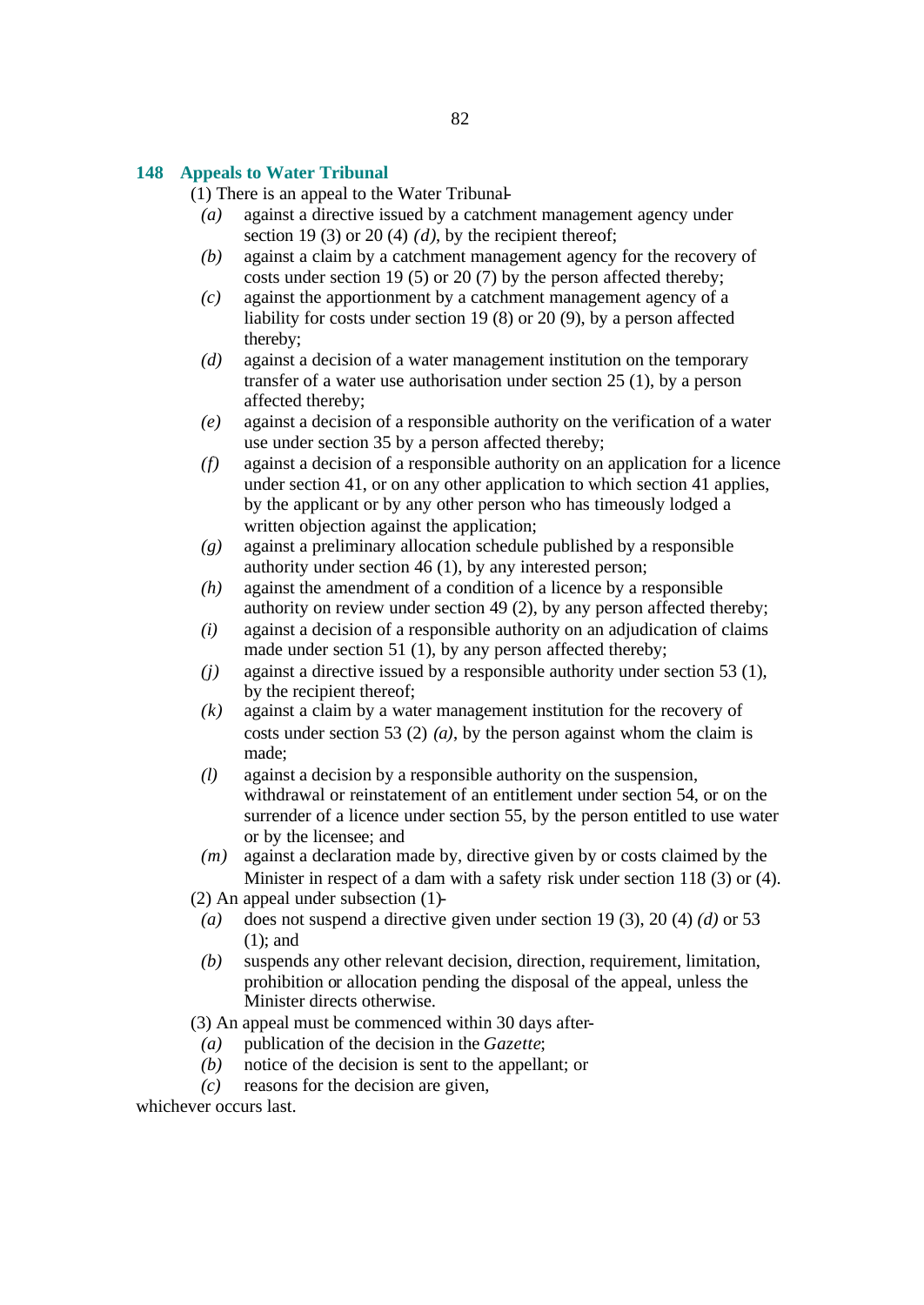- (4) The procedure for lodging, hearing and deciding-
- *(a)* an appeal under subsection (1); and
- *(b)* an application for the determination of compensation under section 22,

is contained in Part 2 of Schedule 6.

- (5) The chairperson may make rules which-
	- *(a)* govern the procedure of the Tribunal, including the procedure for lodging and opposing an appeal or an application and the hearing thereof by the Tribunal;
	- *(b)* may provide for application or appeal fees payable by a claimant or appellant; and
- *(c)* must be approved and published in the *Gazette* by the Minister.

## **149 Appeals from decisions of Water Tribunal**

(1) A party to a matter in which the Water Tribunal-

- *(a)* has given a decision on appeal under section 148, may, on a question of law, appeal to a High Court against that decision; or
- *(b)* has determined the liability for compensation or the amount of compensation under section 22 (9), may, on a question of law, appeal to a High Court against that determination.

(2) The appeal must be noted in writing within 21 days of the date of the decision of the Tribunal.

- (3) The notice of appeal must-
	- *(a)* set out every question of law in respect of which the appeal is lodged;
	- *(b)* set out the grounds for the appeal;
	- *(c)* be lodged with the relevant High Court and with the Water Tribunal; and
	- *(d)* be served on every party to the matter.

(4) The appeal must be prosecuted as if it were an appeal from a magistrate's court to a High Court.

#### **150 Mediation**

(1) The Minister may at any time and in respect of any dispute between any persons relating to any matter contemplated in this Act, at the request of a person involved or on the Minister's own initiative, direct that the persons concerned attempt to settle their dispute through a process of mediation and negotiation.

(2) A directive under subsection (1) must specify the time when and the place where such process must start.

(3) Unless the persons concerned have informed the Minister at least seven days before the date specified in terms of subsection (2) that they have appointed a mediator, the Minister must appoint a mediator.

(4) Notwithstanding subsection (3), the parties may at any time during the course of mediation or negotiation proceedings, by agreement between them, appoint another person to act as mediator.

(5) A person appointed by the Minister in terms of subsection (3) must either be an official of the Department or an independent mediator.

(6) Where the Minister or the Department is a party to the dispute, the mediator may not be an official of the Department.

(7) The contents of all discussions which took place and of all submissions made as part of a mediation process under this section are privileged in law, and may not be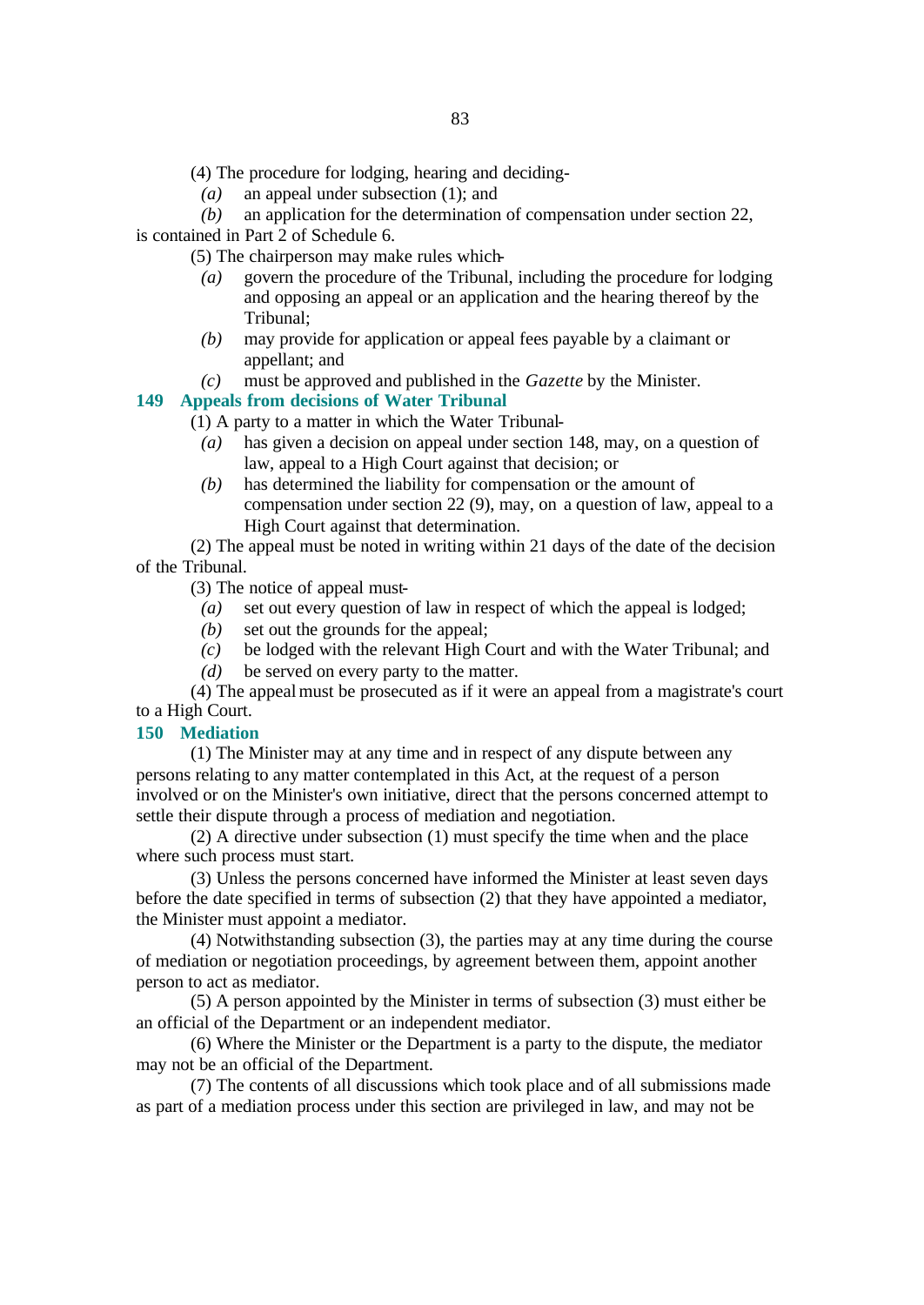received in evidence by any court of law, unless the parties agree otherwise.

- (8) The fees and expenses of a mediator must be paid by-
- *(a)* the Department, if the Minister has appointed the mediator; or
- *(b)* the parties, if they have appointed the mediator.

#### **CHAPTER 16**

# **OFFENCES AND REMEDIES (ss 151-155)**

*In common with other Acts of Parliament which aim to make non-compliance a criminal offence, this Chapter lists the acts and omissions which are offences under this Act, with the associated penalties. It also gives the courts and water management institutions certain powers associated with prosecutions for these offences, such as the power to remove the cause of a stream flow reduction.* 

## **151 Offences**

- (1) No person may-
	- *(a)* use water otherwise than as permitted under this Act;
	- *(b)* fail to provide access to any books, accounts, documents or assets when required to do so under this Act;
	- *(c)* fail to comply with any condition attached to a permitted water use under this Act;
	- *(d)* fail to comply with a directive issued under section 19, 20, 53 or 118;
	- *(e)* unlawfully and intentionally or negligently tamper or interfere with any waterwork or any seal or measuring device attached to a waterwork;
	- *(f)* fail or refuse to give data or information, or give false or misleading data or information when required to give information under this Act;
	- *(g)* fail to register an existing lawful water use when required by a responsible authority to do so;
	- *(h)* intentionally refuse to perform a duty, or obstruct any other person in the exercise of any power or performance of any of that person's duties in terms of this Act;
	- *(i)* unlawfully and intentionally or negligently commit any act or omission which pollutes or is likely to pollute a water resource:
	- *(j)* unlawfully and intentionally or negligently commit any act or omission which detrimentally affects or is likely to affect a water resource;
	- *(k)* fail to register a dam with a safety risk;
	- *(l)* fail to comply with a temporary restriction on the use of water in terms of item 6 of Schedule 3; or
- *(m)* commit contempt of the Water Tribunal.

(2) Any person who contravenes any provision of subsection (1) is guilty of an offence and liable, on the first conviction, to a fine or imprisonment for a period not exceeding five years, or to both a fine and such imprisonment and, in the case of a second or subsequent conviction, to a fine or imprisonment for a period not exceeding ten years or to both a fine and such imprisonment.

### **152 Enquiry in respect of compensation for harm, loss or damage suffered**

Where any person is convicted of an offence under this Act and-

- *(a)* another person has suffered harm or loss as a result of the act or omission constituting the offence; or
- *(b)* damage has been caused to a water resource,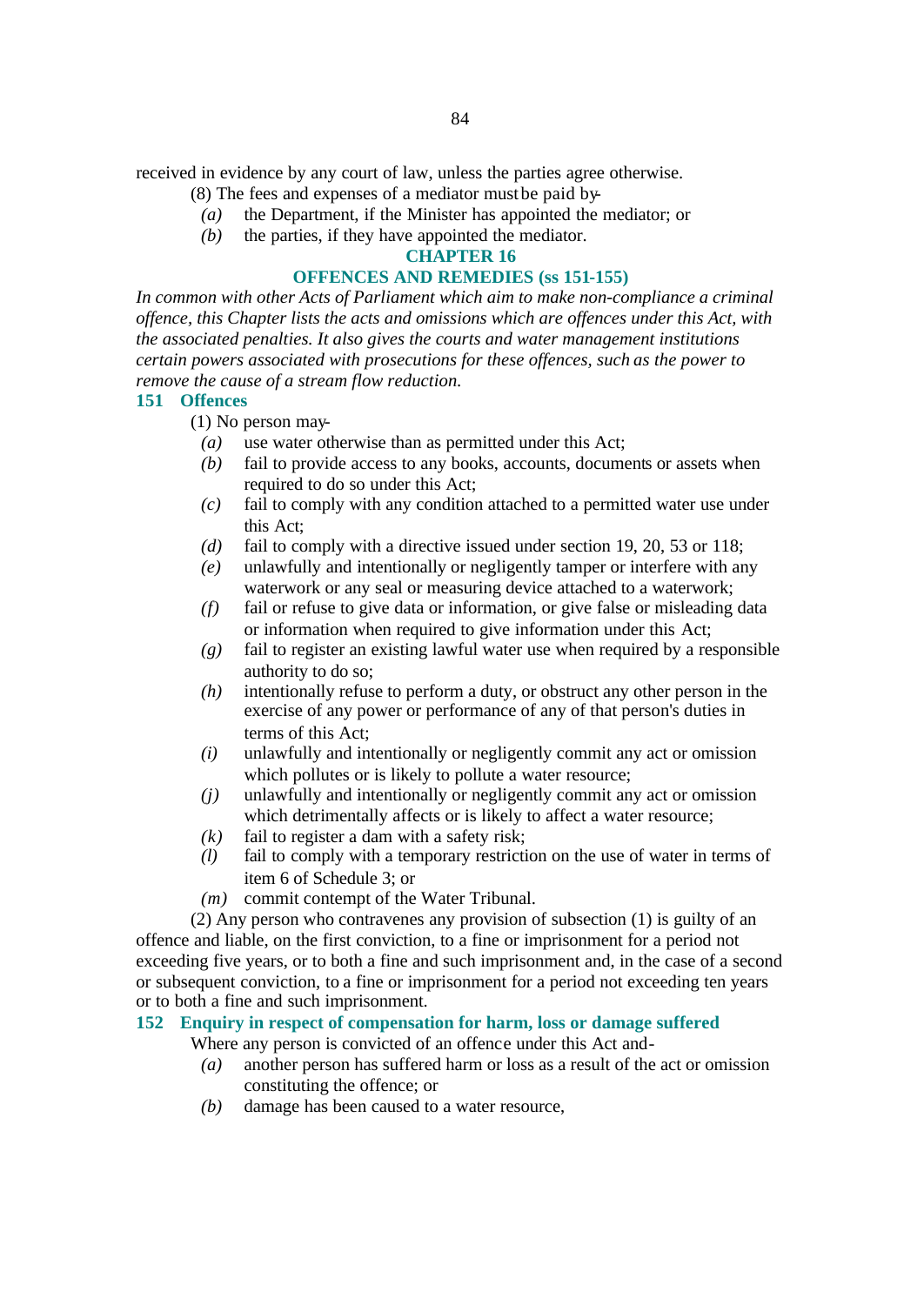the Court may, in the same proceedings-

- (i) at the written request of the person who suffered the harm or loss; or
- (ii) at the written request of the Minister in respect of the damage caused to a water resource; and
- (iii) in the presence of the convicted person,

enquire without pleadings into the harm, loss or damage and determine the extent thereof. **153 Award of damages** 

- After making a determination in terms of section 152, the Court may-
	- *(a)* award damages for the loss or harm suffered by the person referred to in section 152 against the accused;
	- *(b)* order the accused to pay for the cost of any remedial measures implemented or to be implemented; and
	- *(c)* order that the remedial measures to be implemented, be undertaken either by the accused or the relevant water management institution.

#### **154 Offences in relation to employer and employee relationships**

Whenever an act or omission by an employee or agent-

- *(a)* constitutes an offence in terms of this Act, and takes place with the express or implied permission of the employer or principal, as the case may be, the employer or principal, as the case may be, is, in addition to the employee or agent, liable to conviction for that offence; or
- *(b)* would constitute an offence by the employer or principal, as the case may be, in terms of this Act, that employee or agent will in addition to that employer or principal be liable to conviction for that offence.

# **155 Interdict or other order by High Court**

A High Court may, on application by the Minister or the water management institution concerned, grant an interdict or any other appropriate order against any person who has contravened any provision of this Act, including an order to discontinue any activity constituting the contravention and to remedy the adverse effects of the contravention.

#### **CHAPTER 17**

# **GENERAL AND TRANSITIONAL PROVISIONS (ss 156-164)**

*This Chapter contains a number of unrelated provisions which, being of general importance to the Act as a whole, are less suited to other Chapters. They relate, among other things, to the binding of all organs of state, to delegations, to the amendment and substitution of legal instruments, to the limitation of liability, and to the authorisation and service of documents. The Chapter refers to the list, in Schedule 7, of laws or parts of laws which are repealed by this Act and which will no longer have effect. However, any act performed under a repealed law remains valid if not inconsistent with this Act and until overridden by this Act. Regulations made under repealed laws also remain valid if not inconsistent with this Act and until repealed by the Minister. This Chapter also provides for overriding any provision in a prior law which exempts a person from payment of a charge or limiting payment to a fixed charge for water use.* 

## *Part 1*

## *Liability* **(ss 156-159)**

#### **156 State bound**

This Act binds all organs of state.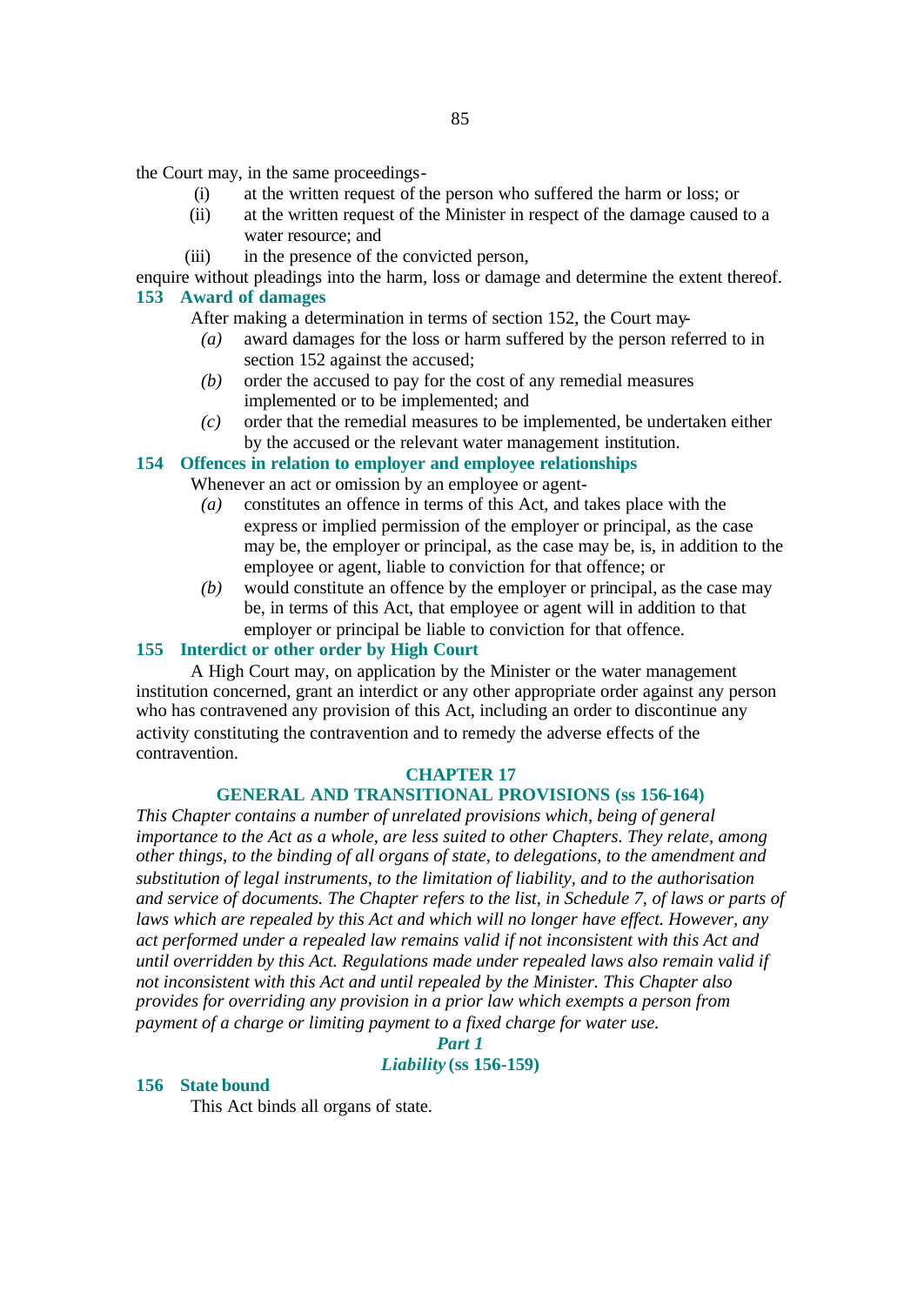### **157 Limitation of liability**

Neither the State nor any other person is liable for any damage or loss caused by-

- *(a)* the exercise of any power or the performance of any duty in terms of this Act; or
- *(b)* the failure to exercise any power, or perform any duty in terms of this Act, unless the exercise of or failure to exercise the power, or performance or failure to perform the duty was unlawful, negligent or in bad faith.

## **158 Amendment or substitution of instruments**

(1) For the purposes of this section, 'instrument' includes any regulation, strategy, licence, directive or notice made, determined, issued or given in terms of this Act.

(2) If the proposed amendment or substitution of an instrument-

- *(a)* is not likely to alter the rights and obligations of any person materially;
- *(b)* corrects any clerical mistake, unintentional error or omission in an instrument;
- *(c)* corrects any figure miscalculated in an instrument; or
- *(d)* corrects any misdescription of any person, thing or property,

the amendment or substitution may be made without following the procedure required for establishing or giving effect to the instrument.

### **159 Effect of delegation**

Where a power is conferred on a person to delegate the exercise of a power then, unless the contrary intention appears-

- *(a)* such a delegation does not prevent the exercise of that power, or the performance of that duty by the person who made the delegation;
- *(b)* such a delegation may be made subject to such conditions or limitations as the person making that delegation may specify; and
- *(c)* a power so delegated, when exercised or performed by the delegatee, must be regarded as having been exercised or performed by the person making the delegation.

### *Part 2*

# *Powers and authorisations* **(ss 160-164)**

### **160 Documents deemed to be properly authorised and issued**

(1) A notice, directive or other document issued in terms of this Act in good faith by any water management institution and purporting to have been signed by the chairperson, secretary or chief executive officer of the institution must be regarded as having been properly authorised and issued in terms of a valid decision, until evidence to the contrary is adduced.

(2) Any document issued in terms of this Act without authority may be ratified subsequently.

### **161 Documents and steps valid under certain circumstances**

(1) A notice, directive or other document issued in good faith in terms of this Act, but which does not comply with this Act, is valid if the non-compliance is not material and does not prejudice any person.

(2) The failure to take any steps required in terms of this Act as a prerequisite for any decision or action does not invalidate the decision or action if the failure-

- *(a)* is not material;
- *(b)* has subsequently been rectified; and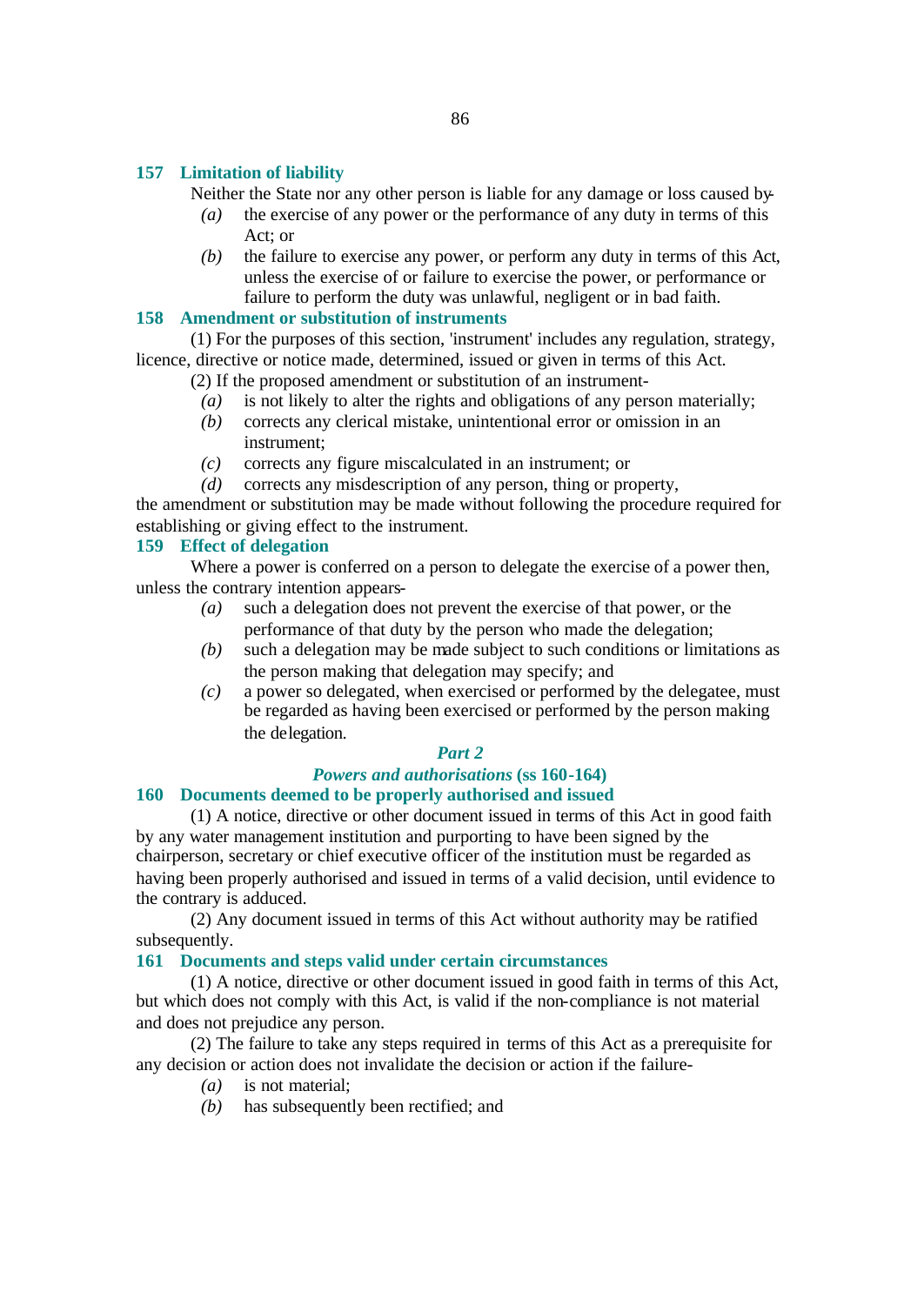*(c)* does not prejudice any person.

(3) A failure in good faith to consult with or send notice to any relevant person or body as required by this Act does not invalidate any act of or process for which such consultation is a prerequisite.

### **162 Service of documents**

(1) Any notice, directive or other document in terms of this Act, must be served-

- *(a)* if it is to be served on a natural person-
	- (i) by hand delivery to that person;
	- (ii) by hand delivery to a responsible individual at that person's business or residential address;
	- (iii) by sending it by registered mail to that person's business or residential address; or
	- (iv) where that person's business and residential address is unknown, despite reasonable enquiry, by publishing it once in the *Gazette* and once in a local newspaper circulating in the area of that person's last known residential or business address; or
- *(b)* if it is intended for a juristic person-
	- (i) by hand delivery to a responsible individual at the registered address or principal place of business of that juristic person;
	- (ii) by sending it by facsimile to the registered address or principal place of business of that juristic person;
	- (iii) by sending it by registered mail to the registered address or principal place of business of that juristic person;
	- (iv) by conspicuously attaching it to the main entrance of the registered address or the principal place of business of that juristic person; or
	- (v) by hand delivery to any member of that juristic person's board of directors or governing body.

(2) Any notice, directive or other document served according to subsection (1) is considered to have come to the notice of the person, unless the contrary is proved.

# **163 Repeal of laws, and savings**

(1) The laws set out in Schedule 7 are hereby repealed to the extent set out in the third column of that Schedule.

[Dates of commencement of sub-s. (1): 1 October 1998 and 1 October 1999 (see Schedule 7).]

(2) This Act overrides any provision in a prior law exempting a person from payment of a charge, or limiting payment to a fixed charge for water use.

(3) Anything done under a law repealed by this Act remains valid-

*(a)* to the extent that it is not inconsistent with this Act; and

*(b)* until anything done under this Act overrides it.

(4) Any regulation made under a law repealed by this Act remains in force and is considered to have been made under this Act-

*(a)* to the extent that it is not inconsistent with this Act; and

*(b)* until it is repealed by the Minister under this Act.

## **164 Short title and commencement**

This is the National Water Act, 1998, which takes effect on a date fixed by the President by proclamation in the *Gazette*.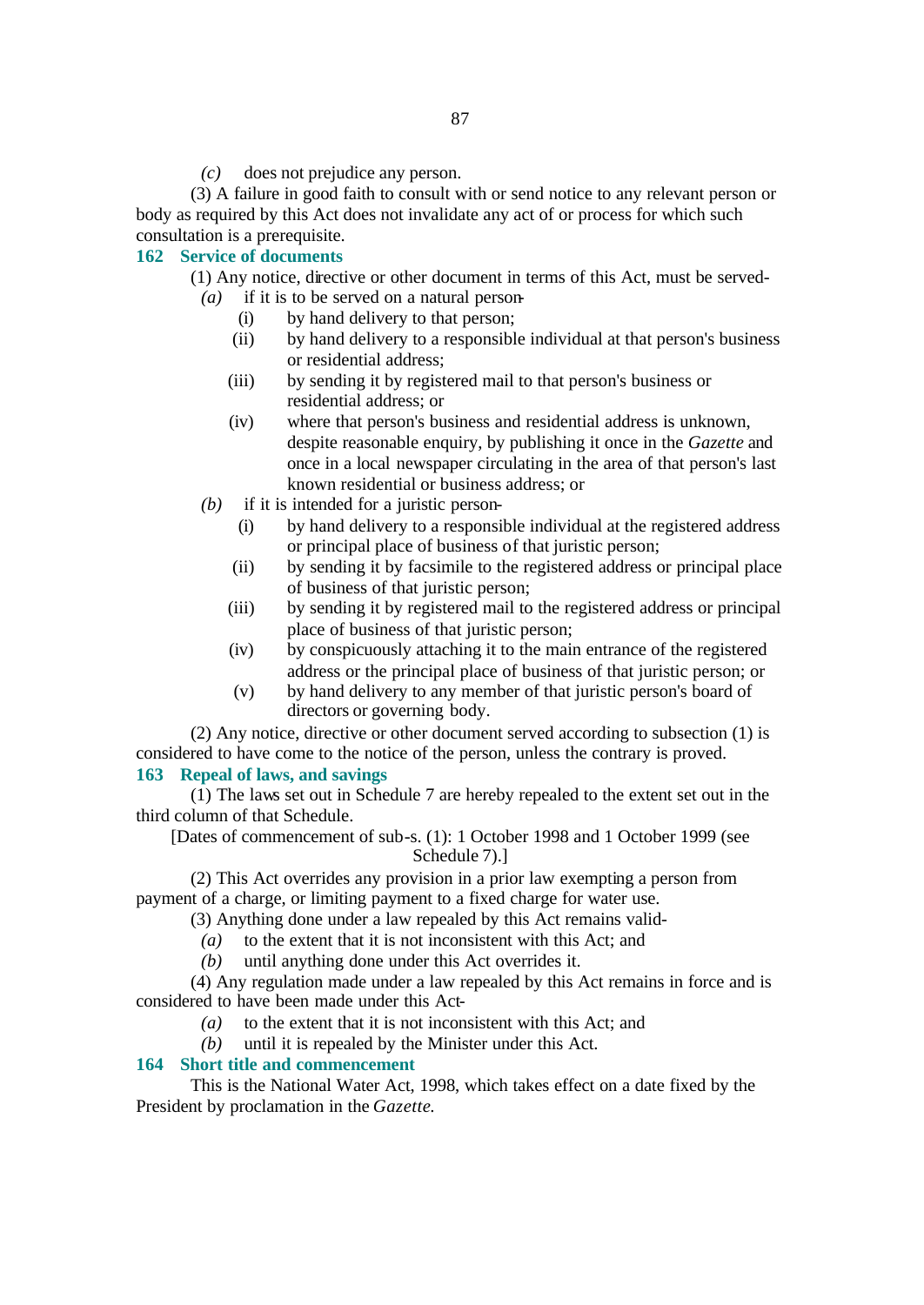# **Schedule 1 PERMISSIBLE USE OF WATER**

(Sections 4 (1) and 22 (1) *(a)* (i) and Item 2 of Schedule 3)

- (1) A person may, subject to this Act-
- *(a)* take water for reasonable domestic use in that person's household, directly from any water resource to which that person has lawful access;
- *(b)* take water for use on land owned or occupied by that person, for-
	- (i) reasonable domestic use;
	- (ii) small gardening not for commercial purposes; and
	- (iii) the watering of animals (excluding feedlots) which graze on that land within the grazing capacity of that land,

from any water resource which is situated on or forms a boundary of that land, if the use is not excessive in relation to the capacity of the water resource and the needs of other users;

- *(c)* store and use run-off water from a roof;
- *(d)* in emergency situations, take water from any water resource for human consumption or firefighting;
- *(e)* for recreational purposes-
	- (i) use the water or the water surface of a water resource to which that person has lawful access; or
	- (ii) portage any boat or canoe on any land adjacent to a watercourse in order to continue boating on that watercourse; and
- *(f)* discharge-
	- (i) waste or water containing waste; or
	- (ii) run-off water, including stormwater from any residential, recreational, commercial or industrial site,

into a canal, sea outfall or other conduit controlled by another person authorised to undertake the purification, treatment or disposal of waste or water containing waste, subject to the approval of the person controlling the canal, sea outfall or other conduit.

(2) An entitlement under this Schedule does not override any other law, ordinance, bylaw or regulation, and is subject to any limitation or prohibition thereunder.

# **Schedule 2**

# **PROCEDURAL MATTERS REGARDING SERVITUDES**

(Sections 127 (4) and 129 (2))

- 1. A person who intends to claim a servitude or an amendment of a servitude under the Act must give the owner of the land which will be subject to the servitude written notice of his or her claim.
- 2. Where a claimant is not the owner of the land in favour of which the servitude is claimed, the claimant must give the owner written notice of the claimant's claim.
- 3. The notice must include details of at least the following, where relevant:
	- *(a)* the entitlement of the claimant to the use of the water;
	- *(b)* a description of the land which will be subject to the servitude;
	- *(c)* whether the servitude claimed is a personal or a praedial servitude;
	- *(d)* in the case of a personal servitude, the name, identity number or registration number (if applicable) of the person in whose favour the servitude is claimed;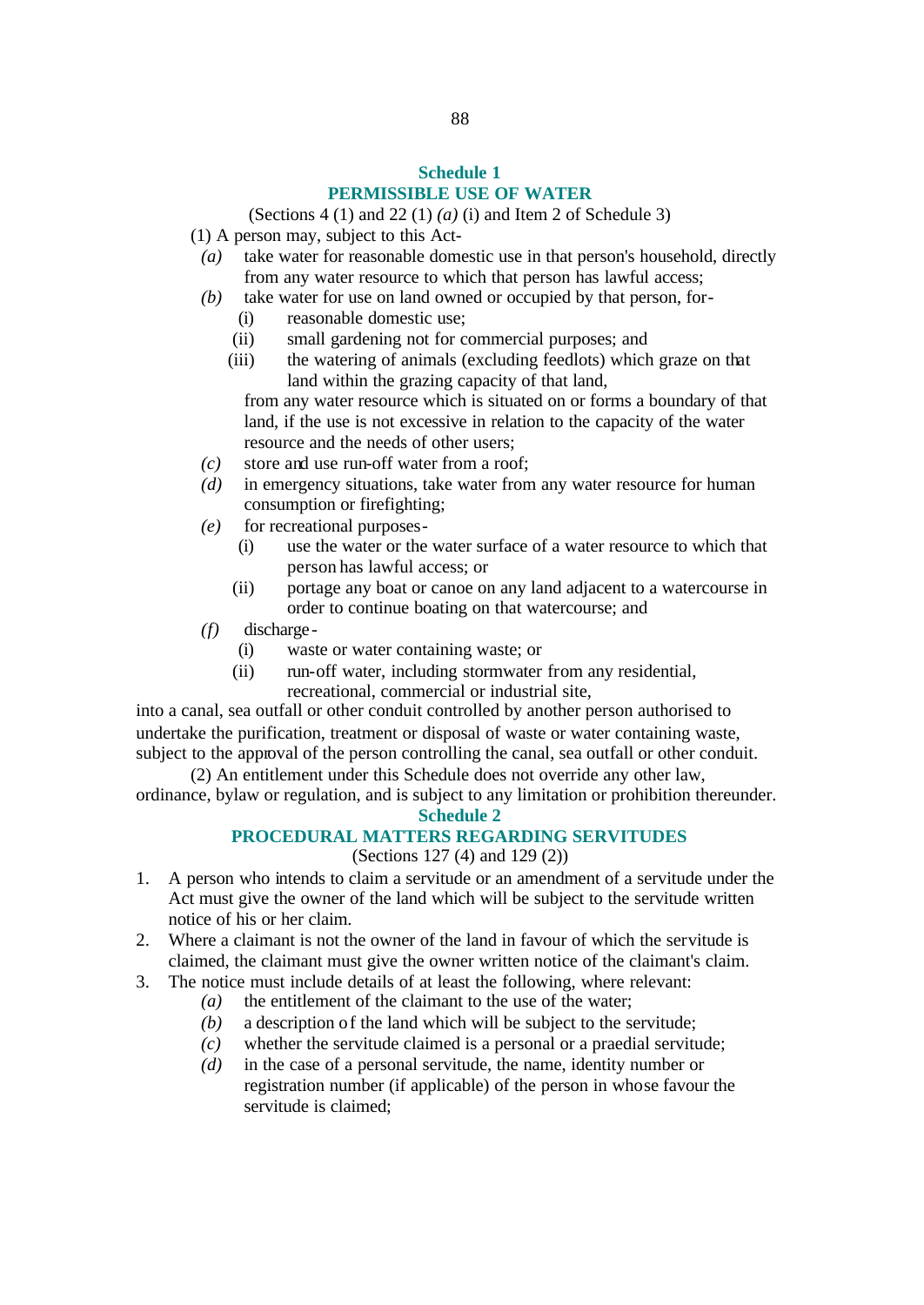- *(e)* in the case of a praedial servitude, a description of the land in favour of which the servitude is claimed;
- *(f)* the likely impact of the servitude on the land or its use;
- *(g)* in the case of a servitude of aqueduct, the route along which the water is to be led over the land which will be subject to the servitude and other affected land;
- *(h)* in the case of a servitude of submersion, where the water will be stored and the area that will be submerged;
- *(i)* the nature and locality of any proposed waterwork, including any road or other structure, which will reduce the loss and inconvenience to the owner or occupier of the land which will be subject to the servitude, as a result of the servitude;
- *(j)* how and when maintenance of the proposed waterwork is likely to be carried out;
- *(k)* the nature, quantity and situation of any materials required from the land which will be subject to the servitude for the purpose of constructing any proposed waterwork;
- *(l)* the land reasonably required during the construction period for-
	- (i) construction camps;
	- (ii) accommodating people;
	- (iii) workshops; or
	- (iv) storage purposes;
- *(m)* the extent and location of any land reasonably required for construction, operating and maintaining a proposed waterwork on the land which will be subject to the servitude; and
- *(n)* the compensation offered.
- 4. A plan depicting the location of the proposed waterworks on the land which will be subject to the servitude must be attached to the notice.
- 5. When a person gives a notice of a claim for a servitude or for an amendment of a servitude, that person must also send, by registered post, a copy of the notice to-
	- *(a)* the lessee of the land;

Act; or

- *(b)* the national, provincial or local government authority responsible for controlling, maintaining or repairing a road across which the claimant intends constructing a waterwork in terms of the servitude or amendment; and
- *(c)* every person who, from a perusal of-
	- (i) the title deeds of the land;
	- (ii) the records of the Registrar of Mining Titles; or
	- (iii) the records of any other government office which records prospecting or mining rights,

appears to have any interest in the land which may be negatively affected by the servitude, if the whereabouts of the person can be readily ascertained.

- 6. A notice under item 1 or 2 may be amended as a result of-
	- *(a)* the claimant exercising his or her rights under section 128 of the
	- *(b)* objections to the notice by the owner of the land subject to the servitude or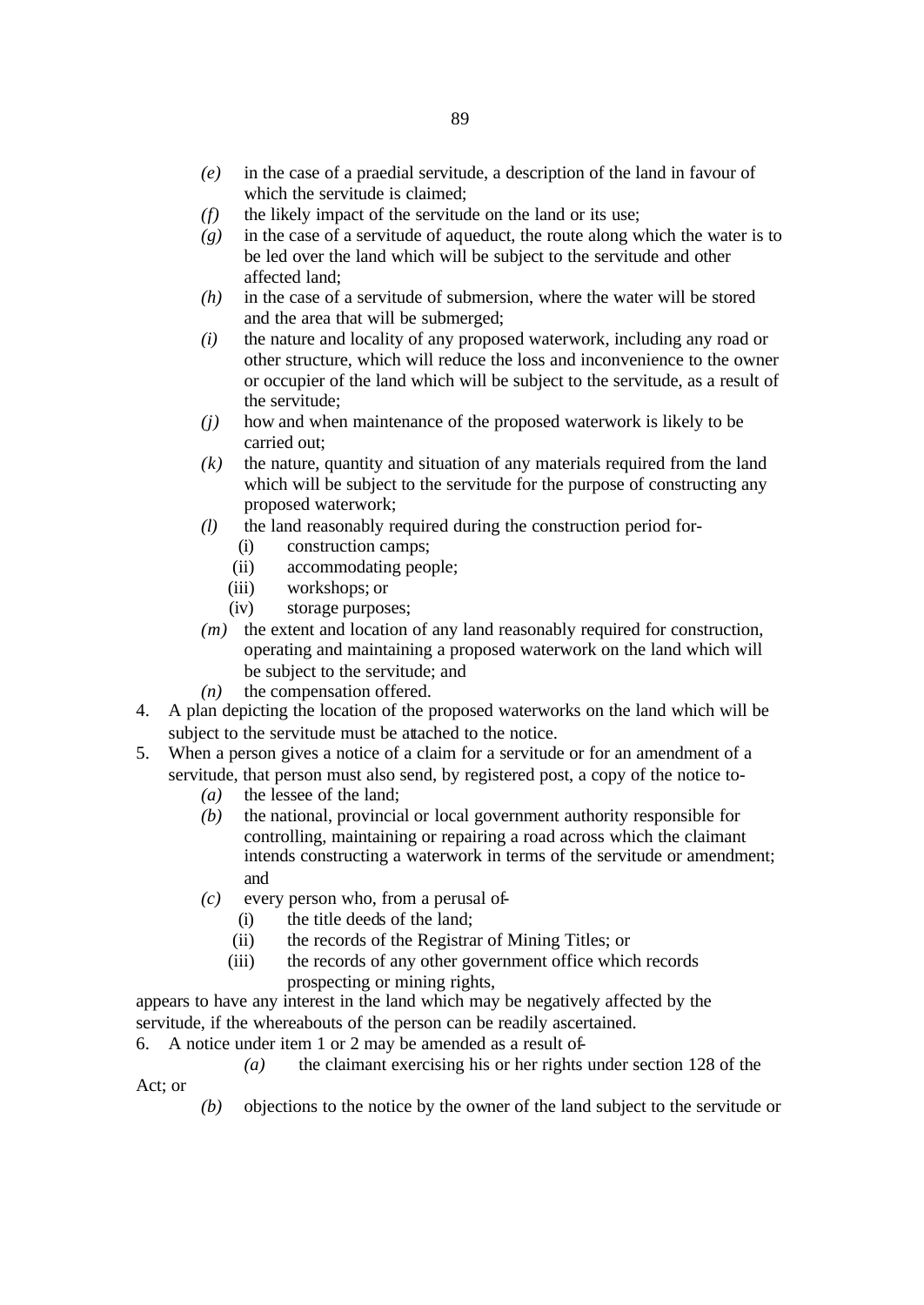the owner of the land in favour of which the servitude is claimed.

- 7. An amended notice must be dealt with in the same way as the original notice.
- 8. A claimant may, not earlier than 14 days and not later than 90 days after the notices required in terms of this Schedule have been given, apply to the High Court for the award of a servitude claimed in terms of the procedure set out in this Schedule and the High Court may make such order as it deems fit.

#### **Schedule 3**

# **POWERS WHICH MAY BE EXERCISED AND DUTIES TO BE PERFORMED BY CATCHMENT MANAGEMENT AGENCIES ON ASSIGNMENT OR DELEGATION**

(Sections 72, 73 and 151 (1) *(l)*)

# **1 General**

Subject to Chapter 2 and sections 72 and 73 of this Act a catchment management agency may exercise any of the powers or perform any of the duties set out in this Schedule and any other powers or duties necessary or desirable in order to ensure compliance with the Act, to the extent that such powers and duties have been assigned or delegated to it, and within the constraints of the assignment or delegation.

# **2 Power to manage, monitor, conserve and protect water resources and to implement catchment management strategies**

A catchment management agency may-

- *(a)* manage and monitor permitted water use within its water management area;
- *(b)* conserve and protect the water resources and resource quality within its water management area;
- *(c)* subject to the provisions of the Act, develop and operate a waterwork in furtherance of its catchment management strategy;
- *(d)* do anything necessary to implement catchment management strategies within its water management area; and
- *(e)* by notice to a person taking water, and after having given that person a reasonable opportunity to be heard, limit the taking of water in terms of Schedule 1.

# **3 Catchment management agencies may make rules to regulate water use**

(1) A catchment management agency may make rules to regulate water use.

- (2) The rules made under subitem (1) may relate, amongst other things, to-
	- *(a)* the times when;
	- *(b)* the places where;
- *(c)* the manner in which; and
- *(d)* the waterwork through which,

water may be used.

(3) A water user must adhere to any such rules which apply to that user.

(4) A rule made under subitem (1) prevails over a conflicting distribution condition contained in any authorisation.

(5) Before making rules a catchment management agency must-

- *(a)* publish a notice in the *Gazette*
	- (i) setting out the proposed rules;
	- (ii) inviting written comments to be submitted on the proposed rules,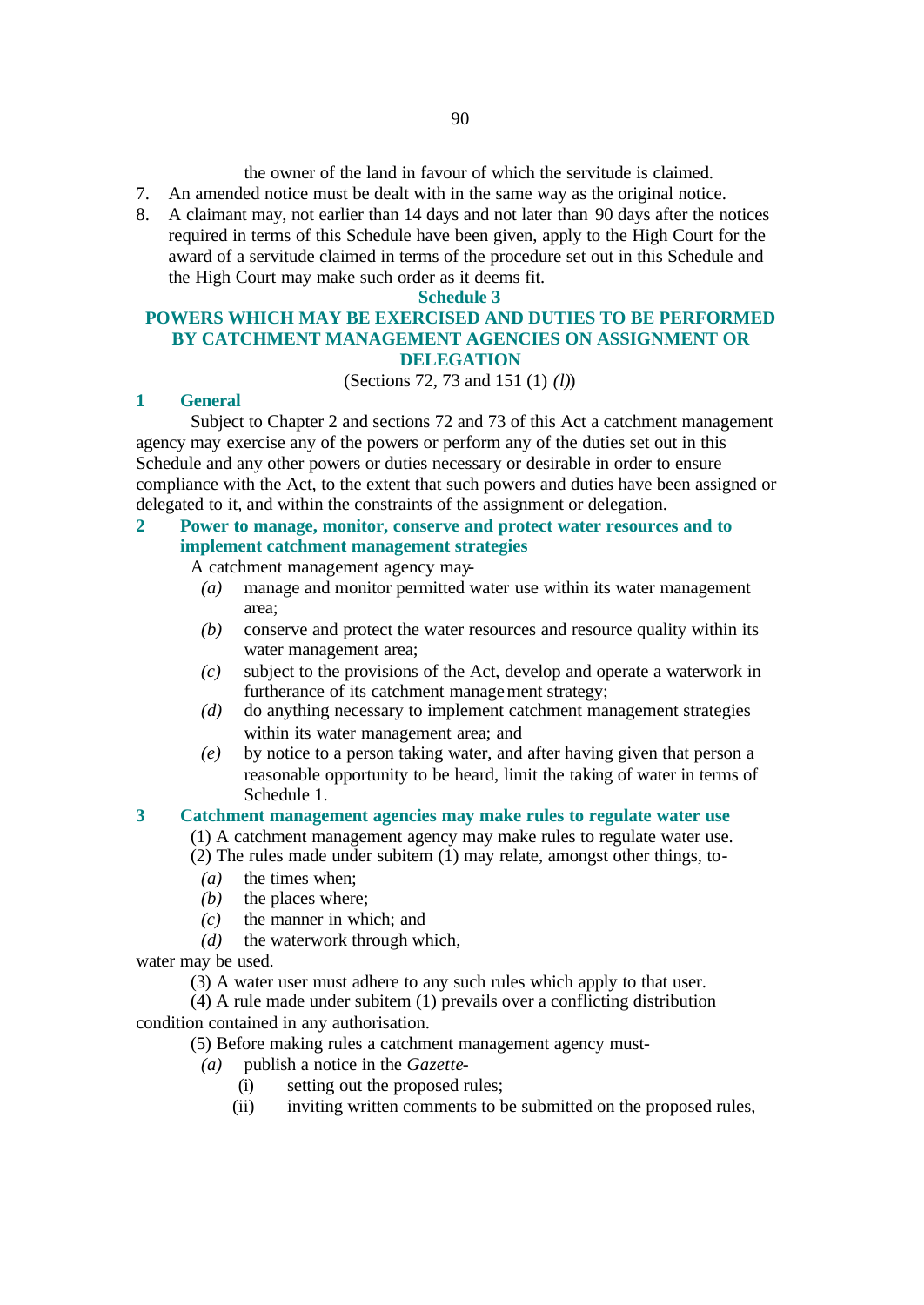specifying an address to which and a date before which the comments are to be submitted, which date may not be earlier than 60 days after publication of the notice;

- *(b)* consider what further steps, if any, are appropriate to bring the contents of the notice to the attention of interested persons, and take those steps which the catchment management agency considers to be appropriate;
- *(c)* consider all comments received on or before the date specified in paragraph  $(a)$  (ii); and
- *(d)* consider all applicable conditions for provision of services and bylaws made under the Water Services Act, 1997 (Act 108 of 1997), by water services institutions having jurisdiction in the area in question.

(6) After complying with subitem (5), a catchment management agency must-

- *(a)* finalise the rules; and
- *(b)* make it known, in an appropriate manner, that the rules have been finalised and where they may be read; or
- *(c)* deliver or send a copy of the rules to each water user to whom the rules apply.

## **4 Catchment management agencies may require establishment of management systems**

(1) A catchment management agency may require in writing that a water user-

- *(a)* install a recording or monitoring device to monitor storing, abstraction and use of water;
- *(b)* establish links with any monitoring or management system to monitor storing, abstraction and use of water; and
- *(c)* keep records on the storing, abstraction and use of water and submit the records to the catchment management agency.

(2) If the water user fails to comply with a requirement of subitem  $(1)(a)$  or  $(b)$ , a catchment management agency may undertake the installation or establishment of such links and recover any reasonable cost from that water us er.

# **5 Catchment management agencies may require alterations to waterworks**

(1) A catchment management agency may, by written notice to the owner or person in control of a waterwork, require that person to collect and submit particular information within a period specified to enable the catchment management agency to determine whether that waterwork is constructed, maintained and operated in accordance with the Act.

(2) A catchment management agency may direct the owner or person in control of a waterwork at the owner's own cost and within a specified period, to-

- *(a)* undertake specific alterations to the waterwork;
- *(b)* install a specific device; or
- *(c)* demolish, remove or alter the waterwork or render the waterwork inoperable in a manner specified in the directive.

(3) A catchment agency may only issue such a directive if it is reasonably necessary in order to-

- (i) protect authorised uses of other persons;
- (ii) facilitate monitoring and inspection of the water use; or
- (iii) protect public safety, property or the resource quality.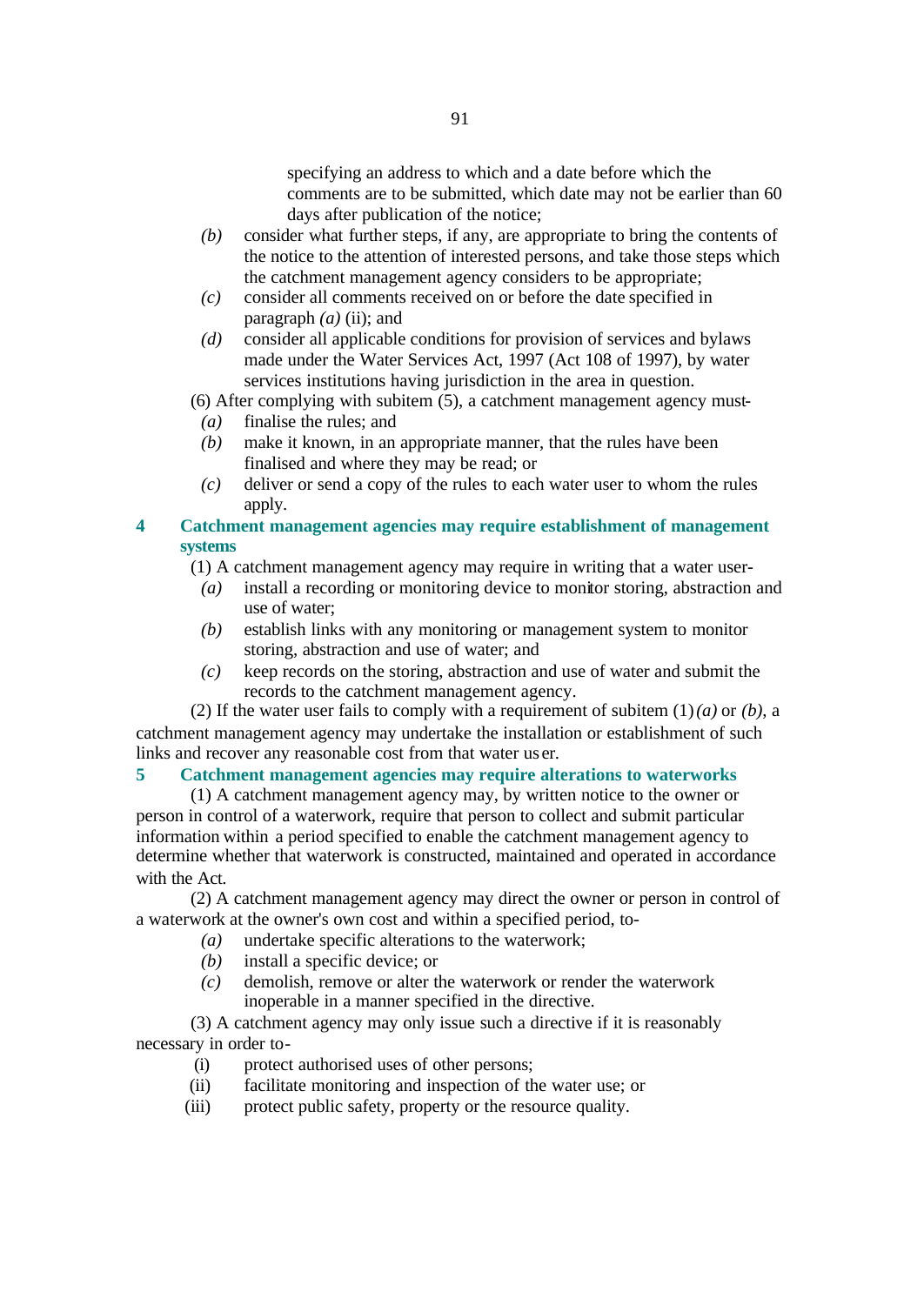(4) If the owner fails to comply with a directive, the catchment management agency may-

- *(a)* undertake the alterations;
- *(b)* install the device; or
- *(c)* demolish, remove or alter the waterwork or render the waterwork inoperable,

and recover any reasonable costs from the person to whom the directive was issued.

# **6 Catchment management agencies may temporarily control, limit or prohibit use of water during periods of water shortage**

(1) If a catchment management agency on reasonable grounds believes that a water shortage exists or is about to occur within an area it may, despite anything to the contrary in any authorisation, by notice in the *Gazette* or by written notice to each of the water users in the area who are likely to be affected-

- (i) limit or prohibit the use of water;
- (ii) require any person to release stored water under that person's control;
- (iii) prohibit the use of any waterwork; and
- (iv) require specified water conservation measures to be taken.

(2) A notice contemplated in subitem (1) must-

- *(a)* specify the geographical area or water resource to which the notice relates;
- *(b)* set out the reason for the notice; and
- *(c)* specify the date of commencement of the measures.

(3) In exercising the powers under subitem (1), the catchment management agency must-

- *(a)* give preference to the maintenance of the Reserve;
- *(b)* treat all water users on a basis that is fair and reasonable; and
- *(c)* consider-
	- (i) the actual extent of the water shortage;
	- (ii) the likely effects of the shortage on the water users;
	- (iii) the strategic importance of any water use; and
	- (iv) any water rationing or water use limitations by a water services institution having jurisdiction in the area in question under the Water Services Act, 1997 (Act 108 of 1997).

(4) If the owner or person in control of a waterwork contravenes a notice issued under subitem (1), the catchment management agency may-

- *(a)* modify, or require the owner of the waterwork to modify the waterwork so that it cannot be used to take more water than that allowed for in the notice; or
- *(b)* remove the waterwork or require the owner to remove the waterwork if the notice contains a prohibition on the use of that waterwork.

(5) A catchment management agency may recover from the owner any reasonable costs incurred by it in acting under subitem (4).

#### **Schedule 4**

# **MANAGEMENT AND PLANNING OF WATER MANAGEMENT**

**INSTITUTIONS**

(Sections 79 (2) and 82 (4))

*Part 1*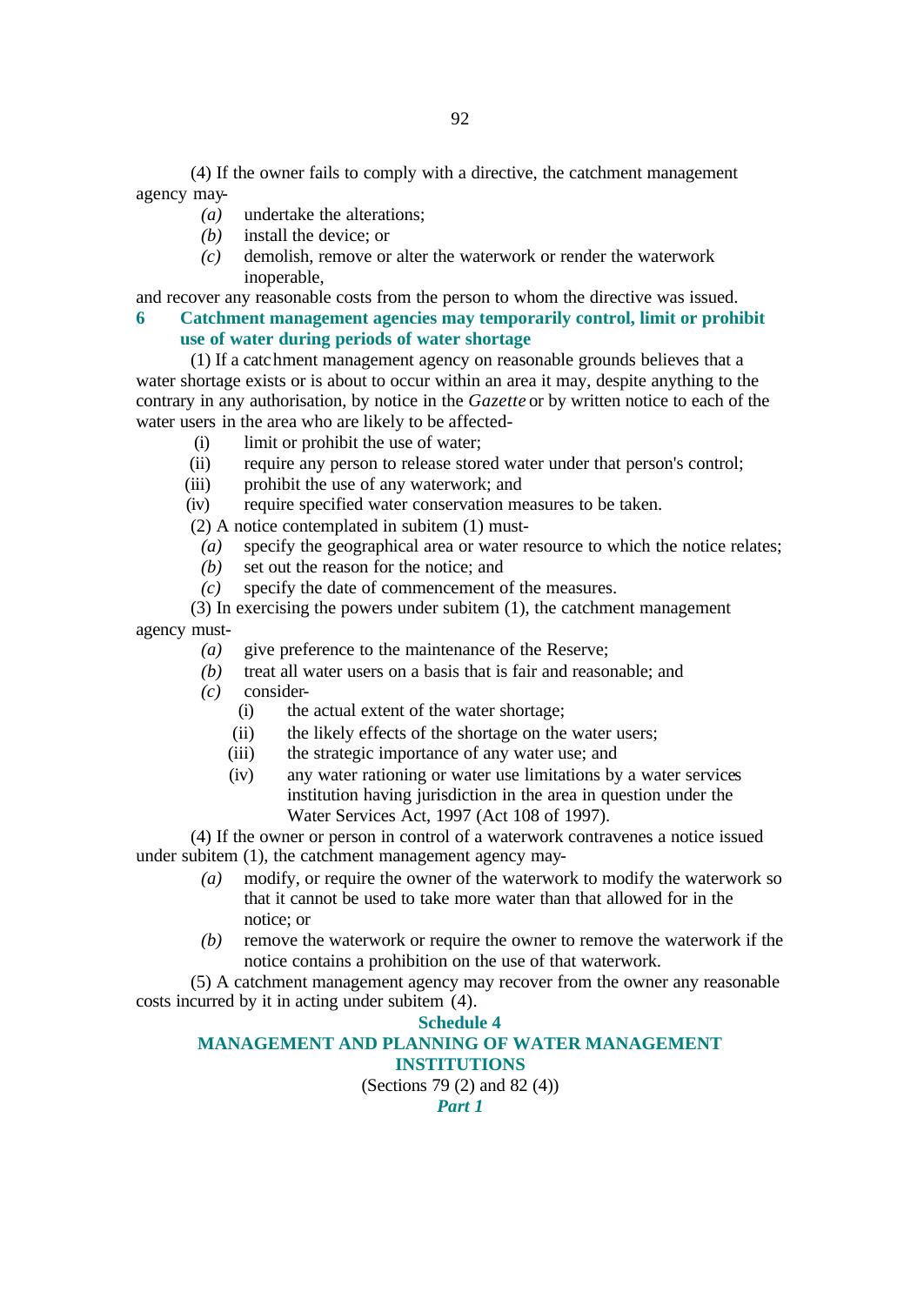### *Governing board*

# **1 Governing board**

(1) The board-

- *(a)* is responsible for the management of the affairs of the water management institution; and
- *(b)* may exercise the powers of the institution.

(2) Without limiting subitem (1), it is the role of the board-

- *(a)* to decide the strategies and policies to be followed by the institution; and
- *(b)* to ensure that the institution exercises its powers or performs its duties in a proper, efficient, economical and sustainable manner.

(3) The board must carry out its functions as efficiently as possible, consistent with prudent commercial practice.

(4) In the absence of the chairperson, the deputy cha irperson performs all the functions of the chairperson.

## **2 Terms and conditions of appointment**

(1) A board member holds office for a term-

- *(a)* specified in the constitution, if the institution has a constitution; or
- *(b)* determined by the Minister, if the institution has no constitution.

(2) The institution may pay a board member from the revenues of the institution an amount of remuneration, determined by the board from time to time, in accordance with any directive from the Minister.

### **3 Chief executive officer**

(1) The board may appoint a suitably qualified person as chief executive officer of the institution.

(2) The chief executive officer of the institution holds office on the terms and conditions determined by the board.

(3) The board may remove the chief executive officer of the institution from office.

(4) The Minister may, for good reasons and after consultation with the board, direct the board to remove the chief executive officer from office.

(5) The board must comply with a directive given by the Minister under subparagraph (4).

(6) The functions to be performed by the chief executive officer in terms of this Schedule may also be performed by the chairperson or any other officer designated by the chairperson.

(7) The board must, in consultation with the Minister of Public Service and Administration, determine the salary of its chief executive officer, subject to the approval of the Minister.

#### **4 Vacancies, resignations and removal from office**

(1) The position of a board member becomes vacant if the member-

- *(a)* has been declared to be of unsound mind by a competent authority;
- *(b)* is declared insolvent;
- *(c)* resigns;
- *(d)* is convicted of any offence involving dishonesty;
- *(e)* is absent without prior consent of the chairperson from two consecutive meetings of the board; or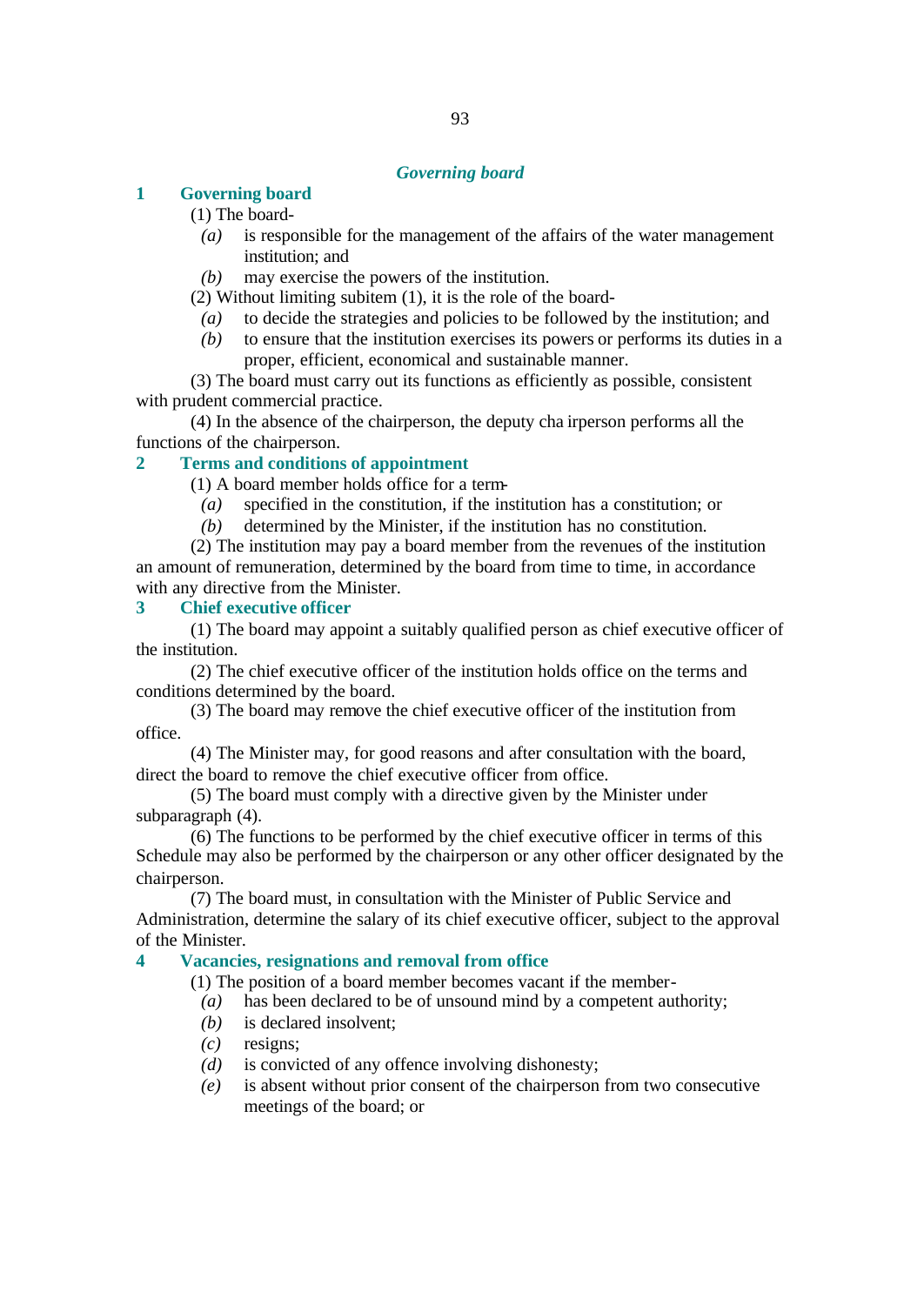*(f)* fails to make any disclosure required to be made in terms of item 7.

(2) An ordinary member or the deputy chairperson may resign in writing addressed to the chairperson.

(3) The chairperson may resign in writing addressed to the Minister.

## **5 Validity of decisions**

(1) An act or decision of the board is not invalid merely because of-

- *(a)* a defect or irregularity in, or in connection with, the appointment of a board member; or
- *(b)* a vacancy in the membership of the board, including a vacancy resulting from the failure to appoint an original board member.

(2) Anything done by or in relation to a person purporting to act as chairperson or as a board member is not invalid merely because-

- *(a)* the occasion for the person to act had not arisen or had ceased;
- *(b)* there was a defect or irregularity in relation to the appointment; or
- *(c)* the appointment had ceased to have effect.

# *Part 2 Board members*

#### **6 Duties of board members**

(1) A board member must at all times act honestly in performing the functions of his or her office.

(2) A board member must at all times exercise a reasonable degree of care and diligence in performing a member's functions, and in furtherance of this duty without limiting its scope, must-

- *(a)* take reasonable steps to inform himself or herself about the institution, its business and activities and the circumstances in which it operates;
- *(b)* take reasonable steps, through the processes of the board, to obtain sufficient information and advice about all matters to be decided by the board to enable him or her to make conscientious and informed decisions; and
- *(c)* exercise an active discretion with respect to all matters to be decided by the board.

(3) A board member need not give continuous attention to the affairs of the board, but is required to exercise reasonable diligence in relation to-

- *(a)* the business of; and
- *(b)* preparation for and attendance at meetings of,

the board and any committee to which the board member is appointed.

(4) In determining the degree of care and diligence required to be exercised by a board member, regard must be had to the skills, knowledge or insight possessed by that member, and to the degree of risk involved in any particular circumstances.

(5) A board member, or former board member, must not make improper use of his or her position as a member or of information acquired by virtue of his or her position as a member to gain, directly or indirectly, an advantage for himself or herself or for any other person, or to prejudice the institution.

(6) This item must be interpreted as adding to, and not deviating from, any law relating to the criminal or civil liability of a member of a governing body of a corporate body, and it does not prevent any criminal or civil proceedings being instituted in respect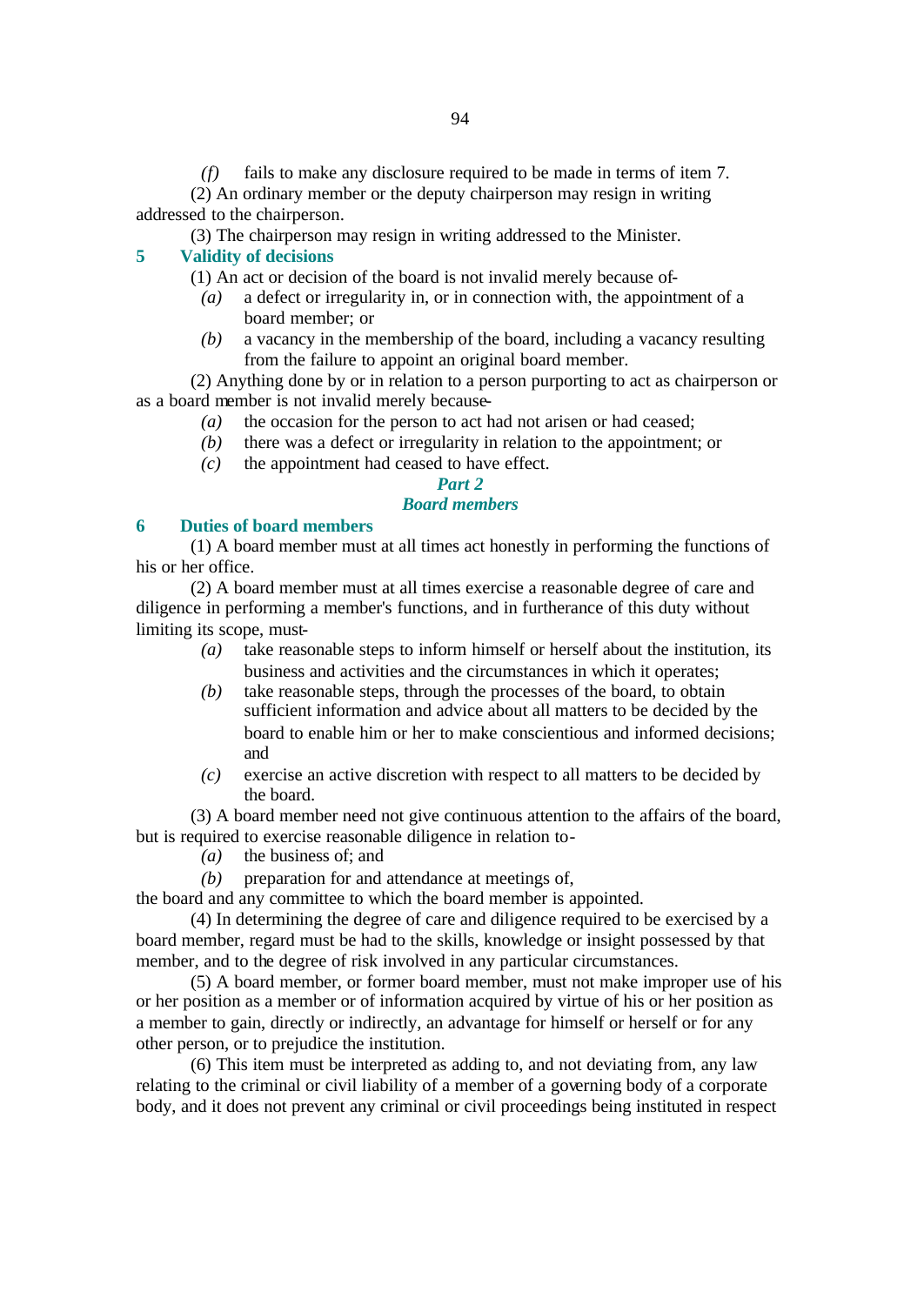of such a liability.

# **7 Disclosure of interest**

(1) If a board member has a direct or indirect pecuniary or other interest in any matter in which the institution is concerned, which could conflict with the proper performance of his or her duties in relation to that matter, he or she must disclose that interest as soon as practicable after the relevant facts come to his or her knowledge.

(2) If the board member is present at a meeting of the board at which the matter is to be considered, the board member must disclose the nature of his or her interest to the meeting immediately before the matter is considered.

(3) If the board member is aware that the matter is to be considered at a meeting of the board at which he or she does not intend to be present, he or she must disclose the nature of his or her interest to the chairperson before the meeting is held.

(4) A board member who has made a disclosure under this paragraph must not-

- *(a)* be present during any deliberation; or
- *(b)* take part in any decision,

of the board in relation to the matter in question.

(5) Any disclosure made under this paragraph must be noted in the minutes of the relevant meeting of the board.

## **8 Recovery of improper profits**

If a person contravenes item 7, the institution, or the Minister in the name of the institution, may recover from the person as a debt due to the institution, through a competent court, either or both of the following-

- *(a)* if that person, or any other person, made a profit as a result of the contravention, an amount equal to that profit; and
- *(b)* if the institution has suffered loss or damage as a result of the contravention, an amount equal to that loss or damage.

#### *Part 3*

### *Proceedings of the board*

## **9 Convening meetings**

(1) The board must meet at least twice in each year.

(2) Meetings must be held at the times and, subject to subitem (4), the places determined by the board.

(3) The chairperson may convene a meeting at any time and must do so when requested by one third of the board members.

(4) The chairperson may, from time to time, determine that a meeting be held by telephone, closed-circuit television or other means of communication.

#### **10 Notices of meeting**

(1) Except as provided in subitem (3), the chairperson or the chief executive officer must give at least seven days' written notice to board members of any meeting convened at the request of one third of the board members.

(2) A notice given in terms of subitem (1) must-

- *(a)* specify the date and time of the meeting; and
- *(b)* state the general nature of the business of the meeting; and either
- *(c)* state the place of the meeting; or
- *(d)* specify the means of communication by which the meeting will be held.

(3) The chief executive officer or chairperson must give notice of a meeting-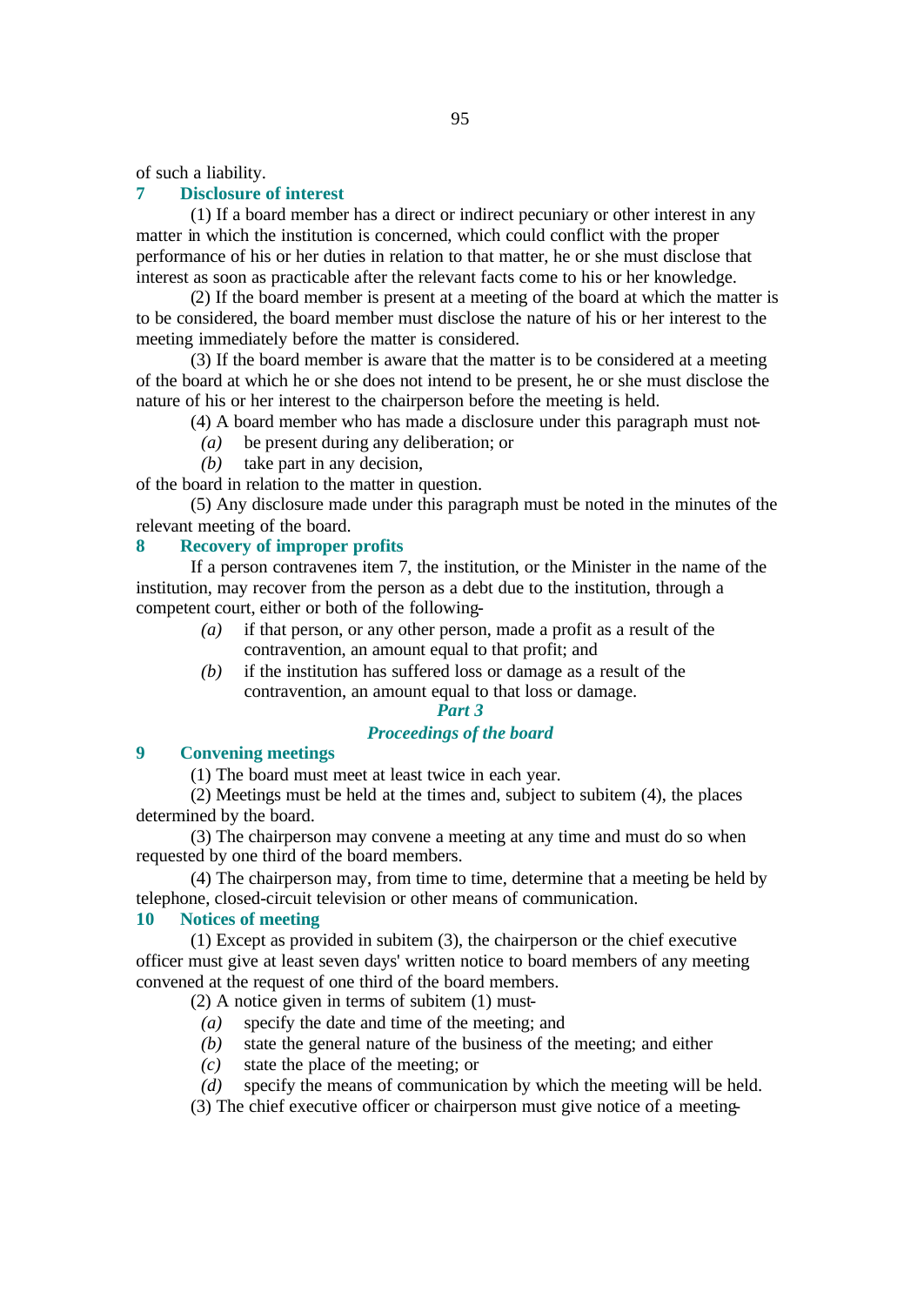- *(a)* in writing; and
- *(b)* not less than seven days in advance except in cases of emergency or where every board member agrees to accept short notice.

(4) If notice of a meeting is given the board must, if requested by a board member, allow that member to participate in the meeting in the manner contemplated in item 16.

(5) The proceedings of, or resolutions passed at a meeting of, a board are not invalid merely because-

*(a)* the chief executive officer omitted to send a notice to a board member; or

*(b)* a member did not receive a notice of the meeting.

### **11 Quorum**

(1) No business may be conducted at a meeting unless a quorum of members is present.

(2) A quorum is a majority of the members for the time being.

(3) If a quorum is not present within 30 minutes after the time appointed for a meeting, the person presiding at the meeting may adjourn the meeting to the same time and place, seven days after the adjournment.

(4) If a quorum is not present at an adjourned meeting within 30 minutes after the time appointed for the meeting, the meeting is automatically cancelled.

## **12 Adjournment**

(1) The person presiding at a meeting at which a quorum is present-

*(a)* may adjourn the meeting with the meeting's consent; and

*(b)* must adjourn the meeting if the meeting so directs.

(2) An adjourned meeting must be held at the time and place agreed to by the meeting before it is adjourned.

(3) Only unfinished business of an initial meeting can be conducted at an adjourned meeting.

### **13 Person presiding at meetings**

(1) Subject to item 7 (4)-

- *(a)* the chairperson must preside at all meetings of the board at which the chairperson is present; and
- *(b)* in the absence of the chairperson, the deputy chairperson must preside at a meeting of the board.

(2) If neither the chairperson nor the deputy chairperson is present, the meeting must appoint a board member present at the meeting to preside.

### **14 Voting**

(1) A question arising at a meeting must be determined by a majority of votes of board members present and voting.

(2) If voting on a question is equal, the person presiding has a casting vote as well as a deliberative vote.

### **15 Minutes**

(1) The chief exe cutive officer must ensure that complete and accurate minutes of each meeting are kept.

(2) Draft minutes of each meeting must-

*(a)* be presented to the next meeting of the board for amendment, if necessary, and adoption; and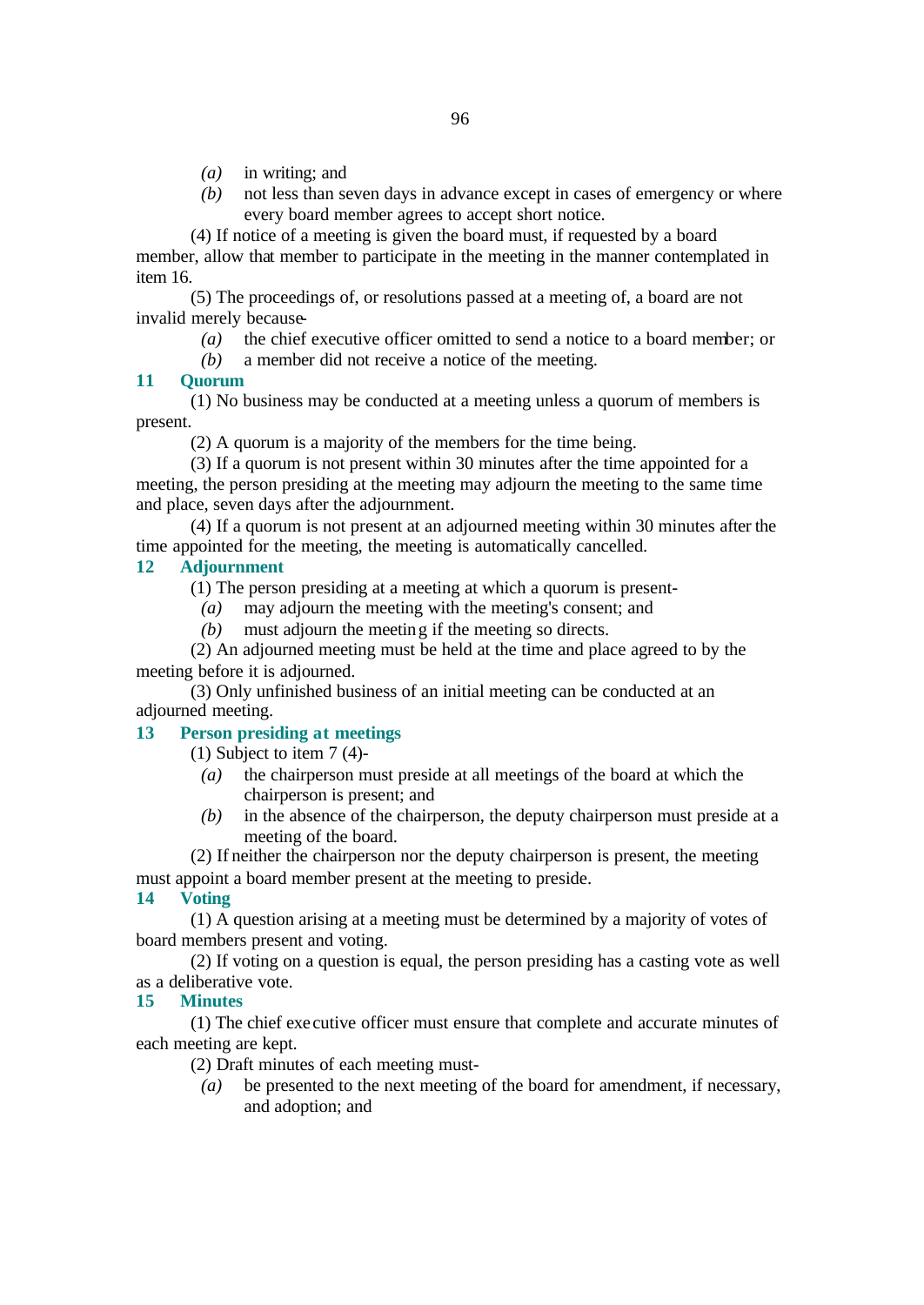*(b)* be entered in a durable, bound volume of minutes.

(3) The person presiding at the next meeting must sign and date an affirmation to the effect that any minutes of the previous meeting have been adopted by the meeting.

# **16 Participation in meetings**

(1) The board may, by resolution, permit board members to participate in a particular meeting by telephone, closed-circuit television or other means of communication.

(2) A board member who participates in a meeting under permission given under subitem (1) must be regarded as being present at the meeting.

#### **17 Resolutions without meetings**

(1) If all the board members for the time being (other than a board member who is absent from South Africa at the time) sign a document containing a statement that they are in favour of a resolution set out in the document, a resolution in those terms shall be taken to have been passed at a meeting of the board held on the day on which the document is signed or, if the members do not sign it on the same day, on the day on which the last member signs the document.

(2) For the purpose of subitem (1), two or more separate documents containing a statement in identical terms, each of which is signed by one or more board members, must be taken to be one document.

(3) A document referred to in this item may be in the form of a telex or facsimile. **18 Execution of documents**

(1) Subject to subitem (2), a document is duly executed by the board if it is executed on behalf of the board by any two board members.

(2) The board may, either generally or in a particular case or class of cases, by resolution authorise the chief executive officer to execute documents on behalf of the board.

### **19 Appointment of committees**

 $(1)$  The board may, from time to time-

- *(a)* appoint such temporary or standing committees as it sees fit from among its members;
- *(b)* appoint persons other than board members to a committee;
- *(c)* remove any person appointed to a committee from such committee; and

*(d)* determine the terms of reference of any committee,

which may include-

- (i) full decision making powers on particular matters; or
- (ii) a requirement to refer decisions back to the board for ratification.

(2) Items 7, 11, 12, 14, 15, 16, 17, 18 (1) and 20 apply to a committee as if it were the board.

(3) Part 2 also applies to any member of a committee who is not a board member.

(4) A committee must report to the board at the times and in the manner determined by the board.

### **20 Power to regulate proceedings**

Subject to this Part, the board may regulate its own proceedings.

*Part 4 Institutional planning*

**21 Business plans**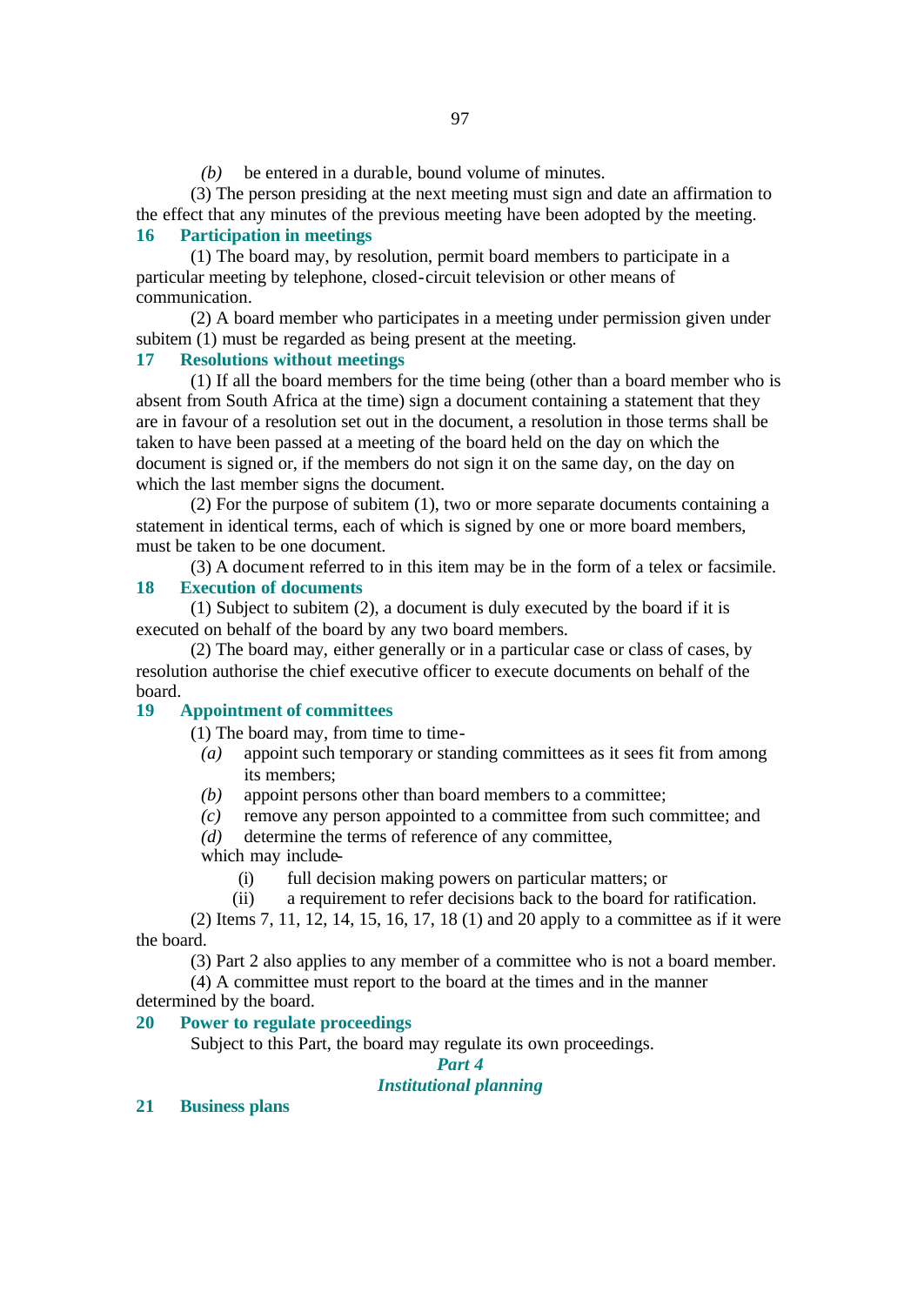(1) The board must prepare business plans.

(2) The first business plan must be for a period of not less than three years and must begin when the first financial year starts, which must be not more than six months after the board is established.

(3) Each subsequent business plan must be updated annually.

(4) The board may review and revise a business plan at any time, and must do so when so directed by the Minister.

#### **22 General matters to be included in business plans**

Each business plan must be in the form determined by the Minister and-

- *(a)* must set out the objectives of the institution;
- *(b)* must outline the overall strategies and policies that the institution is to follow to achieve the objectives;
- *(c)* must include a statement of the services which the institution expects to provide and the standards expected to be achieved in providing those services;
- *(d)* must include the financial and performance indicators and targets considered by the board to be appropriate;
- *(e)* may include any other information which the board considers appropriate; and
- *(f)* must include any other information determined by the Minister.

### **23 Financial ma tters to be included in business plans**

Each business plan-

- *(a)* must include a financial target;
- *(b)* must outline the overall financial strategies for the institution including the setting of charges, borrowing, investment and purchasing and disposal strategies;
- *(c)* must include a forecast of the revenue and expenditure of the institution, including a forecast of capital expenditure and borrowings;
- *(d)* must provide for capacity building amongst its board members and officials;
- *(e)* may include any other financial information which the board considers appropriate; and
- *(f)* must include any other financial information determined by the Minister.

#### **24 Matters to be considered in setting financial targets**

In preparing or revising a financial target, the board must have regard to-

- *(a)* the need to maintain the institution's financial viability;
- *(b)* the need to maintain a reasonable level of reserves, especially to provide for-
	- (i) corrective action to redress the results of past racial and gender discrimination in the use of water resources;
	- (ii) any estimated future demand for the services of the institution; and
	- (iii) any need to improve the accessibility of, and performance standards for, the services provided by the institution; and
- *(c)* other matters determined by the Minister.

# **25 Business plans to be given to Minister**

(1) When the board prepares or revises a business plan, it must immediately make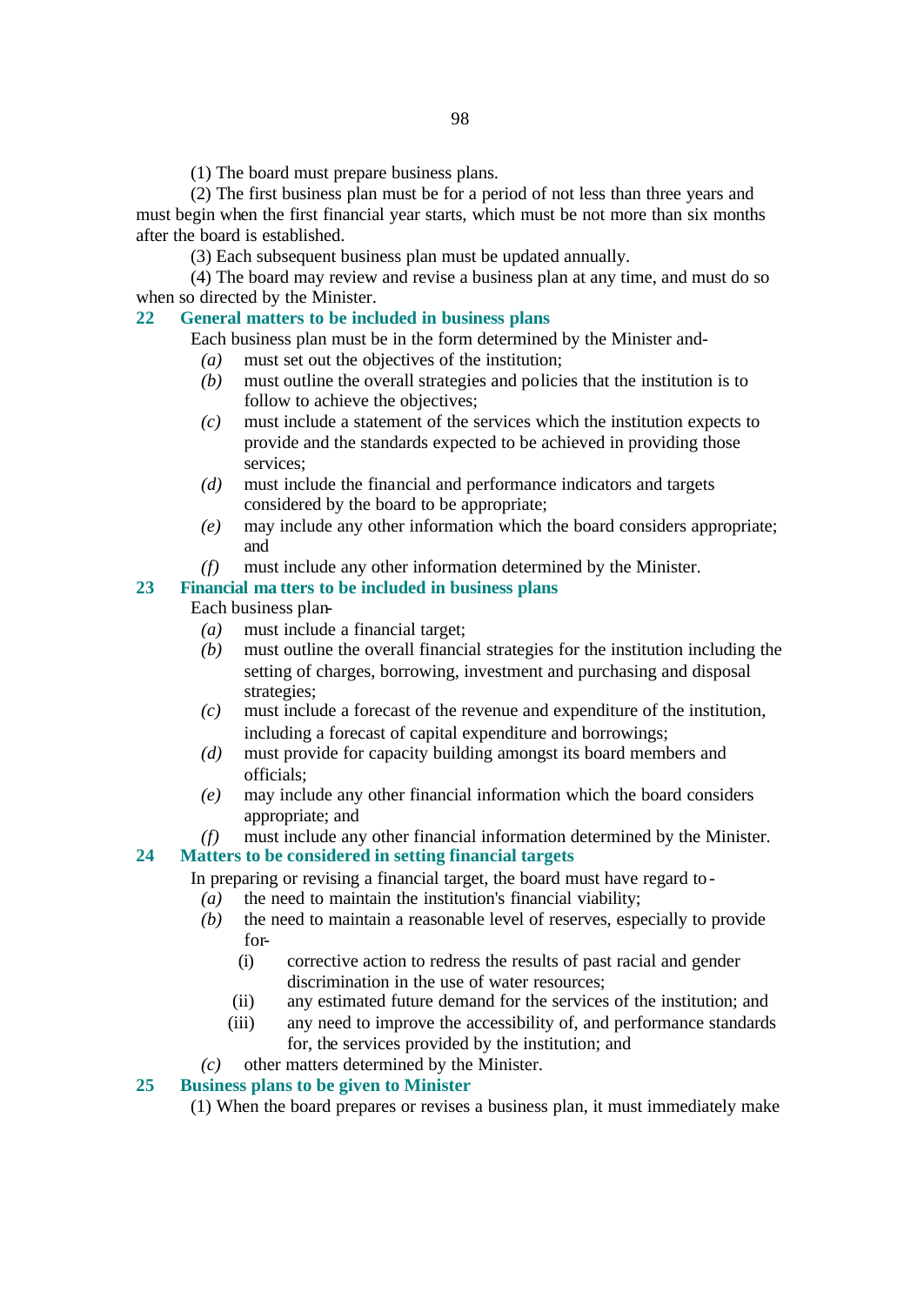a copy of the plan available to the Minister.

- (2) The Minister may-
	- *(a)* within 60 days after receiving a copy of a prepared plan; or
- *(b)* within 30 days after receiving a copy of a revised plan,

make comments on the plan to the board.

(3) The board must consult in good faith with the Minister following communication to it of the Minister's comments and must make any changes to the plan that are agreed upon by the Minister and the board.

(4) The Minister may, from time to time, direct the board to include in, or omit from, a business plan, any matter, including a financial matter.

(5) Before giving a directive under this item, the Minister must consult with the board as to the matters to be included in the directive.

(6) The board must comply with a directive given under this item.

### **26 Board to notify Minister of significant events**

If matters arise that might prevent, or materially affect, achievement of the objectives of the institution in terms of the business plan or financial targets contained in the business plan, the board must immediately notify the Minister of the existence of such matters.

# **27 Institution must act in accordance with business plan**

The institution must act only in accordance with its business plan, as it exists from time to time, unless the Minister has directed otherwise.

#### **28 Minister may require information**

(1) The Minister may direct the board to give him or her specific information.

(2) The board must comply with such directive.

#### *Part 5*

# *Monitoring and intervention*

### **29 Provision of information by an institution**

(1) An institution must provide the Minister or any person authorised by the Minister with-

- *(a)* the information which the Minister requires on the affairs and financial position of the institution; and
- *(b)* access to such books, accounts, documents and assets of the institution as the Minister may require.

(2) The Minister may appoint a person to investigate the affairs or financial position of an institution and recover the reasonable fees and disbursements of that person from that institution.

(3) A board member and an employee of a board have the same duties towards the Minister or a person authorised by the Minister as an institution has in subitem (1), except to the extent that the board member or employee can show that he or she is unable to comply.

#### **30 Taking possession of books, records and assets**

The Minister or a person authorised by the Minister may enter into the premises of any institution and take possession of any book, record or asset of the institution where this is necessary in order to obtain any information to which the Minister is entitled in terms of this Part or for the purposes of any investigation that the Minister is entitled to conduct in terms of this Part.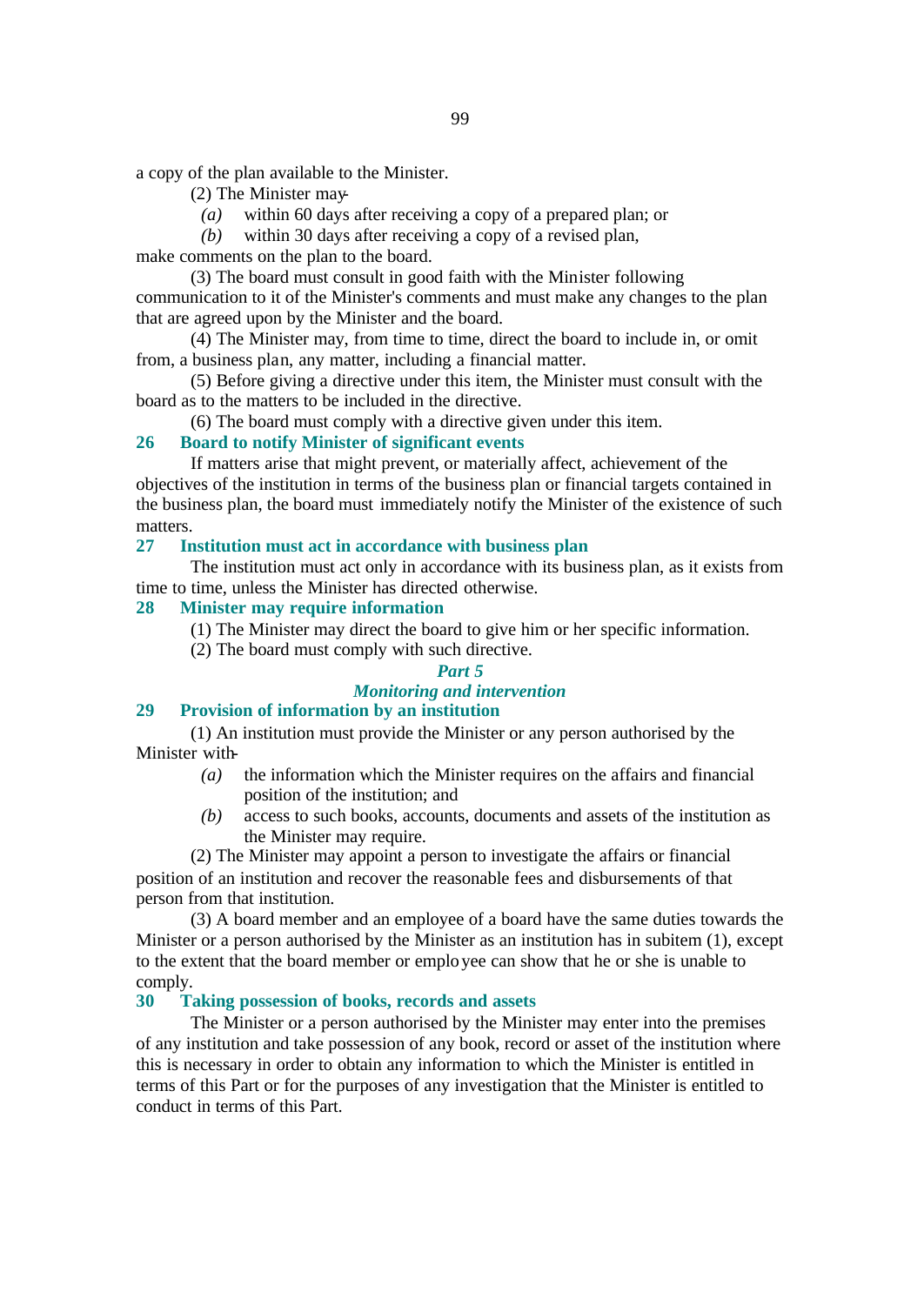#### **31 Offence**

Any institution, board member or employee of the board who does not comply with items 28 to 30 or obstructs a person appointed under item 29 (2) is guilty of an offence and liable on conviction to a sentence contemplated in section 151 of the Act.

### *Part 6*

# *Records and reporting*

# **32 Financial records and accountability**

(1) The financial year of an institution is for a 12-month period determined by the board.

- (2) The board must ensure that the chief executive officer of the institution keeps-
	- *(a)* proper records and accounts of the activities, transactions and affairs of the institution and of the board; and
	- *(b)* any other records or accounts that are necessary to explain sufficiently the financial operations and financial position of the institution.

(3) The board and the chief executive officer of the institution must each do all things necessary to-

- *(a)* ensure that all money payable to the institution is properly collected;
- *(b)* ensure that all money spent by the institution is properly spent and properly authorised;
- *(c)* ensure that there is adequate control over all assets acquired for the purposes of the institution, or managed or controlled by it;
- *(d)* ensure that all liabilities incurred on behalf of the institution are properly authorised;
- *(e)* ensure efficiency and economy of operations and avoidance of waste and extravagance;
- *(f)* develop and maintain an adequate budgeting and accounting system; and
- *(g)* develop and maintain an adequate financial control system.

## **33 Annual report**

(1) An institution must, in respect of each financial year, prepare an annual report containing-

- *(a)* a report of its operations during the financial year;
- *(b)* financial statements for the financial year; and
- *(c)* a copy of each directive given to it during that year by the Minister.

(2) The institution must submit the report to the Minister not later than six months after the end of the financial year in question.

(3) The report of operations referred to in subitem (1) *(a)* must be prepared in a form and contain information determined by the Minister.

(4) The financial statements referred to in subitem (1) *(b)* must be consistent with generally accepted accounting practices and must contain the information and be prepared in the manner and form determined by the Minister.

(5) Such financial statements must-

- *(a)* fairly present the results of the financial transactions of the institution during the financial year to which they relate and the financial position of the institution as at the end of the year; and
- *(b)* be audited by a chartered accountant appointed by the board.
- (6) The institution must publish its annual report and make copies available at the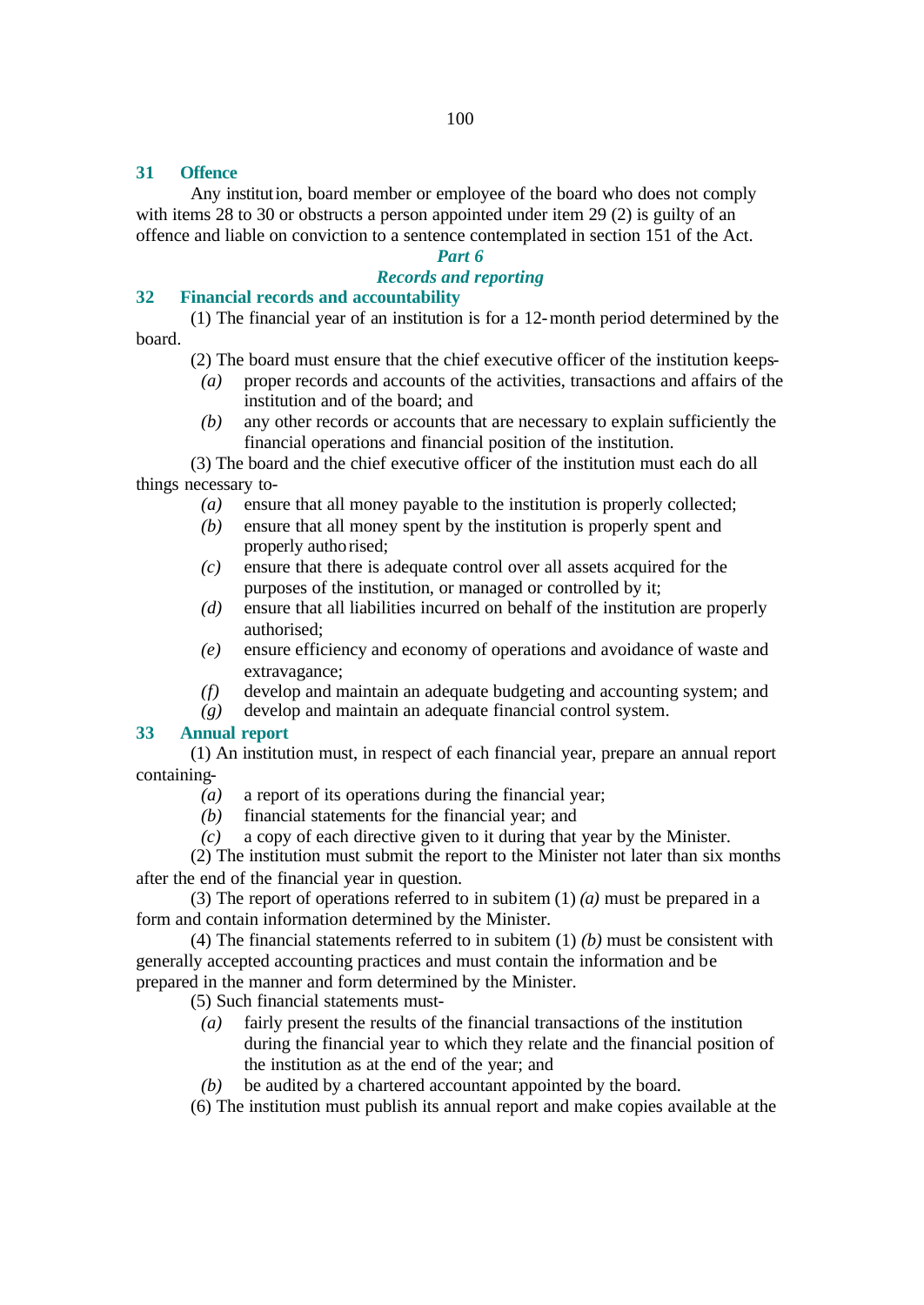offices of the institution for inspection and purchase by the public.

(7) The institution must-

- *(a)* if it is a catchment management agency, table its annual report in Parliament; or
- *(b)* if it is a water user association, send a copy of its annual report to the Secretary to Parliament.

# **Schedule 5**

# **MODEL CONSTITUTION OF WATER USER ASSOCIATION**

(Sections 91 (1) *(f)*, 93 (1) and 94 (2))

#### **1 Name of Association**

The name of the Association is [specify the name] (hereinafter referred to as 'the Association').

#### **2 Application of the National Water Act of 1998 to the constitution**

This constitution is subject to Chapter 8 of the National Water Act of 1998 (hereafter referred to as the Act) and Schedule 4 to the Act.

**3 Objects of the Association** 

The objects of the Association are- [briefly describe the objects]

### **4 Principal functions of the Association**

The principal functions to be performed by the Association in its area of operation

are-

[Note: The following are options. Others may be proposed. Choose and number your options.]

- \* To prevent water from any water resource being wasted.
- \* To protect water resources.
- \* To prevent any unlawful water use.
- \* To remove or arrange to remove any obstruction unlawfully placed in a watercourse.
- \* To prevent any unlawful act likely to reduce the quality of water in any water resource.
- \* To exercise general supervision over water resources.
- \* To regulate the flow of any watercourse by
	- clearing its channel;
	- reducing the risk of damage to the land in the event of floods;
	- changing a watercourse back to its previous course where it has been altered through natural causes.
- \* To investigate and record
	- the quantity of water at different levels of flow in a watercourse;
	- the times when; and
	- the places where water may be used by any person entitled to use water from a water resource.
- \* To construct, purchase or otherwise acquire, control, operate and maintain waterworks considered to be necessary for
	- draining land; and
	- supplying water to land for irrigation or other purposes.
- \* To supervise and regulate the distribution and use of water from a water resource according to the relevant water use entitlements, by erecting and maintaining devices for-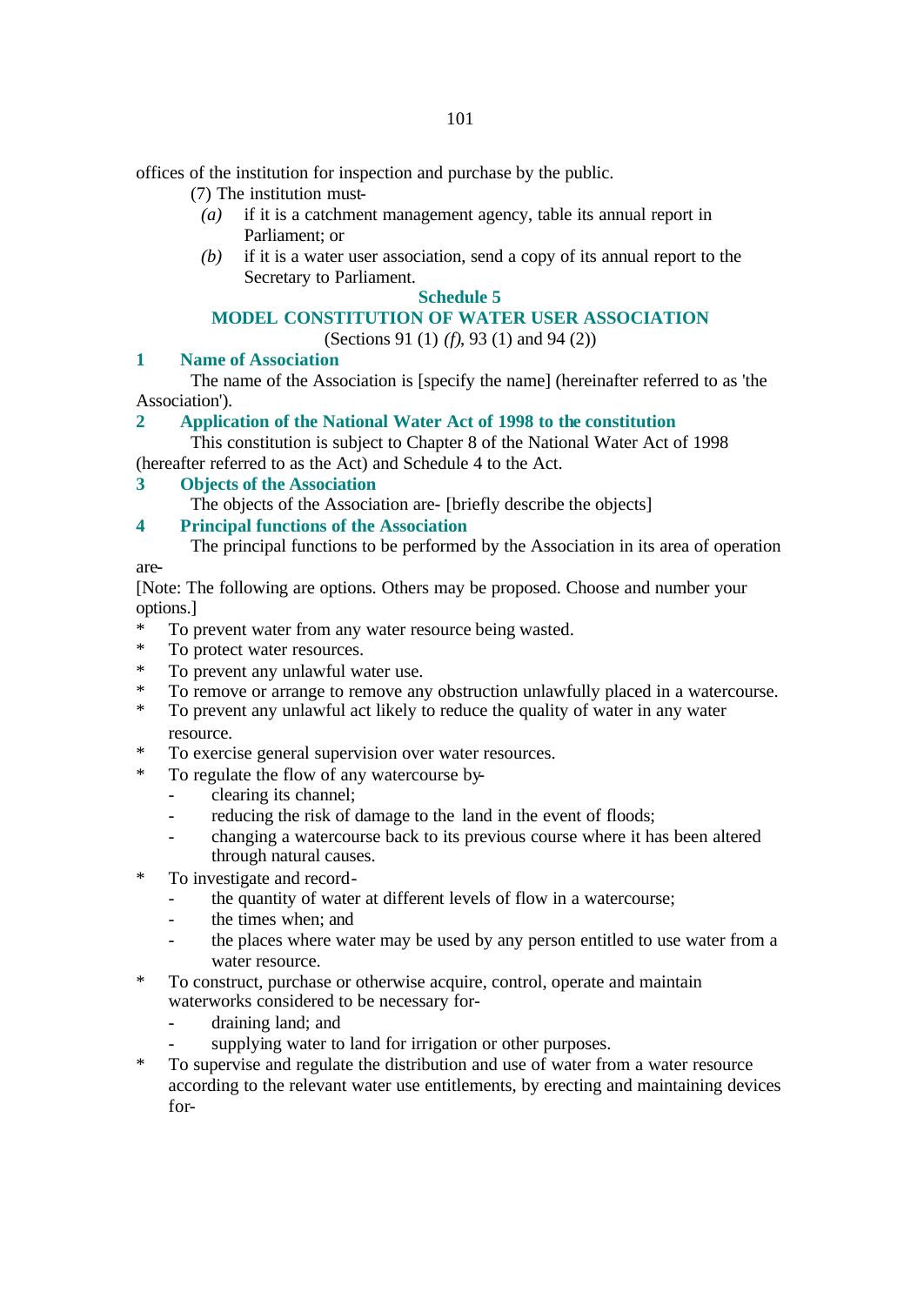controlling the diversion of the flow of water.

# **5 Ancillary functions of Associations**

(1) The Association may perform functions other than its principal functions only if it is not likely-

- *(a)* to limit the Association's capacity to perform its principal functions; and
- *(b)* to be to the financial prejudice of itself or its members.
- (2) Other functions of the Association may include-

[Note: The following are options. Others may be proposed. Choose and number your options.]

Providing management services, training and other support services to-

- *(a)* water services institutions; and
- *(b)* rural communities.

\* Providing catchment management services to or on behalf of responsible authorities.

### **6 Founding members**

(1) The founding members of the Association are the members whose names appear in Annexure 1 of this constitution and who have been authorised by the proposed participants to act on their behalf in establishing the Association.

(2) The founding members will, for purposes of arranging the first election of members of the Management Committee, be considered to be the Management Committee of the Association with powers and duties limited to arranging the election in accordance with this constitution.

#### **7 Membership of the Association**

(1) The first members of the Association are the persons who, during the consultation process, indicated their willingness to become members of the Association and whose names appear in Annexure 2 of this constitution.

(2) Application for new membership of the Association must be addressed to the Management Committee which must, at a meeting of the Committee, consider an application and approve it unless there is good reason to refuse it.

(3) An association must allow a person to become a member of the Association if directed by the Minister to do so.

(4) A member may only resign as a member of the Association with the approval of the Management Committee, which may not unreasonably withhold its approval. [Note: A reason for not accepting a resignation would be, for example, if the resignation would detrimentally affect the Association's ability to meet its financial commitments in respect of infrastructure provided to serve the member concerned.]

#### **8 Register of members**

All members must communicate their addresses from time to time to the person acting as secretary of the Association, who must keep a register of the names of members and of their addresses.

# **9 Rights of members**

(1) Membership of the Association does not give any member a right to any of the moneys, property or assets of the Association, but only gives members the privileges of membership, subject to such charges and reasonable restrictions as are imposed by the Management Committee from time to time.

(2) A member whose application for membership has been approved is bound by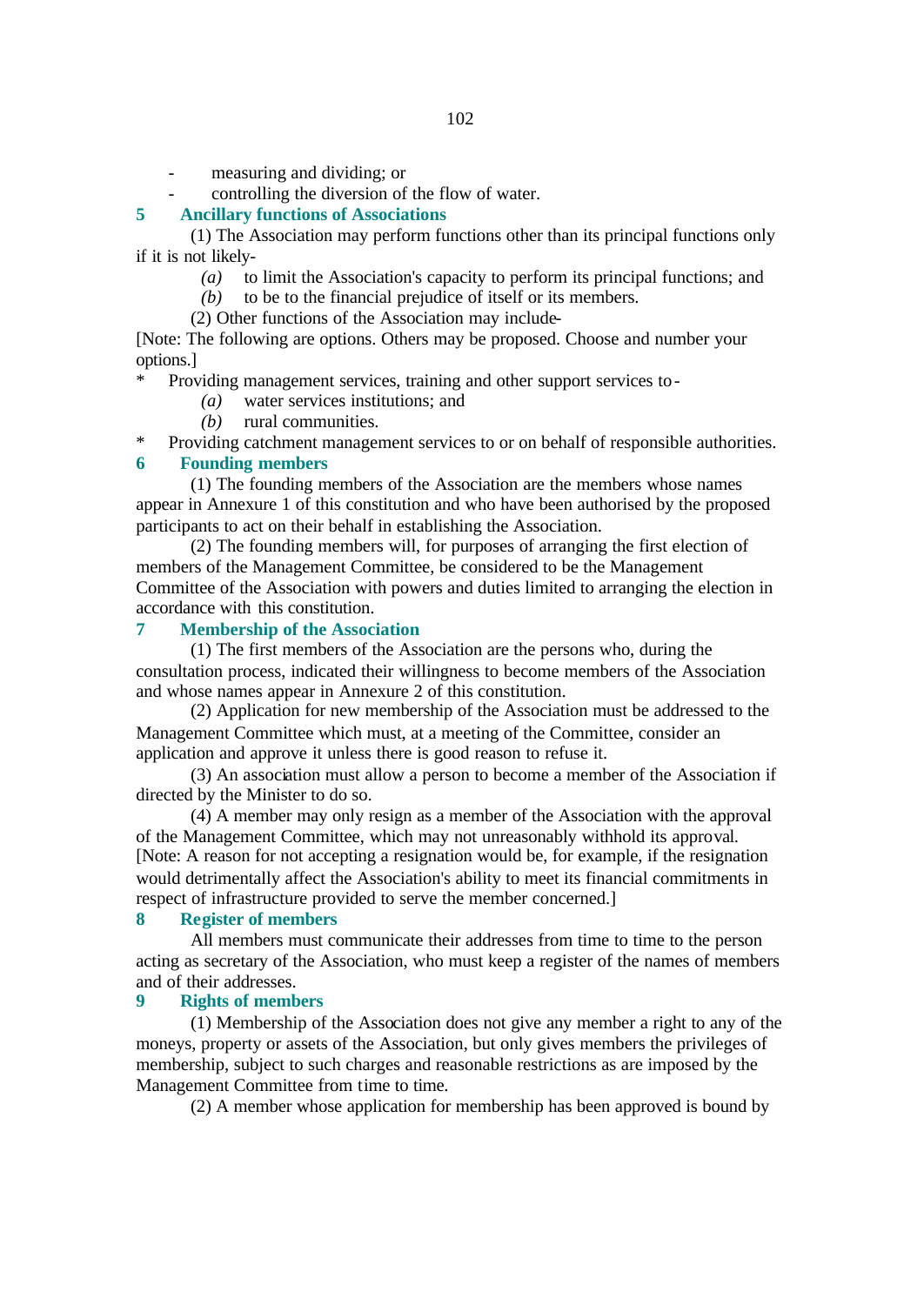the constitution and rules of the Association which are then in force or as they are subsequently amended.

#### **10 Liability of members**

The liability of members is limited to the amount of unpaid charges and interest thereon owing by them to the Association.

#### **11 Qualification of candidates for membership of Management Committee**

Any member of the Association is, subject to disqualifications contemplated in Schedule 4 to the Act, eligible for election as a member of the Management Committee. If the Association's area of operation is divided into sub-areas, a member will only be eligible for election as a member of the Management Committee for the sub-area in which that member resides.

#### **12 Nomination of and voting for members of Management Committee**

Any person whose name is on the voters list of the Association may nominate candidates for election as members of the Management Committee and may vote at an election of members of the Committee. A person whose name appears on a voters list prepared for a sub-area of the Association's area of operation, will be entitled to nominate candidates and to vote only in elections for that sub-area.

# **13 Membership of Management Committee**

[Note: The following are options. Others may be proposed. Choose and number your options.]

(1) Option *(a)* The Management Committee of the Association will consist of [specify the number] members.

Option *(b)* [Note: This option is additional to option *(a)* and applies where the area of operation of the Association is divided into sub-areas.] The area of operation of the Association will be divided into sub-areas as described in Annexure 3 to this constitution. Each area will be represented on the Management Committee on the basis set out in that Annexure.

(2) Membership of the Management Committee will be determined by an election process in which all members whose names are on the Association's voters list may participate.

(3) Option *(a)* Members will, subject to the disqualifications contemplated in Schedule 4, be elected for a fixed term of [specify period] years.

Option *(b)* [Applies to election process only] Members will, subject to the disqualifications contemplated in Schedule 4, be elected for a fixed term of [specify period] years. The first election will take place as follows-

- (i) one-third of the members elected who stand highest on the poll will hold office for a period of [specify period] years;
- (ii) one-third of the members elected who stand next highest on the poll will hold office for a period of [specify period] years; and
- (iii) the remaining members elected will hold office for a period of [specify period] years.

If, in any case-

*(a)* no poll is required because the nominations received were not greater than the number of members to be elected; or

*(b)* two or more candidates have received an equal number of votes,

the respective periods of office of the members will be determined by lot under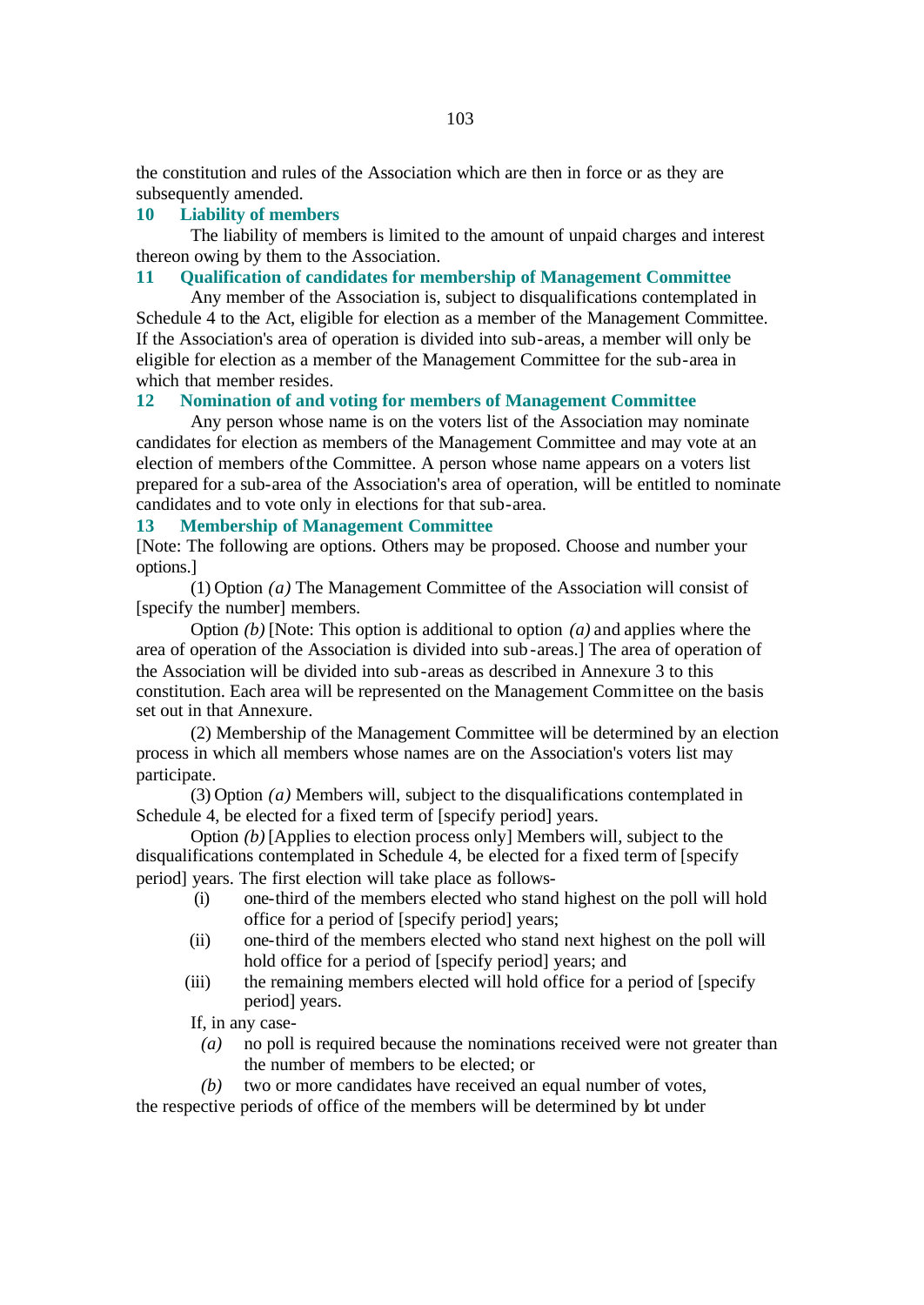supervision of the returning officer.

(4) If a vacancy occurs on the Management Committee, the vacancy must be filled according to this item, provided that the member must be elected for a period equal to the remainder of the period for which the member who has vacated the office would otherwise have continued in office.

(5) At least 30 days' notice of an election must be given to all members of the Association.

#### **14 Appointment of chairperson and deputy chairperson**

[Note: The following are optio ns. Others may be proposed. Choose and number your options.]

(1) Option *(a)* After the election of the Management Committee the members of that Committee must elect a chairperson and deputy chairperson of the Association from amongst their members. The Management Committee may appoint any person to chair the proceedings for that purpose.

Option *(b)*

(1) After the election of the Management Committee the members of the Association must elect a chairperson and a deputy chairperson of the Association from amongst the elected members of the Management Committee. The members of the Association may appoint any person to chair the proceedings for that purpose.

(2) The chairperson and deputy chairperson hold office for a period of 12 months from the date of their election and may be re-elected.

(3) When the period of office of a chairperson or deputy chairperson expires, that person will, provided that he or she remains a member of the Associatio n, remain in office until the next meeting of the Management Committee.

(4) A new chairperson and deputy chairperson of the Management Committee will be elected annually. Should any of these offices be vacated before the term expires, the office must be filled immediately according to the procedure set out in this item.

### **15 Voter's list**

(1) The founding members of the Association must select a person to prepare a voters list for the first election of members of the Management Committee. The voters' list must show-

- *(a)* the names of all members included in Annexure 2 to this constitution and, where appropriate, the name of a member's accredited representative;
- *(b)* particulars of each member's entitlement to water use; and
- *(c)* the number of votes a member is entitled to.

(2) If the Association's area of operation is divided into sub-areas, the voters' list must also be divided into subareas and the particulars referred to in subitem (1) must be shown under the respective subareas.

(3) The number of votes will be determined on the following basis- [Note: The following are options. Others may be proposed. Choose and number your options.]

Option *(a)* One vote per entitlement to water use.

Option *(b)* A pro-rata number of votes in proportion to the quantity of water authorised under a particular entitlement, compared to the total quantity of water under all of the entitlements registered with the Association. In this calculation all fractions must be rounded off to the next higher figure.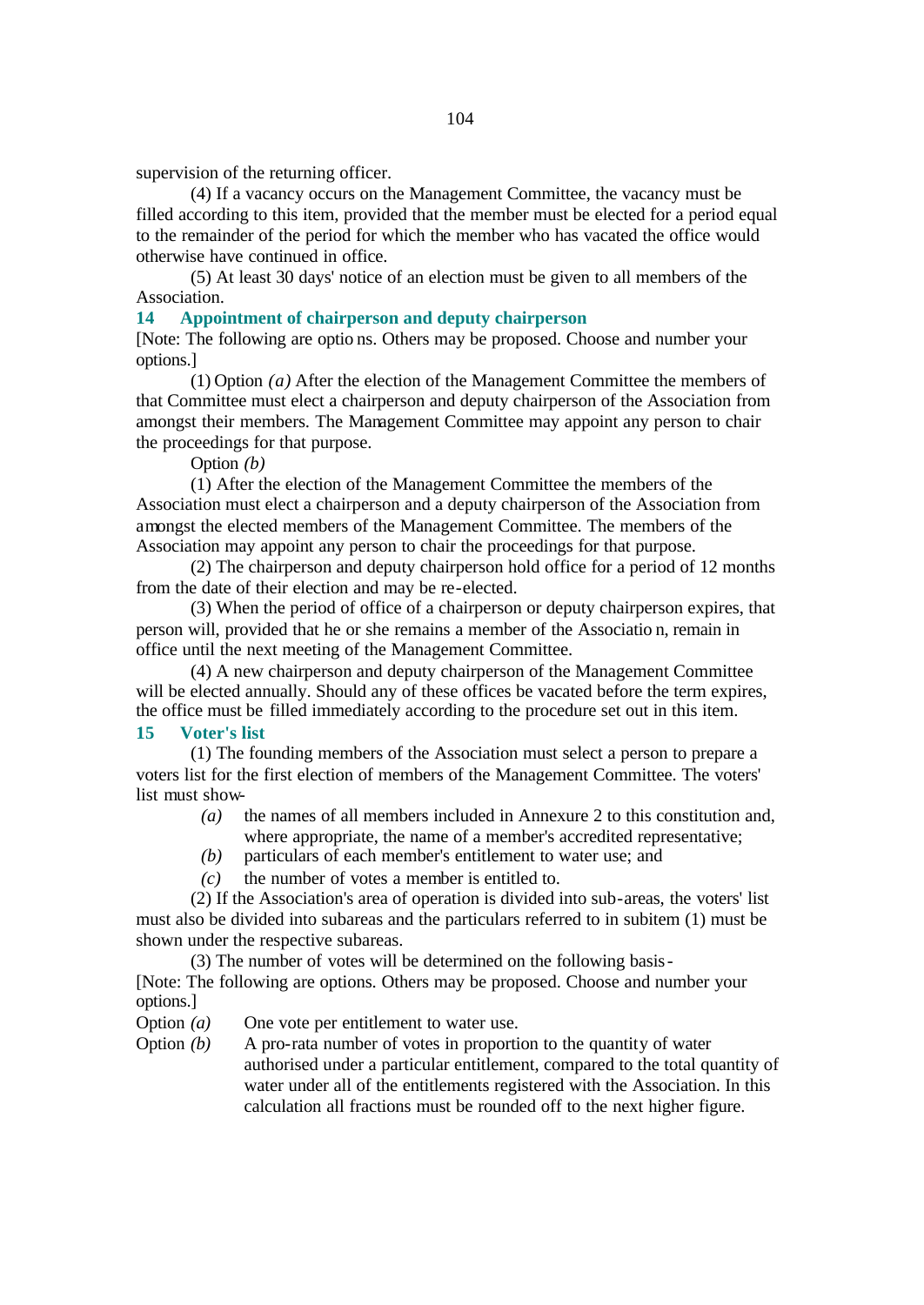- Option *(c)* A pro-rata number of votes in proportion to the quantity of water authorised under a particular entitlement, compared to the total quantity of water under all the entitlements registered with the Association. In this calculation-
	- (i) all fractions must be rounded off to the next higher figure; and
	- (ii) no member will be awarded more than 10 votes.
- Option *(d)* One vote for every five hectares or part of five hectares of land that can be irrigated in terms of a member's entitlement.
- Option *(e)* One vote for every five hectares or part of five hectares of land that can be irrigated in terms of a member's entitlement, provided that no member will be awarded more than 10 votes.

(4) If the entitlement to use water is not in the name of a natural person, the holder must nominate an accredited representative whose name must appear on the voters' list and who may exercise the vote.

(5) If the entitlement is in the name of two or more persons they must designate one of their numbers to represent them and that person's name must appear on the voters' list and he or she may exercise the vote.

(6) The voters' list must annually be revised by the Management Committee and also whenever there is an amendment to the Association's area of operation.

# **16 Appointment of employees**

[Note: The appointment of a Chief Executive Officer for the Association is dealt with in Schedule 4 to the Act.]

(1) The Management Committee may employ such persons as it considers necessary to perform the Association's functions under this constitution.

(2) The appointment of employees or any change in their conditions of service must be approved by resolution of the Management Committee.

(3) All employees of the Association will remain in office despite any change in the composition and membership of the Management Committee.

#### **17 Raising of loans**

(1) The Management Committee may raise by way of loans, including bank overdrafts, any funds required by it for the purpose of carrying out any of its functions under this constitution or the Act.

(2) Whenever the Management Committee proposes to raise a loan, it must give notice in writing of its intention, setting out details of the proposal. The notice must be given to every member of the Association not less than 21 days before the date of the meeting of the Committee at which the proposal will be considered.

(3) No loan may be raised without a resolution of the Management Committee passed at a meeting at which not less that[sic] two-thirds of the members of the Committee are present.

#### **18 Charges and the recovery of charges**

(1) For the purpose of defraying any expenditure that the Management Committee has lawfully incurred or may lawfully incur in carrying out its functions and duties it may annually assess charges on members according to the pricing strategy for water use set by the Minister.

(2) The Management Committee may recover the charges assessed from either-

*(a)* the owners of the land concerned; or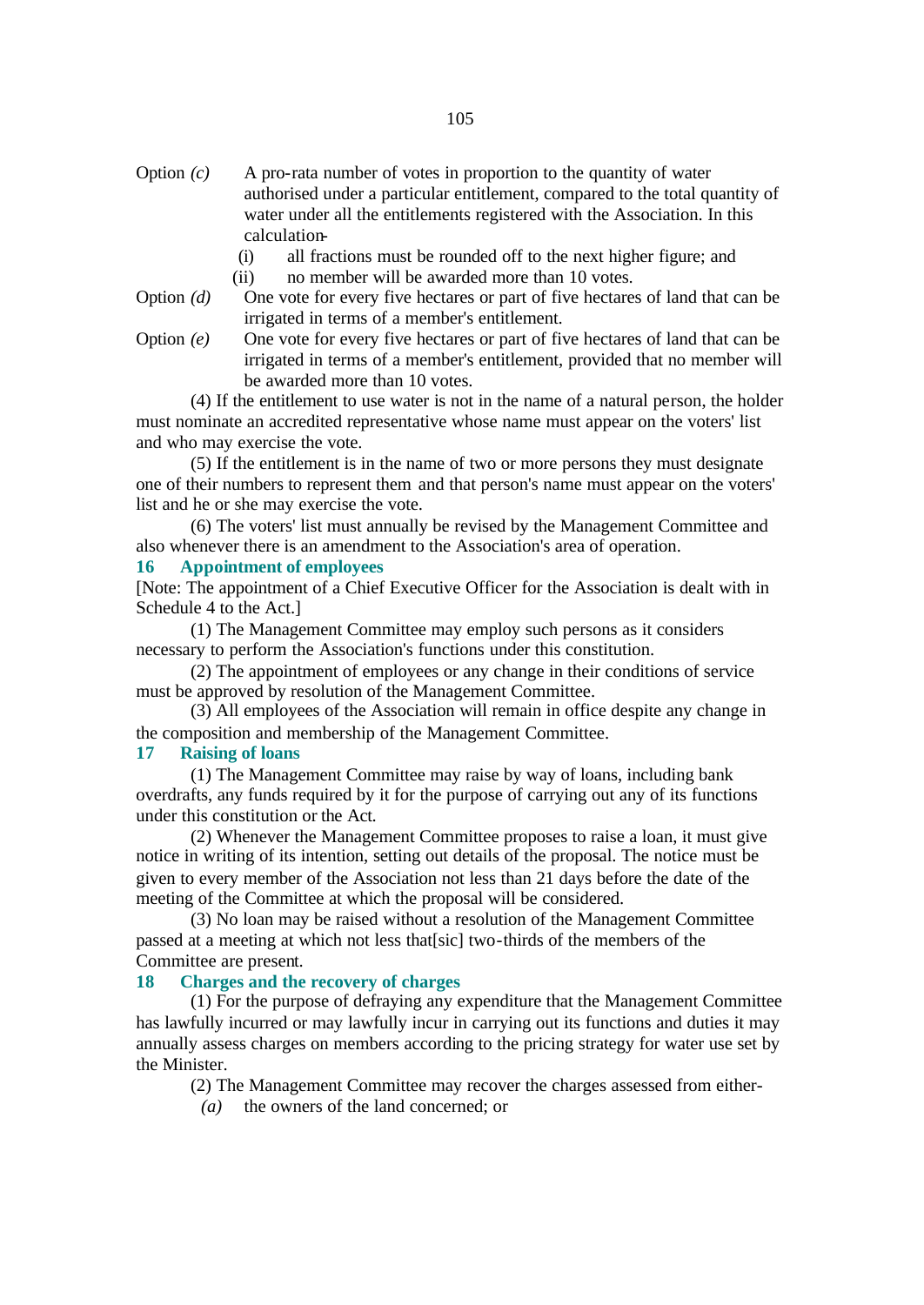*(b)* any person to whom water is supplied on the land.

(3) Whenever the Management Committee has assessed a charge, the Committee must prepare an assessment roll setting forth-

- *(a)* the name of each member liable to pay charges;
- *(b)* a description of the piece of land, which may be a specially delineated area, in respect of which the charge is assessed;
- *(c)* the quantity of water or abstraction time period to which the member is entitled;
- *(d)* the amount of the charge assessed;
- *(e)* the date or dates on which payment is due and the amount due on each date; and
- *(f)* the rate of interest payable on non-payment and the effective date of interest.

(4) A copy of the assessment roll must lie open for inspection in the office of the Association at all reasonable times by any member of the Association.

## **19 Annual Report**

[Note: The following are options. Others may be proposed. Choose and number your options.]

Option *(a)* The procedure as set out in Schedule 4 to the Act applies.

[Note: This option is only recommended for use by well-established irrigation boards with a large membership and which are transformed into water user associations after promulgation of the Act.]

- Option *(b)* The Management Committee must, within three months after the end of the Association's financial year, convene a general meeting of members and must at the meeting-
	- (i) table an audited financial statement of the Association's accounts for the preceding financial year, including full particulars of any remuneration paid by the Association to members of the Management Committee and employees of the Association; and
	- (ii) give an account to the members of its activities during the year.

# **20 Winding up**

[Note: The following are options. Others may be proposed. Choose and number your options.]

# Option *(a)*

(1) The Association may be dissolved by a resolution passed at a special general meeting held for that purpose, provided that-

- (i) the resolution is passed by a majority of two-thirds of the members present and entitled to vote at the meeting; and
- (ii) the resolution is confirmed at a further special general meeting held not less than four weeks after the preceding special general meeting by a majority vote of members entitled to vote thereon.

(2) A meeting passing a resolution referred to in subitem (1) (i) of this constitution may also pass resolutions by a majority vote for-

- *(a)* the appointment of a liquidator; and
- *(b)* the disposal of surplus funds and assets of the Association after winding up and after the payment of all debts and obligations of the Association,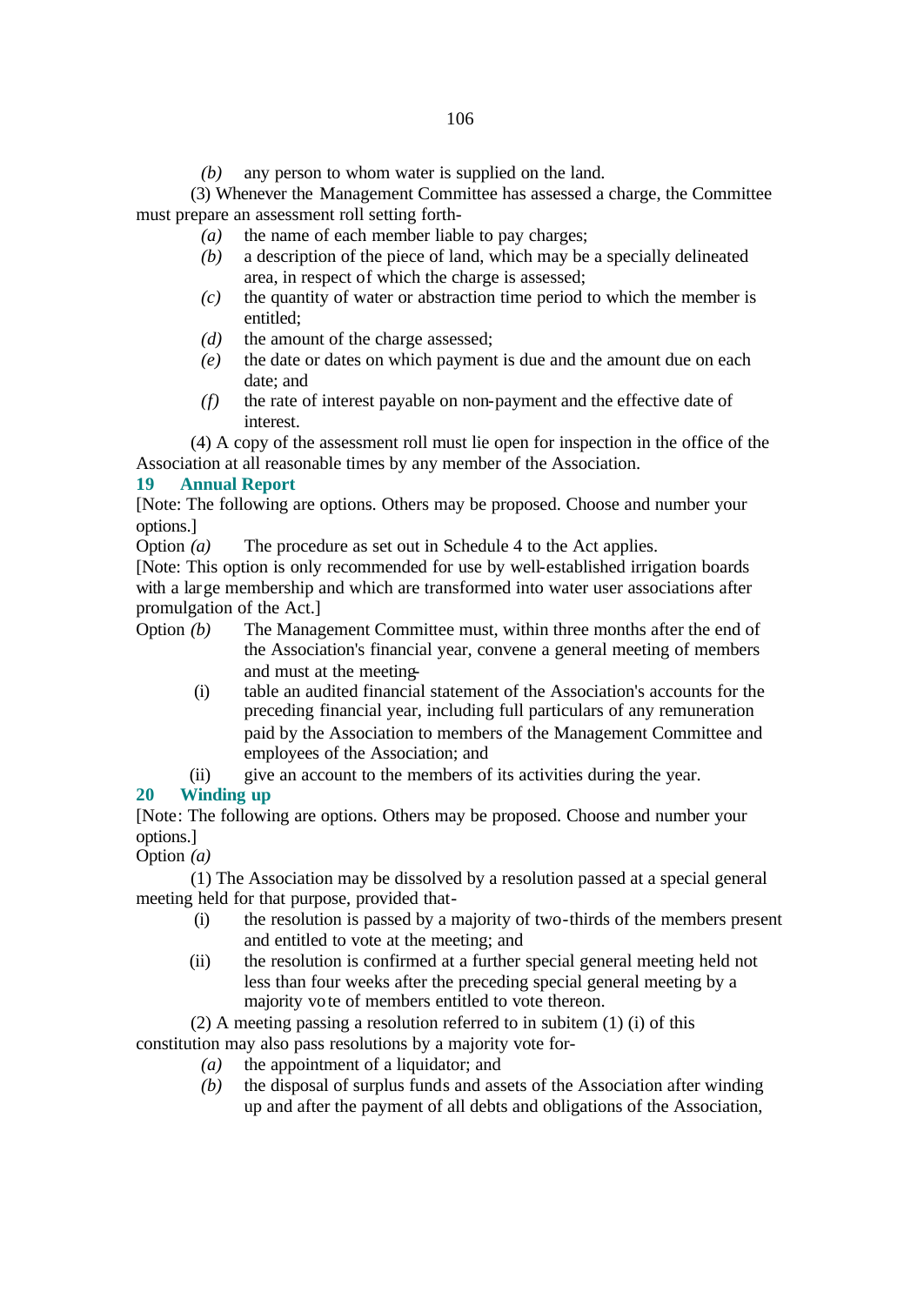provided that any surplus assets may only be transferred to an Association or institution with objects similar to those of the Association, or to the Minister.

Option *(b)*

The affairs of the Association will be wound up by a person appointed by the Minister in accordance with any directives given by the Minister, and subject to section 97 of the Act.

**LIST OF FOUNDING MEMBERS ANNEXURE 1 (In alphabetical order) LIST OF MEMBERS ANNEXURE 2 (In alphabetical order) DESCRIPTION OF SUB-AREAS AND REPRESENTATION IN MANAGEMENT COMMITTEE ANNEXURE 3**

# **Schedule 6**

# **WATER TRIBUNAL**

(Section 148 (4)) [Schedule 6 amended by s. 4 of Act 45 of 1999.]

*Part 1*

# *Water Tribunal members (items 1-4)*

#### **1 Terms of office of members**

(1) A member of the Water Tribunal is appointed for a period of office determined by the Minister, which may not exceed four years.

(2) A member may be re-appointed.

# **2 Disqualification of me mbers**

No person may hold office as a member of the Water Tribunal-

- *(a)* if that person is an unrehabilitated insolvent; or
- *(b)* if that person has been convicted of any offence involving dishonesty or has been sentenced to imprisonment without the option of a fine. A disqualification under this subitem ends three years after the sentence has been served.

### **3 Nominations for appointment to Water Tribunal**

(1) Whenever necessary, the Minister must-

- *(a)* publish a notice in the *Gazette* calling for nominatio ns for appointment to the Water Tribunal; and
- *(b)* consider what further steps, if any, are appropriate to bring the contents of the notice to the attention of interested persons, and take those steps which he or she considers to be appropriate.

[Subitem (1) substituted by s. 4 of Act 45 of 1999.]

(2) A notice in terms of subitem (1) must set out, in general terms, at least-

- *(a)* the activities of the Tribunal;
- *(b)* the time commitments reasonably expected from members of the Tribunal;
- *(c)* the term of office for which appointments will be considered;
- *(d)* the criteria for disqualification as a member;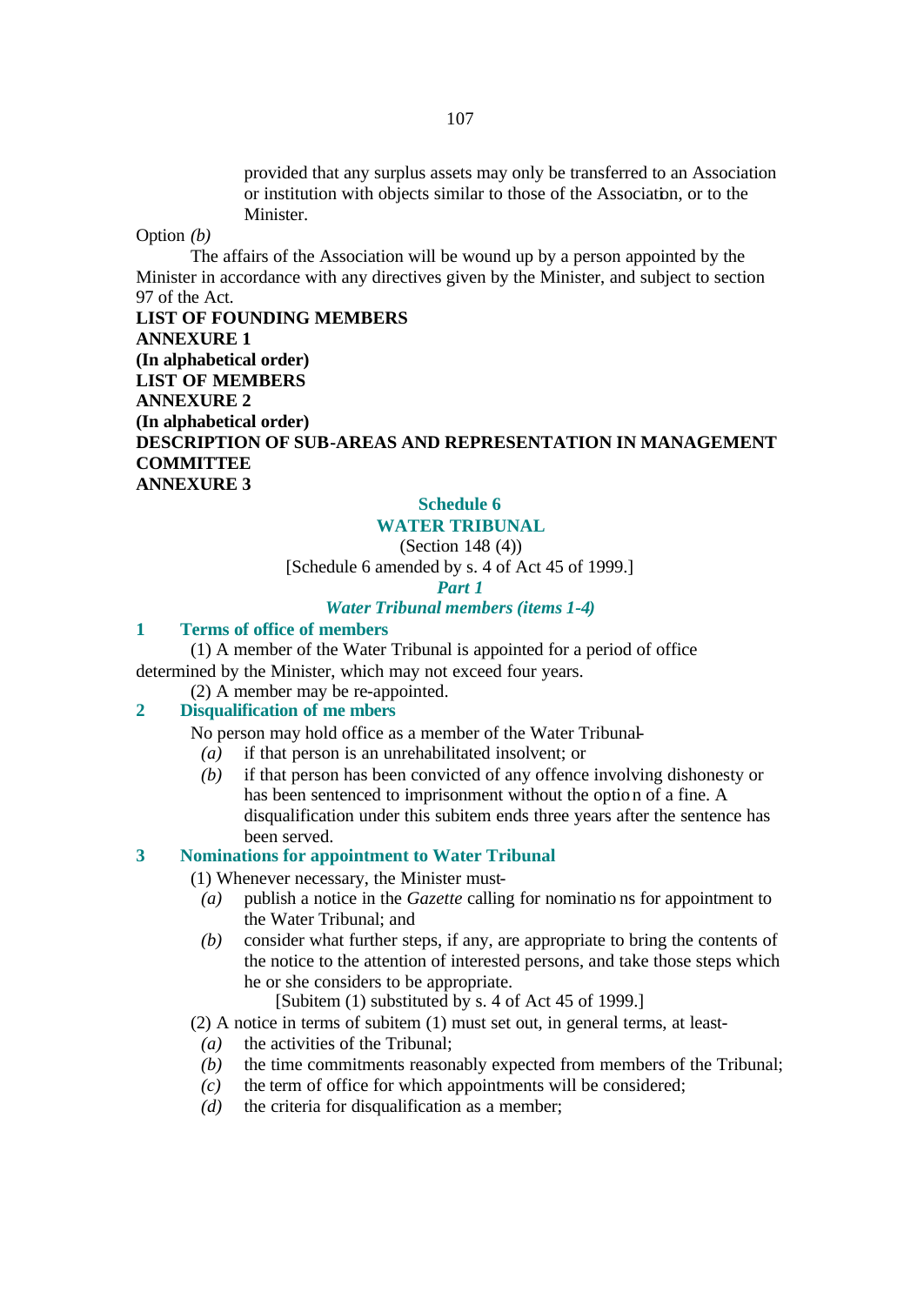- *(e)* the requirements with which a nomination must comply;
- *(f)* the date by which nominations must be submitted, which may not be earlier than 30 days after publication of the notice; and
- *(g)* the address to which nominations must be sent.

(3) Every nomination of a person for appointment to the Tribunal must be signed by a proposer and a seconder, neither of whom may be the nominee, and must contain the nominee's signed acceptance.

(4) Each of the Judicial Service Commission and the Water Research Commission-

- *(a)* must consider all valid nominations received before the date contemplated in subitem (2) *(f)*;
- *(b)* may prepare a short list of nominees;
- *(c)* may interview all short-listed nominees; and
- *(d)* must, subject to subitem (6), make recommendations to the Minister on the appointment of members of the Tribunal.
	- [Subitem (4) substituted by s. 4 of Act 45 of 1999.]

(5) In recommending a nominee for appointment each of the Judicial Service Commission and the Water Research Commission must consider-

- *(a)* the criteria set out in section 146 (4) of the Act;
- *(b)* the reputation and integrity of the nominee; and
- *(c)* any conflict of interests which the nominee may have. [Subitem (5) substituted by s. 4 of Act 45 of 1999.]

(6) *(a)* The Judicial Service Commission must recommend at least two persons qualified in law for appointment as chairperson of the Tribunal.

*(b)* The Water Research Commission must recommend persons qualified in water resource management or engineering or with knowledge in related fields, for appointment as deputy chairperson and additional members of the Tribunal.

*(c)* The Judicial Service Commission or the Water Research Commission, as the case may be, must recommend two candidates for appointment for every vacancy, including that of chairperson or deputy chairperson, where necessary.

[Subitem (6) substituted by s. 4 of Act 45 of 1999.]

(7) The Department must pay all costs-

- *(a)* relating to the publication of notices in terms of subitem (1); and
- *(b)* incurred by the Judicial Service Commission and the Water Research Commission in the performance of their tasks.
	- [Subitem (7) substituted by s. 4 of Act 45 of 1999.]

# **4 Termination of office of members**

- (1) A member of the Water Tribunal ceases to hold office-
- *(a)* from the effective date of the member's resignation;
- *(b)* if the member is absent without leave from the chairperson on two consecutive sittings of the Tribunal at which the member's presence is required. Leave may be granted retrospectively if the absence of the member was due to unforeseen circumstances;
- *(c)* if the member has become disqualified in terms of item 2;
- *(d)* if the member has been declared to be of unsound mind by a competent authority; or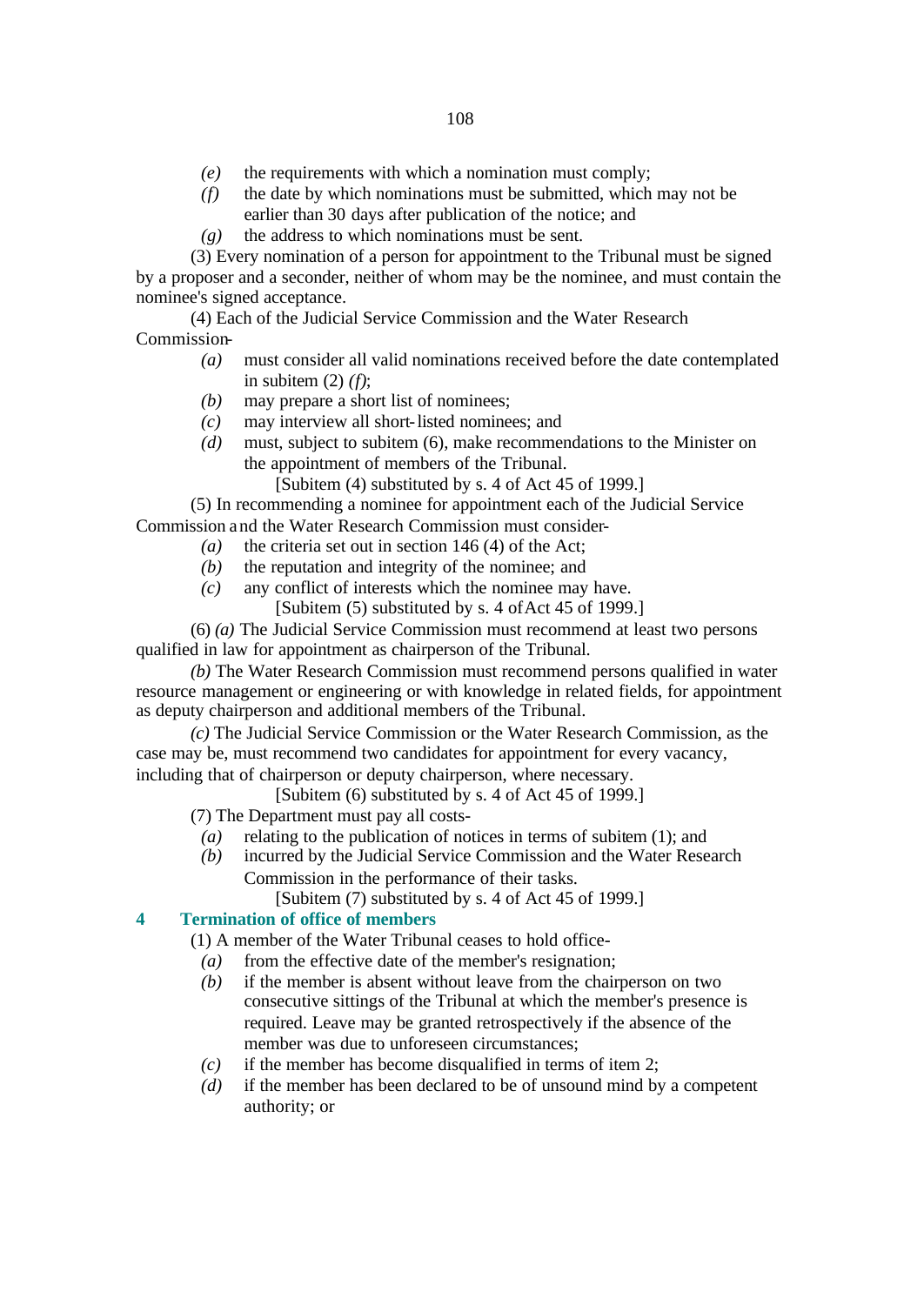*(e)* if the member's appointment has been terminated in terms of section 146 of the Act.

(2) A member who is not the chairperson must notify the chairperson of his or her resignation. The chairperson must notify the Minister of his or her own resignation and the resignation of any other member.

## *Part 2*

# *Lodging and hearing of appeals and applications (items 5-9)* **5 Lodging of appeals and applications**

(1) An appeal to the Water Tribunal under section 148 (1) and an application for determination of compensation must be commenced by serving a copy of a written notice of appeal or application on the relevant responsible authority or catchment management agency and lodging the original with the Tribunal.

(2) The Tribunal may, for good reason, condone the late lodging of an appeal or application.

(3) A responsible authority or a catchment management agency against whose decision or offer an appeal or application is lodged must within a reasonable time-

- *(a)* send to the Tribunal all documents relating to the matter, together with the reasons for its decision; and
- *(b)* allow the appellant or applicant and every party opposing the appeal or application to make copies of the documents and reasons.

## **6 Hearing of appeals or applications by Water Tribunal**

(1) An appeal or application before the Water Tribunal must be heard by one or more members, as the chairperson may determine.

(2) A party to an appeal or application may be represented by a person of that party's choice.

(3) Appeals and applications to the Tribunal take the form of a rehearing. The Tribunal may receive evidence, and must give the appellant or applicant and every party opposing the appeal or application an opportunity to present their case.

(4) The Tribunal must keep minutes containing a summary of the proceedings of every hearing.

## **7 Subpoenas and evidence**

(1) The Water Tribunal may-

- *(a)* subpoena for questioning any person who may be able to give information relevant to the issues; and
- *(b)* subpoena any person who is believed to have possession or control of any book, document or object relevant to the issues, to appear before the Tribunal and to produce that book, document or object.

(2) A subpoena must be signed by a Tribunal member and must-

- *(a)* specifically require the person named in it to appear before the Tribunal;
- *(b)* state the date, time and place at which the person must appear; and
- *(c)* sufficiently identify any book, document or object to be produced by that person.

(3) The law relating to privilege, as it applies to a witness subpoenaed to give evidence or to produce any book, document or object before a court of law, applies to the questioning of any person and to the production of any book, document or object in terms of this item.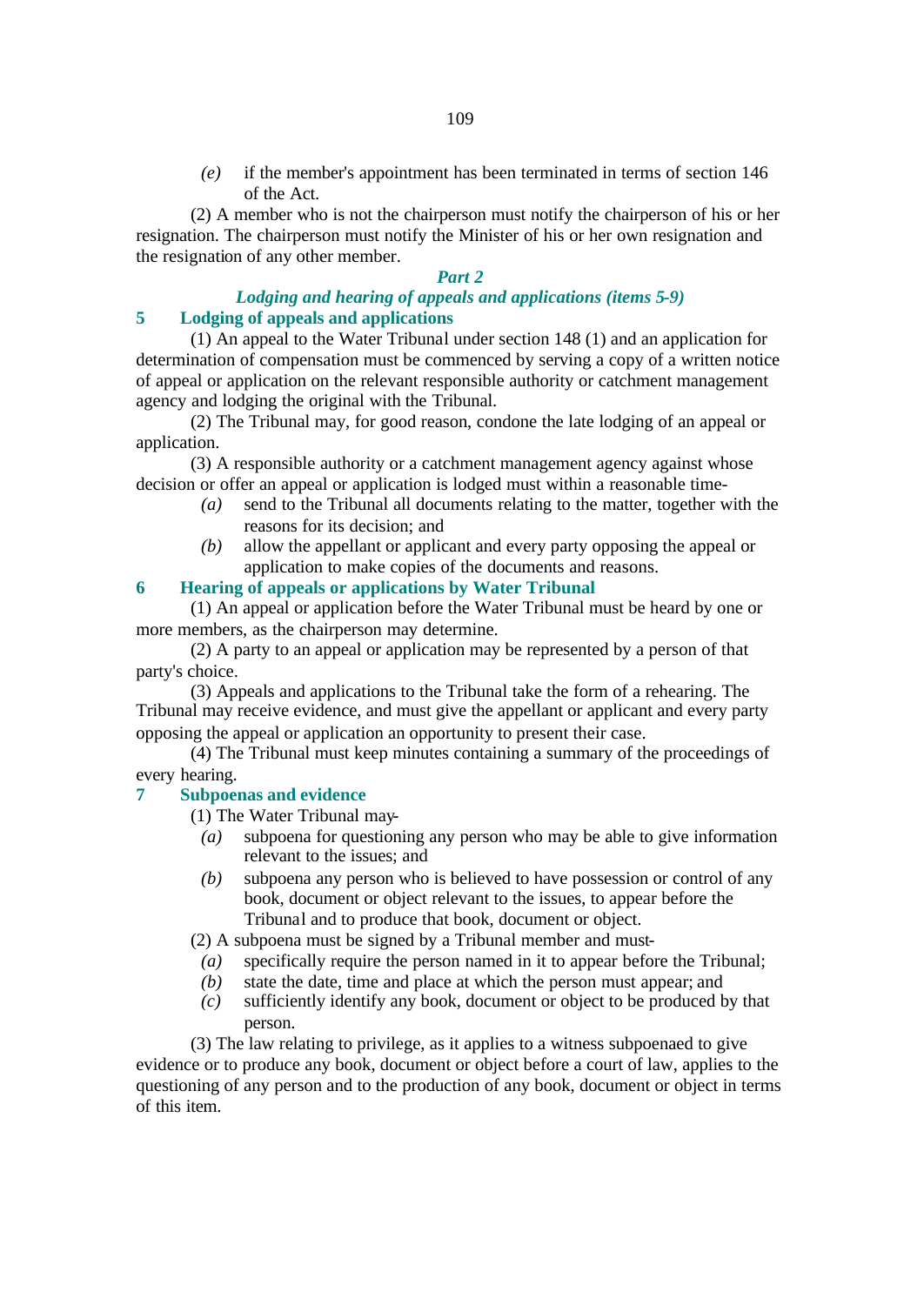(4) The party at whose request a subpoena was issued must pay witness fees, travel and subsistence allowances to a person subpoenaed to appear before the Tribunal, at the applicable High Court scale.

(5) The Tribunal may administer an oath or accept an affirmation from any person called or subpoenaed to give evidence.

## **8 Contempt of the Water Tribunal**

(1) A person commits contempt of the Water Tribunal-

- *(a)* if, after having been subpoenaed to appear before the Tribunal, the person without good cause does not attend;
- *(b)* if the person, without good cause, fails to produce any book, document or object specified in a subpoena;
- *(c)* if, after having appeared in response to a subpoena, the person fails to remain in attendance until excused by the Tribunal;
- *(d)* by refusing to take the oath or to make an affirmation as a witness when the Tribunal so requires;
- *(e)* by refusing to answer any question fully and to the best of that person's knowledge and belief, but subject to item 7 (3);
- *(f)* if during the proceedings, the person behaves improperly; or
- *(g)* if the person prejudices or improperly influences the proceedings of the Tribunal.

(2) The Water Tribunal may refer any contempt to a High Court. A High Court may make an appropriate order.

### **9 Decisions of the Water Tribunal**

(1) The Water Tribunal must give its decision in writing. A majority decision of members hearing a matter (if the matter is heard by more than two members) constitutes a decision of the Tribunal.

(2) The Tribunal must, at the request of any party and within a reasonable time, give written reasons for its decision on any matter.

#### **Schedule 7**

#### **ACTS REPEALED**

#### (Section 163 (1))

[Date of commencement of Schedule 7: 1 October 1998, unless otherwise indicated.]

| Number and year of<br>Act        | <b>Short title</b>                                                                                   | <b>Extent of repeal</b> |
|----------------------------------|------------------------------------------------------------------------------------------------------|-------------------------|
|                                  |                                                                                                      |                         |
| Act 32 of 1914                   | Hartebeestpoort Irrigation Scheme (Crocodile River)<br>Act. 1914                                     | The whole               |
| Act 40 of 1916                   | Mapochs Gronden Water and Commonage Act, 1916                                                        | The whole               |
| Act 23 of 1918                   | Hartebeestpoort Irrigation Scheme (Acquisition of<br>Land) Act, 1918                                 | The whole               |
| Act 11 of 1919<br>Act 13 of 1919 | Riparian Land (Erven and Commonages) Act, 1919<br>The Bedford Additional Water Supply (Private) Act, | The whole<br>The whole  |
|                                  | 1919                                                                                                 |                         |
| Act 14 of 1919                   | Rand Mines Power Supply Company Water Supply<br>(Private) Act, 1919                                  | The whole               |
| Act 24 of 1921                   | Durban Waterworks Consolidation (Private) Act, 1921                                                  | The whole               |
| Act 14 of 1923                   | Mapochs Gronden Water and Commonage Act<br>Amendment Act. 1923                                       | The whole               |
| Act 14 of 1925                   | Ebenezer (Van Rhynsdorp) Exchange of Land Act,<br>1925                                               | The whole               |
| Act 15 of 1925                   | Sundays River Settlements Administration Act, 1925                                                   | The whole               |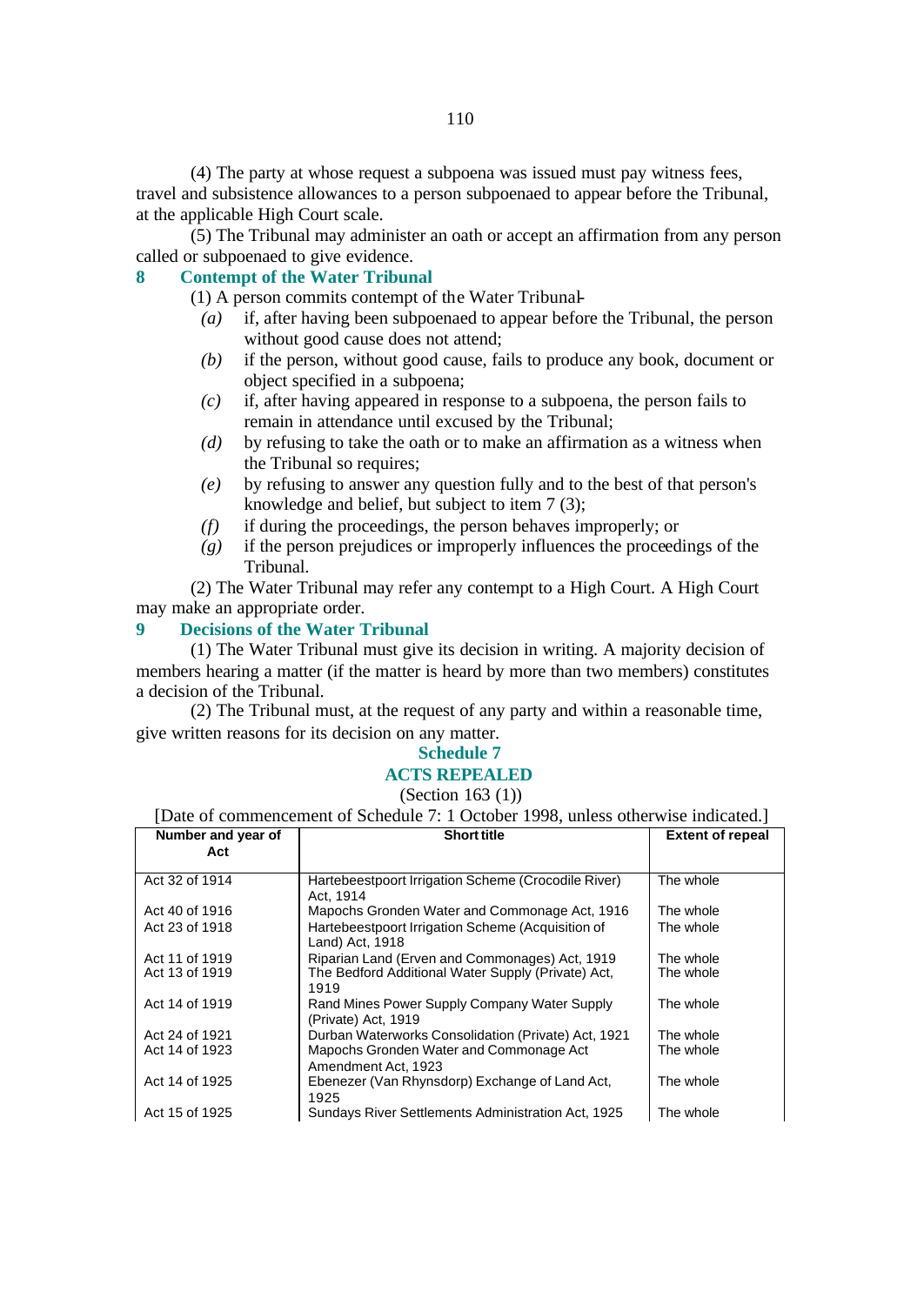| Act 4 of 1926                   | Brandvlei Land and Irrigation Works Act, 1926         | The whole |
|---------------------------------|-------------------------------------------------------|-----------|
| Act 16 of 1926                  | Winterton Irrigation Settlement (Local Board of       | The whole |
|                                 |                                                       |           |
|                                 | Management) Act, 1926                                 |           |
| Act 15 of 1929                  | Pretoria Waterworks (Private) Act, 1929               | The whole |
| Act 18 of 1929                  | Rand Mines Power Supply Company Additional Water      | The whole |
|                                 |                                                       |           |
|                                 | Supply (Private) Act, 1929                            |           |
| Act 21 of 1929                  | Irrigation Loans Adjustment Act, 1929                 | The whole |
| Act 41 of 1930                  | Irrigation Districts Adjustment Act, 1930             | The whole |
| Act 10 of 1932                  | Marico-Bosveld Irrigation Scheme Act, 1932            | The whole |
|                                 |                                                       | The whole |
| Act 13 of 1932                  | Mafeking Waterworks (Private) Act, 1932               |           |
| Act 20 of 1933                  | Franschoek Water (Private) Act, 1933                  | The whole |
| Act 11 of 1934                  | Irrigation Districts Adjustment (Amendment) Act, 1934 | The whole |
| Act 38 of 1934                  | Vaal River Development Scheme Act, 1934               | The whole |
|                                 |                                                       |           |
| Act 38 of 1935                  | Kopjes Irrigation Settlement Act, 1935                | The whole |
| Act 39 of 1935                  | Vyfhoek Management Act, 1935                          | The whole |
| Act 1 of 1936                   | Vyfhoek Management Amendment Act, 1936                | The whole |
| Act 4 of 1937                   | Vaal River Development Scheme (Amendment) Act,        | The whole |
|                                 |                                                       |           |
|                                 | 1937                                                  |           |
| Act 16 of 1937                  | Uitenhage (Groendal) Water (Private) Act, 1937        | The whole |
| Act 19 of 1937                  | Mapochs Gronden Amendment Act, 1937                   | The whole |
| Act 20 of 1937                  | The Durban Waterworks (Private) Act, 1937             | The whole |
|                                 |                                                       |           |
| Act 15 of 1939                  | Cannon Island Settlement Management Act, 1939         | The whole |
| Act 10 of 1943                  | Oliphants River Irrigation Works Act, 1943            | The whole |
| Act 18 of 1944                  | Vaal River Development Scheme (Amendment) Act,        | The whole |
|                                 | 1944                                                  |           |
| Act 21 of 1944                  | Irrigation Districts Adjustment Act, 1944             | The whole |
|                                 |                                                       |           |
| Act 11 of 1945                  | The Durban Waterworks (Private) Act Amendment         | The whole |
|                                 | (Private) Act, 1945                                   |           |
| Act 23 of 1945                  | Saldanha Bay Water Supply Act, 1945                   | The whole |
| Act 37 of 1946                  | N'Jelele Irrigation District Adjustment Act, 1946     | The whole |
| Act 23 of 1947                  |                                                       | The whole |
|                                 | Klipdrift Settlement Act, 1947                        |           |
| Act 24 of 1947                  | Skanskop Settlement Act, 1947                         | The whole |
| Act 37 of 1947                  | Vyfhoek Management Amendment Act, 1947                | The whole |
| Act 5 of 1948                   | The Durban Waterworks (Private) Act Further           | The whole |
|                                 | Amendment (Private) Act, 1948                         |           |
| Act 21 of 1948                  | Vaal River Development Scheme Amendment Act,          | The whole |
|                                 |                                                       |           |
|                                 | 1948                                                  |           |
| Act 22 of 1948                  | Hartebeestpoort Irrigation Scheme (Crocodile River)   | The whole |
|                                 | Amendment Act, 1948                                   |           |
| Act 31 of 1948                  | Buffelspoort Irrigation Scheme Act, 1948              | The whole |
|                                 |                                                       | The whole |
| Act 7 of 1949                   | Irrigation Commission Repeal Act, 1949                |           |
| Act 24 of 1949                  | Bospoort Irrigation Scheme Act, 1949                  | The whole |
| Act 34 of 1949                  | Irrigation Amendment Act, 1949                        | The whole |
| Act 17 of 1950                  | Rand Water Board Statutes (Private) Act, 1950         | The whole |
| Act 23 of 1950                  | Olifantsnek Irrigation District Adjustment Act, 1950  | The whole |
|                                 |                                                       |           |
| Act 24 of 1950                  | Breede River Conservation District Adjustment Act,    | The whole |
|                                 | 1950                                                  |           |
| Act 18 of 1951                  | Kopjes Irrigation Settlement Amendment Act, 1951      | The whole |
| Act 43 of 1951                  | Saldanha Bay Water Supply Amendment Act, 1951         | The whole |
| Act 6 of 1952                   | Southern Suburbs of Cape Town Water Supply Act        | The whole |
|                                 |                                                       |           |
|                                 | Amendment (Private) Act, 1952                         |           |
| Act 7 of 1952                   | The Durban Waterworks Additional Borrowing Powers     | The whole |
|                                 | (Private) Act, 1952                                   |           |
| Act 2 of 1953                   | Lichtenburg Waterworks (Private) Act, 1953            | The whole |
| Act 37 of 1954                  | Mooi River District Adjustment Act, 1954              | The whole |
|                                 |                                                       |           |
| Act 42 of 1954                  | Mapochsgronde Irrigation Scheme Act, 1954             | The whole |
| Act 31 of 1956                  | Irrigation Districts Adjustment Act, 1956             | The whole |
|                                 | Water Act, 1956                                       | The whole |
| iii <sub>*</sub> Act 54 of 1956 |                                                       |           |
| Act 45 of 1957                  | Hartebeestpoort Irrigation Scheme (Crocodile River)   | The whole |
|                                 | Amendment Act, 1957                                   |           |
| Act 75 of 1957                  | Water Amendment Act, 1957                             | The whole |
| Act 36 of 1960                  | Durban Waterworks (Private) Act, 1960                 | The whole |
|                                 |                                                       |           |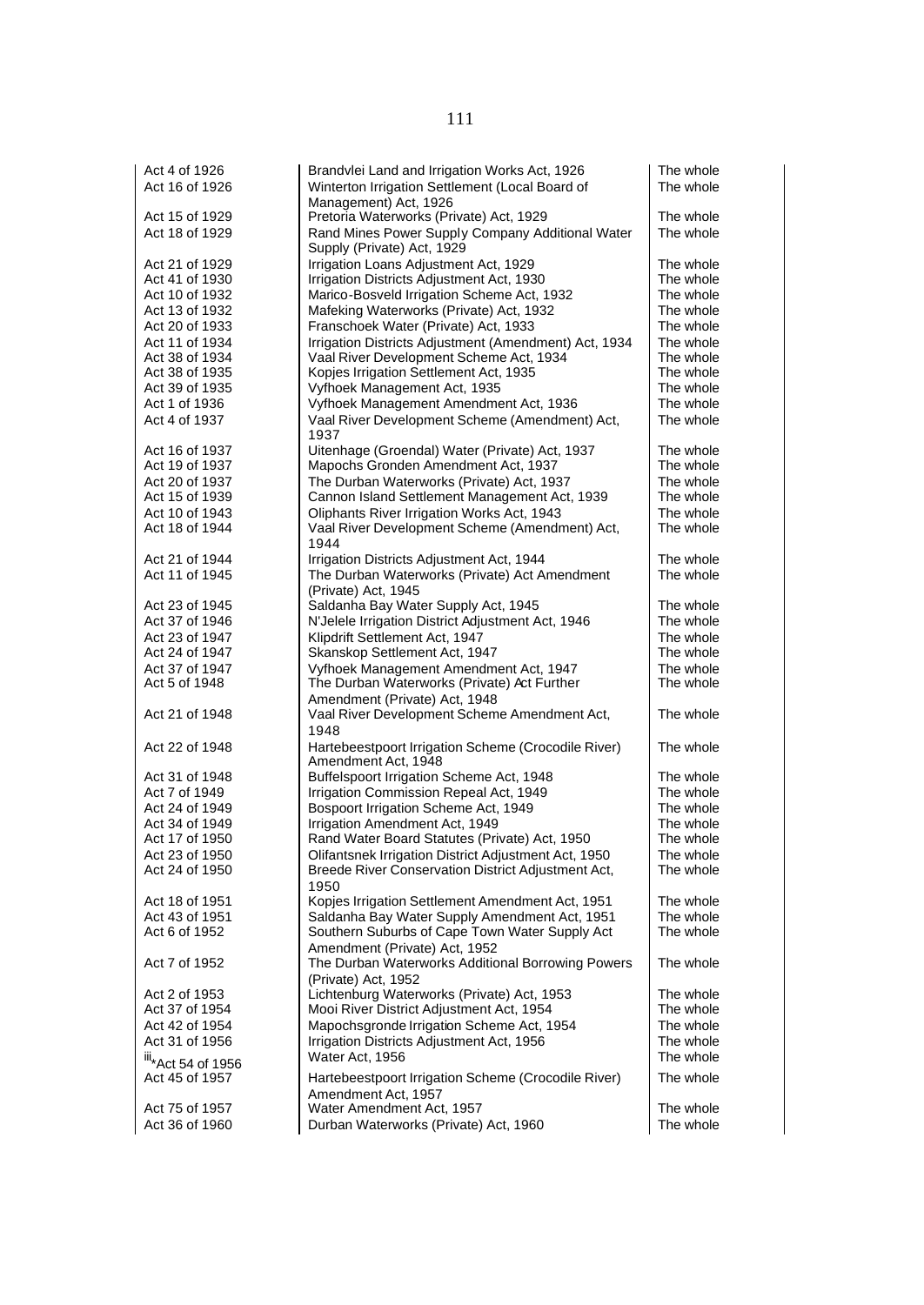| Act 59 of 1960                                     | Marico Bosveld Irrigation Scheme Amendment Act,<br>1960                                                                                                                                  | The whole                           |
|----------------------------------------------------|------------------------------------------------------------------------------------------------------------------------------------------------------------------------------------------|-------------------------------------|
| Act 1 of 1961<br>iv <sub>*</sub> Act 56 of 1961    | Vyfhoek Management Amendment Act, 1961<br>Water Amendment Act, 1961                                                                                                                      | The whole<br>The whole              |
| Act 1 of 1962                                      | Cannon Island Settlement Management Amendment<br>Act, 1962                                                                                                                               | The whole                           |
| Act 50 of 1963<br>$v_{*}$ Act 63 of 1963           | Klipdrift Settlement Amendment Act, 1963<br>Water Amendment Act, 1963                                                                                                                    | The whole<br>The whole              |
| Act 75 of 1963<br>Act 29 of 1964                   | Northern Vyfhoek Settlement Adjustment Act, 1963<br>Rand Water Board Statutes (Private) Act, Amendment                                                                                   | The whole<br>The whole              |
| Act 35 of 1964<br>Act 36 of 1964<br>Act 28 of 1965 | Act, 1964<br>Kopjes Irrigation Settlement Adjustment Act, 1964<br>Olifants River (Oudtshoorn) Act, 1964<br><b>Great Fish River Irrigation District Adjustment</b><br>Amendment Act, 1965 | The whole<br>The whole<br>The whole |
| <sup>Vi</sup> *Act 71 of 1965                      | Water Amendment Act, 1965                                                                                                                                                                | The whole                           |
| <sup>VII</sup> *Act 11 of 1966                     | Water Amendment Act, 1966                                                                                                                                                                | The whole                           |
| Act 53 of 1966                                     | Roodepoort and Weltevreden Agricultural Settlements<br>Adjustments Act, 1966                                                                                                             | The whole                           |
| Act 71 of 1967                                     | Vaal River Development Scheme Amendment Act,<br>1967                                                                                                                                     | The whole                           |
| Act 73 of 1967<br>viii <sub>*</sub> Act 79 of 1967 | Mafeking Waterworks (Private) Amendment Act, 1967<br>Water Amendment Act, 1967                                                                                                           | The whole<br>The whole              |
| Act 34 of 1968<br>Act 53 of 1969                   | Waterval River (Lydenburg) Act, 1968<br>Rand Water Board Statutes (Private) Act Amendment                                                                                                | The whole<br>The whole              |
|                                                    | Act, 1969<br>Water Amendment Act, 1969                                                                                                                                                   | The whole                           |
| ix <sub>*</sub> Act 77 of 1969                     |                                                                                                                                                                                          |                                     |
| Act 78 of 1969<br>Act 68 of 1970                   | Orange River Development Project Act, 1969<br>Van Wyksvlei Settlement Regulation Act, 1970                                                                                               | The whole<br>The whole              |
| <sup>X</sup> *Act 36 of 1971                       | Water Amendment Act, 1971                                                                                                                                                                | The whole                           |
| Act 31 of 1972                                     | Rand Water Board Statutes (Private) Act Amendment<br>Act, 1972                                                                                                                           | The whole                           |
| <sup>Xi</sup> *Act 45 of 1972                      | Water Amendment Act, 1972                                                                                                                                                                | The whole                           |
| $xii*$ Act 42 of 1975                              | Water Amendment Act, 1975                                                                                                                                                                | The whole                           |
| <sup>XIII</sup> * Act 27 of 1976                   | Water Amendment Act, 1976                                                                                                                                                                | The whole                           |
| Act 105 of 1977                                    | Vaal River Development Scheme Amendment Act,<br>1977                                                                                                                                     | The whole                           |
| xiv <sub>*</sub> Act 108 of 1977                   | Water Amendment Act, 1977                                                                                                                                                                | The whole                           |
| Act 34 of 1978<br>$xv_{*}$ Act 73 of 1978          | Irrigation Districts Adjustment Amendment Act, 1978<br>Water Amendment Act. 1978                                                                                                         | The whole<br>The whole              |
|                                                    | Water Amendment Act, 1979                                                                                                                                                                | The whole                           |
| <sup>XVI</sup> *Act 51 of 1979                     | Water Amendment Act, 1980                                                                                                                                                                | The whole                           |
| <sup>XVII</sup> *Act 92 of 1980<br>Act 8 of 1982   | Rand Water Board Statutes (Private) Amendment Act,                                                                                                                                       | The whole                           |
| Act 11 of 1982                                     | 1982<br>Vaal River Development Scheme Amendment Act,<br>1982                                                                                                                             | The whole                           |
| xviii <sub>*</sub> Act 96 of 1984                  | Water Amendment Act, 1984                                                                                                                                                                | The whole                           |
| <sup>XIX</sup> *Act 122 of 1984                    | Forest Act, 1984                                                                                                                                                                         | Sections 7, 8 and 9                 |
| Act 110 of 1986                                    | Water Amendment Act, 1986<br>Water Amendment Act, 1987                                                                                                                                   | The whole<br>The whole              |
| <sup>XX</sup> *Act 68 of 1987                      |                                                                                                                                                                                          |                                     |
| Act 37 of 1988                                     | Water Amendment Act, 1988<br>Water Act (Bophuthatswana), 1988                                                                                                                            | The whole<br>The whole              |
| <sup>XXI</sup> *Act 38 of 1988<br>Act 40 of 1988   | Rand Water Board Statutes (Private) Act Amendment                                                                                                                                        | The whole                           |
| Act 36 of 1990                                     | Act, 1988<br>Rand Water Board Statutes (Private) Act Amendment                                                                                                                           | The whole                           |